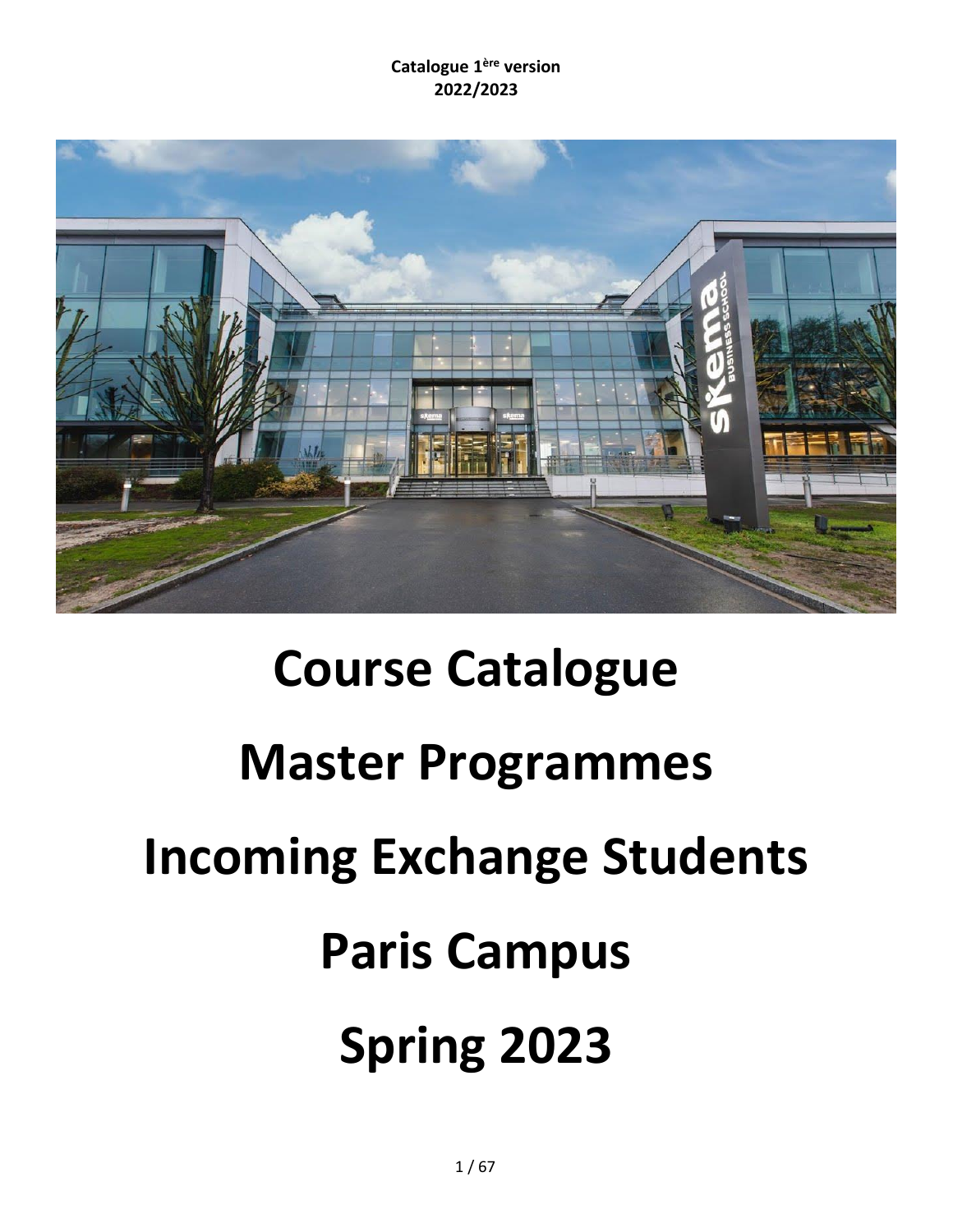Dear Exchange Students,

Welcome to SKEMA Business School !

Here are a few key instructions on how to consult properly the **Paris Course Catalogue Spring 2023.**

Please read these instructions carefully:

- 1) Students are required to choose **one program** and follow the courses within that one program. It is not possible to mix and match courses from different programs due to frequent scheduling clashes.
- 2) **Pay attention to the pre-requisites!** We have highlighted the pre-requisites for courses **in red**. It is the student's responsibility to ensure he/she has the required academic background to successfully follow the courses.
- 3) **Special Note for Project and Program Management & Business Development Program:** Certain courses within this program have **extra fees**. Fees apply because students are able to obtain various professional certifications once passing the course. The fees are directly linked with the enrollment of the student in the professional certificate examination. Fee details are clearly indicated in the course catalogue. Students choosing this program will be required to pay the required fees before receiving their acceptance letter. The SKEMA International Office will contact students on the payment procedure once the nomination period is complete.
- 4) Courses within the catalogue **are subject to slight changes**.
- 5) There is a **maximum number of seats available** per specialization program.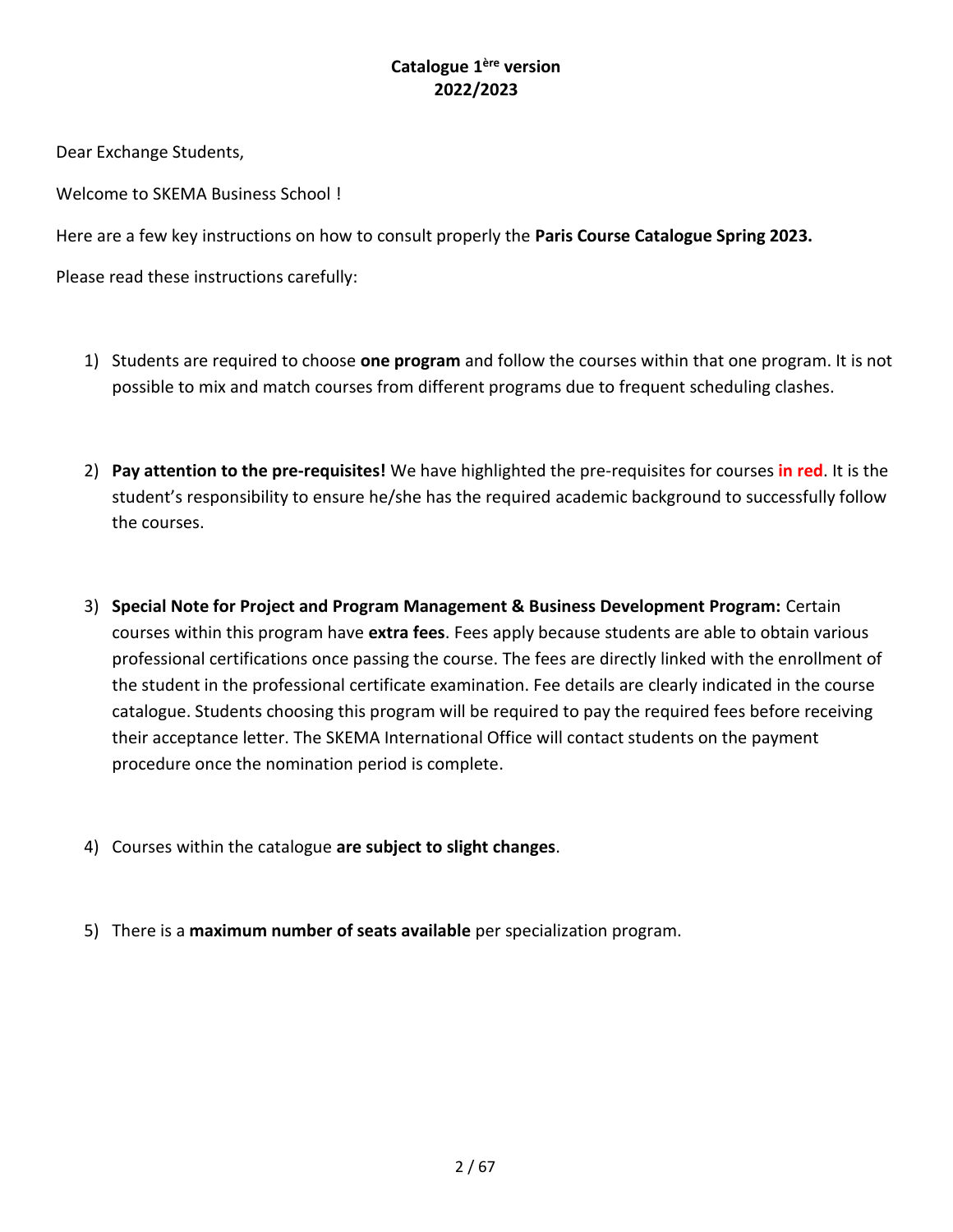# Catalogue 1<sup>ère</sup> version 2022/2023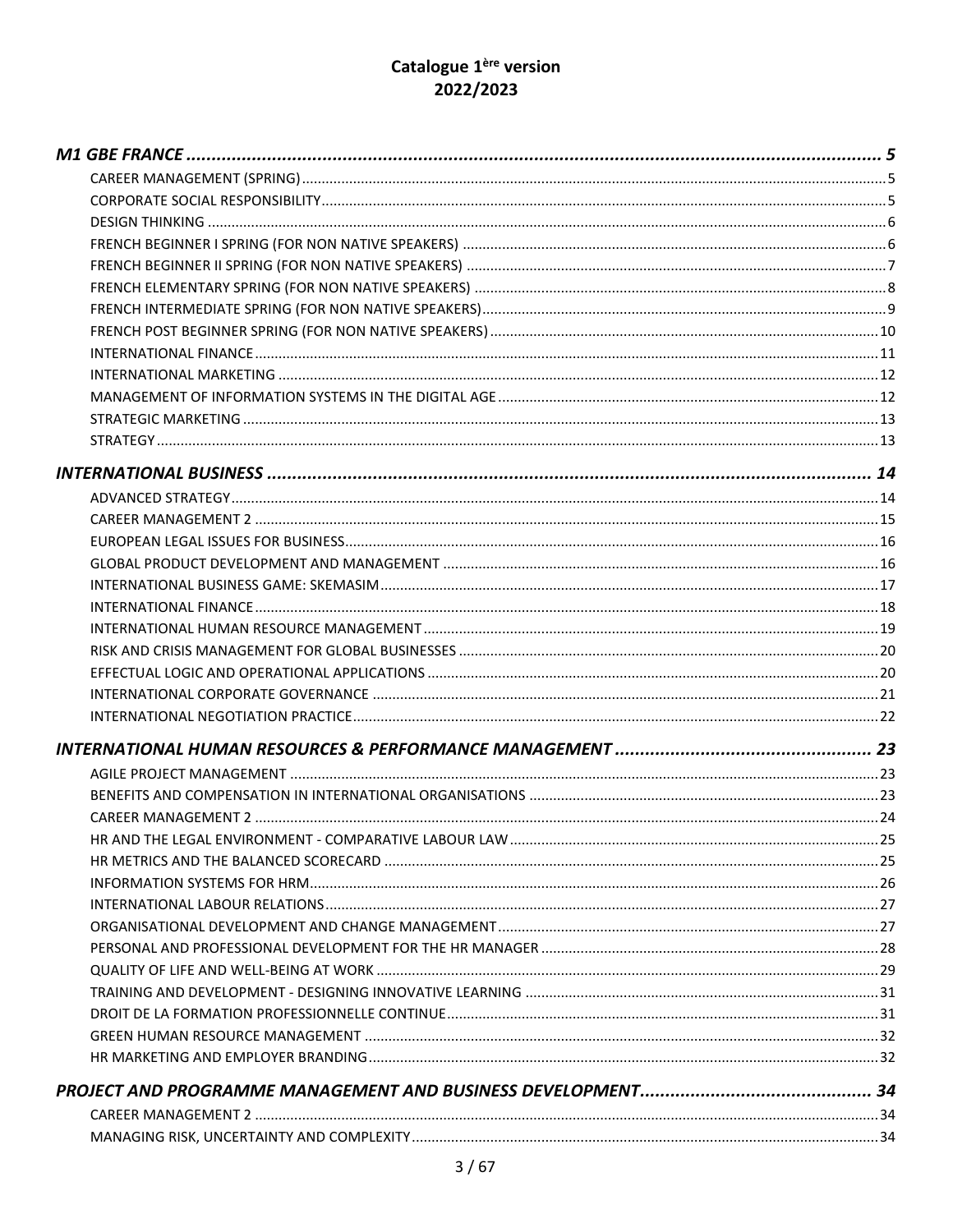# Catalogue 1<sup>ère</sup> version 2022/2023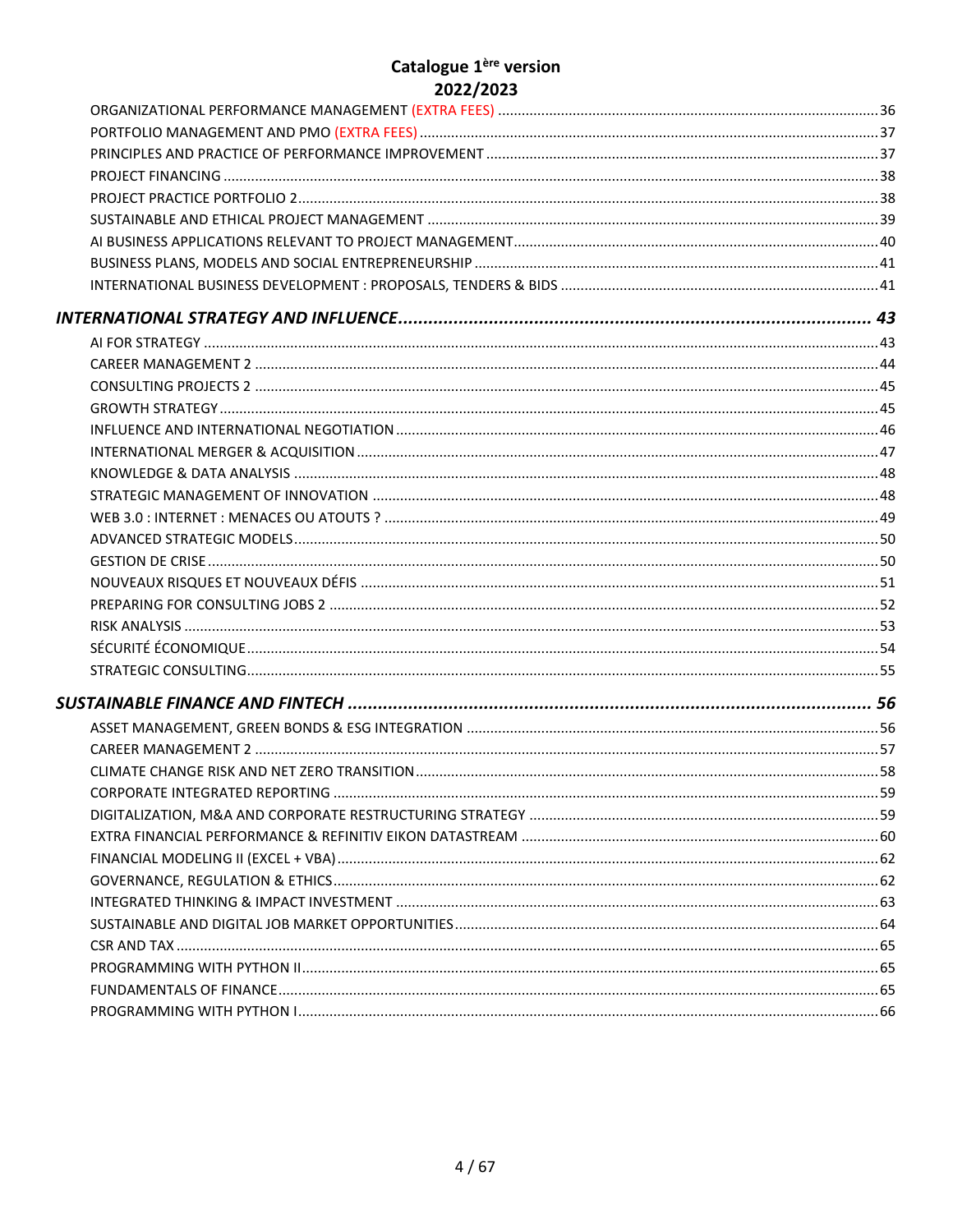# <span id="page-4-0"></span>**M1 GBE FRANCE**

# <span id="page-4-1"></span>**CAREER MANAGEMENT (SPRING)**

| <b>Course Code</b>        | PGE.FINM1.CRCOR.1004                                                         |
|---------------------------|------------------------------------------------------------------------------|
| <b>ECTS Credits</b>       | 1                                                                            |
| <b>Course Leader</b>      | <b>BEAUGRAND Audrey</b>                                                      |
| <b>Synchronous</b>        | 6                                                                            |
| <b>Department</b>         | Career Center - Employability                                                |
| Program                   | M1 GBE France                                                                |
| <b>Prerequisites</b>      | no                                                                           |
| <b>Course Description</b> | 3 worshops of 1h30 each:                                                     |
|                           | 1. Storytelling & Pitch                                                      |
|                           | 2. Preparation for recruitment interviews                                    |
|                           | 3. The ALUMNI network: how to approach the network?                          |
|                           | + evaluation                                                                 |
|                           | + Career Tuesdays                                                            |
|                           | + Career fairs/ recruitment days                                             |
| <b>Course Open to</b>     | Belo /Spring;#Paris /Spring;#Raleigh /Spring;#Sophia /Spring;#Suzhou /Spring |
| <b>Exchange</b>           |                                                                              |
| <b>Semester</b>           | spring                                                                       |
| <b>Campus</b>             | Belo Horizonte, Paris, Raleigh, Sophia, Suzhou                               |
| <b>Evaluation</b>         |                                                                              |
| <b>Final Examination</b>  | 100                                                                          |
| $(\%)$                    |                                                                              |
| Continuous                | $\Omega$                                                                     |
| Assessment (%)            |                                                                              |
| <b>Academic reference</b> |                                                                              |
| <b>Websites</b>           |                                                                              |

#### <span id="page-4-2"></span>**CORPORATE SOCIAL RESPONSIBILITY**

| <b>Course Code</b>        | PGE.FINM1.HRCOR.0345                                                                   |
|---------------------------|----------------------------------------------------------------------------------------|
| <b>ECTS Credits</b>       | 2                                                                                      |
| <b>Course Leader</b>      | <b>BARRAQUIER Anne</b>                                                                 |
| Synchronous               | 24                                                                                     |
| <b>Department</b>         | Dept. Stratégy, Entrepreneurship and Economics                                         |
| Program                   | M1 GBE France                                                                          |
| <b>Prerequisites</b>      | Students should master fundamental knowledge on strategic management and financial     |
|                           | markets.                                                                               |
| <b>Course Description</b> | the course is intended to provide the necessary knowledge to understand how a firm can |
|                           | become socially responsible and integrate sustainability practices.                    |
| <b>Course Open to</b>     | Belo /Spring;#Paris /Spring;#Sophia /Spring;#Suzhou /Spring                            |
| Exchange                  |                                                                                        |
| <b>Semester</b>           | spring                                                                                 |
| Campus                    | Belo Horizonte, Paris, Sophia, Suzhou                                                  |
| Evaluation                |                                                                                        |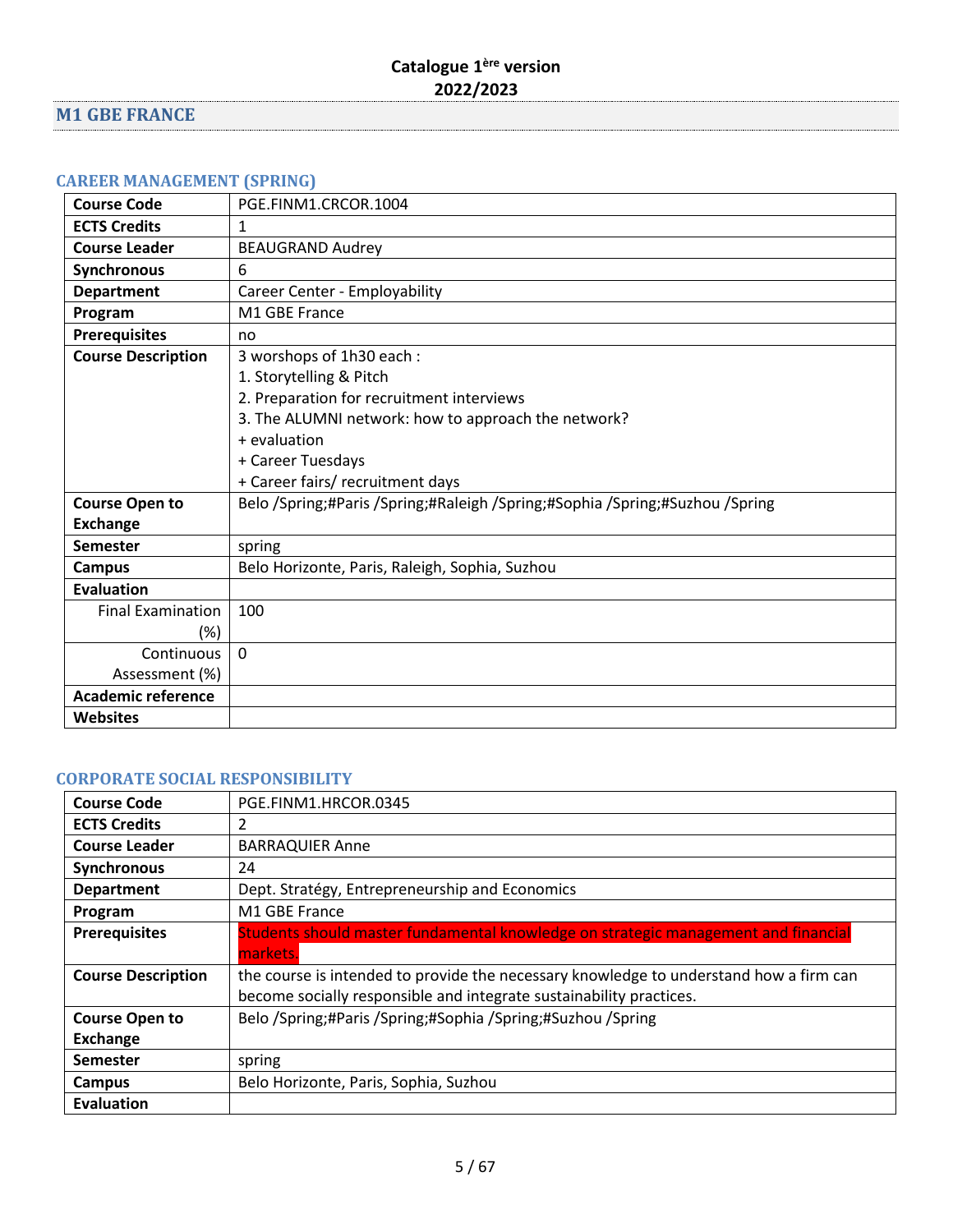| Final Examination   0     |                |
|---------------------------|----------------|
| (% )                      |                |
| Continuous   100          |                |
| Assessment (%)            |                |
| <b>Academic reference</b> | Provided on K2 |
| <b>Websites</b>           | Provided on K2 |

#### <span id="page-5-0"></span>**DESIGN THINKING**

| <b>Course Code</b>        | PGE.FINM1.STCOR.0814                                                                                                                                                                                                                                                                                                                                                                                            |
|---------------------------|-----------------------------------------------------------------------------------------------------------------------------------------------------------------------------------------------------------------------------------------------------------------------------------------------------------------------------------------------------------------------------------------------------------------|
| <b>ECTS Credits</b>       | 3                                                                                                                                                                                                                                                                                                                                                                                                               |
| <b>Course Leader</b>      | <b>MELILLO Francesca</b>                                                                                                                                                                                                                                                                                                                                                                                        |
| Synchronous               | 18                                                                                                                                                                                                                                                                                                                                                                                                              |
| <b>Department</b>         | Dept. Management of projects, Information Systems and Supply Chains                                                                                                                                                                                                                                                                                                                                             |
| Program                   | M1 GBE France                                                                                                                                                                                                                                                                                                                                                                                                   |
| <b>Prerequisites</b>      | -none                                                                                                                                                                                                                                                                                                                                                                                                           |
| <b>Course Description</b> | A multi campus workshop based course to highlight why Design Thinking is so relevant for<br>business today. The Design thinking process is an iterative process which means you<br>constantly revise you thinking, changing your vision and ideas according to feedback<br>received. A powerful creative tool that can drive a brand, business or an individual forward<br>positively with innovative solutions |
| <b>Course Open to</b>     | Belo /Spring;#Paris /Spring;#Raleigh /Spring;#Sophia /Spring;#Suzhou /Spring                                                                                                                                                                                                                                                                                                                                    |
| <b>Exchange</b>           |                                                                                                                                                                                                                                                                                                                                                                                                                 |
| <b>Semester</b>           | spring                                                                                                                                                                                                                                                                                                                                                                                                          |
| <b>Campus</b>             | Belo Horizonte, Paris, Raleigh, Sophia, Suzhou                                                                                                                                                                                                                                                                                                                                                                  |
| <b>Evaluation</b>         |                                                                                                                                                                                                                                                                                                                                                                                                                 |
| <b>Final Examination</b>  | 50                                                                                                                                                                                                                                                                                                                                                                                                              |
| (%)                       |                                                                                                                                                                                                                                                                                                                                                                                                                 |
| Continuous                | 50                                                                                                                                                                                                                                                                                                                                                                                                              |
| Assessment (%)            |                                                                                                                                                                                                                                                                                                                                                                                                                 |
| <b>Academic reference</b> |                                                                                                                                                                                                                                                                                                                                                                                                                 |
| <b>Websites</b>           | The deep dive (IDEO) (22min)                                                                                                                                                                                                                                                                                                                                                                                    |
|                           | https://www.youtube.com/watch?v=2Dtrkrz0yoU                                                                                                                                                                                                                                                                                                                                                                     |
|                           | Lucky Iron Fish (3min43)                                                                                                                                                                                                                                                                                                                                                                                        |
|                           | https://www.youtube.com/watch?v=iY0D-PIcgB4                                                                                                                                                                                                                                                                                                                                                                     |
|                           | d.school Paris and the aging simulator (1min25)                                                                                                                                                                                                                                                                                                                                                                 |
|                           | https://www.youtube.com/watch?v=jD5XwdgAq s                                                                                                                                                                                                                                                                                                                                                                     |
|                           | How it works: Design Thinking (5min51)                                                                                                                                                                                                                                                                                                                                                                          |
|                           | https://www.youtube.com/watch?v=pXtN4y3O35M                                                                                                                                                                                                                                                                                                                                                                     |
|                           | Design Thinking - Tim Brown, CEO and President of IDEO (26min42)                                                                                                                                                                                                                                                                                                                                                |
|                           | https://www.youtube.com/watch?v=U-hzefHdAMk                                                                                                                                                                                                                                                                                                                                                                     |

# <span id="page-5-1"></span>**FRENCH BEGINNER I SPRING (FOR NON NATIVE SPEAKERS)**

| <b>Course</b>  | PGE.FINM1.LGCOR.4339 |
|----------------|----------------------|
| Code           |                      |
| <b>ECTS</b>    |                      |
| <b>Credits</b> |                      |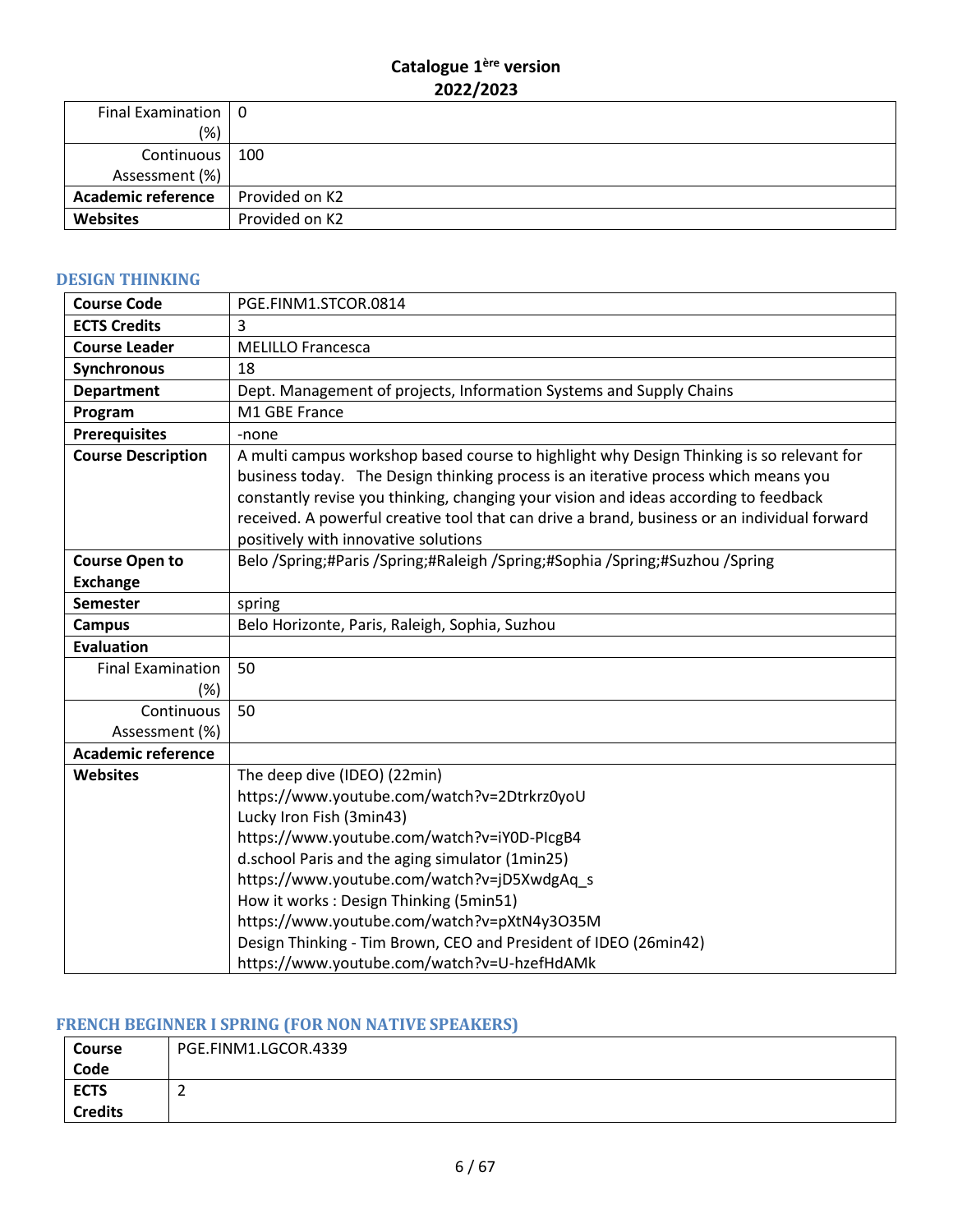| Course                 | <b>POMMIER Jean-Paul</b>                                                                                  |
|------------------------|-----------------------------------------------------------------------------------------------------------|
| Leader                 |                                                                                                           |
| Synchronou             | 24                                                                                                        |
| s<br><b>Department</b> | Dept. Languages and Personal Development                                                                  |
|                        | M1 GBE France                                                                                             |
| Program                |                                                                                                           |
| Prerequisite<br>s      | There are no-prerequisites for this course.                                                               |
| <b>Course</b>          | This course is designed for students with no prior knowledge of the language and offers an                |
| <b>Description</b>     | introduction to French language and francophone culture. Students will study French pronunciation         |
|                        | and develop knowledge of the language in all four skills at a basic level. By the end of this course      |
|                        | (French Beginner I and II), students will be able to communicate in a range of daily life situations at a |
|                        | basic level. The course aims to prepare students for a period of study abroad by increasing cultural      |
|                        | awareness of France and other francophone countries and to enable students to acquire language            |
|                        | skills and attitudes for further study of French.                                                         |
|                        | Overall, this course prepares students to reach a level comparable to A1 CEFR.                            |
| Course                 | Paris / Spring; #Sophia / Spring                                                                          |
| Open to                |                                                                                                           |
| <b>Exchange</b>        |                                                                                                           |
| <b>Semester</b>        | spring                                                                                                    |
| <b>Campus</b>          | Lille, Paris, Sophia, Suzhou                                                                              |
| <b>Evaluation</b>      |                                                                                                           |
| Final                  | $\mathbf 0$                                                                                               |
| Examination            |                                                                                                           |
| $(\%)$                 |                                                                                                           |
| Continuous             | 100                                                                                                       |
| Assessment             |                                                                                                           |
| (%)                    |                                                                                                           |
| <b>Academic</b>        |                                                                                                           |
| reference              |                                                                                                           |
| <b>Websites</b>        | Apprendre le français avec RFi :                                                                          |
|                        | https://savoirs.rfi.fr/fr/recherche/rubrique/apprendre/objectif/apprendre-et-perfectionner-le-            |
|                        | francais-2707                                                                                             |
|                        | Apprendre le français avec TV5 Monde :                                                                    |
|                        | http://apprendre.tv5monde.com/?utm_source=tv5monde&utm_medium=metanav&utm_campaign=                       |
|                        | langue-francaise_apprendre-le-francais                                                                    |
|                        | Français Intéractif : http://www.laits.utexas.edu/fi/home                                                 |
|                        | Dictionnaire en ligne Reverso : http://dictionnaire.reverso.net/                                          |
|                        |                                                                                                           |

# <span id="page-6-0"></span>**FRENCH BEGINNER II SPRING (FOR NON NATIVE SPEAKERS)**

| <b>Course</b>  | PGE.FINM1.LGCOR.4361 |
|----------------|----------------------|
| Code           |                      |
| <b>ECTS</b>    |                      |
| <b>Credits</b> |                      |
| <b>Course</b>  | POMMIER Jean-Paul    |
| Leader         |                      |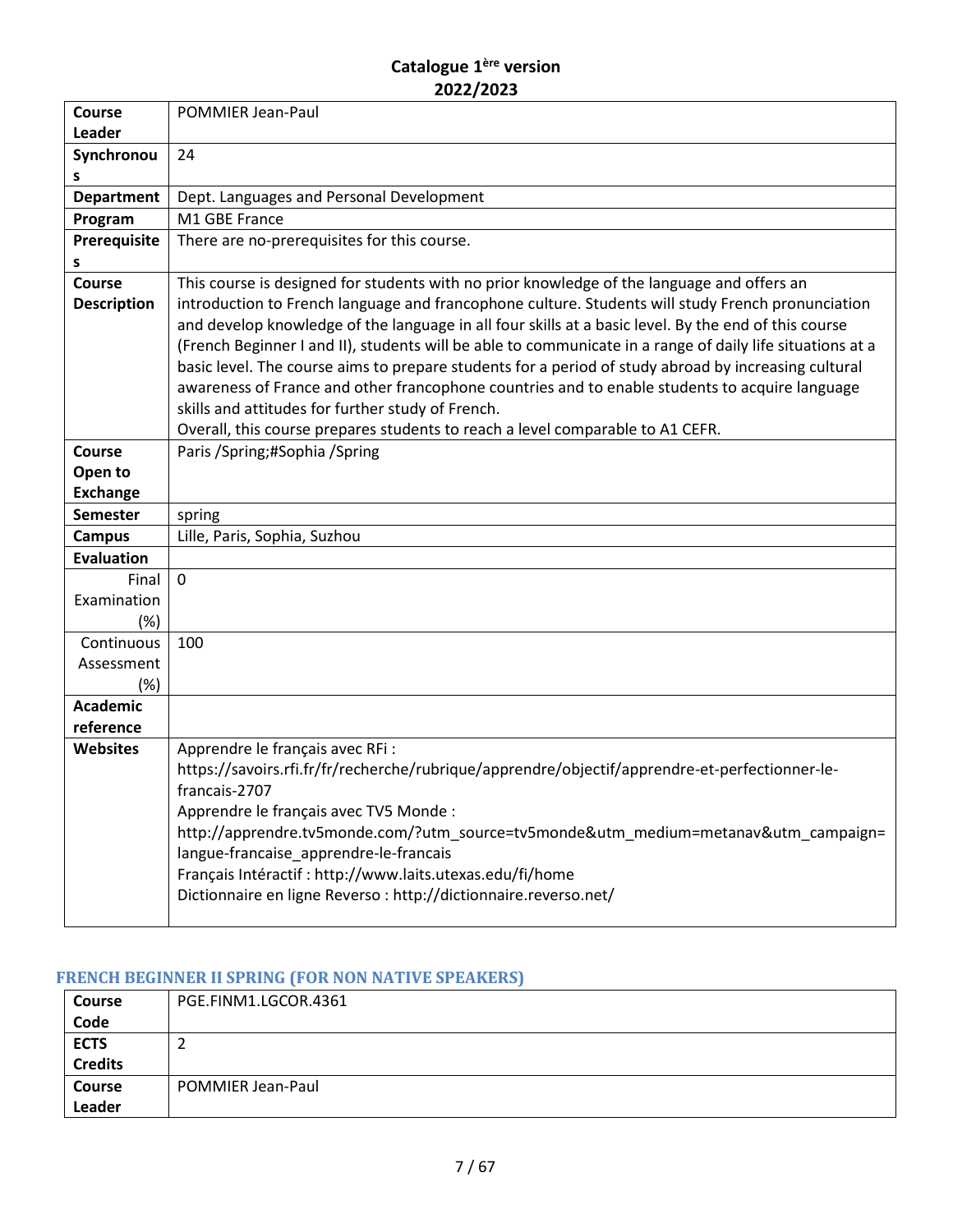| Synchronou         | 24                                                                                                                 |
|--------------------|--------------------------------------------------------------------------------------------------------------------|
| s                  |                                                                                                                    |
| <b>Department</b>  | Dept. Languages and Personal Development                                                                           |
| Program            | M1 GBE France                                                                                                      |
| Prerequisite       | Students must have completed French Beginner I.                                                                    |
| S                  |                                                                                                                    |
| Course             | This course is the continuation of French Beginner I and offers an introduction to French language and             |
| <b>Description</b> | francophone culture. Students will study French pronunciation and develop knowledge of the                         |
|                    | language in all four skills at a basic level. By the end of this course (French Beginner I and II), students       |
|                    | will be able to communicate in a range of daily life situations at a basic level. The course aims to               |
|                    | prepare students for a period of study abroad by increasing cultural awareness of France and other                 |
|                    | francophone countries and to enable students to acquire language skills and attitudes for further                  |
|                    | study of French.                                                                                                   |
| Course             | Overall, this course prepares students to reach a level comparable to A1 CEFR.<br>Paris / Spring; #Sophia / Spring |
| Open to            |                                                                                                                    |
| <b>Exchange</b>    |                                                                                                                    |
| <b>Semester</b>    | spring                                                                                                             |
| <b>Campus</b>      | Lille, Paris, Sophia, Suzhou                                                                                       |
| <b>Evaluation</b>  |                                                                                                                    |
| Final              | $\Omega$                                                                                                           |
| Examination        |                                                                                                                    |
| (%)                |                                                                                                                    |
| Continuous         | 100                                                                                                                |
| Assessment         |                                                                                                                    |
| (%)                |                                                                                                                    |
| <b>Academic</b>    |                                                                                                                    |
| reference          |                                                                                                                    |
| <b>Websites</b>    | Apprendre le français avec RFi :                                                                                   |
|                    | https://savoirs.rfi.fr/fr/recherche/rubrique/apprendre/objectif/apprendre-et-perfectionner-le-                     |
|                    | francais-2707                                                                                                      |
|                    | Apprendre le français avec TV5 Monde :                                                                             |
|                    | http://apprendre.tv5monde.com/?utm_source=tv5monde&utm_medium=metanav&utm_campaign=                                |
|                    | langue-francaise_apprendre-le-francais                                                                             |
|                    | Français Intéractif : http://www.laits.utexas.edu/fi/home                                                          |
|                    | Dictionnaire en ligne Reverso : http://dictionnaire.reverso.net/                                                   |
|                    |                                                                                                                    |

# <span id="page-7-0"></span>**FRENCH ELEMENTARY SPRING (FOR NON NATIVE SPEAKERS)**

| <b>Course</b>     | PGE.FINM1.LGCOR.4340                     |
|-------------------|------------------------------------------|
| Code              |                                          |
| <b>ECTS</b>       | 1                                        |
| <b>Credits</b>    |                                          |
| <b>Course</b>     | POMMIER Jean-Paul                        |
| Leader            |                                          |
| Synchronou        | 24                                       |
| s                 |                                          |
| <b>Department</b> | Dept. Languages and Personal Development |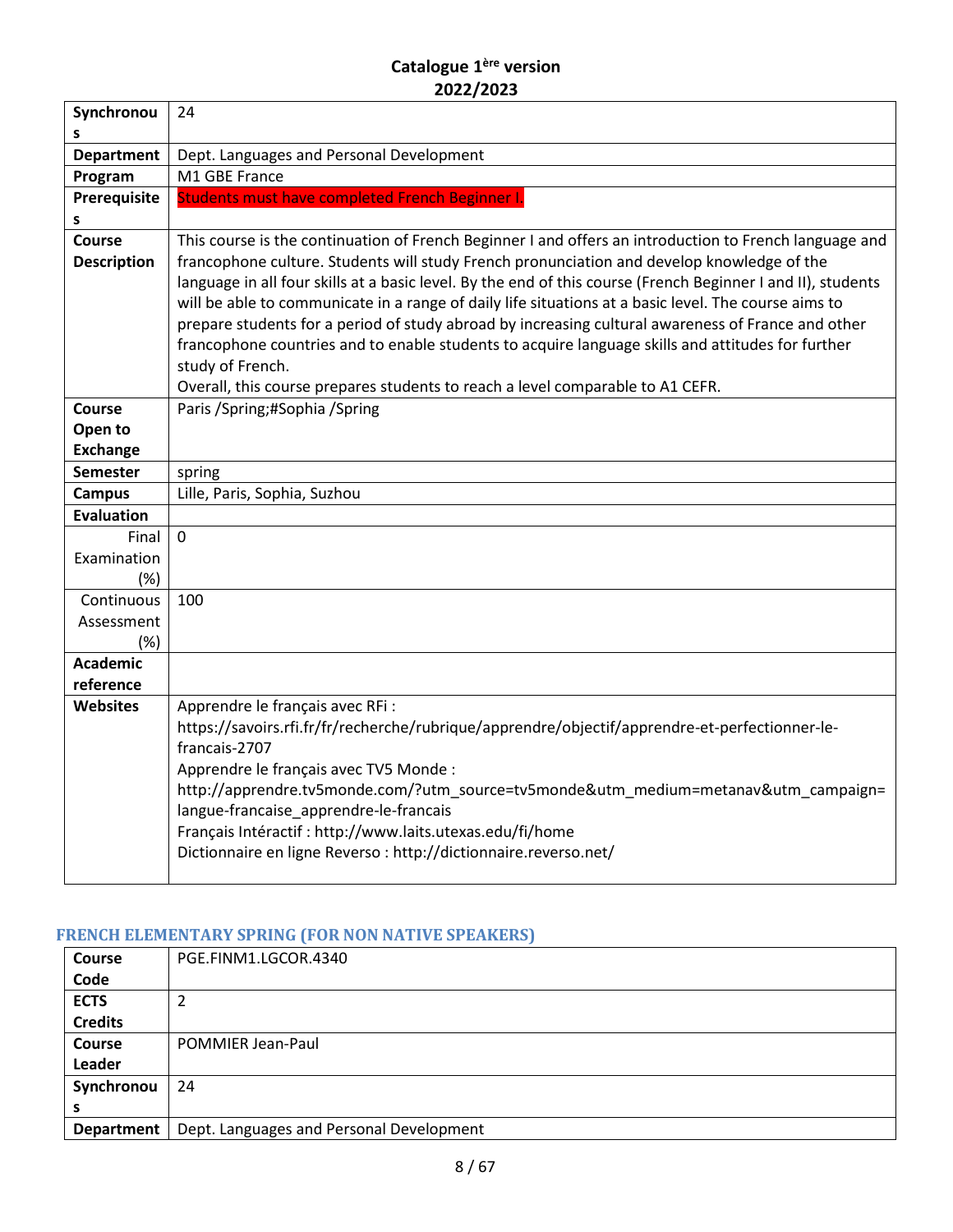| Program            | M1 GBE France                                                                                                                                                                                           |
|--------------------|---------------------------------------------------------------------------------------------------------------------------------------------------------------------------------------------------------|
| Prerequisite       | There are no pre-requisites for this course.                                                                                                                                                            |
| s                  |                                                                                                                                                                                                         |
| Course             | This course is designed for students who have an elementary knowledge of French and who have                                                                                                            |
| <b>Description</b> | approximately 100-150 hours of prior study. Students will further develop their ability to use French                                                                                                   |
|                    | in the four skills (speaking, listening, reading and writing), improve their pronunciation and increase                                                                                                 |
|                    | their confidence in the language. By the end of this course, students will be able to deal with a diverse                                                                                               |
|                    | range of daily life situations and communicate on a range of familiar topics. The course aims to                                                                                                        |
|                    | prepare students for a period of study abroad by increasing cultural awareness of France and other<br>francophone countries and to enable students to acquire language skills and attitudes for further |
|                    | study of French.                                                                                                                                                                                        |
|                    | Overall, students will attain a level comparable to A2 CEFR.                                                                                                                                            |
| <b>Course</b>      | Paris / Spring; # Sophia / Spring                                                                                                                                                                       |
| Open to            |                                                                                                                                                                                                         |
| <b>Exchange</b>    |                                                                                                                                                                                                         |
| <b>Semester</b>    | spring                                                                                                                                                                                                  |
| <b>Campus</b>      | Lille, Paris, Sophia, Suzhou                                                                                                                                                                            |
| <b>Evaluation</b>  |                                                                                                                                                                                                         |
| Final              | $\mathbf 0$                                                                                                                                                                                             |
| Examination        |                                                                                                                                                                                                         |
| (%)                |                                                                                                                                                                                                         |
| Continuous         | 100                                                                                                                                                                                                     |
| Assessment         |                                                                                                                                                                                                         |
| (%)                |                                                                                                                                                                                                         |
| <b>Academic</b>    |                                                                                                                                                                                                         |
| reference          |                                                                                                                                                                                                         |
| <b>Websites</b>    | Apprendre le français avec RFi :                                                                                                                                                                        |
|                    | https://savoirs.rfi.fr/fr/recherche/rubrique/apprendre/objectif/apprendre-et-perfectionner-le-<br>francais-2707                                                                                         |
|                    | Apprendre le français avec TV5 Monde :                                                                                                                                                                  |
|                    | http://apprendre.tv5monde.com/?utm_source=tv5monde&utm_medium=metanav&utm_campaign=                                                                                                                     |
|                    | langue-francaise_apprendre-le-francais                                                                                                                                                                  |
|                    | Français Intéractif : http://www.laits.utexas.edu/fi/home                                                                                                                                               |
|                    | Dictionnaire en ligne Reverso : http://dictionnaire.reverso.net/                                                                                                                                        |

# <span id="page-8-0"></span>**FRENCH INTERMEDIATE SPRING (FOR NON NATIVE SPEAKERS)**

| Course            | PGE.FINM1.LGCOR.4341                         |
|-------------------|----------------------------------------------|
| Code              |                                              |
| <b>ECTS</b>       | $\overline{2}$                               |
| <b>Credits</b>    |                                              |
| Course            | POMMIER Jean-Paul                            |
| Leader            |                                              |
| Synchronou        | 24                                           |
| s                 |                                              |
| <b>Department</b> | Dept. Languages and Personal Development     |
| Program           | M1 GBE France                                |
| Prerequisite      | There are no pre-requisites for this course. |
| s                 |                                              |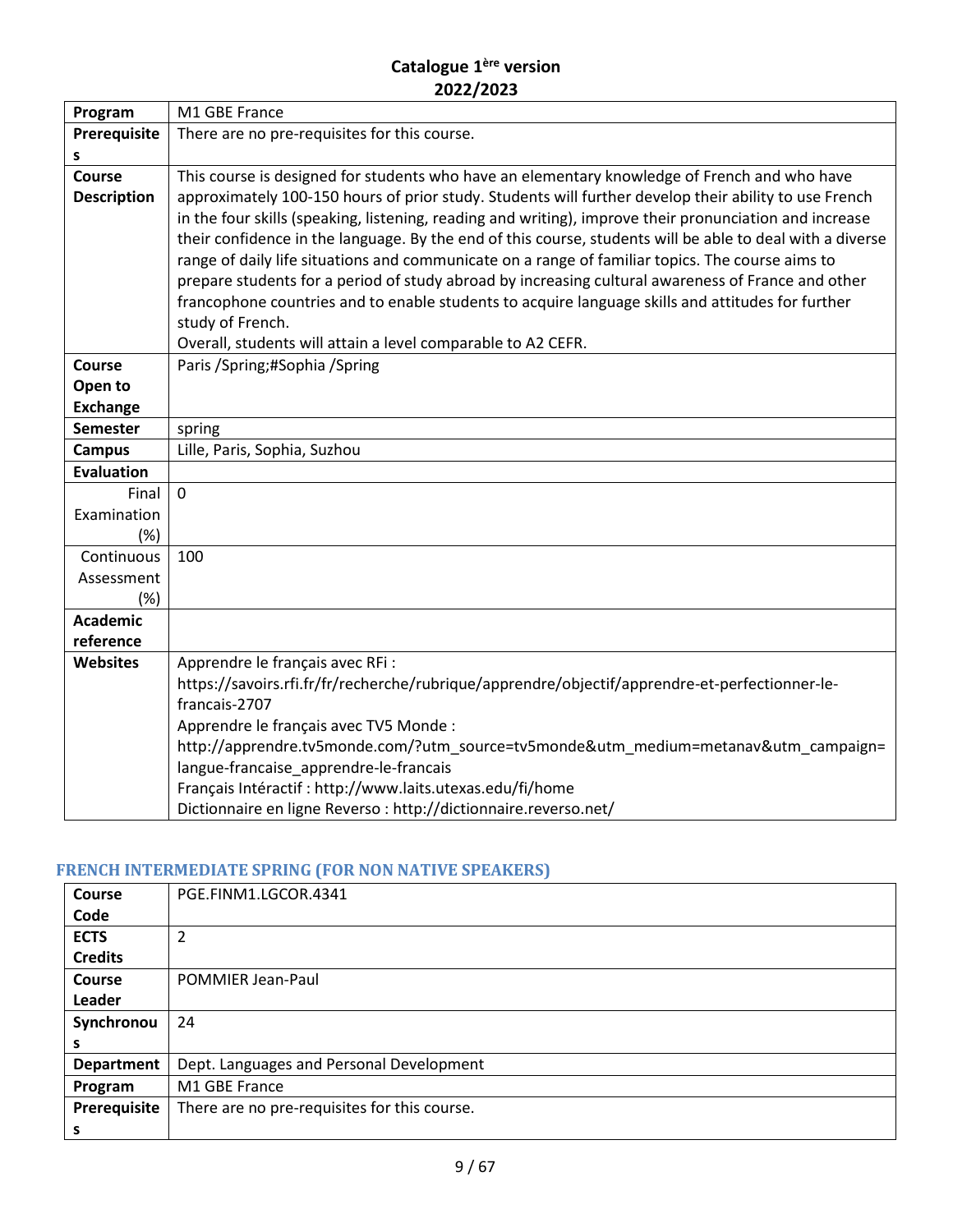| Course             | This course is designed for students who have an intermediate knowledge of French (students who           |
|--------------------|-----------------------------------------------------------------------------------------------------------|
| <b>Description</b> | have successfully passed the Elementary (A2) course or who have approximately 200-250 hours of            |
|                    | prior study). Students will further develop their ability to use French in the four skills (speaking,     |
|                    | listening, reading and writing) in familiar work and social contexts. By the end of this course, students |
|                    | will be able to communicate in a range of social and professional situations at intermediate level. The   |
|                    | course aims to prepare students for a period of study abroad by further consolidating cultural            |
|                    | awareness of France and other francophone countries and to enable students to acquire language            |
|                    | skills and attitudes for further study of French.                                                         |
|                    | Overall, students will attain a level comparable to B1 CEFR.                                              |
| Course             | Paris / Spring; # Sophia / Spring                                                                         |
| Open to            |                                                                                                           |
| <b>Exchange</b>    |                                                                                                           |
| <b>Semester</b>    | spring                                                                                                    |
| <b>Campus</b>      | Lille, Paris, Sophia, Suzhou                                                                              |
| <b>Evaluation</b>  |                                                                                                           |
| Final              | $\mathbf{0}$                                                                                              |
| Examination        |                                                                                                           |
| (%)                |                                                                                                           |
| Continuous         | 100                                                                                                       |
| Assessment         |                                                                                                           |
| (%)                |                                                                                                           |
| Academic           |                                                                                                           |
| reference          |                                                                                                           |
| <b>Websites</b>    | Apprendre le français avec RFi :                                                                          |
|                    | https://savoirs.rfi.fr/fr/recherche/rubrique/apprendre/objectif/apprendre-et-perfectionner-le-            |
|                    | francais-2707                                                                                             |
|                    | Apprendre le français avec TV5 Monde :                                                                    |
|                    | http://apprendre.tv5monde.com/?utm_source=tv5monde&utm_medium=metanav&utm_campaign=                       |
|                    | langue-francaise_apprendre-le-francais                                                                    |
|                    | Dictionnaire en ligne Reverso : http://dictionnaire.reverso.net/                                          |

# <span id="page-9-0"></span>**FRENCH POST BEGINNER SPRING (FOR NON NATIVE SPEAKERS)**

| Course             | PGE.FINM1.LGCOR.4342                                                                                      |  |
|--------------------|-----------------------------------------------------------------------------------------------------------|--|
| Code               |                                                                                                           |  |
| <b>ECTS</b>        | $\overline{2}$                                                                                            |  |
| <b>Credits</b>     |                                                                                                           |  |
| Course             | <b>POMMIER Jean-Paul</b>                                                                                  |  |
| Leader             |                                                                                                           |  |
| Synchronou         | 24                                                                                                        |  |
|                    |                                                                                                           |  |
| <b>Department</b>  | Dept. Languages and Personal Development                                                                  |  |
| Program            | M1 GBE France                                                                                             |  |
| Prerequisite       | There are no pre-requisites for this course.                                                              |  |
| s                  |                                                                                                           |  |
| Course             | This course is designed for students who have a basic knowledge of French (students will have             |  |
| <b>Description</b> | successfully passed the Beginner I and II course or have approximately 50 hours of prior study).          |  |
|                    | Students will consolidate their pronunciation and their knowledge of the language in all four skills at a |  |
|                    | basic level. By the end of this course, students will be able to communicate in a range of simple daily   |  |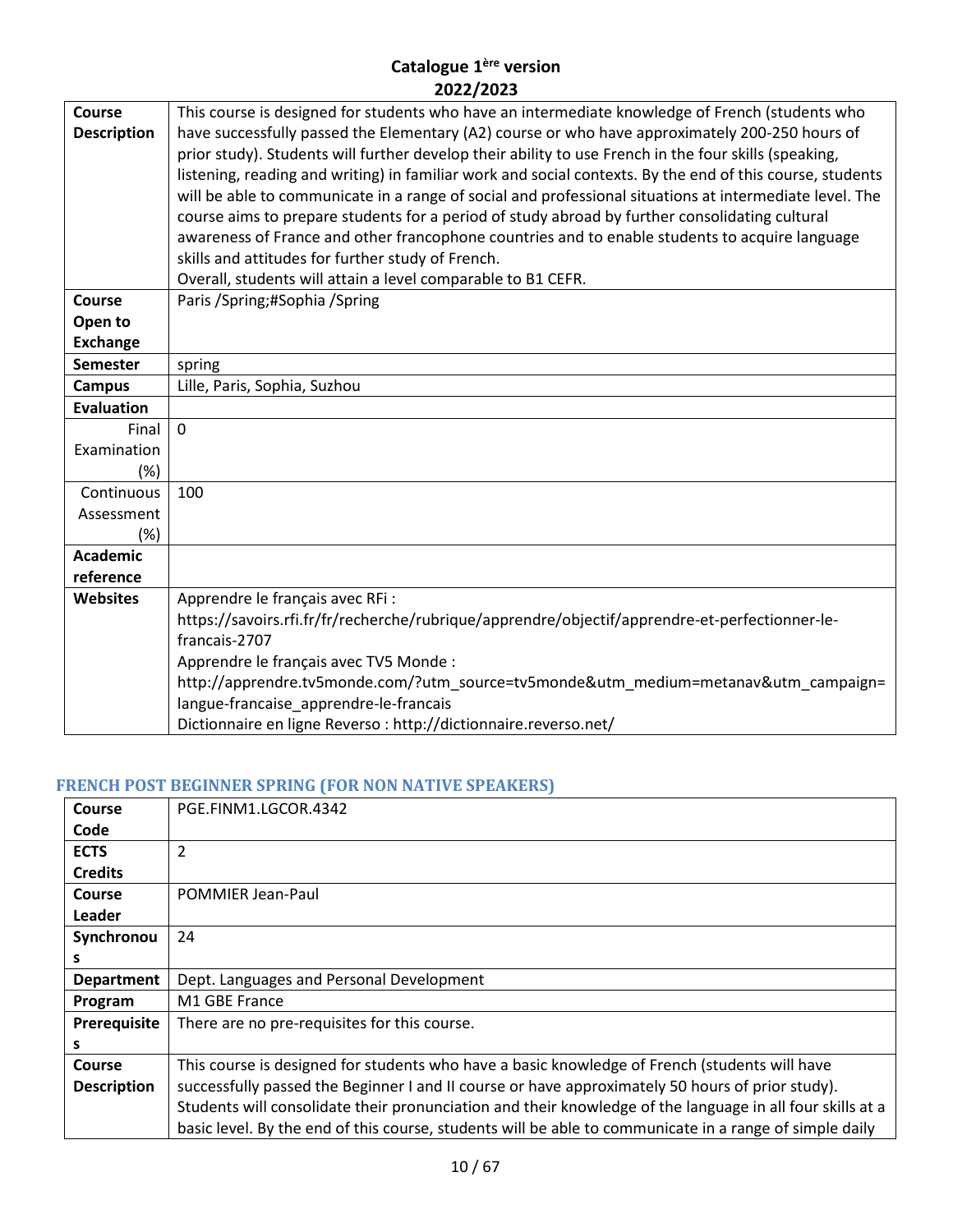|                   | life situations. The course aims to prepare students for a period of study abroad by increasing cultural |
|-------------------|----------------------------------------------------------------------------------------------------------|
|                   | awareness of France and other francophone countries and to enable students to acquire language           |
|                   | skills and attitudes for further study of French.                                                        |
|                   | Overall, students will attain a level comparable to A1 CEFR.                                             |
| <b>Course</b>     | Paris / Spring; # Sophia / Spring                                                                        |
| Open to           |                                                                                                          |
| <b>Exchange</b>   |                                                                                                          |
| <b>Semester</b>   | spring                                                                                                   |
| Campus            | Lille, Paris, Sophia, Suzhou                                                                             |
| <b>Evaluation</b> |                                                                                                          |
| Final             | $\Omega$                                                                                                 |
| Examination       |                                                                                                          |
| (%)               |                                                                                                          |
| Continuous        | 100                                                                                                      |
| Assessment        |                                                                                                          |
| $(\%)$            |                                                                                                          |
| <b>Academic</b>   |                                                                                                          |
| reference         |                                                                                                          |
| <b>Websites</b>   | Apprendre le français avec RFi :                                                                         |
|                   | https://savoirs.rfi.fr/fr/recherche/rubrique/apprendre/objectif/apprendre-et-perfectionner-le-           |
|                   | francais-2707                                                                                            |
|                   | Apprendre le français avec TV5 Monde :                                                                   |
|                   | http://apprendre.tv5monde.com/?utm_source=tv5monde&utm_medium=metanav&utm_campaign=                      |
|                   | langue-francaise_apprendre-le-francais                                                                   |
|                   | Français Intéractif : http://www.laits.utexas.edu/fi/home                                                |
|                   | Dictionnaire en ligne Reverso: http://dictionnaire.reverso.net/                                          |

#### <span id="page-10-0"></span>**INTERNATIONAL FINANCE**

| <b>Course Code</b>        | PGE.FINM1.FICOR.0514                                                                                                                                                                                                                                                               |
|---------------------------|------------------------------------------------------------------------------------------------------------------------------------------------------------------------------------------------------------------------------------------------------------------------------------|
| <b>ECTS Credits</b>       | 4                                                                                                                                                                                                                                                                                  |
| <b>Course Leader</b>      | <b>GROSLAMBERT Bertrand</b>                                                                                                                                                                                                                                                        |
| <b>Synchronous</b>        | 24                                                                                                                                                                                                                                                                                 |
| <b>Department</b>         | Dept. Accounting and Finance                                                                                                                                                                                                                                                       |
| Program                   | M1 GBE France                                                                                                                                                                                                                                                                      |
| <b>Prerequisites</b>      | -none                                                                                                                                                                                                                                                                              |
| <b>Course Description</b> | -This course provides an overview of the nature and operation of global capital markets and<br>traded financial instruments. Students are exposed to the organisation of the international<br>financial system and the markets for stocks, bonds, commodities and foreign exchange |
| <b>Course Open to</b>     | Belo /Spring;#Paris /Spring;#Raleigh /Spring;#Sophia /Spring;#Suzhou /Spring                                                                                                                                                                                                       |
| <b>Exchange</b>           |                                                                                                                                                                                                                                                                                    |
| <b>Semester</b>           | spring                                                                                                                                                                                                                                                                             |
| Campus                    | Belo Horizonte, Lille, Paris, Raleigh, Sophia, Stellenbosch-Le Cap, Suzhou                                                                                                                                                                                                         |
| Evaluation                |                                                                                                                                                                                                                                                                                    |
| <b>Final Examination</b>  | 60                                                                                                                                                                                                                                                                                 |
| (%)                       |                                                                                                                                                                                                                                                                                    |
| Continuous                | 40                                                                                                                                                                                                                                                                                 |
| Assessment (%)            |                                                                                                                                                                                                                                                                                    |
| <b>Academic reference</b> | Principles of Corporate Finance, 12/e.Brealey, Myers and Allen. McGraw-Hill ed.                                                                                                                                                                                                    |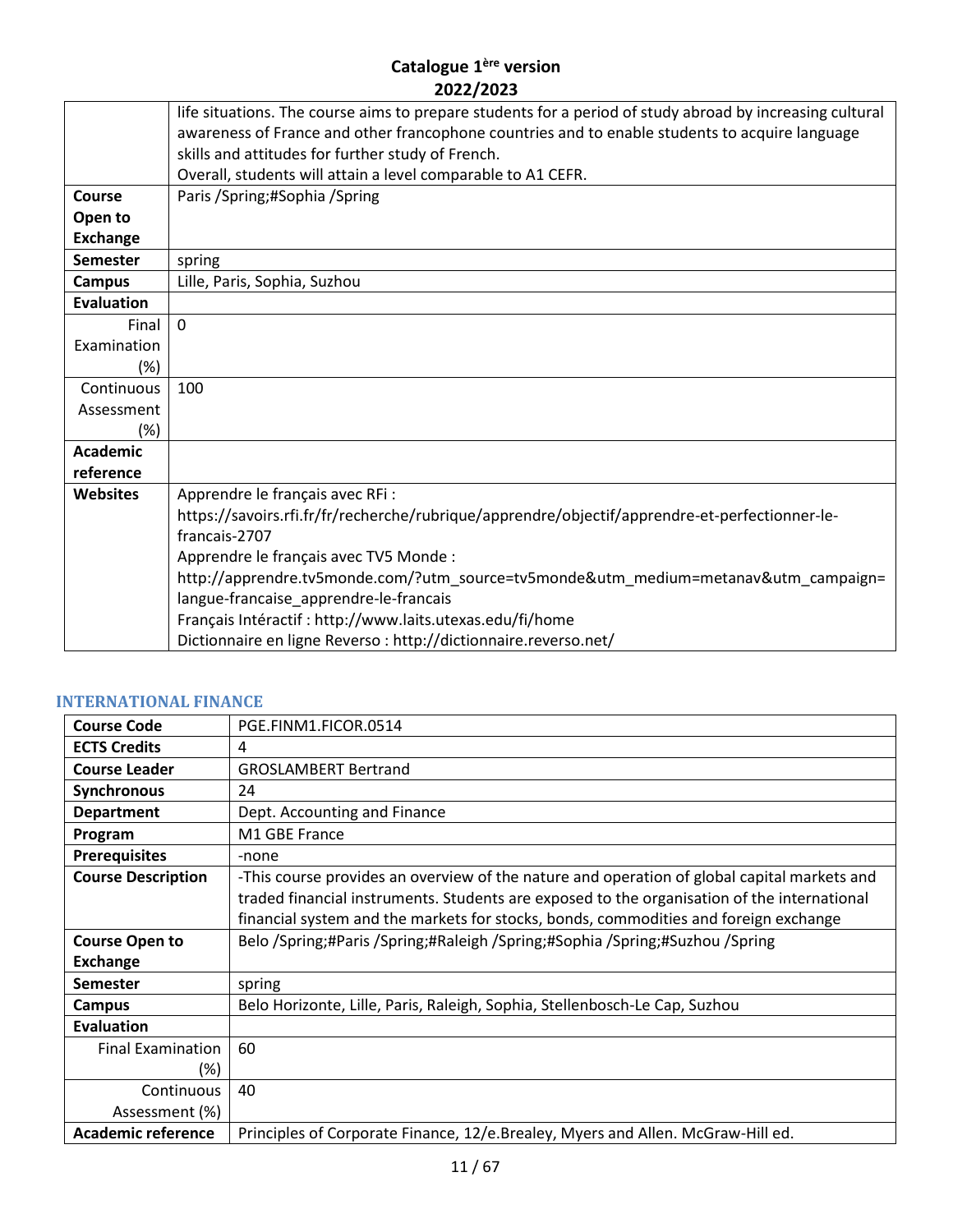**Websites**

# <span id="page-11-0"></span>**INTERNATIONAL MARKETING**

| <b>Course Code</b>                       | PGE.FINM1.MKCOR.0413                                                                                                                                                                                                                                                                                                                                                                                                                                                                                                                                                                                                  |
|------------------------------------------|-----------------------------------------------------------------------------------------------------------------------------------------------------------------------------------------------------------------------------------------------------------------------------------------------------------------------------------------------------------------------------------------------------------------------------------------------------------------------------------------------------------------------------------------------------------------------------------------------------------------------|
| <b>ECTS Credits</b>                      | 3                                                                                                                                                                                                                                                                                                                                                                                                                                                                                                                                                                                                                     |
| <b>Course Leader</b>                     | <b>CASTILHOS Rodrigo</b>                                                                                                                                                                                                                                                                                                                                                                                                                                                                                                                                                                                              |
| <b>Synchronous</b>                       | 24                                                                                                                                                                                                                                                                                                                                                                                                                                                                                                                                                                                                                    |
| <b>Department</b>                        | Dept. Marketing                                                                                                                                                                                                                                                                                                                                                                                                                                                                                                                                                                                                       |
| Program                                  | M1 GBE France                                                                                                                                                                                                                                                                                                                                                                                                                                                                                                                                                                                                         |
| <b>Prerequisites</b>                     | none                                                                                                                                                                                                                                                                                                                                                                                                                                                                                                                                                                                                                  |
| <b>Course Description</b>                | Todays highly globalized economy imposes several challenges for firms. Cultural, economic,<br>competitive, regulatory, and infrastructural particularities of regions and countries<br>fundamentally affect the ways in which companies conceive and implement their<br>international presence worldwide. This course provides state-of-art foundations and tools to<br>(1) critically analyze the globalized marketplace and international consumers, (2) identify<br>country-specific opportunities for doing business, and (3) devise marketing strategies for<br>successfully competing in international markets. |
| <b>Course Open to</b><br><b>Exchange</b> | Belo /Spring;#Paris /Spring;#Raleigh /Spring;#Sophia /Spring;#Suzhou /Spring                                                                                                                                                                                                                                                                                                                                                                                                                                                                                                                                          |
| <b>Semester</b>                          | spring                                                                                                                                                                                                                                                                                                                                                                                                                                                                                                                                                                                                                |
| <b>Campus</b>                            | Belo Horizonte, Lille, Paris, Raleigh, Sophia, Suzhou                                                                                                                                                                                                                                                                                                                                                                                                                                                                                                                                                                 |
| <b>Evaluation</b>                        |                                                                                                                                                                                                                                                                                                                                                                                                                                                                                                                                                                                                                       |
| <b>Final Examination</b>                 | 40                                                                                                                                                                                                                                                                                                                                                                                                                                                                                                                                                                                                                    |
| (%)                                      |                                                                                                                                                                                                                                                                                                                                                                                                                                                                                                                                                                                                                       |
| Continuous                               | 60                                                                                                                                                                                                                                                                                                                                                                                                                                                                                                                                                                                                                    |
| Assessment (%)                           |                                                                                                                                                                                                                                                                                                                                                                                                                                                                                                                                                                                                                       |
| <b>Academic reference</b>                |                                                                                                                                                                                                                                                                                                                                                                                                                                                                                                                                                                                                                       |
| <b>Websites</b>                          |                                                                                                                                                                                                                                                                                                                                                                                                                                                                                                                                                                                                                       |

#### <span id="page-11-1"></span>**MANAGEMENT OF INFORMATION SYSTEMS IN THE DIGITAL AGE**

| <b>Course Code</b>        | PGE.FINM1.ISCOR.0703                                                                                                                                                                                                                                                                                                                                                                                                                                                                                                                                                                                                                                                                                                                                             |
|---------------------------|------------------------------------------------------------------------------------------------------------------------------------------------------------------------------------------------------------------------------------------------------------------------------------------------------------------------------------------------------------------------------------------------------------------------------------------------------------------------------------------------------------------------------------------------------------------------------------------------------------------------------------------------------------------------------------------------------------------------------------------------------------------|
| <b>ECTS Credits</b>       | 4                                                                                                                                                                                                                                                                                                                                                                                                                                                                                                                                                                                                                                                                                                                                                                |
| <b>Course Leader</b>      | <b>BOUKEF Nabila</b>                                                                                                                                                                                                                                                                                                                                                                                                                                                                                                                                                                                                                                                                                                                                             |
| Synchronous               | 21                                                                                                                                                                                                                                                                                                                                                                                                                                                                                                                                                                                                                                                                                                                                                               |
| <b>Department</b>         | Dept. Management of projects, Information Systems and Supply Chains                                                                                                                                                                                                                                                                                                                                                                                                                                                                                                                                                                                                                                                                                              |
| Program                   | M1 GBE France                                                                                                                                                                                                                                                                                                                                                                                                                                                                                                                                                                                                                                                                                                                                                    |
| <b>Prerequisites</b>      | You need to have basic knowledge about management and economics, including                                                                                                                                                                                                                                                                                                                                                                                                                                                                                                                                                                                                                                                                                       |
|                           | understanding the general structure and functioning of organizations.                                                                                                                                                                                                                                                                                                                                                                                                                                                                                                                                                                                                                                                                                            |
| <b>Course Description</b> | Advances in information technology (IT) have transformed business models, organizational<br>structures and processes, and the methods for sustaining innovation and firm performance.<br>IT has impacted business activities such as product design, production, purchasing,<br>marketing, customer and supplier relationships, and human resource management, and has<br>contributed significantly to productivity growth. Most firms have realized that IT-based<br>innovation is a strategic imperative. The Internet and associated technological innovations<br>have helped in restructuring the global economy into a networked economy characterized by<br>unprecedented levels of electronically-mediated communication, collaboration, and<br>commerce. |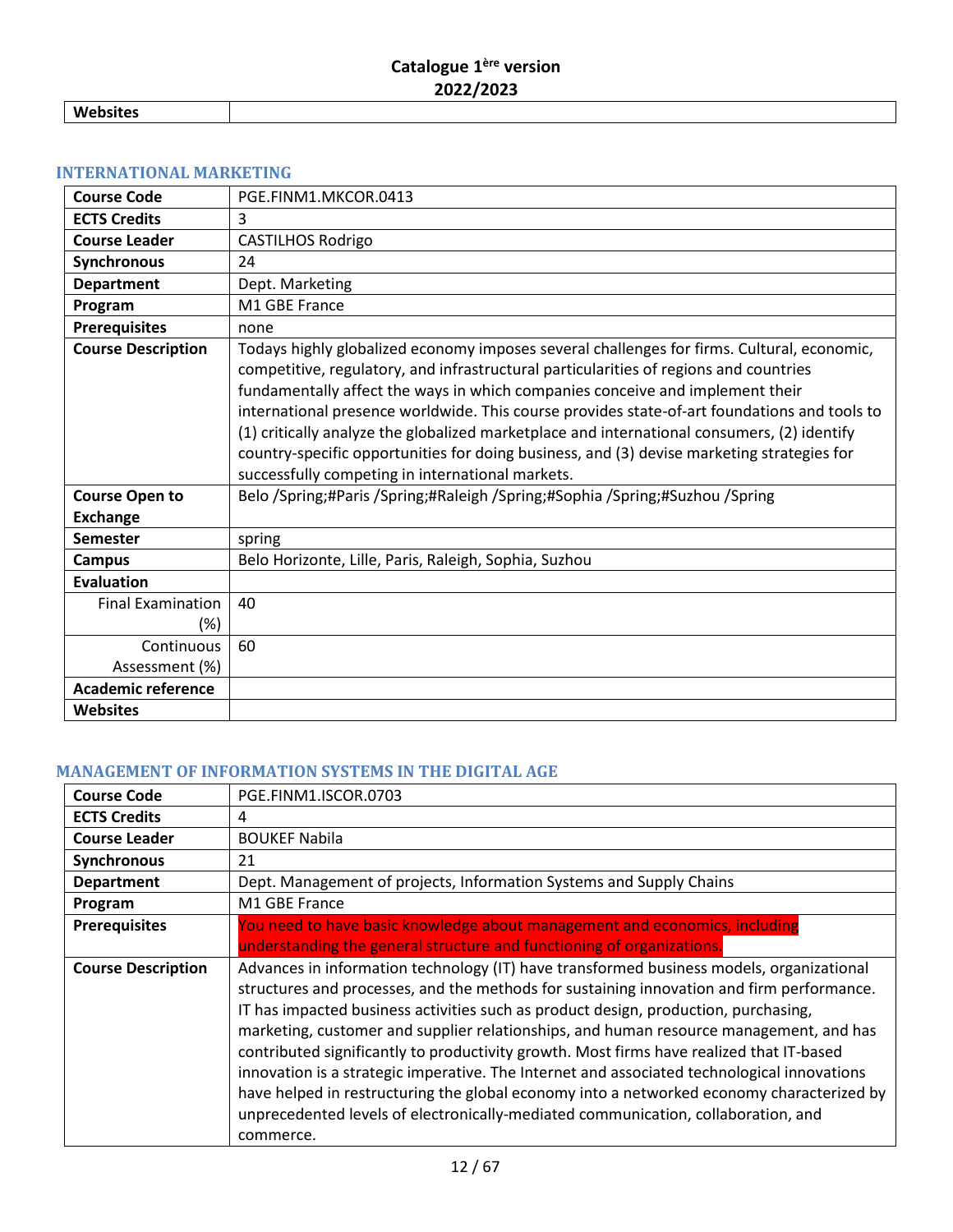|                                          | With information technologies becoming an important force that shapes entire industries<br>and creates value in firms, it is important that you as future business leaders understand the<br>potential role of IT in creating value and competitive advantage. The objective of this course<br>is to help you develop the critical thinking to assess how IT and systems shape business<br>strategy, innovation, and operations in firms, with the key goal of helping you be better<br>prepared to analyse and evaluate business challenges for maximizing the impact of IT on<br>products, processes and services in different settings. This course will help you develop<br>sophisticated understanding of the links between IT, business strategy and business process.<br>You will also gain an appreciation of the organizational and management practices that<br>complement IT investments and that are needed to extracting the appropriate return on IT<br>investments. |
|------------------------------------------|------------------------------------------------------------------------------------------------------------------------------------------------------------------------------------------------------------------------------------------------------------------------------------------------------------------------------------------------------------------------------------------------------------------------------------------------------------------------------------------------------------------------------------------------------------------------------------------------------------------------------------------------------------------------------------------------------------------------------------------------------------------------------------------------------------------------------------------------------------------------------------------------------------------------------------------------------------------------------------|
| <b>Course Open to</b><br><b>Exchange</b> | Belo /Spring;#Paris /Spring;#Raleigh /Spring;#Sophia /Spring;#Suzhou /Spring                                                                                                                                                                                                                                                                                                                                                                                                                                                                                                                                                                                                                                                                                                                                                                                                                                                                                                       |
| <b>Semester</b>                          | spring                                                                                                                                                                                                                                                                                                                                                                                                                                                                                                                                                                                                                                                                                                                                                                                                                                                                                                                                                                             |
| <b>Campus</b>                            | Belo Horizonte, Paris, Raleigh, Sophia, Stellenbosch-Le Cap, Suzhou                                                                                                                                                                                                                                                                                                                                                                                                                                                                                                                                                                                                                                                                                                                                                                                                                                                                                                                |
| <b>Evaluation</b>                        |                                                                                                                                                                                                                                                                                                                                                                                                                                                                                                                                                                                                                                                                                                                                                                                                                                                                                                                                                                                    |
| <b>Final Examination</b>                 | 40                                                                                                                                                                                                                                                                                                                                                                                                                                                                                                                                                                                                                                                                                                                                                                                                                                                                                                                                                                                 |
| (%)                                      |                                                                                                                                                                                                                                                                                                                                                                                                                                                                                                                                                                                                                                                                                                                                                                                                                                                                                                                                                                                    |
| Continuous                               | 60                                                                                                                                                                                                                                                                                                                                                                                                                                                                                                                                                                                                                                                                                                                                                                                                                                                                                                                                                                                 |
| Assessment (%)                           |                                                                                                                                                                                                                                                                                                                                                                                                                                                                                                                                                                                                                                                                                                                                                                                                                                                                                                                                                                                    |
| <b>Academic reference</b>                | Required readings will be provided to you.                                                                                                                                                                                                                                                                                                                                                                                                                                                                                                                                                                                                                                                                                                                                                                                                                                                                                                                                         |
| <b>Websites</b>                          | We will use K2 as the course website.                                                                                                                                                                                                                                                                                                                                                                                                                                                                                                                                                                                                                                                                                                                                                                                                                                                                                                                                              |

## <span id="page-12-0"></span>**STRATEGIC MARKETING**

| <b>Course Code</b>        | PGE.FINM1.MKCOR.0417 |
|---------------------------|----------------------|
| <b>ECTS Credits</b>       | 3                    |
| <b>Course Leader</b>      | PELET, Jean-Eric-EXT |
| Synchronous               | 15                   |
| <b>Department</b>         | Dept. Marketing      |
| Program                   | M1 GBE France        |
| <b>Prerequisites</b>      |                      |
| <b>Course Description</b> |                      |
| <b>Course Open to</b>     | ----                 |
| <b>Exchange</b>           |                      |
| <b>Semester</b>           | spring               |
| <b>Campus</b>             | Paris, Sophia        |
| <b>Evaluation</b>         |                      |
| <b>Final Examination</b>  | 100                  |
| (%)                       |                      |
| Continuous                | $\mathbf{0}$         |
| Assessment (%)            |                      |
| <b>Academic reference</b> |                      |
| <b>Websites</b>           |                      |

# <span id="page-12-1"></span>**STRATEGY**

| <b>Course Code</b>            | <b>STCOR.0801</b><br>PGE.<br><b>FINM</b><br>. <i>. .</i> |
|-------------------------------|----------------------------------------------------------|
| <b>Credits</b><br><b>ECTS</b> |                                                          |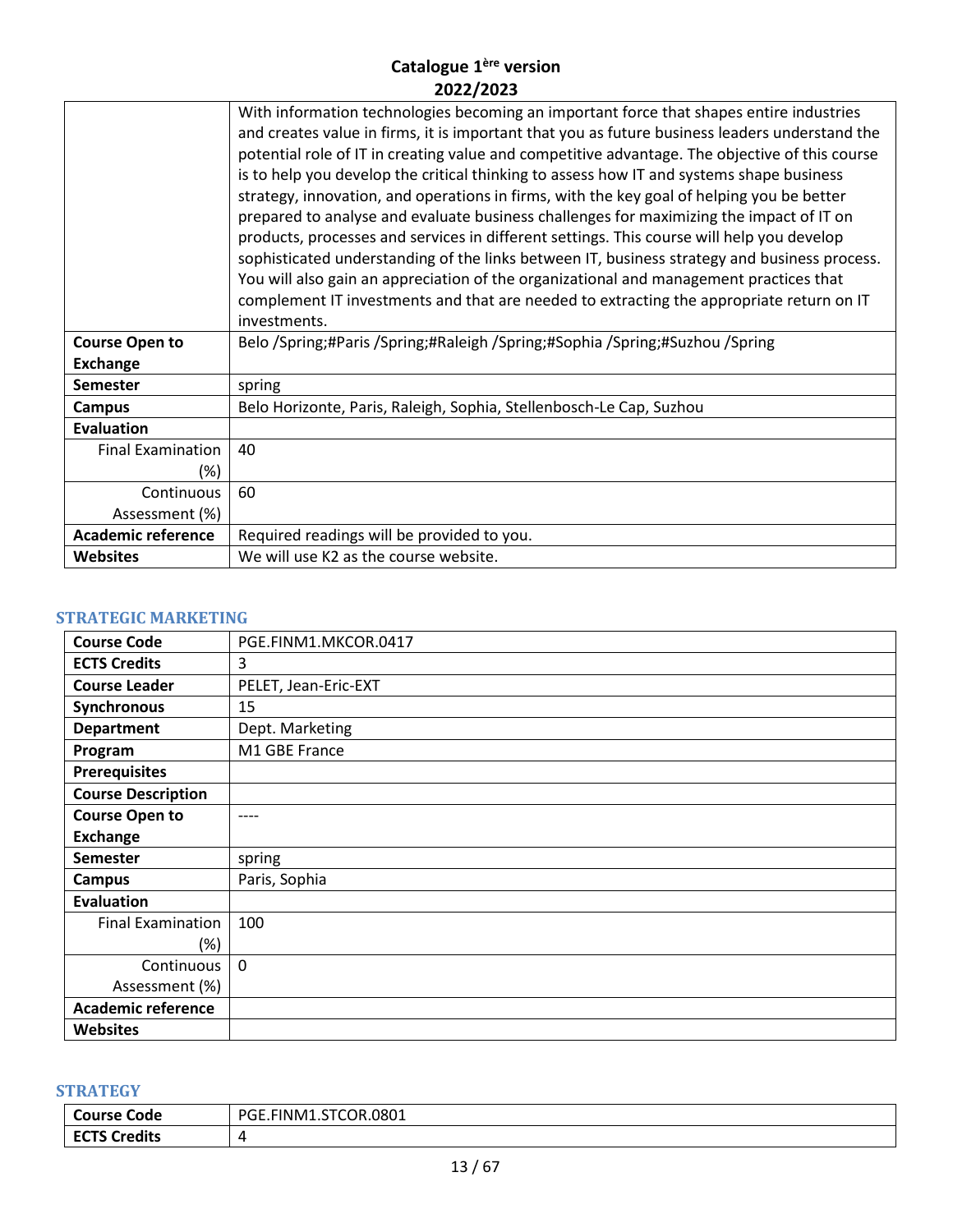| <b>Course Leader</b>      | <b>CIRILLO Bruno</b>                                                                                                                                                                                                                                                                                                                                                                                                                                                                                                                                                                                                                                                                                   |
|---------------------------|--------------------------------------------------------------------------------------------------------------------------------------------------------------------------------------------------------------------------------------------------------------------------------------------------------------------------------------------------------------------------------------------------------------------------------------------------------------------------------------------------------------------------------------------------------------------------------------------------------------------------------------------------------------------------------------------------------|
| Synchronous               | 30                                                                                                                                                                                                                                                                                                                                                                                                                                                                                                                                                                                                                                                                                                     |
| <b>Department</b>         | Dept. Stratégy, Entrepreneurship and Economics                                                                                                                                                                                                                                                                                                                                                                                                                                                                                                                                                                                                                                                         |
| Program                   | M1 GBE France                                                                                                                                                                                                                                                                                                                                                                                                                                                                                                                                                                                                                                                                                          |
| <b>Prerequisites</b>      | None                                                                                                                                                                                                                                                                                                                                                                                                                                                                                                                                                                                                                                                                                                   |
| <b>Course Description</b> | This strategy course introduces the fundamental concepts, analytical tools, and strategic<br>options at the basis of strategic analysis and action. We will use a combination of lectures,<br>case studies and a team project to explore and apply theoretical frameworks and<br>methodologies in different industry and company situations. For instance, we will explore<br>methods for assessing the strength of competition and the relative bargaining power, for<br>anticipating competitors actions, for analyzing cost and value structures and their relevance<br>to competition, and for assessing potential changes in the scope of the firm (diversification<br>and vertical integration). |
| <b>Course Open to</b>     | Belo /Spring;#Paris /Spring;#Raleigh /Spring;#Sophia /Spring;#Suzhou /Spring                                                                                                                                                                                                                                                                                                                                                                                                                                                                                                                                                                                                                           |
| <b>Exchange</b>           |                                                                                                                                                                                                                                                                                                                                                                                                                                                                                                                                                                                                                                                                                                        |
| <b>Semester</b>           | spring                                                                                                                                                                                                                                                                                                                                                                                                                                                                                                                                                                                                                                                                                                 |
| <b>Campus</b>             | Belo Horizonte, Lille, Paris, Raleigh, Sophia, Stellenbosch-Le Cap, Suzhou                                                                                                                                                                                                                                                                                                                                                                                                                                                                                                                                                                                                                             |
| <b>Evaluation</b>         |                                                                                                                                                                                                                                                                                                                                                                                                                                                                                                                                                                                                                                                                                                        |
| <b>Final Examination</b>  | 50                                                                                                                                                                                                                                                                                                                                                                                                                                                                                                                                                                                                                                                                                                     |
| $(\%)$                    |                                                                                                                                                                                                                                                                                                                                                                                                                                                                                                                                                                                                                                                                                                        |
| Continuous                | 50                                                                                                                                                                                                                                                                                                                                                                                                                                                                                                                                                                                                                                                                                                     |
| Assessment (%)            |                                                                                                                                                                                                                                                                                                                                                                                                                                                                                                                                                                                                                                                                                                        |
| <b>Academic reference</b> | Grant, R. M. (2016). Contemporary strategy analysis and cases: text and cases, 9th Edition.<br>John Wiley & Sons.                                                                                                                                                                                                                                                                                                                                                                                                                                                                                                                                                                                      |
| <b>Websites</b>           |                                                                                                                                                                                                                                                                                                                                                                                                                                                                                                                                                                                                                                                                                                        |

# <span id="page-13-0"></span>**INTERNATIONAL BUSINESS**

#### <span id="page-13-1"></span>**ADVANCED STRATEGY**

| <b>Course Code</b>        | PGE.APPM2.STCOR.3311                                                                         |
|---------------------------|----------------------------------------------------------------------------------------------|
| <b>ECTS Credits</b>       | 3                                                                                            |
| <b>Course Leader</b>      | <b>JOLINK Albert</b>                                                                         |
| Synchronous               | 18                                                                                           |
| <b>Discipline</b>         | Autre                                                                                        |
| Program                   | <b>International Business</b>                                                                |
| <b>Prerequisites</b>      | Strategy 1 (M1)                                                                              |
| <b>Course Description</b> | In this course you will learn more about the theory and practice of collaborations of firms, |
|                           | from the motivation to collaborate with other firms to the organizational structuring of     |
|                           | collaboration. The objective of the course is to understand how companies elaborate          |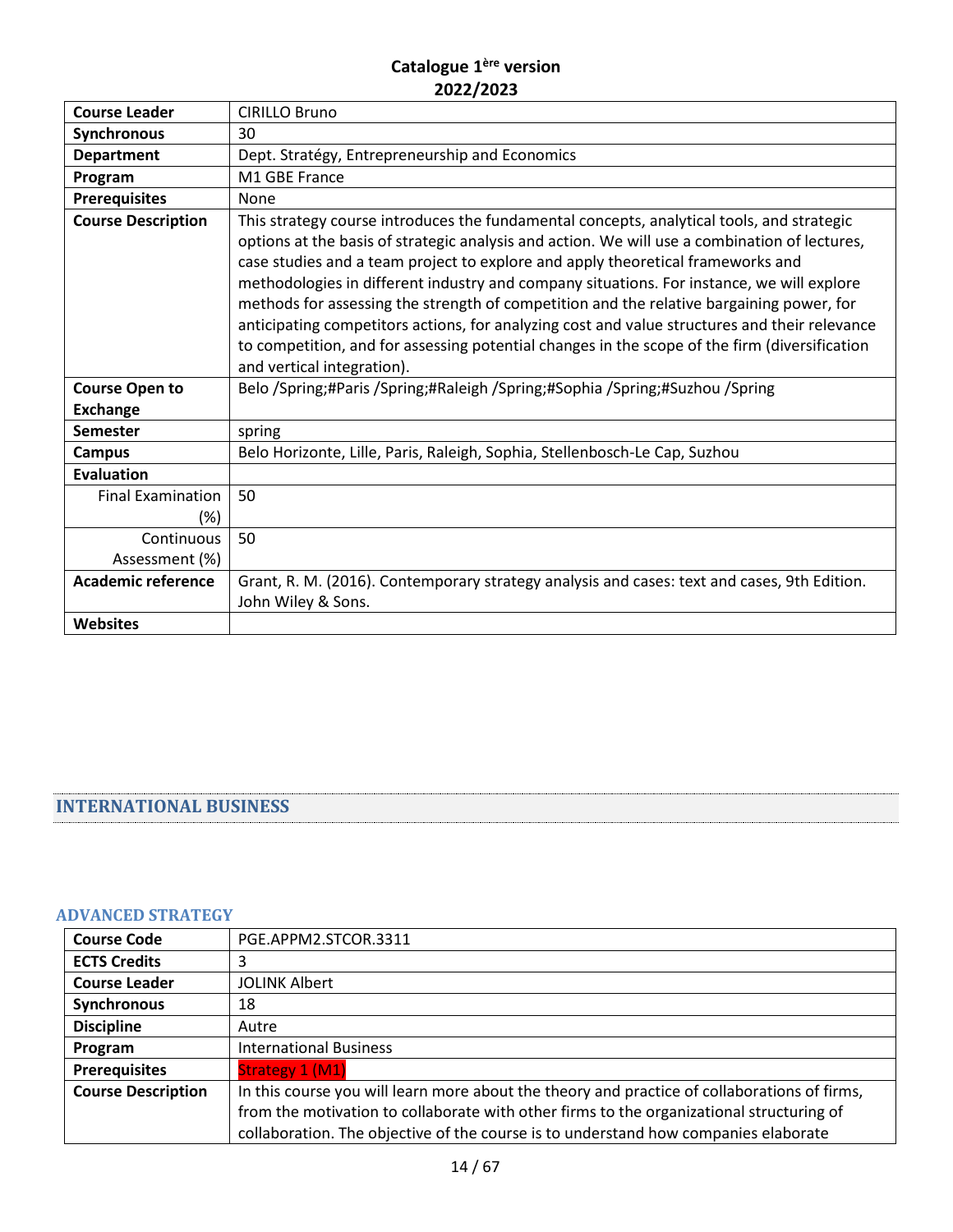|                           | strategic collaboration to support corporate performance. It is a condition to survive for<br>startup companies. It often is a means to guarantee profitability for larger corporations.<br>However, it is difficult to achieve in the long run and may put the company at risk if not<br>successful.<br>By using a combination of lectures, case studies, and team projects, this course will provide<br>an overview of collaborative options in different contexts. |
|---------------------------|-----------------------------------------------------------------------------------------------------------------------------------------------------------------------------------------------------------------------------------------------------------------------------------------------------------------------------------------------------------------------------------------------------------------------------------------------------------------------|
| <b>Course Open to</b>     | Paris / Spring; #Raleigh / Spring                                                                                                                                                                                                                                                                                                                                                                                                                                     |
| <b>Exchange</b>           |                                                                                                                                                                                                                                                                                                                                                                                                                                                                       |
| <b>Semester</b>           | spring                                                                                                                                                                                                                                                                                                                                                                                                                                                                |
| Campus                    | Paris, Raleigh, Stellenbosch-Le Cap, Suzhou                                                                                                                                                                                                                                                                                                                                                                                                                           |
| Evaluation                |                                                                                                                                                                                                                                                                                                                                                                                                                                                                       |
| <b>Final Examination</b>  | 50                                                                                                                                                                                                                                                                                                                                                                                                                                                                    |
| (%)                       |                                                                                                                                                                                                                                                                                                                                                                                                                                                                       |
| Continuous                | 50                                                                                                                                                                                                                                                                                                                                                                                                                                                                    |
| Assessment (%)            |                                                                                                                                                                                                                                                                                                                                                                                                                                                                       |
| <b>Academic reference</b> | Child et al. (2019) Cooperative Strategy, Oxford University Press                                                                                                                                                                                                                                                                                                                                                                                                     |
| <b>Websites</b>           |                                                                                                                                                                                                                                                                                                                                                                                                                                                                       |

#### <span id="page-14-0"></span>**CAREER MANAGEMENT 2**

| <b>Course Code</b>        | MSC.FMIM2.FICOR.0223                                                                                                                                                                                                                                                                                                                                                                                                                                                                                                                                                                                                                                                                                                                                                                                                                                                                                           |
|---------------------------|----------------------------------------------------------------------------------------------------------------------------------------------------------------------------------------------------------------------------------------------------------------------------------------------------------------------------------------------------------------------------------------------------------------------------------------------------------------------------------------------------------------------------------------------------------------------------------------------------------------------------------------------------------------------------------------------------------------------------------------------------------------------------------------------------------------------------------------------------------------------------------------------------------------|
| <b>ECTS Credits</b>       | $\mathbf{1}$                                                                                                                                                                                                                                                                                                                                                                                                                                                                                                                                                                                                                                                                                                                                                                                                                                                                                                   |
| <b>Course Leader</b>      | <b>BEAUGRAND Audrey</b>                                                                                                                                                                                                                                                                                                                                                                                                                                                                                                                                                                                                                                                                                                                                                                                                                                                                                        |
| <b>Synchronous</b>        | 6                                                                                                                                                                                                                                                                                                                                                                                                                                                                                                                                                                                                                                                                                                                                                                                                                                                                                                              |
| <b>Discipline</b>         | Autre                                                                                                                                                                                                                                                                                                                                                                                                                                                                                                                                                                                                                                                                                                                                                                                                                                                                                                          |
| Program                   | <b>International Business</b>                                                                                                                                                                                                                                                                                                                                                                                                                                                                                                                                                                                                                                                                                                                                                                                                                                                                                  |
| <b>Prerequisites</b>      | No prerequisites.                                                                                                                                                                                                                                                                                                                                                                                                                                                                                                                                                                                                                                                                                                                                                                                                                                                                                              |
| <b>Course Description</b> | This course is managed by the Talent & Careers Department. In order to validate this course,<br>students have to:<br>1 MANDATORY : take the questionnaire « Talents » PRADITUS (Personalities in the<br>workplace, Work relationships, Strengths and areas of improvement) + take 2 Mooc, one on<br>Personal Profile & Soft skills and a second on Salary Negotiation + EVALUATION<br>2 NOT MANDATORY : Attend Career Events during the semester organized by the Talent &<br>Careers team on your campus or by our partners companies<br><b>MAIN CONTACTS FOR YOUR PROGRAM:</b><br>LILLE: Audrey BEAUGRAND & Feryel HOUSSEIN<br>PARIS: Laura SINDONINO, Sophie Ripoche & Janice M'BENGO (for International students)<br>SOPHIA: Sylvie MARTINAUD, Anne DUFLOS (for International students)<br>SUZHOU : April YANG<br>RALEIGH: Amanda CHAMBERLAIN<br>BELO HORIZONTE : Geneviève POULINGUE & Ana Cristina BRAGA |
| <b>Course Open to</b>     | Belo /Spring;#Lille /Spring;#Paris /Spring;#Raleigh /Spring;#Sophia /Spring                                                                                                                                                                                                                                                                                                                                                                                                                                                                                                                                                                                                                                                                                                                                                                                                                                    |
| <b>Exchange</b>           |                                                                                                                                                                                                                                                                                                                                                                                                                                                                                                                                                                                                                                                                                                                                                                                                                                                                                                                |
| <b>Semester</b>           | spring                                                                                                                                                                                                                                                                                                                                                                                                                                                                                                                                                                                                                                                                                                                                                                                                                                                                                                         |
| <b>Campus</b>             | Belo Horizonte, Paris, Sophia                                                                                                                                                                                                                                                                                                                                                                                                                                                                                                                                                                                                                                                                                                                                                                                                                                                                                  |
| <b>Evaluation</b>         |                                                                                                                                                                                                                                                                                                                                                                                                                                                                                                                                                                                                                                                                                                                                                                                                                                                                                                                |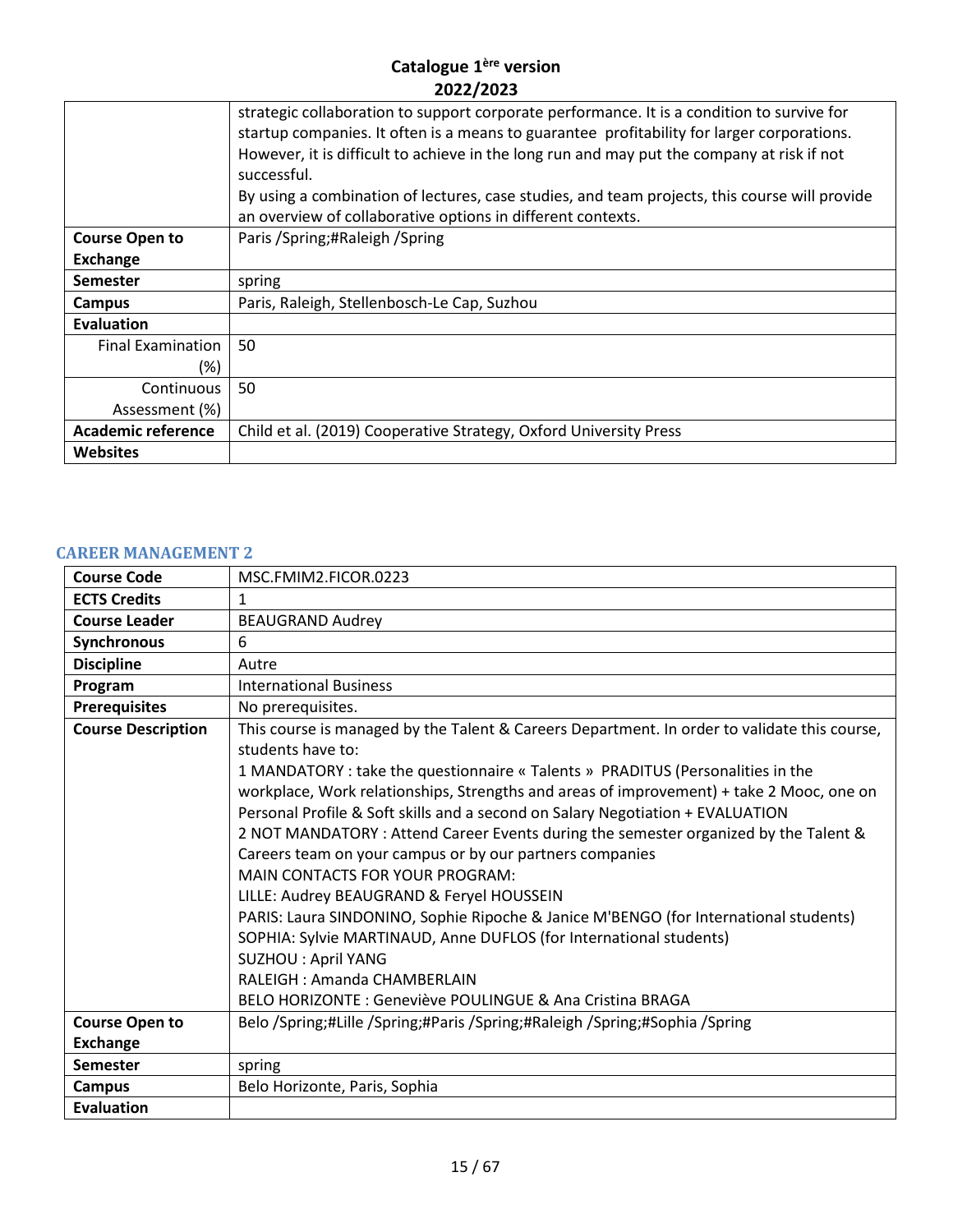| Final Examination   50    |                                               |
|---------------------------|-----------------------------------------------|
| (% )                      |                                               |
| Continuous 50             |                                               |
| Assessment (%)            |                                               |
| <b>Academic reference</b> | Lectures obligatoires / Required readings:    |
|                           | Lectures Recommandées / Recommanded readings: |
| Websites                  | None.                                         |

#### <span id="page-15-0"></span>**EUROPEAN LEGAL ISSUES FOR BUSINESS**

| <b>Course Code</b>                       | MSC.IBNM2.LTCOR.0003                                                                                                                                                                                                                                                                                                                                                                                                                                                                            |
|------------------------------------------|-------------------------------------------------------------------------------------------------------------------------------------------------------------------------------------------------------------------------------------------------------------------------------------------------------------------------------------------------------------------------------------------------------------------------------------------------------------------------------------------------|
| <b>ECTS Credits</b>                      | 3                                                                                                                                                                                                                                                                                                                                                                                                                                                                                               |
| <b>Course Leader</b>                     | STAPLETON, Arthur-EXT                                                                                                                                                                                                                                                                                                                                                                                                                                                                           |
| <b>Synchronous</b>                       | 18                                                                                                                                                                                                                                                                                                                                                                                                                                                                                              |
| <b>Discipline</b>                        | Autre                                                                                                                                                                                                                                                                                                                                                                                                                                                                                           |
| Program                                  | <b>International Business</b>                                                                                                                                                                                                                                                                                                                                                                                                                                                                   |
| <b>Prerequisites</b>                     | n/a                                                                                                                                                                                                                                                                                                                                                                                                                                                                                             |
| <b>Course Description</b>                | This course provides an understanding of the essential elements of International contracts.<br>Thus, students will become familiar with an International contract in particular real<br>international contracts, templates and contract forms. They will develop skills to identify the<br>main clauses and the unavoidable elements of an international agreement. Students will<br>become familiar and comfortable with the contract terms, so that they could be aware of<br>contract traps. |
| <b>Course Open to</b><br><b>Exchange</b> | Paris / Spring                                                                                                                                                                                                                                                                                                                                                                                                                                                                                  |
| <b>Semester</b>                          | spring                                                                                                                                                                                                                                                                                                                                                                                                                                                                                          |
| <b>Campus</b>                            | Paris                                                                                                                                                                                                                                                                                                                                                                                                                                                                                           |
| <b>Evaluation</b>                        |                                                                                                                                                                                                                                                                                                                                                                                                                                                                                                 |
| <b>Final Examination</b><br>$(\%)$       | 100                                                                                                                                                                                                                                                                                                                                                                                                                                                                                             |
| Continuous<br>Assessment (%)             | $\Omega$                                                                                                                                                                                                                                                                                                                                                                                                                                                                                        |
| <b>Academic reference</b>                | A powerpoint file is available on K2.                                                                                                                                                                                                                                                                                                                                                                                                                                                           |
| <b>Websites</b>                          |                                                                                                                                                                                                                                                                                                                                                                                                                                                                                                 |

#### <span id="page-15-1"></span>**GLOBAL PRODUCT DEVELOPMENT AND MANAGEMENT**

| <b>Course Code</b>   | MSC.IBNM2.MKCOR.0019          |
|----------------------|-------------------------------|
| <b>ECTS Credits</b>  |                               |
| <b>Course Leader</b> | REICHERT, Roger-EXT           |
| Synchronous          | 30                            |
| <b>Discipline</b>    | Autre                         |
| Program              | <b>International Business</b> |
| <b>Prerequisites</b> | $\overline{\phantom{0}}$      |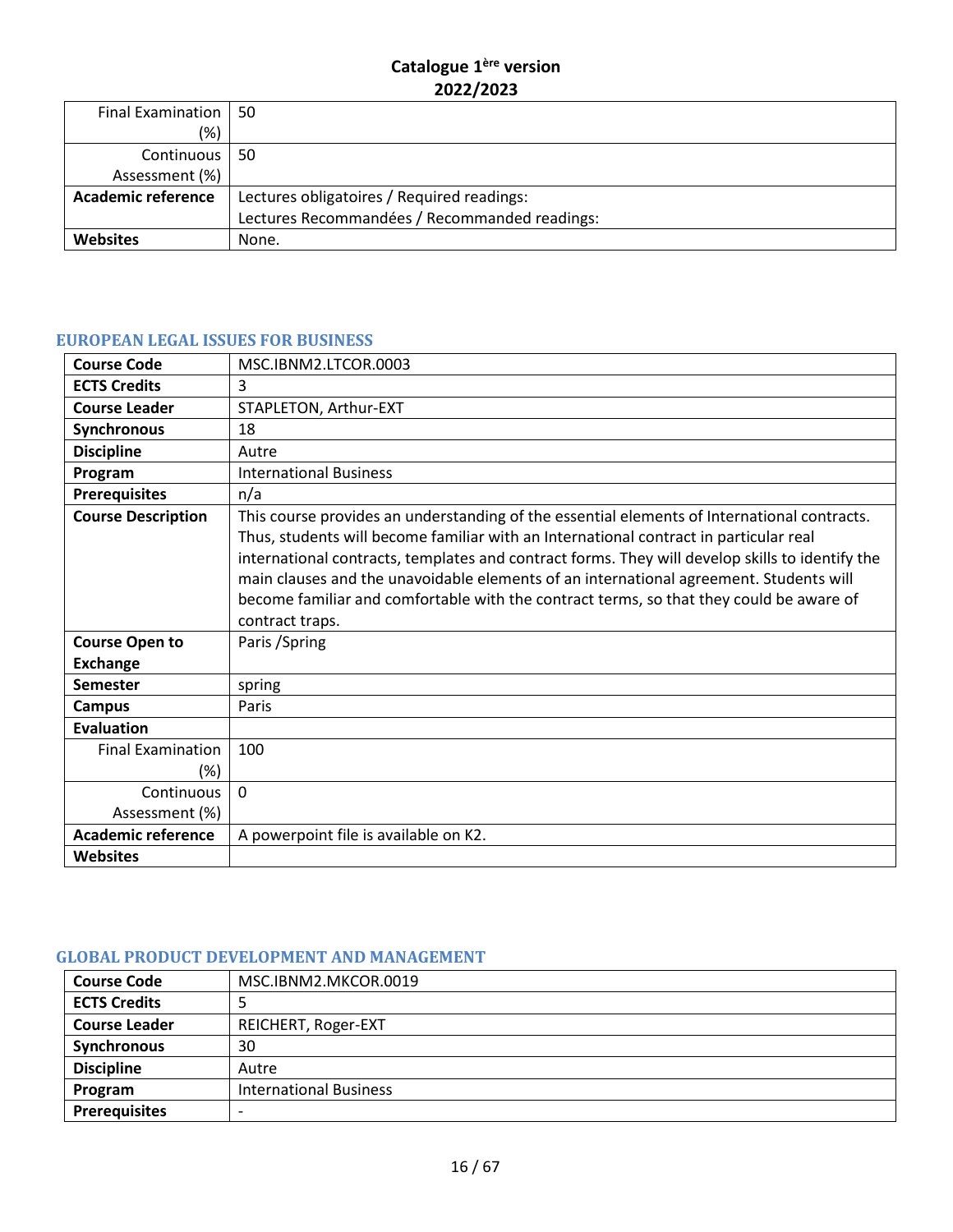| <b>Course Description</b> | The world is becoming increasingly connected, raising many challenges in terms of<br>organisational management, product development and cross-border collaboration. Global<br>product development is a new way of thinking that aims to utilise and manage the power of<br>the global market to design and manufacture intelligent, sustainable and internationally<br>competitive products. This course develops highly employable leaders able to respond to the<br>challenges and demands of modern globalised markets. Students are introduced to cutting-<br>edge technologies for worldwide product development and management, including concept<br>creation and creativity for practical product engineering. We will use the approach of "design<br>thinking" as the front end method for this course. |
|---------------------------|-----------------------------------------------------------------------------------------------------------------------------------------------------------------------------------------------------------------------------------------------------------------------------------------------------------------------------------------------------------------------------------------------------------------------------------------------------------------------------------------------------------------------------------------------------------------------------------------------------------------------------------------------------------------------------------------------------------------------------------------------------------------------------------------------------------------|
| <b>Course Open to</b>     | Paris / Spring                                                                                                                                                                                                                                                                                                                                                                                                                                                                                                                                                                                                                                                                                                                                                                                                  |
| <b>Exchange</b>           |                                                                                                                                                                                                                                                                                                                                                                                                                                                                                                                                                                                                                                                                                                                                                                                                                 |
| <b>Semester</b>           | spring                                                                                                                                                                                                                                                                                                                                                                                                                                                                                                                                                                                                                                                                                                                                                                                                          |
| <b>Campus</b>             | Paris, Stellenbosch-Le Cap                                                                                                                                                                                                                                                                                                                                                                                                                                                                                                                                                                                                                                                                                                                                                                                      |
| <b>Evaluation</b>         |                                                                                                                                                                                                                                                                                                                                                                                                                                                                                                                                                                                                                                                                                                                                                                                                                 |
| <b>Final Examination</b>  | 100                                                                                                                                                                                                                                                                                                                                                                                                                                                                                                                                                                                                                                                                                                                                                                                                             |
| $(\%)$                    |                                                                                                                                                                                                                                                                                                                                                                                                                                                                                                                                                                                                                                                                                                                                                                                                                 |
| Continuous                | $\Omega$                                                                                                                                                                                                                                                                                                                                                                                                                                                                                                                                                                                                                                                                                                                                                                                                        |
| Assessment (%)            |                                                                                                                                                                                                                                                                                                                                                                                                                                                                                                                                                                                                                                                                                                                                                                                                                 |
| <b>Academic reference</b> | Don Norman (2013), The Design of everyday things. Basic books                                                                                                                                                                                                                                                                                                                                                                                                                                                                                                                                                                                                                                                                                                                                                   |
|                           | Peter G. Rowe(1987) Design Thinking, The MIT Press                                                                                                                                                                                                                                                                                                                                                                                                                                                                                                                                                                                                                                                                                                                                                              |
|                           | Roger Martin (2009) The Design of business, Harward Business Press                                                                                                                                                                                                                                                                                                                                                                                                                                                                                                                                                                                                                                                                                                                                              |
|                           | Marc Stickdorn and Jakob Schneider (2011), This is service design thinking, John Wiley &                                                                                                                                                                                                                                                                                                                                                                                                                                                                                                                                                                                                                                                                                                                        |
|                           | Sons, Inc.                                                                                                                                                                                                                                                                                                                                                                                                                                                                                                                                                                                                                                                                                                                                                                                                      |
|                           | Richard D. Lewis (2006) When cultures collide. Hachette Book Group                                                                                                                                                                                                                                                                                                                                                                                                                                                                                                                                                                                                                                                                                                                                              |
|                           | Peter Watson (2006) Ideas: a history. Phoenix                                                                                                                                                                                                                                                                                                                                                                                                                                                                                                                                                                                                                                                                                                                                                                   |
| <b>Websites</b>           |                                                                                                                                                                                                                                                                                                                                                                                                                                                                                                                                                                                                                                                                                                                                                                                                                 |

# <span id="page-16-0"></span>**INTERNATIONAL BUSINESS GAME: SKEMASIM**

| <b>Course Code</b>        | MSC.IBNM2.STCOR.0032                                                                            |
|---------------------------|-------------------------------------------------------------------------------------------------|
| <b>ECTS Credits</b>       | 3                                                                                               |
| <b>Course Leader</b>      | <b>MESCHI Pierre Xavier</b>                                                                     |
| Synchronous               | 18                                                                                              |
| <b>Discipline</b>         | Autre                                                                                           |
| Program                   | <b>International Business</b>                                                                   |
| <b>Prerequisites</b>      | <b>Strategy</b>                                                                                 |
| <b>Course Description</b> | The « SKEMA Multicampus Business Simulation » (otherwise known as SKEMASIM) course is           |
|                           | a                                                                                               |
|                           | 5-day seminar organized simultaneously in the different SKEMA campuses across the world         |
|                           | (France, Brazil, China and USA). It is made up of the business simulation itself, some tutorial |
|                           | conferences, and the writing of an annual activity report. The « SKEMA Multicampus              |
|                           | <b>Business</b>                                                                                 |
|                           | Simulation » is a business game simulating the general management of mid-sized fictitious       |
|                           | firms located in different countries (France, Brazil, China and USA, for further information,   |
|                           | see                                                                                             |
|                           | Participants Guide). Some tutorial conferences will be arranged in order to present the rules   |
|                           | of the game, the simulation scenarios, the features of the different countries environment,     |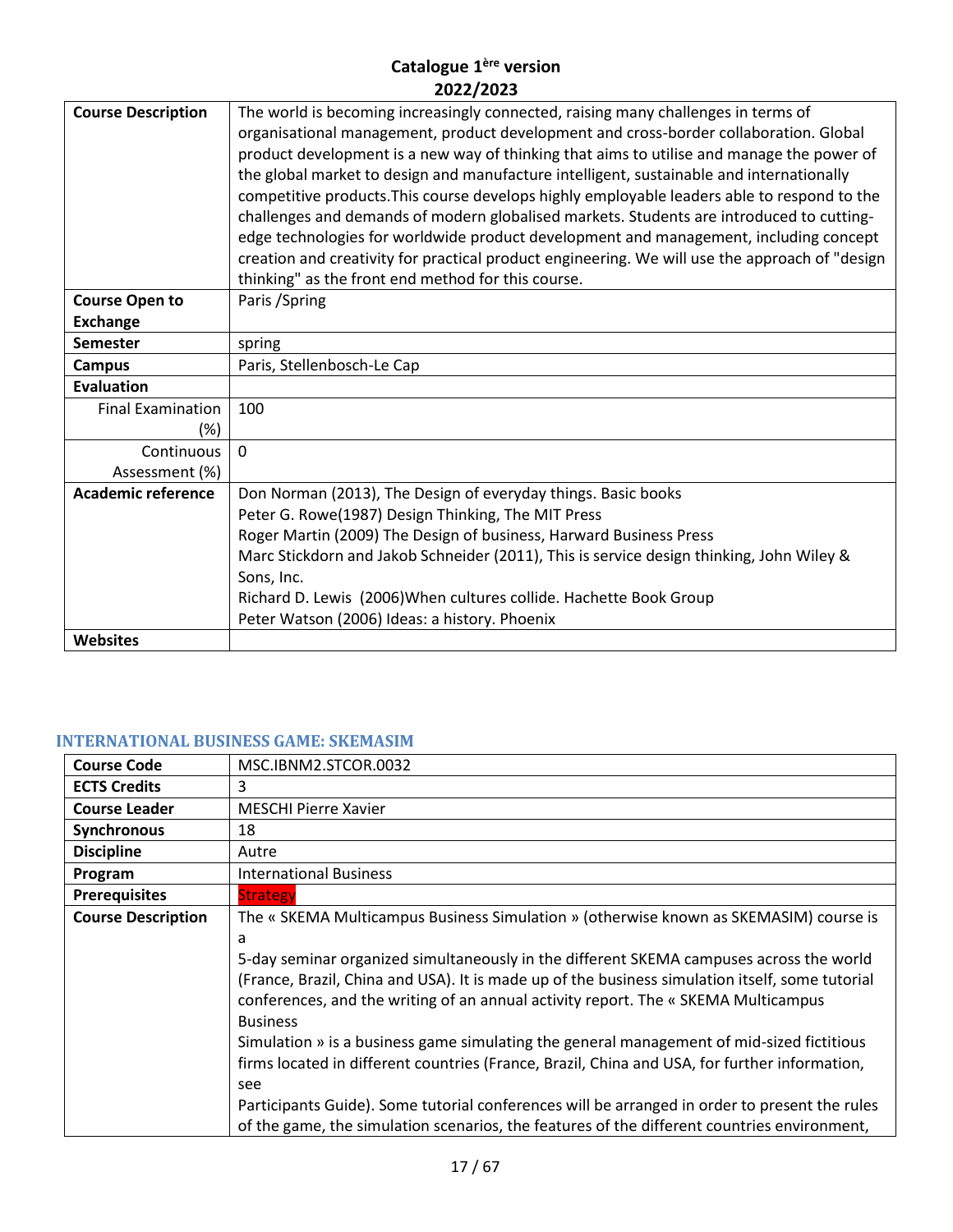|                           | the quarterly (strategic, partnership, managerial, financial, marketing, human) decisions that<br>will have to be made by each team of students. A comprehensive analysis presenting the<br>corporate strengths and weaknesses of these fictitious firms will be provided to each team.<br>To this aim, a particular attention will be paid to the comparative economic advantage of<br>each country (especially in terms of labour cost, R&D cost, long-term interest rate, tax rate)<br>and to the different growth options that available in this simulation (local and international<br>alliances, subcontracting, ). Throughout the seminar, the tutorial conferences will also allow<br>the simulation administrators to inform the different teams about the changes in their<br>respective countrys environment as well as their quarterly firm performance. At the end of<br>the seminar, each team will be asked to send over an annual activity report to simulation<br>administrators. The teams will be assessed according to 1/ the performance of their<br>company (measured by the ROI and ROE evolution) and 2/ the relevance and accuracy of<br>their activity report. |
|---------------------------|------------------------------------------------------------------------------------------------------------------------------------------------------------------------------------------------------------------------------------------------------------------------------------------------------------------------------------------------------------------------------------------------------------------------------------------------------------------------------------------------------------------------------------------------------------------------------------------------------------------------------------------------------------------------------------------------------------------------------------------------------------------------------------------------------------------------------------------------------------------------------------------------------------------------------------------------------------------------------------------------------------------------------------------------------------------------------------------------------------------------------------------------------------------------------------------|
| <b>Course Open to</b>     | Paris / Spring; #Raleigh / Spring                                                                                                                                                                                                                                                                                                                                                                                                                                                                                                                                                                                                                                                                                                                                                                                                                                                                                                                                                                                                                                                                                                                                                        |
| <b>Exchange</b>           |                                                                                                                                                                                                                                                                                                                                                                                                                                                                                                                                                                                                                                                                                                                                                                                                                                                                                                                                                                                                                                                                                                                                                                                          |
| <b>Semester</b>           | spring                                                                                                                                                                                                                                                                                                                                                                                                                                                                                                                                                                                                                                                                                                                                                                                                                                                                                                                                                                                                                                                                                                                                                                                   |
| <b>Campus</b>             | Paris, Raleigh, Suzhou                                                                                                                                                                                                                                                                                                                                                                                                                                                                                                                                                                                                                                                                                                                                                                                                                                                                                                                                                                                                                                                                                                                                                                   |
| <b>Evaluation</b>         |                                                                                                                                                                                                                                                                                                                                                                                                                                                                                                                                                                                                                                                                                                                                                                                                                                                                                                                                                                                                                                                                                                                                                                                          |
| <b>Final Examination</b>  | 25                                                                                                                                                                                                                                                                                                                                                                                                                                                                                                                                                                                                                                                                                                                                                                                                                                                                                                                                                                                                                                                                                                                                                                                       |
| (%)                       |                                                                                                                                                                                                                                                                                                                                                                                                                                                                                                                                                                                                                                                                                                                                                                                                                                                                                                                                                                                                                                                                                                                                                                                          |
| Continuous                | 75                                                                                                                                                                                                                                                                                                                                                                                                                                                                                                                                                                                                                                                                                                                                                                                                                                                                                                                                                                                                                                                                                                                                                                                       |
| Assessment (%)            |                                                                                                                                                                                                                                                                                                                                                                                                                                                                                                                                                                                                                                                                                                                                                                                                                                                                                                                                                                                                                                                                                                                                                                                          |
| <b>Academic reference</b> | Lectures obligatoires / Required readings :                                                                                                                                                                                                                                                                                                                                                                                                                                                                                                                                                                                                                                                                                                                                                                                                                                                                                                                                                                                                                                                                                                                                              |
|                           | Lectures Recommandées / Recommanded readings :                                                                                                                                                                                                                                                                                                                                                                                                                                                                                                                                                                                                                                                                                                                                                                                                                                                                                                                                                                                                                                                                                                                                           |
|                           | (1) BRULHART F., GUIEU, G. & MESCHI P.-X., La Croissance de lEntreprise avec la Méthode                                                                                                                                                                                                                                                                                                                                                                                                                                                                                                                                                                                                                                                                                                                                                                                                                                                                                                                                                                                                                                                                                                  |
|                           | des Cas, Eyrolles et Centrale des Cas et des Médias Pédagogiques, 2011.                                                                                                                                                                                                                                                                                                                                                                                                                                                                                                                                                                                                                                                                                                                                                                                                                                                                                                                                                                                                                                                                                                                  |
|                           | (2) RUGMAN A. & HODGETTS R., International Business, Prentice Hall, 2003.                                                                                                                                                                                                                                                                                                                                                                                                                                                                                                                                                                                                                                                                                                                                                                                                                                                                                                                                                                                                                                                                                                                |
| <b>Websites</b>           | www.webtolearn,com/skemasim                                                                                                                                                                                                                                                                                                                                                                                                                                                                                                                                                                                                                                                                                                                                                                                                                                                                                                                                                                                                                                                                                                                                                              |
|                           |                                                                                                                                                                                                                                                                                                                                                                                                                                                                                                                                                                                                                                                                                                                                                                                                                                                                                                                                                                                                                                                                                                                                                                                          |

# <span id="page-17-0"></span>**INTERNATIONAL FINANCE**

| <b>Course Code</b>        | MSC.IBNM2.FICOR.0061                                                                                                                                                                                                                                                                                                                                                                                                                                                                                                                                                                                                                                                                                                                  |
|---------------------------|---------------------------------------------------------------------------------------------------------------------------------------------------------------------------------------------------------------------------------------------------------------------------------------------------------------------------------------------------------------------------------------------------------------------------------------------------------------------------------------------------------------------------------------------------------------------------------------------------------------------------------------------------------------------------------------------------------------------------------------|
| <b>ECTS Credits</b>       | 5.                                                                                                                                                                                                                                                                                                                                                                                                                                                                                                                                                                                                                                                                                                                                    |
| <b>Course Leader</b>      | <b>FERRARA Laurent</b>                                                                                                                                                                                                                                                                                                                                                                                                                                                                                                                                                                                                                                                                                                                |
| Synchronous               | 30                                                                                                                                                                                                                                                                                                                                                                                                                                                                                                                                                                                                                                                                                                                                    |
| <b>Discipline</b>         | Autre                                                                                                                                                                                                                                                                                                                                                                                                                                                                                                                                                                                                                                                                                                                                 |
| Program                   | <b>International Business</b>                                                                                                                                                                                                                                                                                                                                                                                                                                                                                                                                                                                                                                                                                                         |
| <b>Prerequisites</b>      | <b>None</b>                                                                                                                                                                                                                                                                                                                                                                                                                                                                                                                                                                                                                                                                                                                           |
| <b>Course Description</b> | This course is designed to train business leaders of tomorrows multinational enterprises to<br>recognize and capitalize on the unique characteristics of global markets. We will discuss<br>exchange rate determination, the international monetary system and global financial<br>markets, and gain firmer understanding of FX markets that underpin the rapid evolution of<br>our global marketplace. Further, we will consider financing options for the global firm and<br>study the intricacies of foreign investment, including cross-border mergers and acquisitions.<br>Throughout the course we will work on a number of real-world cases to help is gain hands-on<br>experience and understanding of international finance. |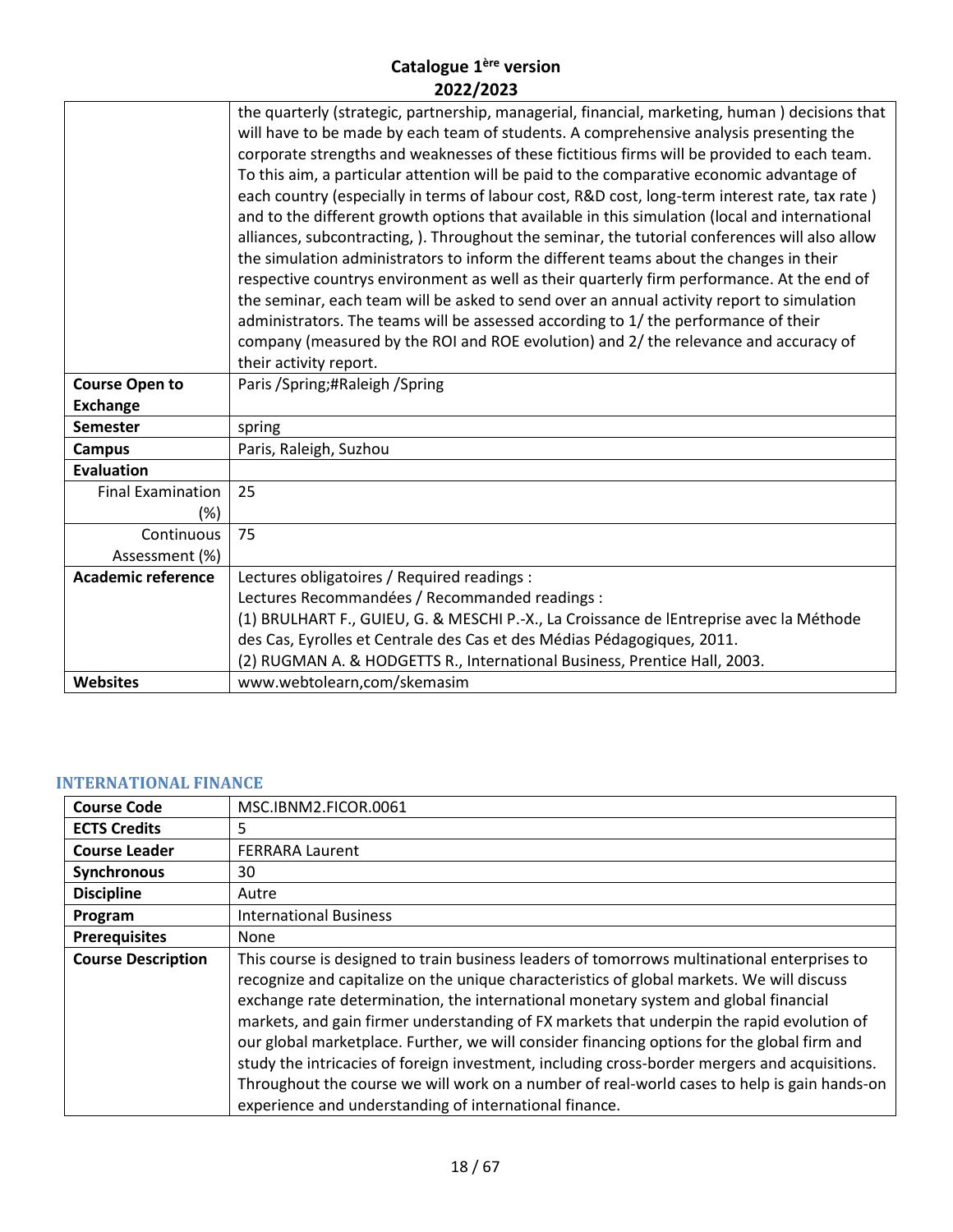| <b>Course Open to</b>     | Paris /Spring;#Raleigh /Spring                                                              |
|---------------------------|---------------------------------------------------------------------------------------------|
| <b>Exchange</b>           |                                                                                             |
| <b>Semester</b>           | spring                                                                                      |
| Campus                    | Paris, Raleigh, Stellenbosch-Le Cap, Suzhou                                                 |
| <b>Evaluation</b>         |                                                                                             |
| <b>Final Examination</b>  | 40                                                                                          |
| (%)                       |                                                                                             |
| Continuous                | 60                                                                                          |
| Assessment (%)            |                                                                                             |
| <b>Academic reference</b> | Lectures obligatoires / Required readings :                                                 |
|                           | Available on Cyberlibris at www.scholarvox.com:                                             |
|                           | 1) Economics for Investment Decision Makers Workbook : Micro, Macro, and International      |
|                           | Economics, Piros and Pinto, John Wiley & Sons, 2013, Chapters 5, 8, 9 and 10.               |
|                           | 2) International Economics 6th edition, Dunn and Mutti, Taylor & Francis, 2003, Chapters 12 |
|                           | to 20                                                                                       |
|                           | Lectures Recommandées / Recommanded readings :                                              |
|                           | Ephraim CLARK, INTERNATIONAL FINANCE, (London: Thomson Learning, 2002)                      |
| <b>Websites</b>           | http://databank.worldbank.org/data/home.aspx http://stats.oecd.org/                         |

# <span id="page-18-0"></span>**INTERNATIONAL HUMAN RESOURCE MANAGEMENT**

| <b>Course Code</b>        | MSC.IBNM2.HRCOR.0003                                                                                                                                                                                                                                                                                                                |
|---------------------------|-------------------------------------------------------------------------------------------------------------------------------------------------------------------------------------------------------------------------------------------------------------------------------------------------------------------------------------|
| <b>ECTS Credits</b>       | 4                                                                                                                                                                                                                                                                                                                                   |
| <b>Course Leader</b>      | JARRETT, Vanessa-EXT                                                                                                                                                                                                                                                                                                                |
| Synchronous               | 24                                                                                                                                                                                                                                                                                                                                  |
| <b>Discipline</b>         | Autre                                                                                                                                                                                                                                                                                                                               |
| Program                   | <b>International Business</b>                                                                                                                                                                                                                                                                                                       |
| <b>Prerequisites</b>      | N/A                                                                                                                                                                                                                                                                                                                                 |
| <b>Course Description</b> | This programme introduces Human Resources Management and Strategic HR Practices in<br>todays global economy. The role and responsibilities of the International HR Manager is<br>explored and essential key qualities, competencies to operate within a global context and the<br>challenges faced both on a macro and micro level. |
| <b>Course Open to</b>     | Paris / Spring                                                                                                                                                                                                                                                                                                                      |
| <b>Exchange</b>           |                                                                                                                                                                                                                                                                                                                                     |
| <b>Semester</b>           | spring                                                                                                                                                                                                                                                                                                                              |
| Campus                    | Paris, Stellenbosch-Le Cap                                                                                                                                                                                                                                                                                                          |
| <b>Evaluation</b>         |                                                                                                                                                                                                                                                                                                                                     |
| <b>Final Examination</b>  | 40                                                                                                                                                                                                                                                                                                                                  |
| (%)                       |                                                                                                                                                                                                                                                                                                                                     |
| Continuous                | 60                                                                                                                                                                                                                                                                                                                                  |
| Assessment (%)            |                                                                                                                                                                                                                                                                                                                                     |
| <b>Academic reference</b> | Lectures obligatoires / Required readings :                                                                                                                                                                                                                                                                                         |
|                           | Specified in the course syllabus and specific to each campus.                                                                                                                                                                                                                                                                       |
|                           | Lectures Recommandées / Recommended readings :                                                                                                                                                                                                                                                                                      |
|                           | Dowling, Festing & Engle. 2007. International Human Resources Management. Thompson                                                                                                                                                                                                                                                  |
|                           | Learning. Evans, Pucik & Bjorkman. 2010. The Global Challenge: Frameworks from                                                                                                                                                                                                                                                      |
|                           | International Human Resource Management. McGraw Hill Higher Education. Harzing &                                                                                                                                                                                                                                                    |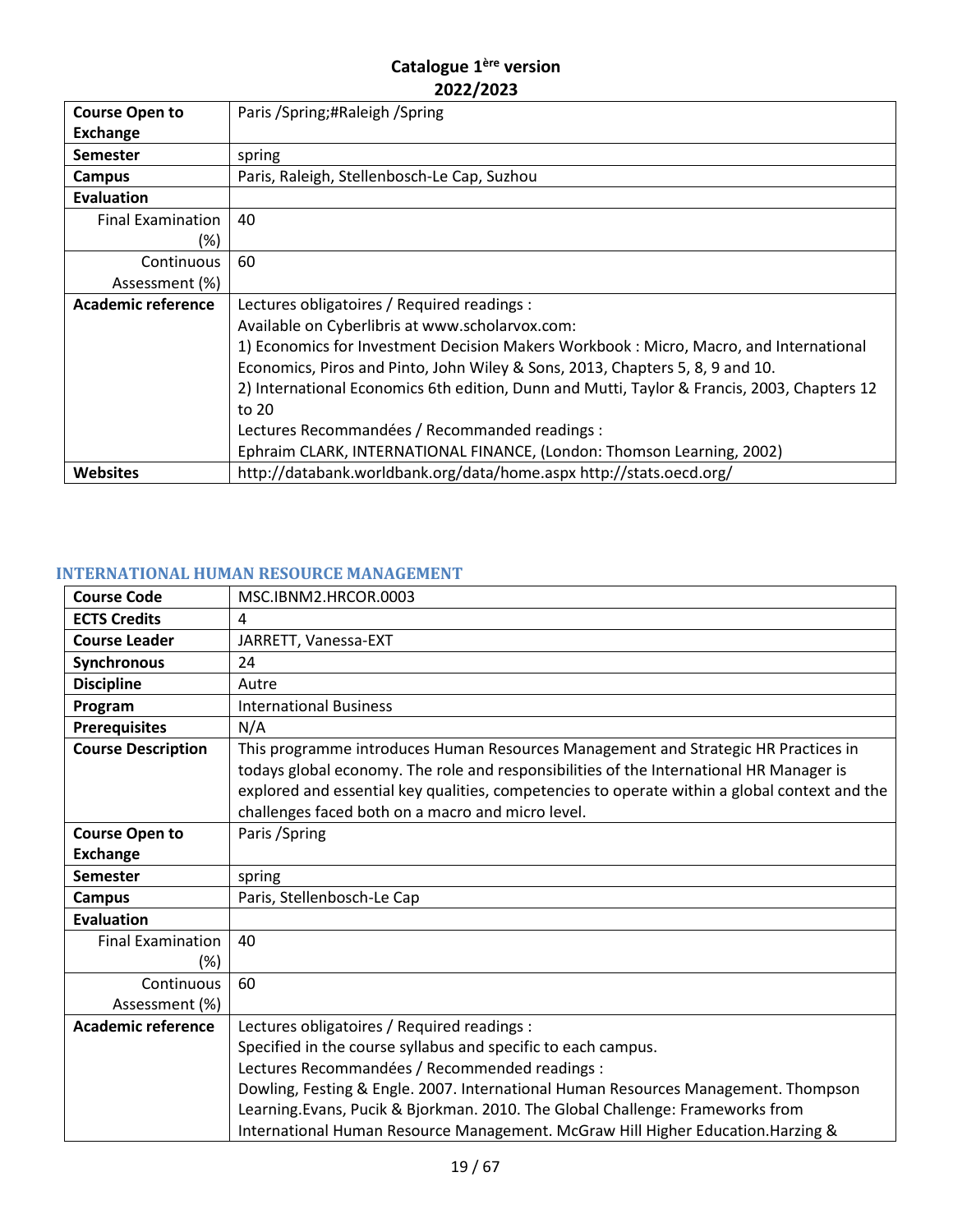|                 | Ruysseveldt (Ed.). 2010. International Human Resource Management: An Integrated            |
|-----------------|--------------------------------------------------------------------------------------------|
|                 | Approach. Sage Publications Inc. Ozbilgin. 2004. International Human Resource Management:  |
|                 | Theory and Practice. Palgrave Macmillan. Perkins & Shortland 2009. Strategic International |
|                 | Human Resource Management: Choices and Consequences in Multinational People                |
|                 | Management. Kogan Page Ltd.Rees & Edwards. 2010. International Human Resource              |
|                 | Management: Globalization, National Systems and Multinational Companies. Financial         |
|                 | Times/Prentice Hall.Rowley & Warner. 2010. Globalizing International Human Resource        |
|                 | Management. Routledge.Tayed. 2004. International Human Resource Management: A              |
|                 | Multinational Company Perspective. OUP Oxford.                                             |
| <b>Websites</b> |                                                                                            |

#### <span id="page-19-0"></span>**RISK AND CRISIS MANAGEMENT FOR GLOBAL BUSINESSES**

| <b>Course Code</b>                 | MSC.IBRM2.STELE.0054                                                                                                                                                                                                                                                                                                                                                                                                                                                                                                                                                                             |
|------------------------------------|--------------------------------------------------------------------------------------------------------------------------------------------------------------------------------------------------------------------------------------------------------------------------------------------------------------------------------------------------------------------------------------------------------------------------------------------------------------------------------------------------------------------------------------------------------------------------------------------------|
| <b>ECTS Credits</b>                | 3                                                                                                                                                                                                                                                                                                                                                                                                                                                                                                                                                                                                |
| <b>Course Leader</b>               | <b>EZZEROUALI Amine</b>                                                                                                                                                                                                                                                                                                                                                                                                                                                                                                                                                                          |
| Synchronous                        | 18                                                                                                                                                                                                                                                                                                                                                                                                                                                                                                                                                                                               |
| <b>Discipline</b>                  | Autre                                                                                                                                                                                                                                                                                                                                                                                                                                                                                                                                                                                            |
| Program                            | <b>International Business</b>                                                                                                                                                                                                                                                                                                                                                                                                                                                                                                                                                                    |
| <b>Prerequisites</b>               | N/A                                                                                                                                                                                                                                                                                                                                                                                                                                                                                                                                                                                              |
| <b>Course Description</b>          | This course addresses risk and crisis management frameworks for MNCs, focusing on<br>strategic, operational and technological risks through extant theory and case study examples<br>of successful and failed risk and crisis management strategies. At the end of this course,<br>students are expected to know what are the main foundations, frameworks and practices of<br>risk and crisis management; to identify the key challenges in managing risk and crisis within<br>Global businesses; and to be able to implement effective risk and crisis management<br>strategies and practices. |
| <b>Course Open to</b>              | Paris / Spring; #Raleigh / Spring                                                                                                                                                                                                                                                                                                                                                                                                                                                                                                                                                                |
| <b>Exchange</b>                    |                                                                                                                                                                                                                                                                                                                                                                                                                                                                                                                                                                                                  |
| <b>Semester</b>                    | spring                                                                                                                                                                                                                                                                                                                                                                                                                                                                                                                                                                                           |
| <b>Campus</b>                      | Paris, Raleigh                                                                                                                                                                                                                                                                                                                                                                                                                                                                                                                                                                                   |
| Evaluation                         |                                                                                                                                                                                                                                                                                                                                                                                                                                                                                                                                                                                                  |
| <b>Final Examination</b><br>$(\%)$ | 50                                                                                                                                                                                                                                                                                                                                                                                                                                                                                                                                                                                               |
| Continuous                         | 50                                                                                                                                                                                                                                                                                                                                                                                                                                                                                                                                                                                               |
| Assessment (%)                     |                                                                                                                                                                                                                                                                                                                                                                                                                                                                                                                                                                                                  |
| Academic reference                 | Crandall, W. R., Parnell, J. A., Spillan, J. E. 2009. Crisis Management in the New Strategy<br>Landscape, Sage publications.<br>Regester, M., Larkin, J. 2005. Risk Issues and Crisis Management: A Casebook of Best<br>Practice (3rd Edition), Kogan Page.                                                                                                                                                                                                                                                                                                                                      |
| Websites                           |                                                                                                                                                                                                                                                                                                                                                                                                                                                                                                                                                                                                  |

## <span id="page-19-1"></span>**EFFECTUAL LOGIC AND OPERATIONAL APPLICATIONS**

**Course Code** MSC.IBUM2.STELE.0066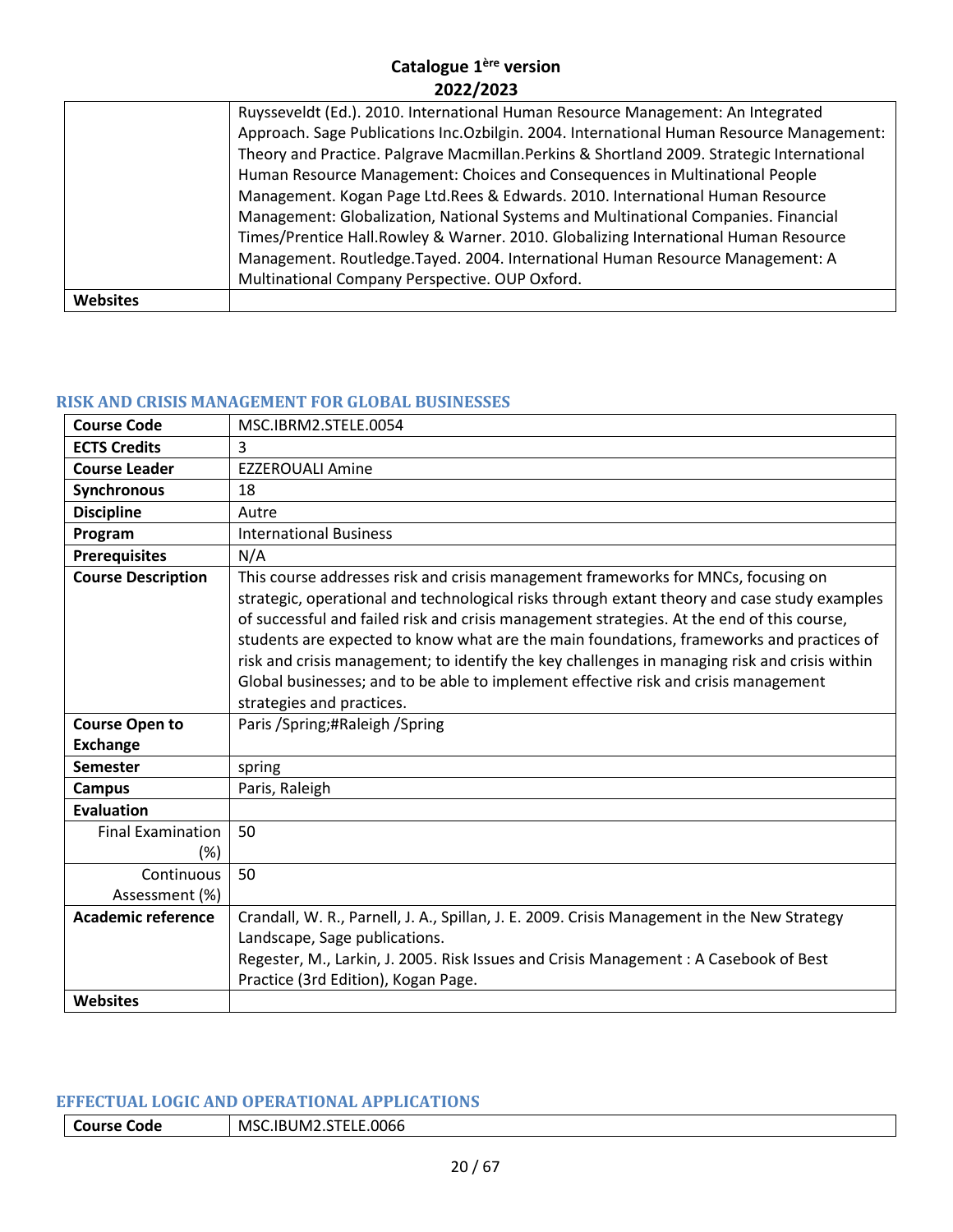| <b>ECTS Credits</b>             | 3                                                                                                                                                                                                                                                                                                                                                      |
|---------------------------------|--------------------------------------------------------------------------------------------------------------------------------------------------------------------------------------------------------------------------------------------------------------------------------------------------------------------------------------------------------|
| <b>Course Leader</b>            | LEGER, Fabrice-EXT                                                                                                                                                                                                                                                                                                                                     |
| <b>Synchronous</b>              | 18                                                                                                                                                                                                                                                                                                                                                     |
| <b>Discipline</b>               | Autre                                                                                                                                                                                                                                                                                                                                                  |
| Program                         | <b>International Business</b>                                                                                                                                                                                                                                                                                                                          |
| <b>Prerequisites</b>            | A strong desire to be open to work and think differently.                                                                                                                                                                                                                                                                                              |
| <b>Course Description</b>       | Problems to solve are more and more complex. The course introduces you to a new way to<br>tackle them: the concept of effectuation logic and mindset (exercising control without<br>predicting the future). You will use 2 effectual methods, Focal and ISMA360, to develop an<br>innovative concept and build your strategic marketing of innovation. |
| <b>Course Open to</b>           | Paris / Spring                                                                                                                                                                                                                                                                                                                                         |
| <b>Exchange</b>                 |                                                                                                                                                                                                                                                                                                                                                        |
| <b>Semester</b>                 | spring                                                                                                                                                                                                                                                                                                                                                 |
| <b>Campus</b>                   | Paris                                                                                                                                                                                                                                                                                                                                                  |
| <b>Evaluation</b>               |                                                                                                                                                                                                                                                                                                                                                        |
| <b>Final Examination</b><br>(%) | $\Omega$                                                                                                                                                                                                                                                                                                                                               |
| Continuous                      | 100                                                                                                                                                                                                                                                                                                                                                    |
| Assessment (%)                  |                                                                                                                                                                                                                                                                                                                                                        |
| <b>Academic reference</b>       |                                                                                                                                                                                                                                                                                                                                                        |
| <b>Websites</b>                 | https://www.effectuation.org/                                                                                                                                                                                                                                                                                                                          |

# <span id="page-20-0"></span>**INTERNATIONAL CORPORATE GOVERNANCE**

| <b>Course Code</b>                 | MSC.IBUM2.STELE.0063                                                                                                                                                                                                                                                                                                                                                                                                                                                                                                                                                          |
|------------------------------------|-------------------------------------------------------------------------------------------------------------------------------------------------------------------------------------------------------------------------------------------------------------------------------------------------------------------------------------------------------------------------------------------------------------------------------------------------------------------------------------------------------------------------------------------------------------------------------|
| <b>ECTS Credits</b>                | 3                                                                                                                                                                                                                                                                                                                                                                                                                                                                                                                                                                             |
| <b>Course Leader</b>               | GIROD-A-PETIT-LOUIS, Patricia-EXT                                                                                                                                                                                                                                                                                                                                                                                                                                                                                                                                             |
| Synchronous                        | 18                                                                                                                                                                                                                                                                                                                                                                                                                                                                                                                                                                            |
| <b>Discipline</b>                  | Autre                                                                                                                                                                                                                                                                                                                                                                                                                                                                                                                                                                         |
| Program                            | <b>International Business</b>                                                                                                                                                                                                                                                                                                                                                                                                                                                                                                                                                 |
| <b>Prerequisites</b>               | <b>Good knowledge of Fundamentals of corporate governance</b>                                                                                                                                                                                                                                                                                                                                                                                                                                                                                                                 |
| <b>Course Description</b>          | The course will emphasize governance practices and development across continents.<br>Globalization has emphasized différences in the control of corporations. Unlike the anglo-<br>saxon model, other governance models may emphasize the importance of other<br>stakeholders such as employees (german model), the state (China and other emerging<br>economies), or bank (Japan). The course will focus on a few examples across the world and<br>discuss implications for management performance, corporate conduct and at the macro-<br>level how it affects the economy. |
| <b>Course Open to</b>              | Paris / Spring                                                                                                                                                                                                                                                                                                                                                                                                                                                                                                                                                                |
| <b>Exchange</b>                    |                                                                                                                                                                                                                                                                                                                                                                                                                                                                                                                                                                               |
| <b>Semester</b>                    | spring                                                                                                                                                                                                                                                                                                                                                                                                                                                                                                                                                                        |
| <b>Campus</b>                      | Paris, Stellenbosch-Le Cap                                                                                                                                                                                                                                                                                                                                                                                                                                                                                                                                                    |
| <b>Evaluation</b>                  |                                                                                                                                                                                                                                                                                                                                                                                                                                                                                                                                                                               |
| <b>Final Examination</b><br>$(\%)$ | 40                                                                                                                                                                                                                                                                                                                                                                                                                                                                                                                                                                            |
| Continuous<br>Assessment (%)       | 60                                                                                                                                                                                                                                                                                                                                                                                                                                                                                                                                                                            |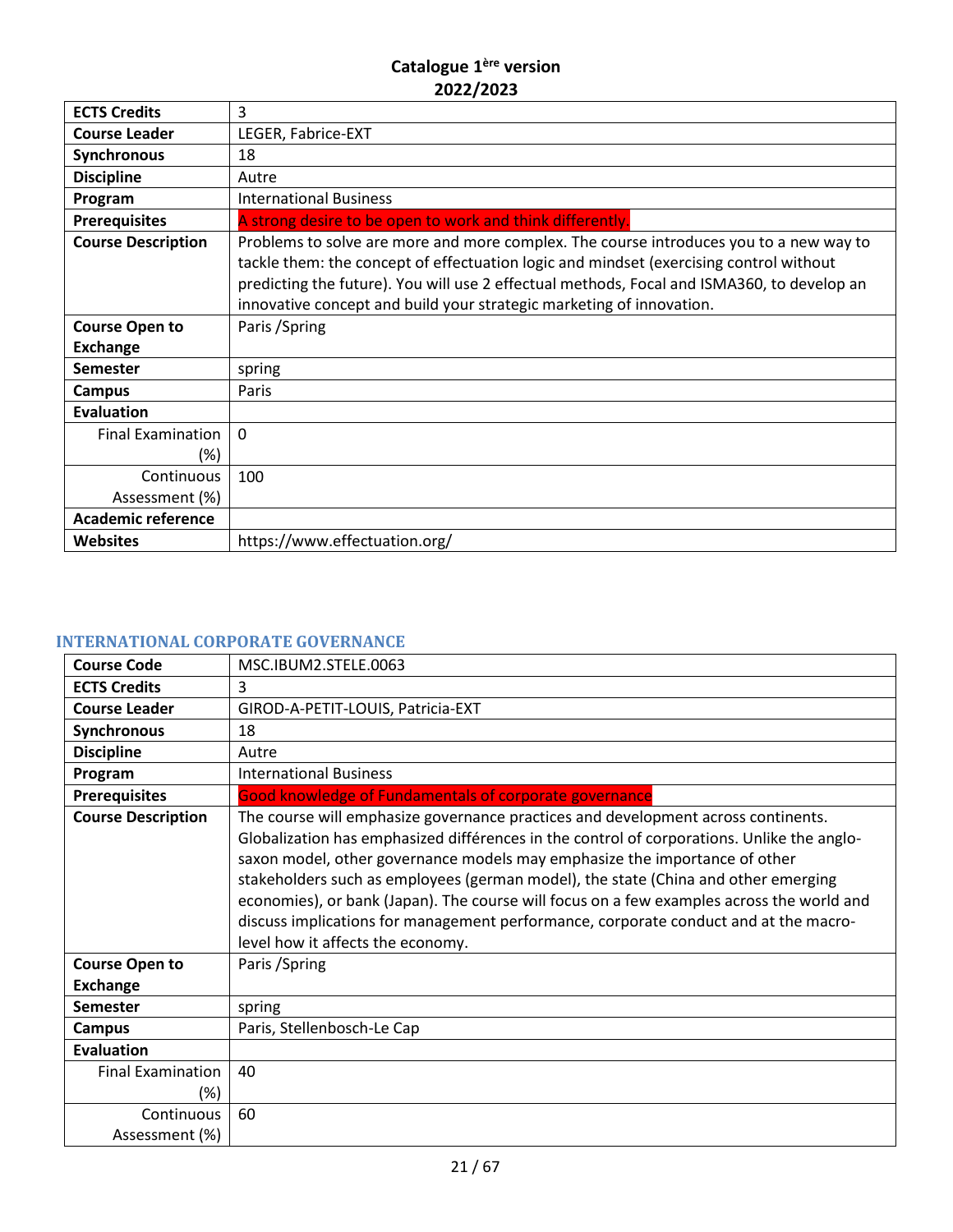|                 | <b>Academic reference</b>   Provided on K2 prior to starting the course<br>(research articles) |
|-----------------|------------------------------------------------------------------------------------------------|
| <b>Websites</b> |                                                                                                |

# <span id="page-21-0"></span>**INTERNATIONAL NEGOTIATION PRACTICE**

| <b>Course Code</b>        | MSC.IBNM2.STELE.0047                                                                                                                                                                                                                                                                                                                                                                                                                                                                                                                                                                                                                                                                                                                                                                                                                                                                                                                                                                                                                        |
|---------------------------|---------------------------------------------------------------------------------------------------------------------------------------------------------------------------------------------------------------------------------------------------------------------------------------------------------------------------------------------------------------------------------------------------------------------------------------------------------------------------------------------------------------------------------------------------------------------------------------------------------------------------------------------------------------------------------------------------------------------------------------------------------------------------------------------------------------------------------------------------------------------------------------------------------------------------------------------------------------------------------------------------------------------------------------------|
| <b>ECTS Credits</b>       | 3                                                                                                                                                                                                                                                                                                                                                                                                                                                                                                                                                                                                                                                                                                                                                                                                                                                                                                                                                                                                                                           |
| <b>Course Leader</b>      | HENARD, David H.-EXT                                                                                                                                                                                                                                                                                                                                                                                                                                                                                                                                                                                                                                                                                                                                                                                                                                                                                                                                                                                                                        |
| Synchronous               | 18                                                                                                                                                                                                                                                                                                                                                                                                                                                                                                                                                                                                                                                                                                                                                                                                                                                                                                                                                                                                                                          |
| <b>Discipline</b>         | Autre                                                                                                                                                                                                                                                                                                                                                                                                                                                                                                                                                                                                                                                                                                                                                                                                                                                                                                                                                                                                                                       |
| Program                   | <b>International Business</b>                                                                                                                                                                                                                                                                                                                                                                                                                                                                                                                                                                                                                                                                                                                                                                                                                                                                                                                                                                                                               |
| <b>Prerequisites</b>      | None                                                                                                                                                                                                                                                                                                                                                                                                                                                                                                                                                                                                                                                                                                                                                                                                                                                                                                                                                                                                                                        |
| <b>Course Description</b> | This course is designed to provide students with both a conceptual and practical<br>understanding of interpersonal relationship: communication techniques serving as successful<br>negotiation. Class sessions are highly interactive and require the active engagement of each<br>student in order to learn the multiple facets of negotiation. Course content includes the<br>fundamentals of negotiation, based upon a highly effective methodology (from preparation<br>to closing the deal) used by professionals all over the world. It encompasses the whole<br>process of developing a fruitful discussion that eventually leads to an agreement. Practise is<br>the key word, and filmed role plays are used as the most effective tool to understand and<br>learn these techniques. Students will participate in one-to-one, one-to-several, with the<br>complexity of negotiations increasing as the course progresses. This course is designed in an<br>executive education format; as such, there are no formal presentations. |
| <b>Course Open to</b>     | Paris / Spring; #Raleigh / Spring                                                                                                                                                                                                                                                                                                                                                                                                                                                                                                                                                                                                                                                                                                                                                                                                                                                                                                                                                                                                           |
| <b>Exchange</b>           |                                                                                                                                                                                                                                                                                                                                                                                                                                                                                                                                                                                                                                                                                                                                                                                                                                                                                                                                                                                                                                             |
| <b>Semester</b>           | spring                                                                                                                                                                                                                                                                                                                                                                                                                                                                                                                                                                                                                                                                                                                                                                                                                                                                                                                                                                                                                                      |
| <b>Campus</b>             | Paris, Raleigh, Stellenbosch-Le Cap, Suzhou                                                                                                                                                                                                                                                                                                                                                                                                                                                                                                                                                                                                                                                                                                                                                                                                                                                                                                                                                                                                 |
| <b>Evaluation</b>         |                                                                                                                                                                                                                                                                                                                                                                                                                                                                                                                                                                                                                                                                                                                                                                                                                                                                                                                                                                                                                                             |
| <b>Final Examination</b>  | 50                                                                                                                                                                                                                                                                                                                                                                                                                                                                                                                                                                                                                                                                                                                                                                                                                                                                                                                                                                                                                                          |
| $(\%)$                    |                                                                                                                                                                                                                                                                                                                                                                                                                                                                                                                                                                                                                                                                                                                                                                                                                                                                                                                                                                                                                                             |
| Continuous                | 50                                                                                                                                                                                                                                                                                                                                                                                                                                                                                                                                                                                                                                                                                                                                                                                                                                                                                                                                                                                                                                          |
| Assessment (%)            |                                                                                                                                                                                                                                                                                                                                                                                                                                                                                                                                                                                                                                                                                                                                                                                                                                                                                                                                                                                                                                             |
| <b>Academic reference</b> | The MInd and Heart of the Negotiator, Leigh L. Thompson (reference; not required)                                                                                                                                                                                                                                                                                                                                                                                                                                                                                                                                                                                                                                                                                                                                                                                                                                                                                                                                                           |
| <b>Websites</b>           | http://davidhenard.com                                                                                                                                                                                                                                                                                                                                                                                                                                                                                                                                                                                                                                                                                                                                                                                                                                                                                                                                                                                                                      |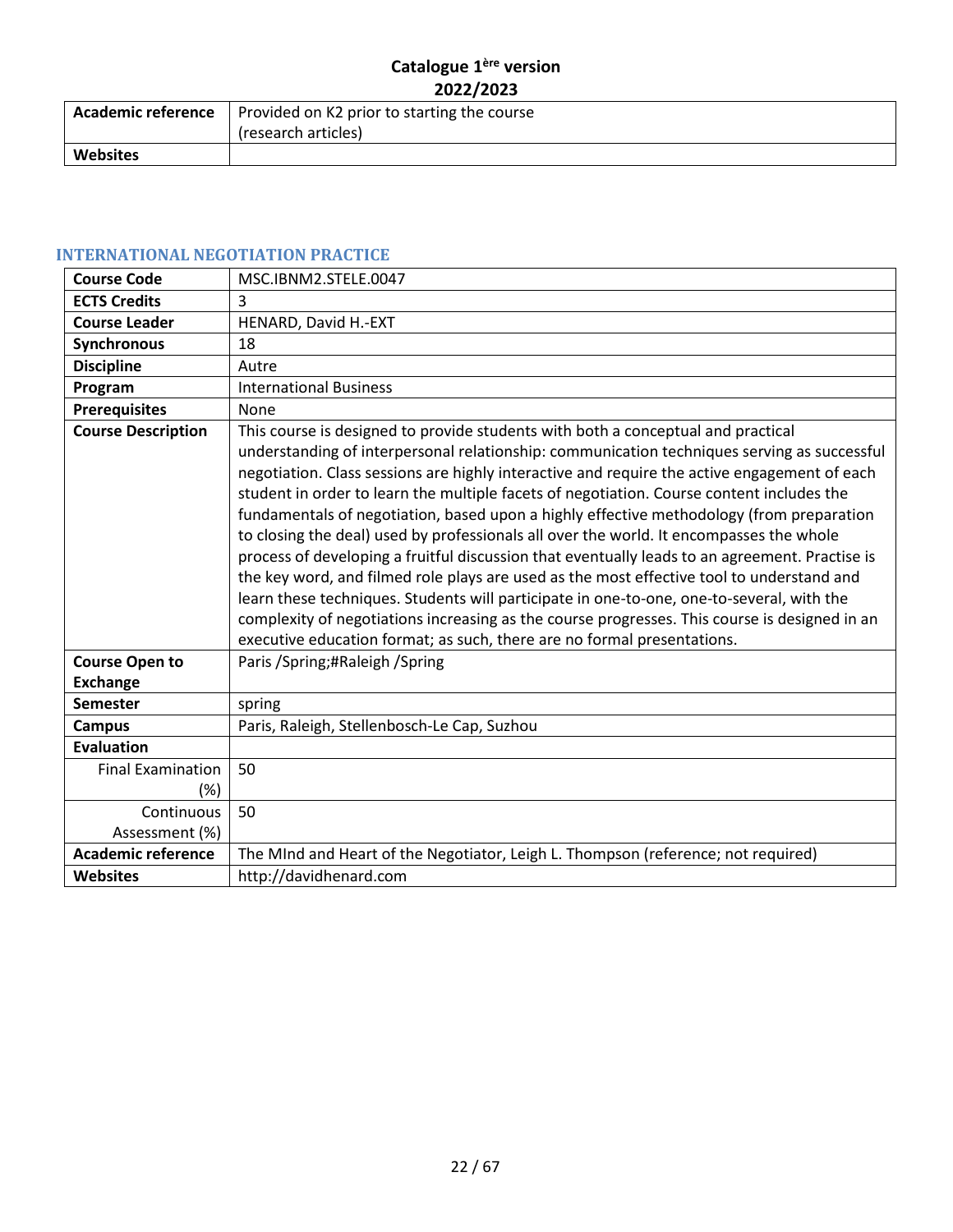# <span id="page-22-0"></span>**INTERNATIONAL HUMAN RESOURCES & PERFORMANCE MANAGEMENT**

# <span id="page-22-1"></span>**AGILE PROJECT MANAGEMENT**

| <b>Course Code</b>        | MSC.IHRM2.MLCOR.0022                                                                     |
|---------------------------|------------------------------------------------------------------------------------------|
| <b>ECTS Credits</b>       | 3                                                                                        |
| <b>Course Leader</b>      | <b>CHASSERIO Stéphanie</b>                                                               |
| Synchronous               | 18                                                                                       |
| <b>Discipline</b>         | Autre                                                                                    |
| Program                   | International Human Resources & Performance Management                                   |
| <b>Prerequisites</b>      | None                                                                                     |
| <b>Course Description</b> | This course is aimed to train future HR professionals on Agility and project management  |
|                           | methodology and techniques. Participants will have the opportunity to train and pass the |
|                           | Agile PM certification.                                                                  |
| <b>Course Open to</b>     | Paris / Spring                                                                           |
| <b>Exchange</b>           |                                                                                          |
| Semester                  | spring                                                                                   |
| <b>Campus</b>             | Paris                                                                                    |
| Evaluation                |                                                                                          |
| <b>Final Examination</b>  | 50                                                                                       |
| (%)                       |                                                                                          |
| Continuous                | 50                                                                                       |
| Assessment (%)            |                                                                                          |
| <b>Academic reference</b> | To be communicated during the course                                                     |
| <b>Websites</b>           | To be communicted during the course                                                      |

#### <span id="page-22-2"></span>**BENEFITS AND COMPENSATION IN INTERNATIONAL ORGANISATIONS**

| <b>Course Code</b>                       | MSC.IHRM2.MLCOR.0008                                                                                                                                                                                                                                                                                       |
|------------------------------------------|------------------------------------------------------------------------------------------------------------------------------------------------------------------------------------------------------------------------------------------------------------------------------------------------------------|
| <b>ECTS Credits</b>                      |                                                                                                                                                                                                                                                                                                            |
| <b>Course Leader</b>                     | CHASSERIO Stéphanie                                                                                                                                                                                                                                                                                        |
| Synchronous                              | 12                                                                                                                                                                                                                                                                                                         |
| <b>Discipline</b>                        | Autre                                                                                                                                                                                                                                                                                                      |
| Program                                  | International Human Resources & Performance Management                                                                                                                                                                                                                                                     |
| <b>Prerequisites</b>                     | No formal academic pre-requisite. Students may be required to do pre-course work.                                                                                                                                                                                                                          |
| <b>Course Description</b>                | This course looks at the various aspects of Benefits and Compensation within organisations<br>and their place within human resources. It will introduce students to salary models and<br>policies; the issues and challenges accompanying the internationalisation of businesses will<br>also be examined. |
| <b>Course Open to</b><br><b>Exchange</b> | Paris / Spring                                                                                                                                                                                                                                                                                             |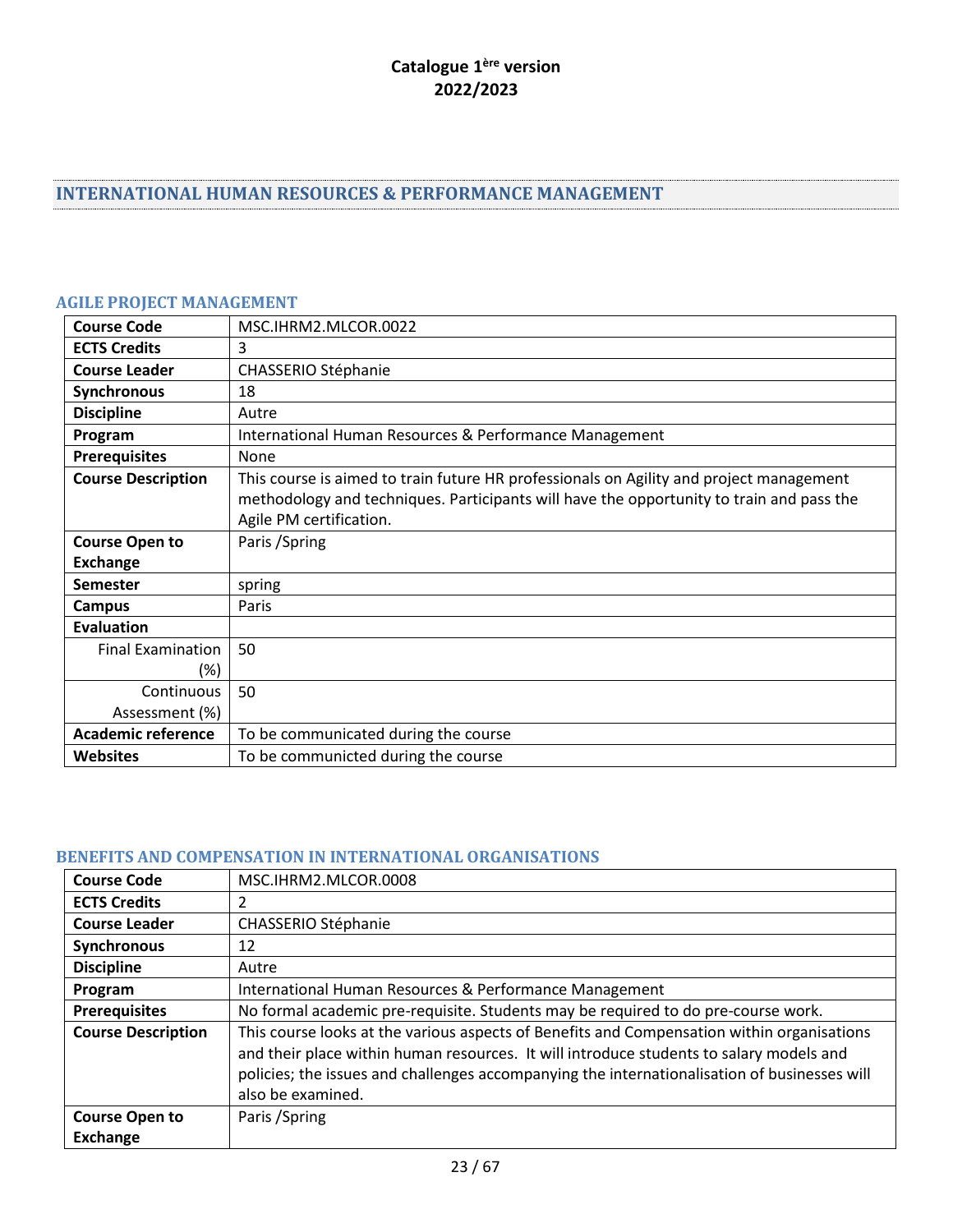| <b>Semester</b>           | spring                                                                                |
|---------------------------|---------------------------------------------------------------------------------------|
| Campus                    | Paris                                                                                 |
| <b>Evaluation</b>         |                                                                                       |
| Final Examination         | 50                                                                                    |
| (%)                       |                                                                                       |
| Continuous                | 50                                                                                    |
| Assessment (%)            |                                                                                       |
| <b>Academic reference</b> | Berger, Lance A. and Dorothy R. Berger. The compensation handbook. Sixth Edition. New |
|                           | York: McGraw-Hill, 2015.                                                              |
| <b>Websites</b>           | https://www.shrm.org                                                                  |

#### <span id="page-23-0"></span>**CAREER MANAGEMENT 2**

| <b>Course Code</b>        | MSC.FMIM2.FICOR.0223                                                                                                                                                                                                                                                                                                                                                                                                                                                                                                                                                                                                                                                                                                                                                                                                                                                                                          |
|---------------------------|---------------------------------------------------------------------------------------------------------------------------------------------------------------------------------------------------------------------------------------------------------------------------------------------------------------------------------------------------------------------------------------------------------------------------------------------------------------------------------------------------------------------------------------------------------------------------------------------------------------------------------------------------------------------------------------------------------------------------------------------------------------------------------------------------------------------------------------------------------------------------------------------------------------|
| <b>ECTS Credits</b>       | $\mathbf{1}$                                                                                                                                                                                                                                                                                                                                                                                                                                                                                                                                                                                                                                                                                                                                                                                                                                                                                                  |
| <b>Course Leader</b>      | <b>BEAUGRAND Audrey</b>                                                                                                                                                                                                                                                                                                                                                                                                                                                                                                                                                                                                                                                                                                                                                                                                                                                                                       |
| Synchronous               | 6                                                                                                                                                                                                                                                                                                                                                                                                                                                                                                                                                                                                                                                                                                                                                                                                                                                                                                             |
| <b>Discipline</b>         | Autre                                                                                                                                                                                                                                                                                                                                                                                                                                                                                                                                                                                                                                                                                                                                                                                                                                                                                                         |
| Program                   | International Human Resources & Performance Management                                                                                                                                                                                                                                                                                                                                                                                                                                                                                                                                                                                                                                                                                                                                                                                                                                                        |
| <b>Prerequisites</b>      | No prerequisites.                                                                                                                                                                                                                                                                                                                                                                                                                                                                                                                                                                                                                                                                                                                                                                                                                                                                                             |
| <b>Course Description</b> | This course is managed by the Talent & Careers Department. In order to validate this course,<br>students have to:<br>1 MANDATORY : take the questionnaire « Talents » PRADITUS (Personalities in the<br>workplace, Work relationships, Strengths and areas of improvement) + take 2 Mooc, one on<br>Personal Profile & Soft skills and a second on Salary Negotiation + EVALUATION<br>2 NOT MANDATORY : Attend Career Events during the semester organized by the Talent &<br>Careers team on your campus or by our partners companies<br>MAIN CONTACTS FOR YOUR PROGRAM:<br>LILLE: Audrey BEAUGRAND & Feryel HOUSSEIN<br>PARIS: Laura SINDONINO, Sophie Ripoche & Janice M'BENGO (for International students)<br>SOPHIA: Sylvie MARTINAUD, Anne DUFLOS (for International students)<br><b>SUZHOU: April YANG</b><br>RALEIGH: Amanda CHAMBERLAIN<br>BELO HORIZONTE : Geneviève POULINGUE & Ana Cristina BRAGA |
| <b>Course Open to</b>     | Belo /Spring;#Lille /Spring;#Paris /Spring;#Raleigh /Spring;#Sophia /Spring                                                                                                                                                                                                                                                                                                                                                                                                                                                                                                                                                                                                                                                                                                                                                                                                                                   |
| <b>Exchange</b>           |                                                                                                                                                                                                                                                                                                                                                                                                                                                                                                                                                                                                                                                                                                                                                                                                                                                                                                               |
| <b>Semester</b>           | spring                                                                                                                                                                                                                                                                                                                                                                                                                                                                                                                                                                                                                                                                                                                                                                                                                                                                                                        |
| <b>Campus</b>             | Belo Horizonte, Paris, Sophia                                                                                                                                                                                                                                                                                                                                                                                                                                                                                                                                                                                                                                                                                                                                                                                                                                                                                 |
| <b>Evaluation</b>         |                                                                                                                                                                                                                                                                                                                                                                                                                                                                                                                                                                                                                                                                                                                                                                                                                                                                                                               |
| <b>Final Examination</b>  | 50                                                                                                                                                                                                                                                                                                                                                                                                                                                                                                                                                                                                                                                                                                                                                                                                                                                                                                            |
| $(\%)$                    |                                                                                                                                                                                                                                                                                                                                                                                                                                                                                                                                                                                                                                                                                                                                                                                                                                                                                                               |
| Continuous                | 50                                                                                                                                                                                                                                                                                                                                                                                                                                                                                                                                                                                                                                                                                                                                                                                                                                                                                                            |
| Assessment (%)            |                                                                                                                                                                                                                                                                                                                                                                                                                                                                                                                                                                                                                                                                                                                                                                                                                                                                                                               |
| <b>Academic reference</b> | Lectures obligatoires / Required readings:                                                                                                                                                                                                                                                                                                                                                                                                                                                                                                                                                                                                                                                                                                                                                                                                                                                                    |
|                           | Lectures Recommandées / Recommanded readings:                                                                                                                                                                                                                                                                                                                                                                                                                                                                                                                                                                                                                                                                                                                                                                                                                                                                 |
| Websites                  | None.                                                                                                                                                                                                                                                                                                                                                                                                                                                                                                                                                                                                                                                                                                                                                                                                                                                                                                         |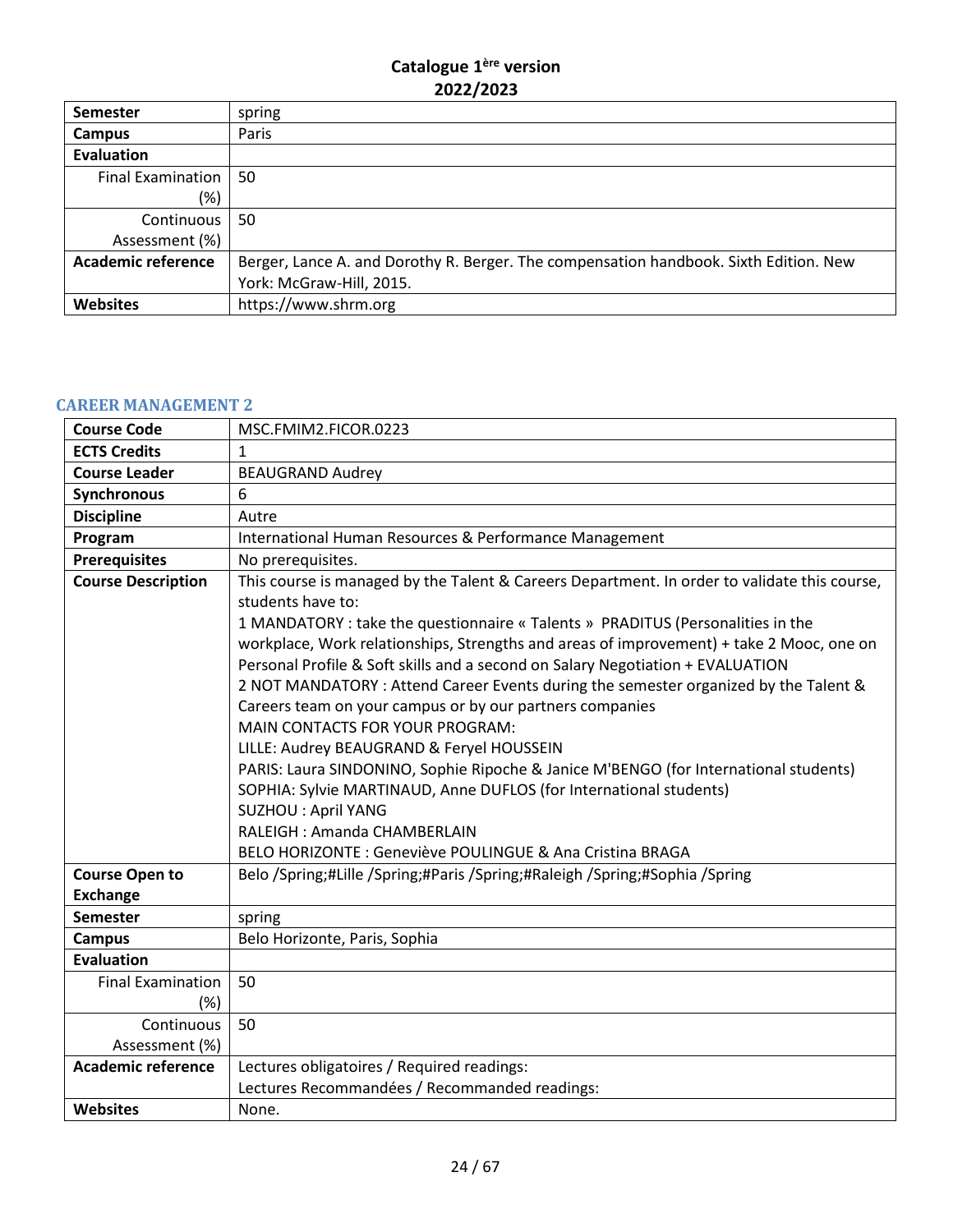# <span id="page-24-0"></span>**HR AND THE LEGAL ENVIRONMENT - COMPARATIVE LABOUR LAW**

| <b>Course Code</b>                       | MSC.IHRM2.MLCOR.0003                                                                                                                                                                                                                                                                                                                                                                                                                                                                                                                                                                                                                                                                                                                                                                                   |
|------------------------------------------|--------------------------------------------------------------------------------------------------------------------------------------------------------------------------------------------------------------------------------------------------------------------------------------------------------------------------------------------------------------------------------------------------------------------------------------------------------------------------------------------------------------------------------------------------------------------------------------------------------------------------------------------------------------------------------------------------------------------------------------------------------------------------------------------------------|
| <b>ECTS Credits</b>                      | 3                                                                                                                                                                                                                                                                                                                                                                                                                                                                                                                                                                                                                                                                                                                                                                                                      |
| <b>Course Leader</b>                     | <b>EZZEROUALI Amine</b>                                                                                                                                                                                                                                                                                                                                                                                                                                                                                                                                                                                                                                                                                                                                                                                |
| <b>Synchronous</b>                       | 18                                                                                                                                                                                                                                                                                                                                                                                                                                                                                                                                                                                                                                                                                                                                                                                                     |
| <b>Discipline</b>                        | Autre                                                                                                                                                                                                                                                                                                                                                                                                                                                                                                                                                                                                                                                                                                                                                                                                  |
| Program                                  | International Human Resources & Performance Management                                                                                                                                                                                                                                                                                                                                                                                                                                                                                                                                                                                                                                                                                                                                                 |
| <b>Prerequisites</b>                     | While there may not be a specific pre-requisite for this course, students will be encouraged<br>to do pre-reading to ensure a basic understanding prior to the start of the course.                                                                                                                                                                                                                                                                                                                                                                                                                                                                                                                                                                                                                    |
| <b>Course Description</b>                | The aim of the course is to give students comprehensive and coherent knowledge of the key<br>concepts of Comparative Labor Law, and to provide tools to solve or to avoid legal problems<br>arising in the practice of international business.<br>This course focuses on the main issues relating to Comparative Labor Law. Students will<br>become familiar with the different employee hiring methods. Then, they will understand the<br>measures adopted to protect employees against discrimination (eg: wages; minority groups,<br>etc). The new technologies as a threat to privacy will be also analysed. Students will become<br>familiar with labor law clauses; they will be able to write labor law contract. Last, students<br>will manage the different ways to end a labor law contract. |
| <b>Course Open to</b><br><b>Exchange</b> | Paris / Spring                                                                                                                                                                                                                                                                                                                                                                                                                                                                                                                                                                                                                                                                                                                                                                                         |
| <b>Semester</b>                          | spring                                                                                                                                                                                                                                                                                                                                                                                                                                                                                                                                                                                                                                                                                                                                                                                                 |
| <b>Campus</b>                            | Paris                                                                                                                                                                                                                                                                                                                                                                                                                                                                                                                                                                                                                                                                                                                                                                                                  |
| <b>Evaluation</b>                        |                                                                                                                                                                                                                                                                                                                                                                                                                                                                                                                                                                                                                                                                                                                                                                                                        |
| <b>Final Examination</b><br>$(\%)$       | 60                                                                                                                                                                                                                                                                                                                                                                                                                                                                                                                                                                                                                                                                                                                                                                                                     |
| Continuous                               | 40                                                                                                                                                                                                                                                                                                                                                                                                                                                                                                                                                                                                                                                                                                                                                                                                     |
| Assessment (%)                           |                                                                                                                                                                                                                                                                                                                                                                                                                                                                                                                                                                                                                                                                                                                                                                                                        |
| <b>Academic reference</b>                | <b>Recommended Readings:</b>                                                                                                                                                                                                                                                                                                                                                                                                                                                                                                                                                                                                                                                                                                                                                                           |
|                                          | M.W. FINKIN and G. MUNDLAK, Comparative Labor Law (Research Handbooks in                                                                                                                                                                                                                                                                                                                                                                                                                                                                                                                                                                                                                                                                                                                               |
|                                          | Comparative Law series) (Elgar Original Reference), Elgar Pub, 2015, 512 p.                                                                                                                                                                                                                                                                                                                                                                                                                                                                                                                                                                                                                                                                                                                            |
| <b>Websites</b>                          | Http://www.ilo.org/global/about-the-ilo/who-we-are/international-labour-office/lang--<br>en/index.htm                                                                                                                                                                                                                                                                                                                                                                                                                                                                                                                                                                                                                                                                                                  |

#### <span id="page-24-1"></span>**HR METRICS AND THE BALANCED SCORECARD**

| <b>Course Code</b>        | MSC.IHRM2.MLCOR.0012                                                                 |
|---------------------------|--------------------------------------------------------------------------------------|
| <b>ECTS Credits</b>       | 3                                                                                    |
| <b>Course Leader</b>      | <b>SANDU Raluca</b>                                                                  |
| Synchronous               | 18                                                                                   |
| <b>Discipline</b>         | Autre                                                                                |
| Program                   | International Human Resources & Performance Management                               |
| <b>Prerequisites</b>      | None                                                                                 |
| <b>Course Description</b> | In this course, students will learn about the theoretical foundations of performance |
|                           | measurement and management;, study the difference approaches of performance          |
|                           | measurement and study the main issues in performance management from an HR           |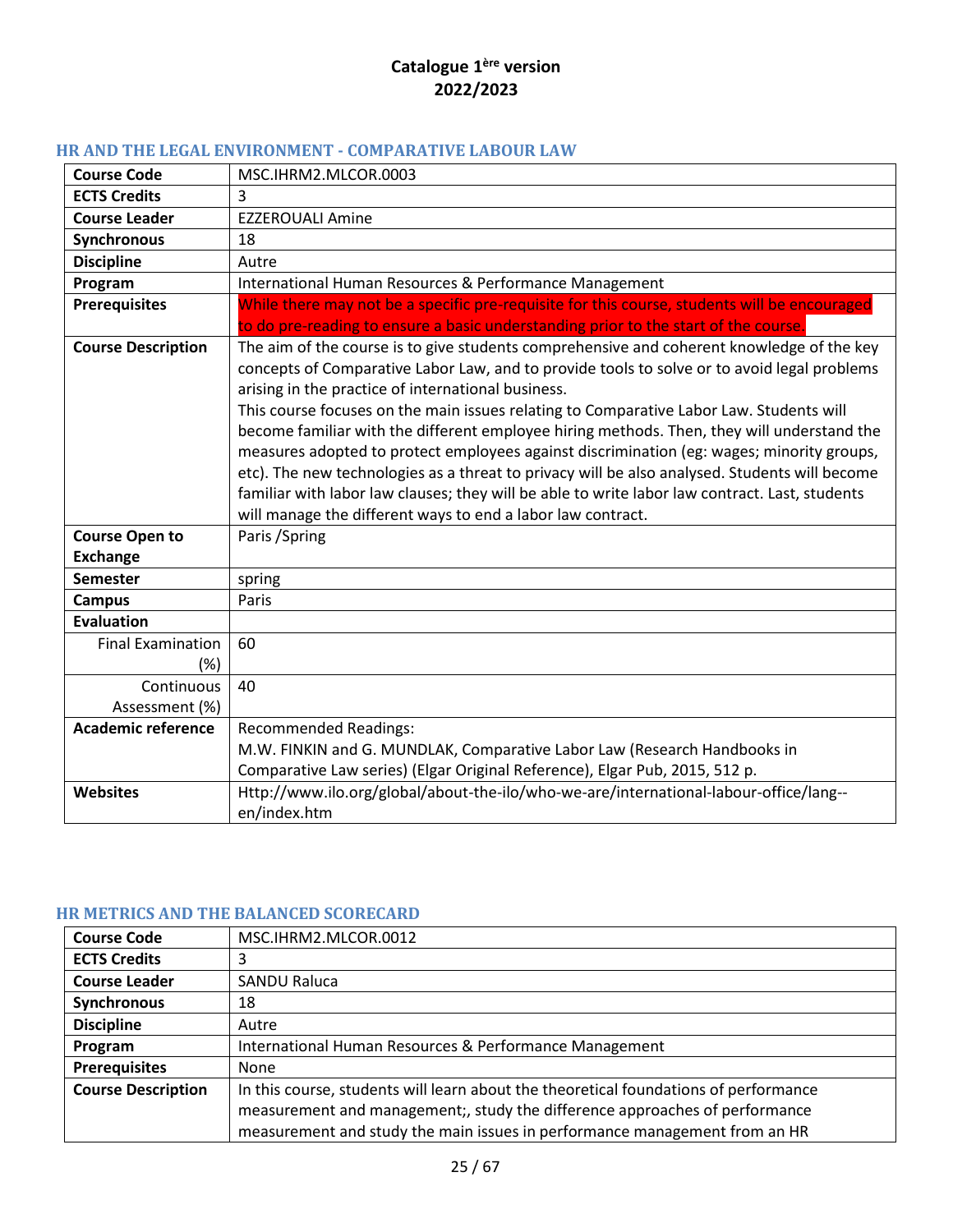|                           | perspective, with a focus on integrated reporting, human capital navigators, and the<br>balanced scorecard. |
|---------------------------|-------------------------------------------------------------------------------------------------------------|
| <b>Course Open to</b>     | Paris / Spring                                                                                              |
| <b>Exchange</b>           |                                                                                                             |
| <b>Semester</b>           | spring                                                                                                      |
| Campus                    | Paris                                                                                                       |
| Evaluation                |                                                                                                             |
| <b>Final Examination</b>  | 70                                                                                                          |
| (%)                       |                                                                                                             |
| Continuous                | 30                                                                                                          |
| Assessment (%)            |                                                                                                             |
| <b>Academic reference</b> | Norton & Kaplan (2003) : Le tableau de bord prospectif                                                      |
|                           | Norton & Kaplan (1992) : The Balanced Scorecard - Measures That drives Performance - HBR                    |
|                           | Becker, Huselid, Ulrich (2001) : The HR Scorecard, Linking People, Strategy, and Performance                |
|                           | Collectif HBR (1999) : Les systèmes de mesure de la performance                                             |
| <b>Websites</b>           |                                                                                                             |

## <span id="page-25-0"></span>**INFORMATION SYSTEMS FOR HRM**

| Course             | MSC.IHRM2.MLCOR.0014                                                                           |
|--------------------|------------------------------------------------------------------------------------------------|
| Code               |                                                                                                |
| <b>ECTS</b>        | $\overline{2}$                                                                                 |
| <b>Credits</b>     |                                                                                                |
| Course             | <b>EZZEROUALI Amine</b>                                                                        |
| Leader             |                                                                                                |
| Synchrono          | 12                                                                                             |
| <b>us</b>          |                                                                                                |
| <b>Discipline</b>  | Autre                                                                                          |
| Program            | International Human Resources & Performance Management                                         |
| <b>Prerequisit</b> | Advanced knowledge of HR, basic skills in computer                                             |
| es                 |                                                                                                |
| Course             | -Studies of all kind of ISHR (Information Systems of HumanResources), methods of selection and |
| <b>Descriptio</b>  | choice, project building and following, methods of writing a book of technical specifications  |
| n                  |                                                                                                |
| Course             | Paris / Spring                                                                                 |
| Open to            |                                                                                                |
| <b>Exchange</b>    |                                                                                                |
| <b>Semester</b>    | spring                                                                                         |
| <b>Campus</b>      | Paris                                                                                          |
| <b>Evaluation</b>  |                                                                                                |
| Final              | 100                                                                                            |
| Examinatio         |                                                                                                |
| n (%)              |                                                                                                |
| Continuou          | $\mathbf 0$                                                                                    |
| S                  |                                                                                                |
| Assessmen          |                                                                                                |
| t (%)              |                                                                                                |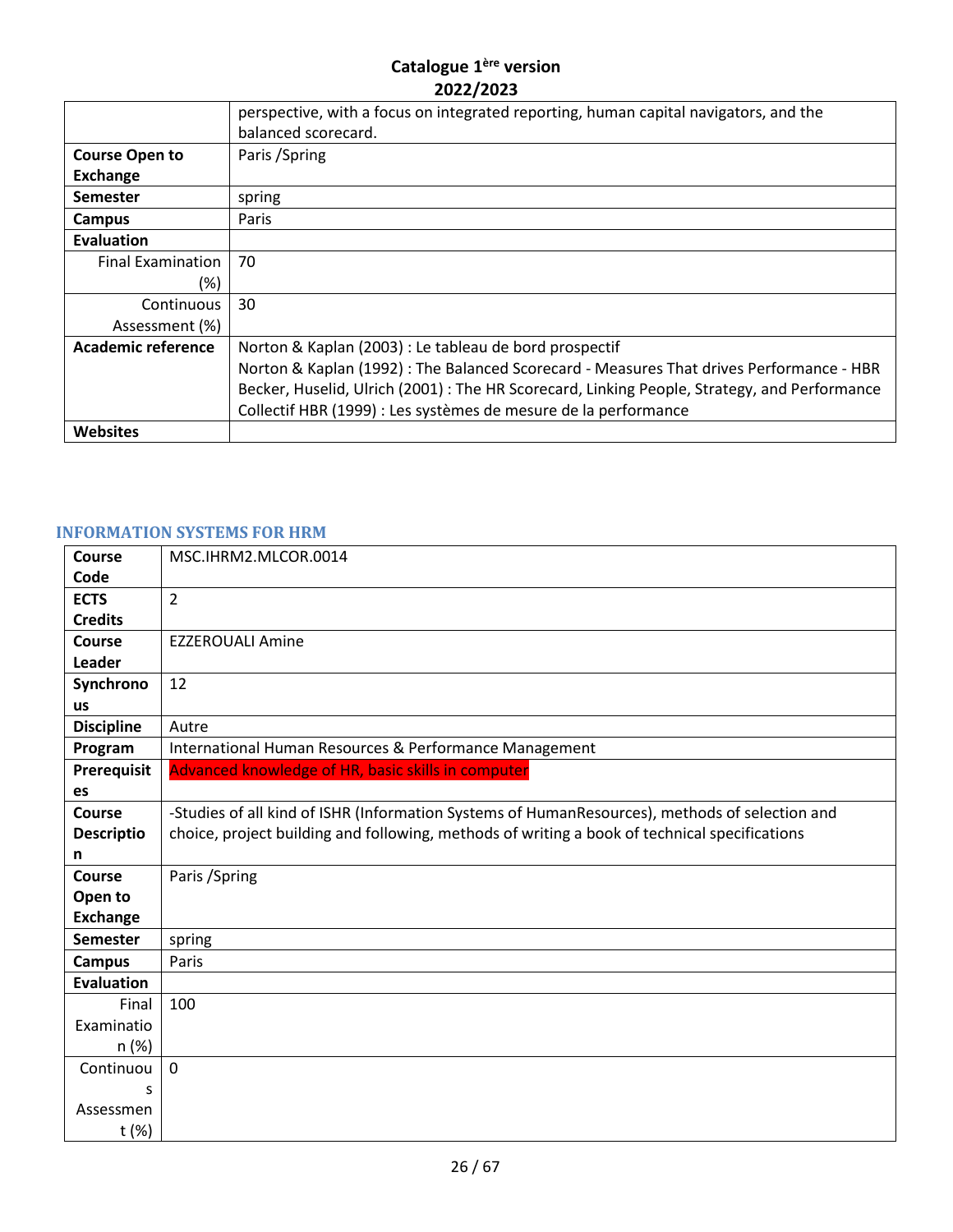| Academic        | http://www.vuibert.fr/ouvrage-9782311010503-le-sirh.html                                 |  |
|-----------------|------------------------------------------------------------------------------------------|--|
| reference       | http://www.eyrolles.com/Entreprise/Livre/les-fiches-outils-du-sirh-9782212562606         |  |
|                 | http://librairie.studyrama.com/produit/2004/9782759020669/Le%20SIRH%20de%20demain%20en%2 |  |
|                 | 0100%20questions                                                                         |  |
|                 | http://www.dunod.com/entreprise-economie/entreprise-et-management/ressources-humaines-   |  |
|                 | management/ouvrages-professionnels/le-sirh-1                                             |  |
| <b>Websites</b> | http://www.le-cercle-sirh.com/                                                           |  |
|                 | http://www.observatoiresirh.com/                                                         |  |

#### <span id="page-26-0"></span>**INTERNATIONAL LABOUR RELATIONS**

| <b>Course Code</b>                       | MSC.IHRM2.MLCOR.0006                                                                                                                                                                                                                                                                                                                                                                                                                                                                                       |
|------------------------------------------|------------------------------------------------------------------------------------------------------------------------------------------------------------------------------------------------------------------------------------------------------------------------------------------------------------------------------------------------------------------------------------------------------------------------------------------------------------------------------------------------------------|
| <b>ECTS Credits</b>                      | 3                                                                                                                                                                                                                                                                                                                                                                                                                                                                                                          |
| <b>Course Leader</b>                     | <b>EZZEROUALI Amine</b>                                                                                                                                                                                                                                                                                                                                                                                                                                                                                    |
| Synchronous                              | 18                                                                                                                                                                                                                                                                                                                                                                                                                                                                                                         |
| <b>Discipline</b>                        | Autre                                                                                                                                                                                                                                                                                                                                                                                                                                                                                                      |
| Program                                  | International Human Resources & Performance Management                                                                                                                                                                                                                                                                                                                                                                                                                                                     |
| <b>Prerequisites</b>                     | None                                                                                                                                                                                                                                                                                                                                                                                                                                                                                                       |
| <b>Course Description</b>                | This course looks at some of the main aspects of industrial relations in international contexts.<br>As such, it will examine the different types of employer-employee relationship, the roles of<br>trade unions, and the central role of the HR function in representing the interests of both<br>sides, and juggling different expectations, demands and cultural parameter. The course will<br>focus on industrial relations models as practiced in northern and southern Europe, as well as<br>the UK. |
| <b>Course Open to</b><br><b>Exchange</b> | Paris / Spring                                                                                                                                                                                                                                                                                                                                                                                                                                                                                             |
| <b>Semester</b>                          | spring                                                                                                                                                                                                                                                                                                                                                                                                                                                                                                     |
| <b>Campus</b>                            | Paris                                                                                                                                                                                                                                                                                                                                                                                                                                                                                                      |
| <b>Evaluation</b>                        |                                                                                                                                                                                                                                                                                                                                                                                                                                                                                                            |
| <b>Final Examination</b><br>$(\%)$       | 50                                                                                                                                                                                                                                                                                                                                                                                                                                                                                                         |
| Continuous<br>Assessment (%)             | 50                                                                                                                                                                                                                                                                                                                                                                                                                                                                                                         |
| <b>Academic reference</b>                | <b>TBD</b>                                                                                                                                                                                                                                                                                                                                                                                                                                                                                                 |
| <b>Websites</b>                          | <b>TBD</b>                                                                                                                                                                                                                                                                                                                                                                                                                                                                                                 |

#### <span id="page-26-1"></span>**ORGANISATIONAL DEVELOPMENT AND CHANGE MANAGEMENT**

| <b>Course Code</b>   | MSC.IHRM2.MLELE.0007                                   |
|----------------------|--------------------------------------------------------|
| <b>ECTS Credits</b>  |                                                        |
| <b>Course Leader</b> | CHASSERIO Stéphanie                                    |
| Synchronous          | 18                                                     |
| <b>Discipline</b>    | Autre                                                  |
| Program              | International Human Resources & Performance Management |
| <b>Prerequisites</b> | None                                                   |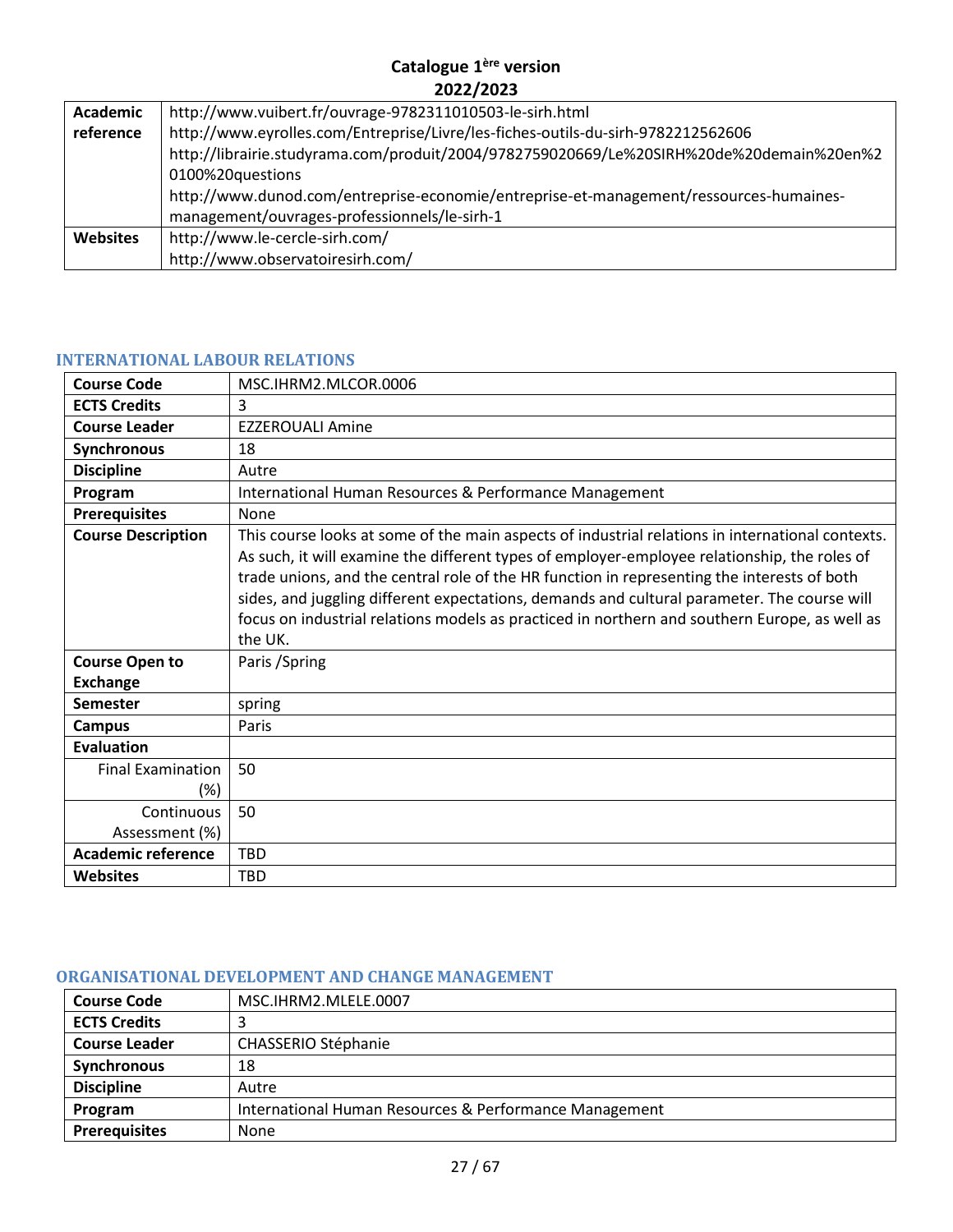| <b>Course Description</b> | This course enables students to understand the different levels of organisational change and<br>development with thich they will be confronted as HR professionals. From the premise that<br>transformation is systemic, it is thus important to understand that even when bringing about<br>change in one area, this inevitably leads to evoluation and reactions in the whole<br>organisational construct.<br>this course will therefore examine the impact of transformation on individual and more<br>general workplace levels. At the same time, it looks at how the individuals effecting this<br>change also form part of this transformation equation, how they may also experience their<br>own change. |
|---------------------------|------------------------------------------------------------------------------------------------------------------------------------------------------------------------------------------------------------------------------------------------------------------------------------------------------------------------------------------------------------------------------------------------------------------------------------------------------------------------------------------------------------------------------------------------------------------------------------------------------------------------------------------------------------------------------------------------------------------|
| <b>Course Open to</b>     | Paris / Spring                                                                                                                                                                                                                                                                                                                                                                                                                                                                                                                                                                                                                                                                                                   |
| <b>Exchange</b>           |                                                                                                                                                                                                                                                                                                                                                                                                                                                                                                                                                                                                                                                                                                                  |
| <b>Semester</b>           | spring                                                                                                                                                                                                                                                                                                                                                                                                                                                                                                                                                                                                                                                                                                           |
| <b>Campus</b>             | Paris                                                                                                                                                                                                                                                                                                                                                                                                                                                                                                                                                                                                                                                                                                            |
| Evaluation                |                                                                                                                                                                                                                                                                                                                                                                                                                                                                                                                                                                                                                                                                                                                  |
| <b>Final Examination</b>  | 100                                                                                                                                                                                                                                                                                                                                                                                                                                                                                                                                                                                                                                                                                                              |
| (%)                       |                                                                                                                                                                                                                                                                                                                                                                                                                                                                                                                                                                                                                                                                                                                  |
| Continuous                | $\Omega$                                                                                                                                                                                                                                                                                                                                                                                                                                                                                                                                                                                                                                                                                                         |
| Assessment (%)            |                                                                                                                                                                                                                                                                                                                                                                                                                                                                                                                                                                                                                                                                                                                  |
| <b>Academic reference</b> | Senior B and S Swailes (2010) Organizational Change, Fourth edition,                                                                                                                                                                                                                                                                                                                                                                                                                                                                                                                                                                                                                                             |
|                           | London: Financial Times/Prentice-Hall.                                                                                                                                                                                                                                                                                                                                                                                                                                                                                                                                                                                                                                                                           |
|                           | Kotter, J. P. (1995). Leading change: why transformation efforts fail. Harvard Business                                                                                                                                                                                                                                                                                                                                                                                                                                                                                                                                                                                                                          |
|                           | Review, 73(2), 59-67.                                                                                                                                                                                                                                                                                                                                                                                                                                                                                                                                                                                                                                                                                            |
| <b>Websites</b>           | https://sloanreview.mit.edu/tag/digital-transformation/                                                                                                                                                                                                                                                                                                                                                                                                                                                                                                                                                                                                                                                          |
|                           | https://www.mckinsey.com on Agile Transformation                                                                                                                                                                                                                                                                                                                                                                                                                                                                                                                                                                                                                                                                 |

#### <span id="page-27-0"></span>**PERSONAL AND PROFESSIONAL DEVELOPMENT FOR THE HR MANAGER**

| <b>Course Code</b>        | MSC.IHRM2.MLCOR.0020                                                                                                                                                                                                                                                                                                                                                                                                                                                                                                                                                                                                                     |
|---------------------------|------------------------------------------------------------------------------------------------------------------------------------------------------------------------------------------------------------------------------------------------------------------------------------------------------------------------------------------------------------------------------------------------------------------------------------------------------------------------------------------------------------------------------------------------------------------------------------------------------------------------------------------|
| <b>ECTS Credits</b>       | 3                                                                                                                                                                                                                                                                                                                                                                                                                                                                                                                                                                                                                                        |
| <b>Course Leader</b>      | CHASSERIO Stéphanie                                                                                                                                                                                                                                                                                                                                                                                                                                                                                                                                                                                                                      |
| Synchronous               | 18                                                                                                                                                                                                                                                                                                                                                                                                                                                                                                                                                                                                                                       |
| <b>Discipline</b>         | Autre                                                                                                                                                                                                                                                                                                                                                                                                                                                                                                                                                                                                                                    |
| Program                   | International Human Resources & Performance Management                                                                                                                                                                                                                                                                                                                                                                                                                                                                                                                                                                                   |
| <b>Prerequisites</b>      | None                                                                                                                                                                                                                                                                                                                                                                                                                                                                                                                                                                                                                                     |
| <b>Course Description</b> | This module is designed to provide essential skills and professional development for future<br>HR Managers/HR Professionals, who will become a manager/coach in the workplace and be<br>responsible for supporting employees continued professional development (CPD) and<br>performance.<br>The programme will raise self-awareness, personal impact and develop coaching styles and<br>practices to apply in the HR role. Students will be able to consider models and tools to<br>support employees and be able to design supporting career management strategies that will<br>act as a driver for change, capability and engagement. |
| <b>Course Open to</b>     | Paris / Spring                                                                                                                                                                                                                                                                                                                                                                                                                                                                                                                                                                                                                           |
| Exchange                  |                                                                                                                                                                                                                                                                                                                                                                                                                                                                                                                                                                                                                                          |
| <b>Semester</b>           | spring                                                                                                                                                                                                                                                                                                                                                                                                                                                                                                                                                                                                                                   |
| <b>Campus</b>             | Paris                                                                                                                                                                                                                                                                                                                                                                                                                                                                                                                                                                                                                                    |
| Evaluation                |                                                                                                                                                                                                                                                                                                                                                                                                                                                                                                                                                                                                                                          |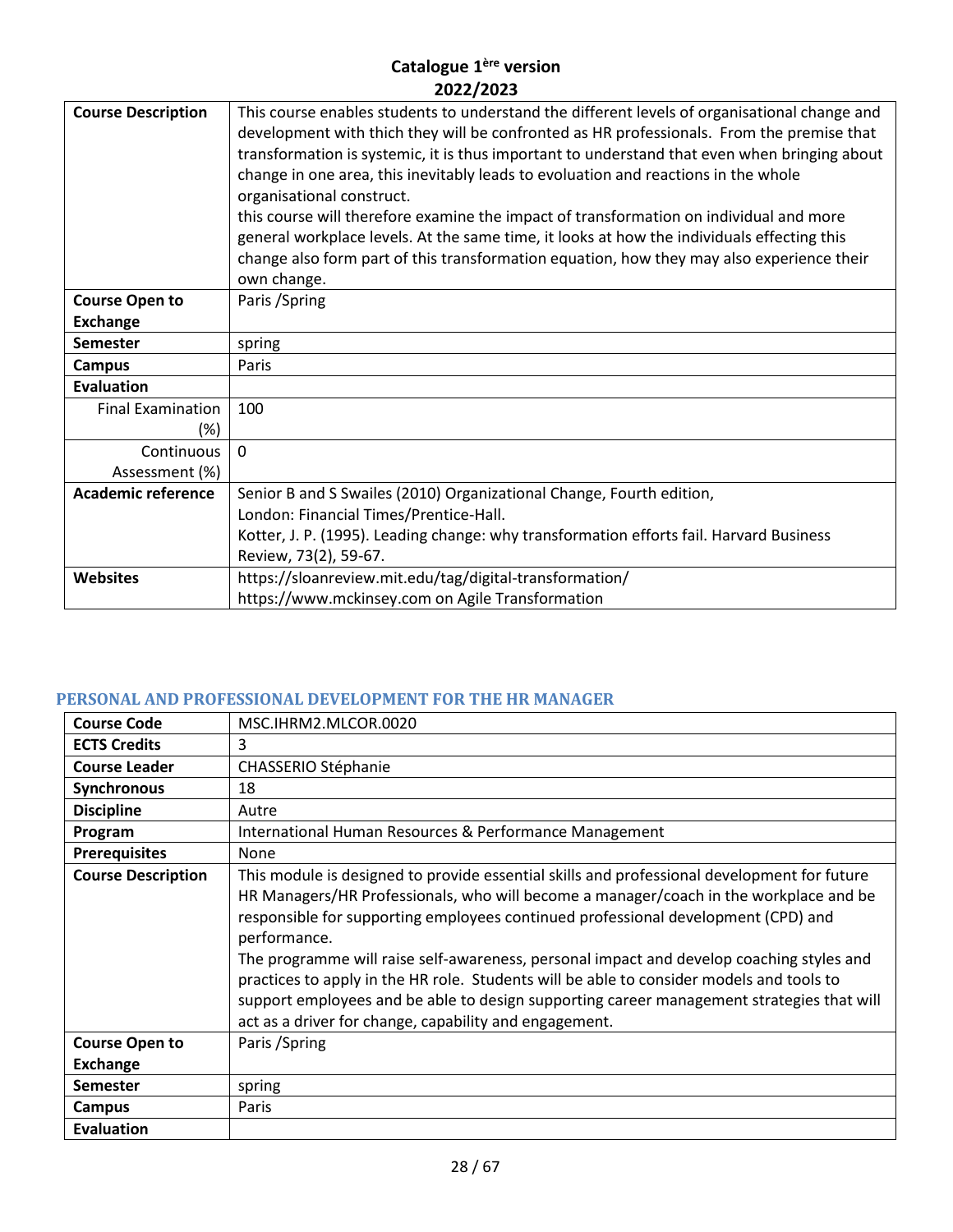| <b>Final Examination</b>  | 50                                                                                                                                                |
|---------------------------|---------------------------------------------------------------------------------------------------------------------------------------------------|
| (%)                       |                                                                                                                                                   |
| Continuous                | 50                                                                                                                                                |
| Assessment (%)            |                                                                                                                                                   |
| <b>Academic reference</b> | Coaching for Performance: The Principles and Practices of Coaching and Leadership (People<br>Skills for Professionals)--by John Whitmore (Author) |
|                           | The Coaching Manual: The Definitive Guide to the Process, Principles and Skills of Personal<br>Coaching-Julie Starr (Author)                      |
|                           | Performance Coaching: The handbook for managers, HR professionals and coaches<br>Paperback -                                                      |
|                           | by Angus McLeod PhD (Author)                                                                                                                      |
|                           | Challenging Coaching: Going Beyond Traditional Coaching to Face the FACTS Paperback-by<br>Ian Day (Author), John Blakey                           |
|                           | Career Management--by Jeffrey H. Greenhaus (Author), Gerard A. Callanan (Author)                                                                  |
|                           | The Reflective Journal Diary-by Barbara Bassot                                                                                                    |
| Websites                  | www.cipd.co.uk                                                                                                                                    |
|                           | www.right.com                                                                                                                                     |
|                           | www.mindtools.com                                                                                                                                 |

# <span id="page-28-0"></span>**QUALITY OF LIFE AND WELL-BEING AT WORK**

| <b>Course Code</b>  | MSC.IHRM2.MLCOR.0013                                                                                   |
|---------------------|--------------------------------------------------------------------------------------------------------|
| <b>ECTS Credits</b> | 3                                                                                                      |
| Course              | CHASSERIO Stéphanie                                                                                    |
| Leader              |                                                                                                        |
| Synchronous         | 18                                                                                                     |
| <b>Discipline</b>   | Autre                                                                                                  |
| Program             | International Human Resources & Performance Management                                                 |
| Prerequisite        | None                                                                                                   |
| s                   |                                                                                                        |
| Course              | This course aims to offer a first approach on the topic of quality of life at work. Well-being of      |
| <b>Description</b>  | employee is recognised as a factor of success for business, but it's alo a social responsibility of    |
|                     | employers. Indeed the ILO (International labor organization) prioritizes health and well being at work |
|                     | as a main challenge for the future. This topic undoubtly will be a central concern in the professional |
|                     | life of the HR managers. This seminar will introduce this topic which is central in the current        |
|                     | organizational life.                                                                                   |
| <b>Course Open</b>  | Paris / Spring                                                                                         |
| to Exchange         |                                                                                                        |
| Semester            | spring                                                                                                 |
| <b>Campus</b>       | Paris                                                                                                  |
| <b>Evaluation</b>   |                                                                                                        |
| Final               | 50                                                                                                     |
| Examination         |                                                                                                        |
| $(\%)$              |                                                                                                        |
| Continuous          | 50                                                                                                     |
| Assessment          |                                                                                                        |
| (%)                 |                                                                                                        |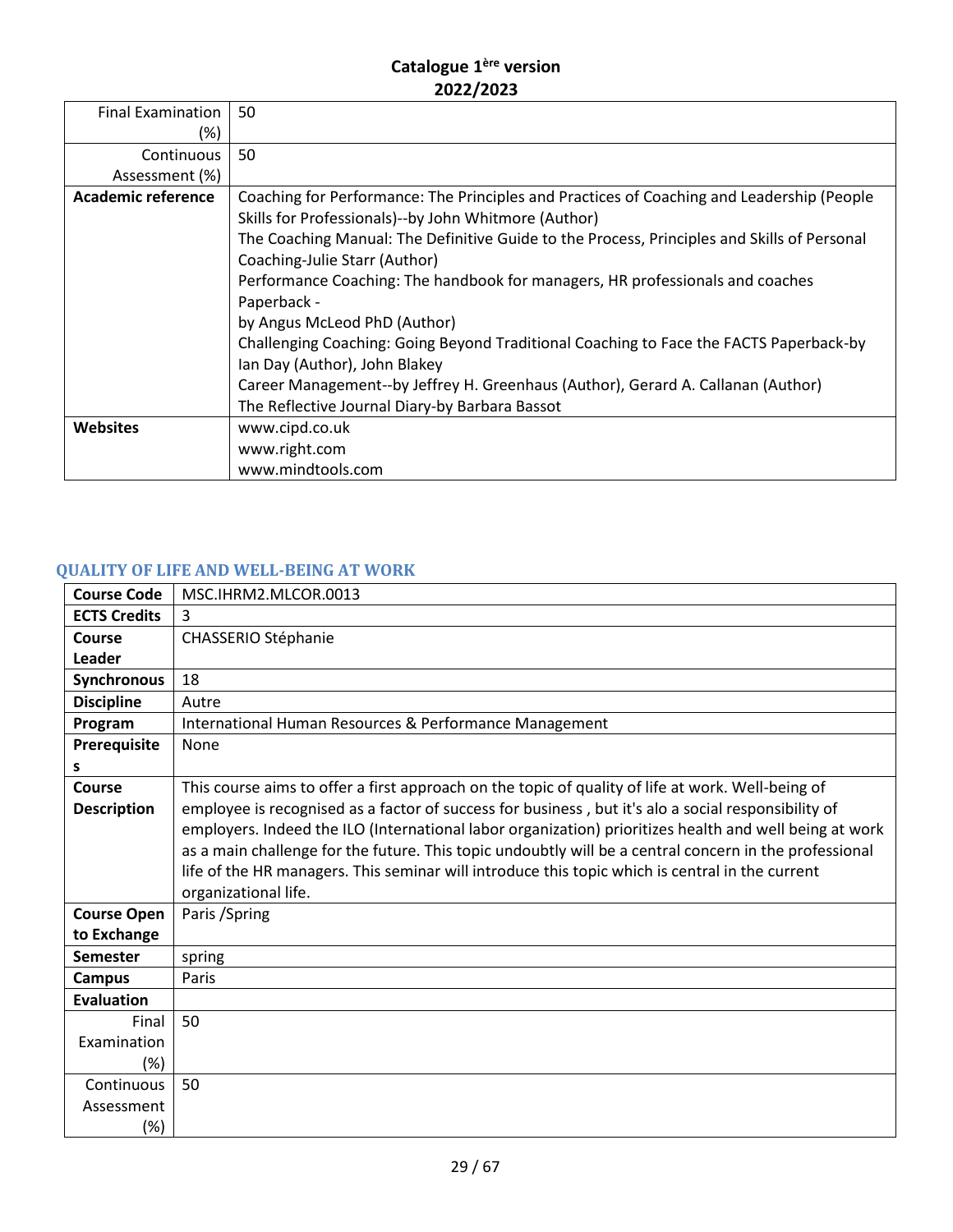| <b>Academic</b> | Lectures obligatoires / Required readings                                                               |
|-----------------|---------------------------------------------------------------------------------------------------------|
| reference       | Forthcoming                                                                                             |
|                 | Optionnelles / Recommended readings                                                                     |
|                 | Ardito C, dErrico A, Leombruni R, et al. (2012) Health and well-being at work. A report based on the    |
|                 | fifth European Working Conditions Survey. Dublin: Eurofound, Available from:                            |
|                 | http://www.eurofound.europa.eu/pubdocs/2013/02/en/1/EF1302EN.pdf.                                       |
|                 | Bevan S (2010) The business case for employees health and wellbeing. A report prepared for              |
|                 | Investors in People, Available from:                                                                    |
|                 | http://www.mbsportal.bl.uk/secure/subjareas/hrmemplyrelat/twf/114598businesscaseeehealth10.p            |
|                 | df (accessed 3 October 2014).                                                                           |
|                 | Brockner J, Grover S, OMalley M, et al. (1993) Threat of future layoffs, self-esteem, and               |
|                 | survivorsreactions: evidence from the laboratory and the field. Strategic Management Journal, 14,       |
|                 | 153166.                                                                                                 |
|                 | Buffet MA, Gervais R, Liddle M, et al. (2013) Well-being at work: creating a positive work              |
|                 | environment. Luxembourg: European Agency for Safety and Health at Work.                                 |
|                 | Cañibano A (2013) Implementing innovative HRM: trade-off effects on employee well-being.                |
|                 | Management Decision, 51(3), 643660.                                                                     |
|                 | Helliwell J and Layard R (2013) World happiness report 2013. Available from: http://unsdsn.org/wp-      |
|                 | content/uploads/2014/02/WorldHappinessReport2013_online.pdf.                                            |
|                 | Hewlett SA and Luce CB (2006) Extreme jobsThe dangerous Allure of the 70-hour                           |
|                 | workweek. Harvard Business Review, 84(12), 4959.                                                        |
|                 | International Labor Office (2015) World employment and social outlook 2015. [Place of publication       |
|                 | not identified]: Brookings Institution Pr.                                                              |
|                 | Järvensivu A, Kokkinu L, Kasvio A, et al. (2014) Changes at work - a challenge and an opportunity for   |
|                 | well-being at work, careers and the quality of work life. The Finnish Institute of occuaptional health, |
|                 | Available from:                                                                                         |
|                 | http://www.ttl.fi/en/publications/Electronic_publications/Documents/Changes_at_Work.pdf.                |
|                 | Karasek RA (1979) Job Demands, Job Decision Latitude, and Mental Strain: Implications for Job           |
|                 | Redesign. Administrative Science Quarterly, 24(2), 285.                                                 |
|                 | Maslach C (2011) Engagement research: Some thoughts from a burnout perspective. European                |
|                 | Journal of Work and Organizational Psychology, 20(1), 4752.                                             |
|                 | Moss Kanter R (2011) How great companies think differently? Harvard Business Review.                    |
|                 | Nelson K, Boudrias J-S, Brunet L, et al. (2014) Authentic leadership and psychological well-being at    |
|                 | work of nurses: The mediating role of work climate at the individual level of analysis. Burnout         |
|                 | Research, 1(2), 90101.                                                                                  |
|                 | Ryan RM and Deci EL (2001) On happiness and human potentials: A review of research on hedonic           |
|                 | and eudaimonic well-being. Annual review of psychology, 52(1), 141166.                                  |
|                 | Tehrani N, Humpage S, Willmott B, et al. (n.d.) Change Agenda. Whats happening with well-being at       |
|                 | work? CIPD Chartered Institute of personnel and devlopment, Available from:                             |
|                 | http://www.cipd.co.uk/nr/rdonlyres/dcce94d7-781a-485a-a702-                                             |
|                 | 6daab5ea7b27/0/whthapwbwrk.pdf.                                                                         |
|                 | Weinberg A and Cooper C (2007) Surviving the workplace. A guide to emotional well-being.                |
|                 | Thomson. Psychology at work, London.                                                                    |
| <b>Websites</b> | <b>INRS</b>                                                                                             |
|                 | <b>OMS</b>                                                                                              |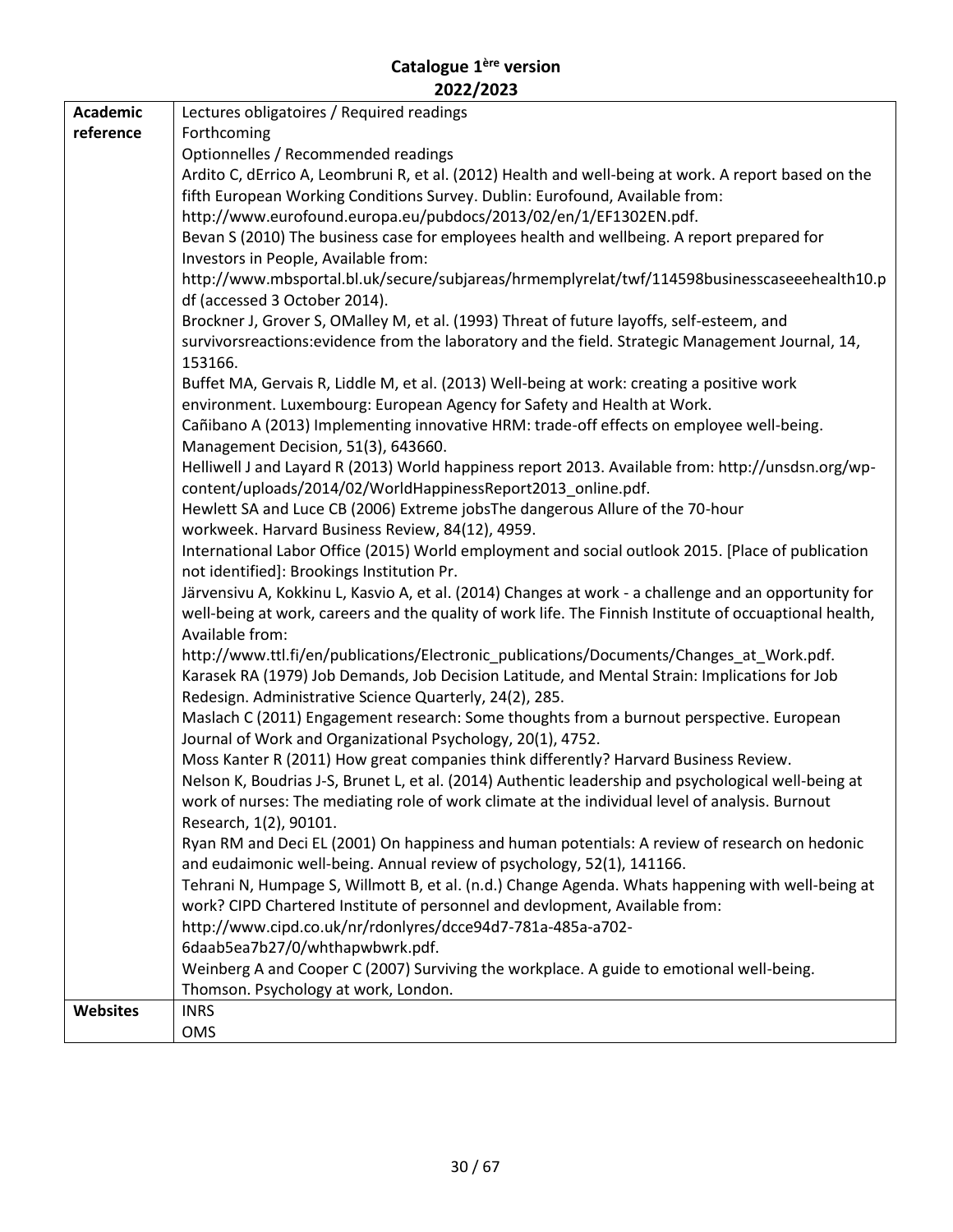# <span id="page-30-0"></span>**TRAINING AND DEVELOPMENT - DESIGNING INNOVATIVE LEARNING**

| <b>Course Code</b>                | MSC.IHRM2.MLCOR.0018                                                                                                                                                                                                                                                                                                                                                              |
|-----------------------------------|-----------------------------------------------------------------------------------------------------------------------------------------------------------------------------------------------------------------------------------------------------------------------------------------------------------------------------------------------------------------------------------|
| <b>ECTS Credits</b>               | 2                                                                                                                                                                                                                                                                                                                                                                                 |
| <b>Course Leader</b>              | <b>EZZEROUALI Amine</b>                                                                                                                                                                                                                                                                                                                                                           |
| Synchronous                       | 12                                                                                                                                                                                                                                                                                                                                                                                |
| <b>Discipline</b>                 | Autre                                                                                                                                                                                                                                                                                                                                                                             |
| Program                           | International Human Resources & Performance Management                                                                                                                                                                                                                                                                                                                            |
| <b>Prerequisites</b>              | None                                                                                                                                                                                                                                                                                                                                                                              |
| <b>Course Description</b>         | The learning organization is not a myth. Increasingly, companies need to recreate innovative<br>learning environments, not only to boost employees' skills but also to create a culture of<br>sharing, trust and creativity (essential skills for 21st century leaders). Digital technologies will<br>also be examined as one of the components of new ways of learning nowadays. |
| <b>Course Open to</b><br>Exchange | Paris / Spring                                                                                                                                                                                                                                                                                                                                                                    |
| <b>Semester</b>                   | spring                                                                                                                                                                                                                                                                                                                                                                            |
| <b>Campus</b>                     | Paris                                                                                                                                                                                                                                                                                                                                                                             |
| <b>Evaluation</b>                 |                                                                                                                                                                                                                                                                                                                                                                                   |
| <b>Final Examination</b><br>(%)   | 60                                                                                                                                                                                                                                                                                                                                                                                |
| Continuous                        | 40                                                                                                                                                                                                                                                                                                                                                                                |
| Assessment (%)                    |                                                                                                                                                                                                                                                                                                                                                                                   |
| <b>Academic reference</b>         |                                                                                                                                                                                                                                                                                                                                                                                   |
| <b>Websites</b>                   |                                                                                                                                                                                                                                                                                                                                                                                   |

# <span id="page-30-1"></span>**DROIT DE LA FORMATION PROFESSIONNELLE CONTINUE**

| <b>Course Code</b>              | MSC.IHRM2.MLELE.0004                                                                                                                                                                                                                                                                                                                                                                                                                                                                                                                                         |
|---------------------------------|--------------------------------------------------------------------------------------------------------------------------------------------------------------------------------------------------------------------------------------------------------------------------------------------------------------------------------------------------------------------------------------------------------------------------------------------------------------------------------------------------------------------------------------------------------------|
| <b>ECTS Credits</b>             | 2                                                                                                                                                                                                                                                                                                                                                                                                                                                                                                                                                            |
| <b>Course Leader</b>            | <b>PAILOT Philippe</b>                                                                                                                                                                                                                                                                                                                                                                                                                                                                                                                                       |
| Synchronous                     | 12                                                                                                                                                                                                                                                                                                                                                                                                                                                                                                                                                           |
| <b>Discipline</b>               | Autre                                                                                                                                                                                                                                                                                                                                                                                                                                                                                                                                                        |
| Program                         | International Human Resources & Performance Management                                                                                                                                                                                                                                                                                                                                                                                                                                                                                                       |
| <b>Prerequisites</b>            | Ce cours nécessite de maîtriser les principaux éléments juridiques relatifs au droit du contrat<br>de travail et d'avoir une très bonne maîtrise de la langue française.                                                                                                                                                                                                                                                                                                                                                                                     |
| <b>Course Description</b>       | Ce cours vise à former les étudiants à la maîtrise du droit de la formation professionnelle<br>continue. Il doit leur permettre de décliner de manière opérationnelle ces aspects juridiques<br>dans la pratique de la gestion de la formation en entreprise. En s'appuyant sur un exercice de<br>simulation, le cours s'efforce ainsi d'établir un lien entre droit et gestion. Cette simulation<br>vise à permettre aux étudiants d'apprécier les difficultés opératoires de l'application des<br>principales règles juridiques en situation d'entreprise. |
| <b>Course Open to</b>           | Paris / Spring                                                                                                                                                                                                                                                                                                                                                                                                                                                                                                                                               |
| Exchange                        |                                                                                                                                                                                                                                                                                                                                                                                                                                                                                                                                                              |
| <b>Semester</b>                 | spring                                                                                                                                                                                                                                                                                                                                                                                                                                                                                                                                                       |
| <b>Campus</b>                   | Paris                                                                                                                                                                                                                                                                                                                                                                                                                                                                                                                                                        |
| <b>Evaluation</b>               |                                                                                                                                                                                                                                                                                                                                                                                                                                                                                                                                                              |
| <b>Final Examination</b><br>(%) | 100                                                                                                                                                                                                                                                                                                                                                                                                                                                                                                                                                          |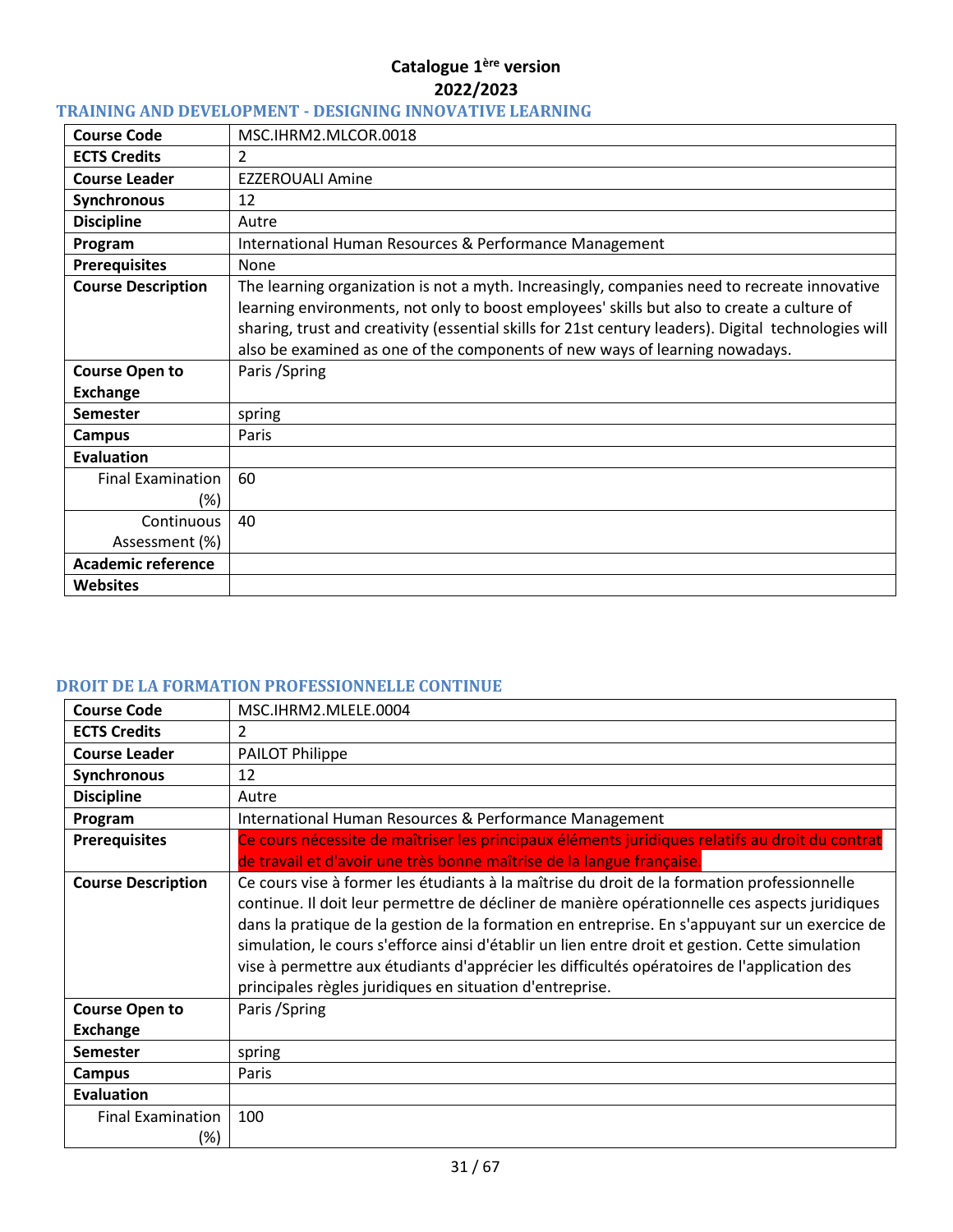| Continuous   0<br>Assessment (%) + |                                                          |
|------------------------------------|----------------------------------------------------------|
| <b>Academic reference</b>          | Voir sur K2 pour les lectures recommandées.              |
| <b>Websites</b>                    | http://travail-emploi.gouv.fr/formation-professionnelle/ |

# <span id="page-31-0"></span>**GREEN HUMAN RESOURCE MANAGEMENT**

| <b>Course Code</b>                 | MSC.IHRM2.MLELE.0001                                                                                                                                                                                                |
|------------------------------------|---------------------------------------------------------------------------------------------------------------------------------------------------------------------------------------------------------------------|
| <b>ECTS Credits</b>                | $\overline{2}$                                                                                                                                                                                                      |
| <b>Course Leader</b>               | <b>BACHA Eliane</b>                                                                                                                                                                                                 |
| <b>Synchronous</b>                 | 12                                                                                                                                                                                                                  |
| <b>Discipline</b>                  | Autre                                                                                                                                                                                                               |
| Program                            | International Human Resources & Performance Management                                                                                                                                                              |
| <b>Prerequisites</b>               | No prerequisites                                                                                                                                                                                                    |
| <b>Course Description</b>          | Green HRM gives an idea about green issues related to the functions of HRM. The purpose is<br>to create awareness and to think how we can improve our behaviors in organizations to be<br>environmentally friendly. |
| <b>Course Open to</b>              | Paris / Spring                                                                                                                                                                                                      |
| <b>Exchange</b>                    |                                                                                                                                                                                                                     |
| Semester                           | spring                                                                                                                                                                                                              |
| Campus                             | Paris                                                                                                                                                                                                               |
| <b>Evaluation</b>                  |                                                                                                                                                                                                                     |
| <b>Final Examination</b><br>$(\%)$ | 100                                                                                                                                                                                                                 |
| Continuous                         | $\Omega$                                                                                                                                                                                                            |
| Assessment (%)                     |                                                                                                                                                                                                                     |
| <b>Academic reference</b>          | Pascal Paillé (2020), Greening the workplace: Theories, Methods, and Research.                                                                                                                                      |
|                                    | Raseem Abdul Khader P., Nissar, P., Vishnuprasad, T. (2020), Green Human Resource                                                                                                                                   |
|                                    | Management                                                                                                                                                                                                          |
| <b>Websites</b>                    |                                                                                                                                                                                                                     |

# <span id="page-31-1"></span>**HR MARKETING AND EMPLOYER BRANDING**

| <b>Course Code</b>        | MSC.IHRM2.MLCOR.0015                                                                                                                                                                                                                                                                    |
|---------------------------|-----------------------------------------------------------------------------------------------------------------------------------------------------------------------------------------------------------------------------------------------------------------------------------------|
| <b>ECTS Credits</b>       | 2                                                                                                                                                                                                                                                                                       |
| <b>Course Leader</b>      | <b>EZZEROUALI Amine</b>                                                                                                                                                                                                                                                                 |
| Synchronous               | 12                                                                                                                                                                                                                                                                                      |
| <b>Discipline</b>         | Autre                                                                                                                                                                                                                                                                                   |
| Program                   | International Human Resources & Performance Management                                                                                                                                                                                                                                  |
| <b>Prerequisites</b>      | None                                                                                                                                                                                                                                                                                    |
| <b>Course Description</b> | HR Marketing and Employer Branding are key for HR professional in order to attract and<br>retain people. The purpose of the course is to introduce HR marketing and Employer<br>Branding fundamentals and practices, using a mix of theoretical concepts and practical<br>applications. |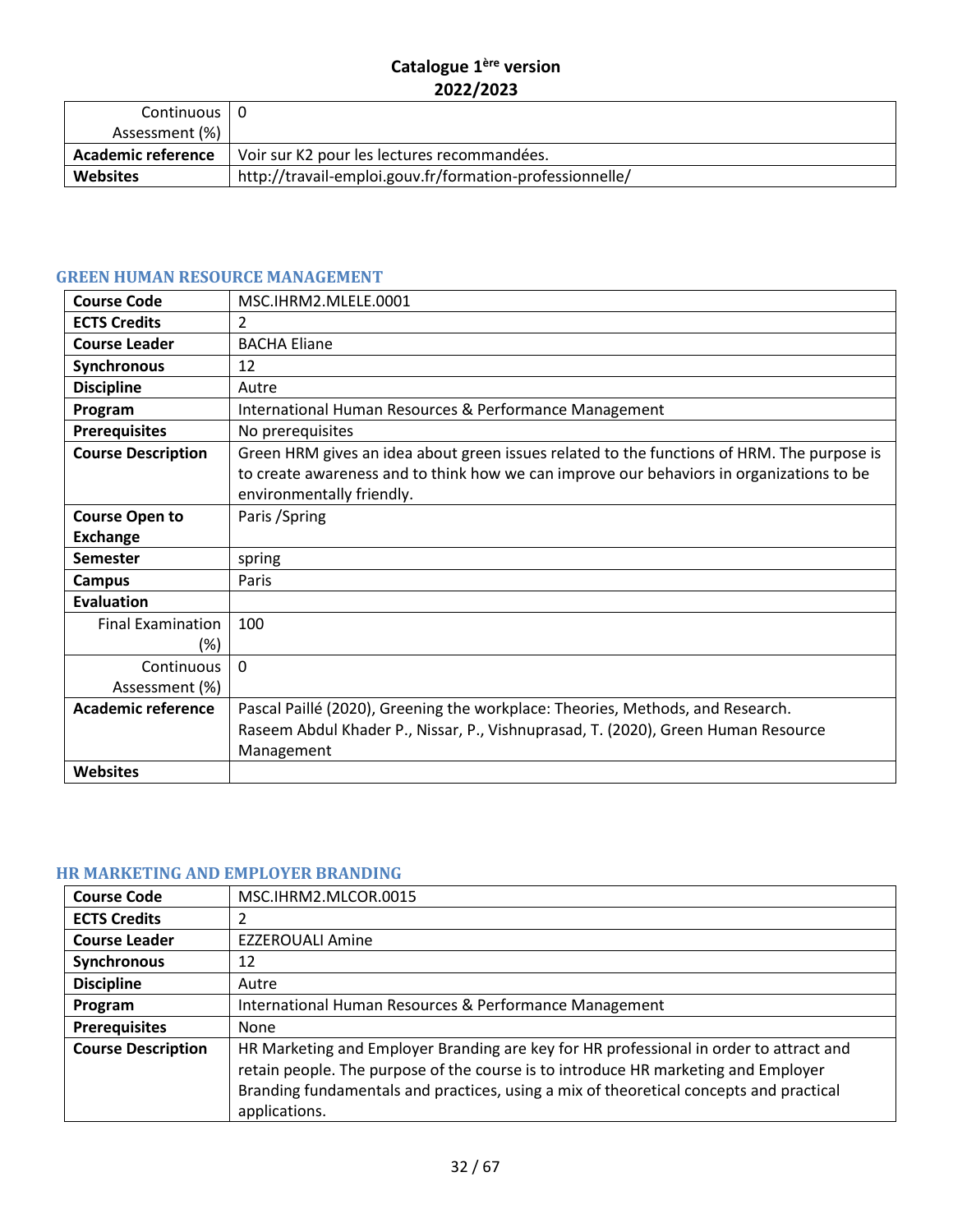| <b>Course Open to</b>     | Paris / Spring |
|---------------------------|----------------|
| <b>Exchange</b>           |                |
| <b>Semester</b>           | spring         |
| <b>Campus</b>             | Paris          |
| <b>Evaluation</b>         |                |
| Final Examination         | 50             |
| $(\%)$                    |                |
| Continuous                | 50             |
| Assessment (%)            |                |
| <b>Academic reference</b> |                |
| <b>Websites</b>           |                |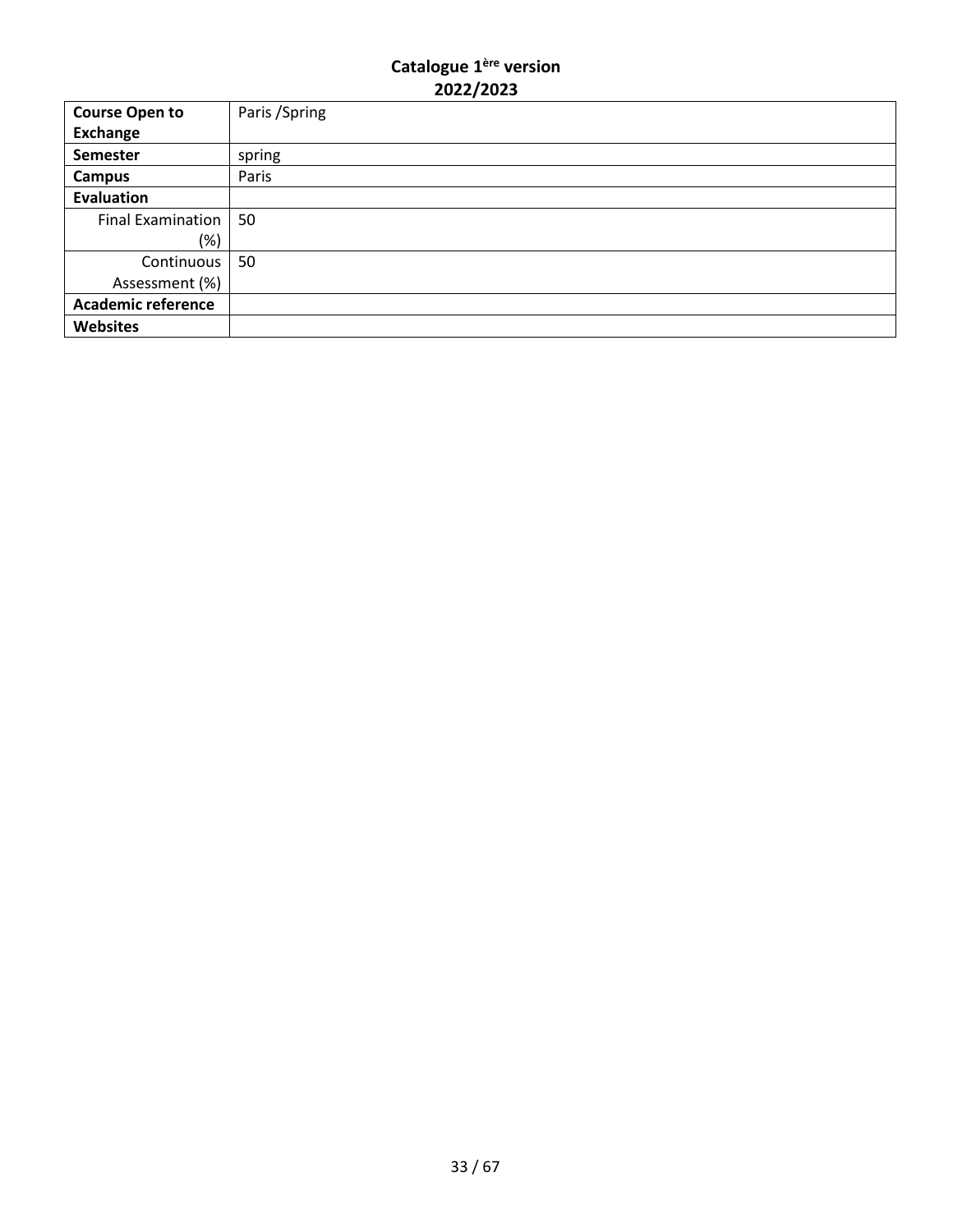# <span id="page-33-0"></span>**PROJECT AND PROGRAMME MANAGEMENT AND BUSINESS DEVELOPMENT**

#### <span id="page-33-1"></span>**CAREER MANAGEMENT 2**

| <b>Course Code</b>        | MSC.FMIM2.FICOR.0223                                                                                                                                                                                                                                                                                                                                                                                                                                                                                                                                                                                                                                                                                                                                                                                                                                                                                                 |
|---------------------------|----------------------------------------------------------------------------------------------------------------------------------------------------------------------------------------------------------------------------------------------------------------------------------------------------------------------------------------------------------------------------------------------------------------------------------------------------------------------------------------------------------------------------------------------------------------------------------------------------------------------------------------------------------------------------------------------------------------------------------------------------------------------------------------------------------------------------------------------------------------------------------------------------------------------|
| <b>ECTS Credits</b>       | $\mathbf{1}$                                                                                                                                                                                                                                                                                                                                                                                                                                                                                                                                                                                                                                                                                                                                                                                                                                                                                                         |
| <b>Course Leader</b>      | <b>BEAUGRAND Audrey</b>                                                                                                                                                                                                                                                                                                                                                                                                                                                                                                                                                                                                                                                                                                                                                                                                                                                                                              |
| Synchronous               | 6                                                                                                                                                                                                                                                                                                                                                                                                                                                                                                                                                                                                                                                                                                                                                                                                                                                                                                                    |
| <b>Discipline</b>         | Autre                                                                                                                                                                                                                                                                                                                                                                                                                                                                                                                                                                                                                                                                                                                                                                                                                                                                                                                |
| Program                   | Project and Programme Management and Business Development                                                                                                                                                                                                                                                                                                                                                                                                                                                                                                                                                                                                                                                                                                                                                                                                                                                            |
| <b>Prerequisites</b>      | No prerequisites.                                                                                                                                                                                                                                                                                                                                                                                                                                                                                                                                                                                                                                                                                                                                                                                                                                                                                                    |
| <b>Course Description</b> | This course is managed by the Talent & Careers Department. In order to validate this course,<br>students have to:<br>1 MANDATORY : take the questionnaire « Talents » PRADITUS (Personalities in the<br>workplace, Work relationships, Strengths and areas of improvement) + take 2 Mooc, one on<br>Personal Profile & Soft skills and a second on Salary Negotiation + EVALUATION<br>2 NOT MANDATORY : Attend Career Events during the semester organized by the Talent &<br>Careers team on your campus or by our partners companies<br><b>MAIN CONTACTS FOR YOUR PROGRAM:</b><br>LILLE: Audrey BEAUGRAND & Feryel HOUSSEIN<br>PARIS: Laura SINDONINO, Sophie Ripoche & Janice M'BENGO (for International students)<br>SOPHIA: Sylvie MARTINAUD, Anne DUFLOS (for International students)<br><b>SUZHOU: April YANG</b><br>RALEIGH: Amanda CHAMBERLAIN<br>BELO HORIZONTE : Geneviève POULINGUE & Ana Cristina BRAGA |
| <b>Course Open to</b>     | Belo /Spring;#Lille /Spring;#Paris /Spring;#Raleigh /Spring;#Sophia /Spring                                                                                                                                                                                                                                                                                                                                                                                                                                                                                                                                                                                                                                                                                                                                                                                                                                          |
| <b>Exchange</b>           |                                                                                                                                                                                                                                                                                                                                                                                                                                                                                                                                                                                                                                                                                                                                                                                                                                                                                                                      |
| <b>Semester</b>           | spring                                                                                                                                                                                                                                                                                                                                                                                                                                                                                                                                                                                                                                                                                                                                                                                                                                                                                                               |
| <b>Campus</b>             | Belo Horizonte, Paris, Sophia                                                                                                                                                                                                                                                                                                                                                                                                                                                                                                                                                                                                                                                                                                                                                                                                                                                                                        |
| <b>Evaluation</b>         |                                                                                                                                                                                                                                                                                                                                                                                                                                                                                                                                                                                                                                                                                                                                                                                                                                                                                                                      |
| <b>Final Examination</b>  | 50                                                                                                                                                                                                                                                                                                                                                                                                                                                                                                                                                                                                                                                                                                                                                                                                                                                                                                                   |
| $(\%)$                    |                                                                                                                                                                                                                                                                                                                                                                                                                                                                                                                                                                                                                                                                                                                                                                                                                                                                                                                      |
| Continuous                | 50                                                                                                                                                                                                                                                                                                                                                                                                                                                                                                                                                                                                                                                                                                                                                                                                                                                                                                                   |
| Assessment (%)            |                                                                                                                                                                                                                                                                                                                                                                                                                                                                                                                                                                                                                                                                                                                                                                                                                                                                                                                      |
| <b>Academic reference</b> | Lectures obligatoires / Required readings:                                                                                                                                                                                                                                                                                                                                                                                                                                                                                                                                                                                                                                                                                                                                                                                                                                                                           |
|                           | Lectures Recommandées / Recommanded readings:                                                                                                                                                                                                                                                                                                                                                                                                                                                                                                                                                                                                                                                                                                                                                                                                                                                                        |
| <b>Websites</b>           | None.                                                                                                                                                                                                                                                                                                                                                                                                                                                                                                                                                                                                                                                                                                                                                                                                                                                                                                                |

#### <span id="page-33-2"></span>**MANAGING RISK, UNCERTAINTY AND COMPLEXITY**

| l Course Code | MSC.PPMM2.PMCOR.0086 |
|---------------|----------------------|
|---------------|----------------------|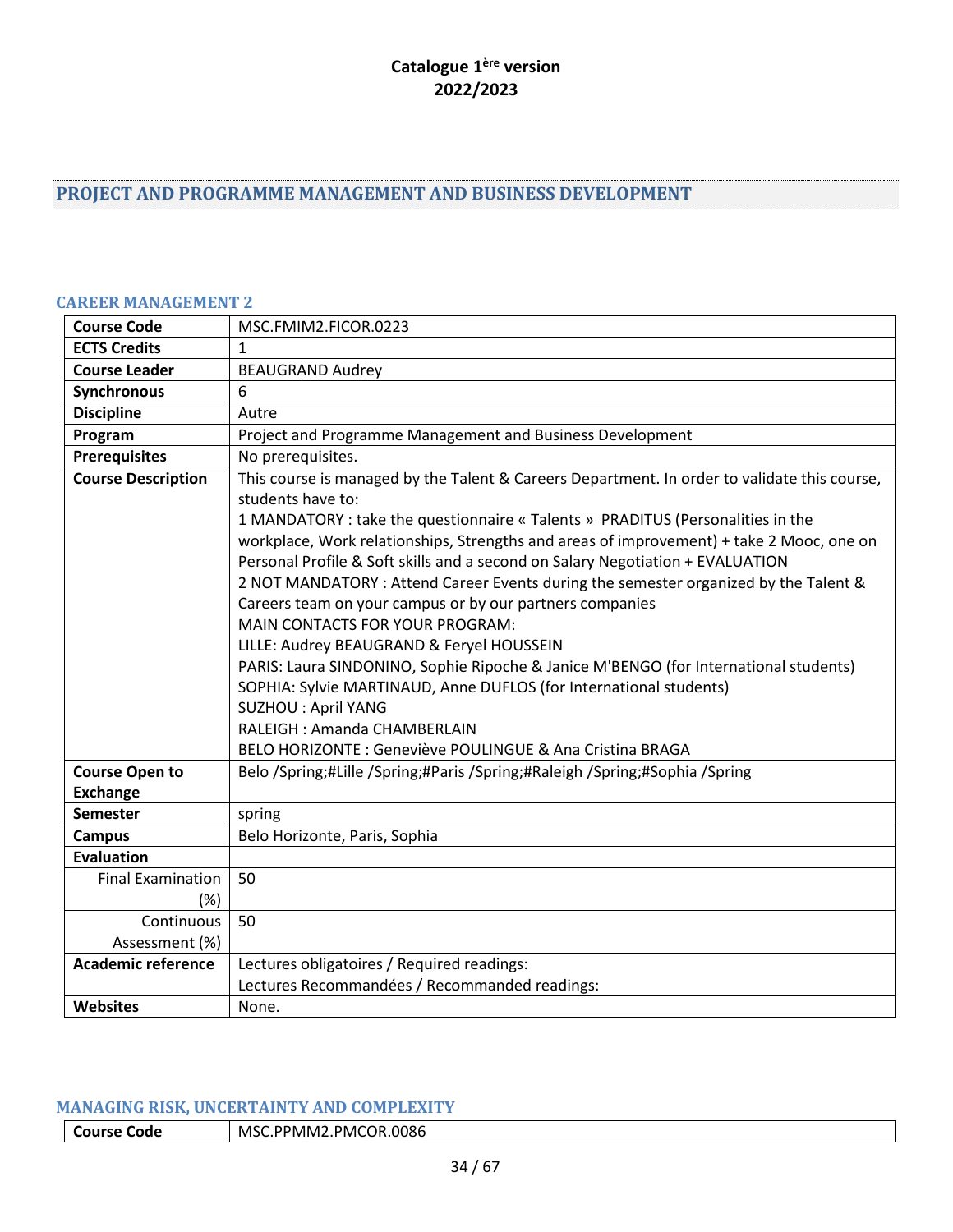| <b>Course Leader</b><br><b>INCERTI Valerio</b><br>Synchronous<br>24<br><b>Discipline</b><br>Autre<br>Project and Programme Management and Business Development<br>Program<br><b>Prerequisites</b><br>None.<br><b>Course Description</b><br>Projects are the business activities that make the firm able to adapt, change, grow and<br>innovate. Unfortunately, inside the Firms portfolio of projects, some situations are very<br>simple and some are very complex to manage. Contrary to business repetitive operations,<br>project activities have a high rate of failure, and these failures mean under performance. The<br>capacity to anticipate complex situations need to identify which situations are in predictible<br>uncertainty and which are in unpredictible uncertainty before implementing risk<br>management processes.<br>Traditional risk management from standards are effective to manage situations in predictible<br>complex projects work, and to efficiently behave in conditions of high uncertainty. This is a<br>key managerial capacity today for Top and Middle managers in changing and competitive<br>environments.<br>With the « VIO » Model, a dynamic model for complex project, we identify complex<br>situations in unpredictible uncertainty, and we elaborate tactics to manage critical<br>stakeholers sources of these unpredictible situations to have an effective organisation to<br>manage under uncertainty.<br>Belo /Spring;#Lille /Spring;#Paris /Spring<br><b>Course Open to</b><br><b>Exchange</b><br><b>Semester</b><br>spring<br>Belo Horizonte, Lille, Paris<br><b>Campus</b><br><b>Evaluation</b><br><b>Final Examination</b><br>100<br>$(\%)$<br>Continuous<br>0<br>Assessment (%)<br><b>Academic reference</b><br><b>REQUIRED READINGS</b><br>- PMBOK Guide, Chapter 11 : Project Risk management<br>- PRINCE2, Managing successful project with Prince2, Chapter 8 : Risk<br>RECOMMENDED READINGS<br>- Atkinson, R., Crawford, L., Ward, S., 2006. Fundamental uncertainties in projects and the<br>scope of project management. International Journal of Project Management, 24, 687-698.<br>Chaos. MIT Sloan Management Review, winter 2002, 60-67<br>A systematic review of the complexities of projects. International Journal of Operations &<br>Production Management, 31, 966-990<br>- Loch, C.H., Solt, M.E., Bailey, E.M., 2008. Diagnosing Unforeseeable Uncertainty in a New<br>Venture. Journal of Product Innovation Management, 25, 28-46.<br>- Simon, H.A., 1969. The Science of the Artificial. MIT Press, Boston<br>- Sommer, S.C., Loch, C.H., 2004. Selectionism and Learning in Projects with Complexity and<br>Unforeseeable Uncertainty. Management Science, 50, 1334-1347 | <b>ECTS Credits</b> | 3                                                                                                                                                                                                  |
|-------------------------------------------------------------------------------------------------------------------------------------------------------------------------------------------------------------------------------------------------------------------------------------------------------------------------------------------------------------------------------------------------------------------------------------------------------------------------------------------------------------------------------------------------------------------------------------------------------------------------------------------------------------------------------------------------------------------------------------------------------------------------------------------------------------------------------------------------------------------------------------------------------------------------------------------------------------------------------------------------------------------------------------------------------------------------------------------------------------------------------------------------------------------------------------------------------------------------------------------------------------------------------------------------------------------------------------------------------------------------------------------------------------------------------------------------------------------------------------------------------------------------------------------------------------------------------------------------------------------------------------------------------------------------------------------------------------------------------------------------------------------------------------------------------------------------------------------------------------------------------------------------------------------------------------------------------------------------------------------------------------------------------------------------------------------------------------------------------------------------------------------------------------------------------------------------------------------------------------------------------------------------------------------------------------------------------------------------------------------------------------------------------------------------------------------------------------------------------------------------------------------------------------------------------------------------------------------------------------------------------------------------------------------------------------------------------------------------------------------------------------|---------------------|----------------------------------------------------------------------------------------------------------------------------------------------------------------------------------------------------|
|                                                                                                                                                                                                                                                                                                                                                                                                                                                                                                                                                                                                                                                                                                                                                                                                                                                                                                                                                                                                                                                                                                                                                                                                                                                                                                                                                                                                                                                                                                                                                                                                                                                                                                                                                                                                                                                                                                                                                                                                                                                                                                                                                                                                                                                                                                                                                                                                                                                                                                                                                                                                                                                                                                                                                             |                     |                                                                                                                                                                                                    |
|                                                                                                                                                                                                                                                                                                                                                                                                                                                                                                                                                                                                                                                                                                                                                                                                                                                                                                                                                                                                                                                                                                                                                                                                                                                                                                                                                                                                                                                                                                                                                                                                                                                                                                                                                                                                                                                                                                                                                                                                                                                                                                                                                                                                                                                                                                                                                                                                                                                                                                                                                                                                                                                                                                                                                             |                     |                                                                                                                                                                                                    |
|                                                                                                                                                                                                                                                                                                                                                                                                                                                                                                                                                                                                                                                                                                                                                                                                                                                                                                                                                                                                                                                                                                                                                                                                                                                                                                                                                                                                                                                                                                                                                                                                                                                                                                                                                                                                                                                                                                                                                                                                                                                                                                                                                                                                                                                                                                                                                                                                                                                                                                                                                                                                                                                                                                                                                             |                     |                                                                                                                                                                                                    |
|                                                                                                                                                                                                                                                                                                                                                                                                                                                                                                                                                                                                                                                                                                                                                                                                                                                                                                                                                                                                                                                                                                                                                                                                                                                                                                                                                                                                                                                                                                                                                                                                                                                                                                                                                                                                                                                                                                                                                                                                                                                                                                                                                                                                                                                                                                                                                                                                                                                                                                                                                                                                                                                                                                                                                             |                     |                                                                                                                                                                                                    |
|                                                                                                                                                                                                                                                                                                                                                                                                                                                                                                                                                                                                                                                                                                                                                                                                                                                                                                                                                                                                                                                                                                                                                                                                                                                                                                                                                                                                                                                                                                                                                                                                                                                                                                                                                                                                                                                                                                                                                                                                                                                                                                                                                                                                                                                                                                                                                                                                                                                                                                                                                                                                                                                                                                                                                             |                     |                                                                                                                                                                                                    |
|                                                                                                                                                                                                                                                                                                                                                                                                                                                                                                                                                                                                                                                                                                                                                                                                                                                                                                                                                                                                                                                                                                                                                                                                                                                                                                                                                                                                                                                                                                                                                                                                                                                                                                                                                                                                                                                                                                                                                                                                                                                                                                                                                                                                                                                                                                                                                                                                                                                                                                                                                                                                                                                                                                                                                             |                     | uncertainty. But for situations in unpredictible uncertainty, it is necessary to understand how                                                                                                    |
|                                                                                                                                                                                                                                                                                                                                                                                                                                                                                                                                                                                                                                                                                                                                                                                                                                                                                                                                                                                                                                                                                                                                                                                                                                                                                                                                                                                                                                                                                                                                                                                                                                                                                                                                                                                                                                                                                                                                                                                                                                                                                                                                                                                                                                                                                                                                                                                                                                                                                                                                                                                                                                                                                                                                                             |                     |                                                                                                                                                                                                    |
|                                                                                                                                                                                                                                                                                                                                                                                                                                                                                                                                                                                                                                                                                                                                                                                                                                                                                                                                                                                                                                                                                                                                                                                                                                                                                                                                                                                                                                                                                                                                                                                                                                                                                                                                                                                                                                                                                                                                                                                                                                                                                                                                                                                                                                                                                                                                                                                                                                                                                                                                                                                                                                                                                                                                                             |                     |                                                                                                                                                                                                    |
|                                                                                                                                                                                                                                                                                                                                                                                                                                                                                                                                                                                                                                                                                                                                                                                                                                                                                                                                                                                                                                                                                                                                                                                                                                                                                                                                                                                                                                                                                                                                                                                                                                                                                                                                                                                                                                                                                                                                                                                                                                                                                                                                                                                                                                                                                                                                                                                                                                                                                                                                                                                                                                                                                                                                                             |                     |                                                                                                                                                                                                    |
|                                                                                                                                                                                                                                                                                                                                                                                                                                                                                                                                                                                                                                                                                                                                                                                                                                                                                                                                                                                                                                                                                                                                                                                                                                                                                                                                                                                                                                                                                                                                                                                                                                                                                                                                                                                                                                                                                                                                                                                                                                                                                                                                                                                                                                                                                                                                                                                                                                                                                                                                                                                                                                                                                                                                                             |                     |                                                                                                                                                                                                    |
|                                                                                                                                                                                                                                                                                                                                                                                                                                                                                                                                                                                                                                                                                                                                                                                                                                                                                                                                                                                                                                                                                                                                                                                                                                                                                                                                                                                                                                                                                                                                                                                                                                                                                                                                                                                                                                                                                                                                                                                                                                                                                                                                                                                                                                                                                                                                                                                                                                                                                                                                                                                                                                                                                                                                                             |                     |                                                                                                                                                                                                    |
|                                                                                                                                                                                                                                                                                                                                                                                                                                                                                                                                                                                                                                                                                                                                                                                                                                                                                                                                                                                                                                                                                                                                                                                                                                                                                                                                                                                                                                                                                                                                                                                                                                                                                                                                                                                                                                                                                                                                                                                                                                                                                                                                                                                                                                                                                                                                                                                                                                                                                                                                                                                                                                                                                                                                                             |                     |                                                                                                                                                                                                    |
|                                                                                                                                                                                                                                                                                                                                                                                                                                                                                                                                                                                                                                                                                                                                                                                                                                                                                                                                                                                                                                                                                                                                                                                                                                                                                                                                                                                                                                                                                                                                                                                                                                                                                                                                                                                                                                                                                                                                                                                                                                                                                                                                                                                                                                                                                                                                                                                                                                                                                                                                                                                                                                                                                                                                                             |                     |                                                                                                                                                                                                    |
|                                                                                                                                                                                                                                                                                                                                                                                                                                                                                                                                                                                                                                                                                                                                                                                                                                                                                                                                                                                                                                                                                                                                                                                                                                                                                                                                                                                                                                                                                                                                                                                                                                                                                                                                                                                                                                                                                                                                                                                                                                                                                                                                                                                                                                                                                                                                                                                                                                                                                                                                                                                                                                                                                                                                                             |                     |                                                                                                                                                                                                    |
|                                                                                                                                                                                                                                                                                                                                                                                                                                                                                                                                                                                                                                                                                                                                                                                                                                                                                                                                                                                                                                                                                                                                                                                                                                                                                                                                                                                                                                                                                                                                                                                                                                                                                                                                                                                                                                                                                                                                                                                                                                                                                                                                                                                                                                                                                                                                                                                                                                                                                                                                                                                                                                                                                                                                                             |                     |                                                                                                                                                                                                    |
|                                                                                                                                                                                                                                                                                                                                                                                                                                                                                                                                                                                                                                                                                                                                                                                                                                                                                                                                                                                                                                                                                                                                                                                                                                                                                                                                                                                                                                                                                                                                                                                                                                                                                                                                                                                                                                                                                                                                                                                                                                                                                                                                                                                                                                                                                                                                                                                                                                                                                                                                                                                                                                                                                                                                                             |                     |                                                                                                                                                                                                    |
|                                                                                                                                                                                                                                                                                                                                                                                                                                                                                                                                                                                                                                                                                                                                                                                                                                                                                                                                                                                                                                                                                                                                                                                                                                                                                                                                                                                                                                                                                                                                                                                                                                                                                                                                                                                                                                                                                                                                                                                                                                                                                                                                                                                                                                                                                                                                                                                                                                                                                                                                                                                                                                                                                                                                                             |                     |                                                                                                                                                                                                    |
|                                                                                                                                                                                                                                                                                                                                                                                                                                                                                                                                                                                                                                                                                                                                                                                                                                                                                                                                                                                                                                                                                                                                                                                                                                                                                                                                                                                                                                                                                                                                                                                                                                                                                                                                                                                                                                                                                                                                                                                                                                                                                                                                                                                                                                                                                                                                                                                                                                                                                                                                                                                                                                                                                                                                                             |                     |                                                                                                                                                                                                    |
|                                                                                                                                                                                                                                                                                                                                                                                                                                                                                                                                                                                                                                                                                                                                                                                                                                                                                                                                                                                                                                                                                                                                                                                                                                                                                                                                                                                                                                                                                                                                                                                                                                                                                                                                                                                                                                                                                                                                                                                                                                                                                                                                                                                                                                                                                                                                                                                                                                                                                                                                                                                                                                                                                                                                                             |                     |                                                                                                                                                                                                    |
| - Sommer, S.C., Loch, C.H., Dong, J., 2009. Managing Complexity and Unforeseeable                                                                                                                                                                                                                                                                                                                                                                                                                                                                                                                                                                                                                                                                                                                                                                                                                                                                                                                                                                                                                                                                                                                                                                                                                                                                                                                                                                                                                                                                                                                                                                                                                                                                                                                                                                                                                                                                                                                                                                                                                                                                                                                                                                                                                                                                                                                                                                                                                                                                                                                                                                                                                                                                           |                     | - De Meyer, A., Loch, C.H., Pich, M.T., 2002. Managing Project Uncertainty: From Variation to<br>- Geraldi, J.G., Maylor, H., Williams, T., 2011. Now, let's make it really complex (complicated): |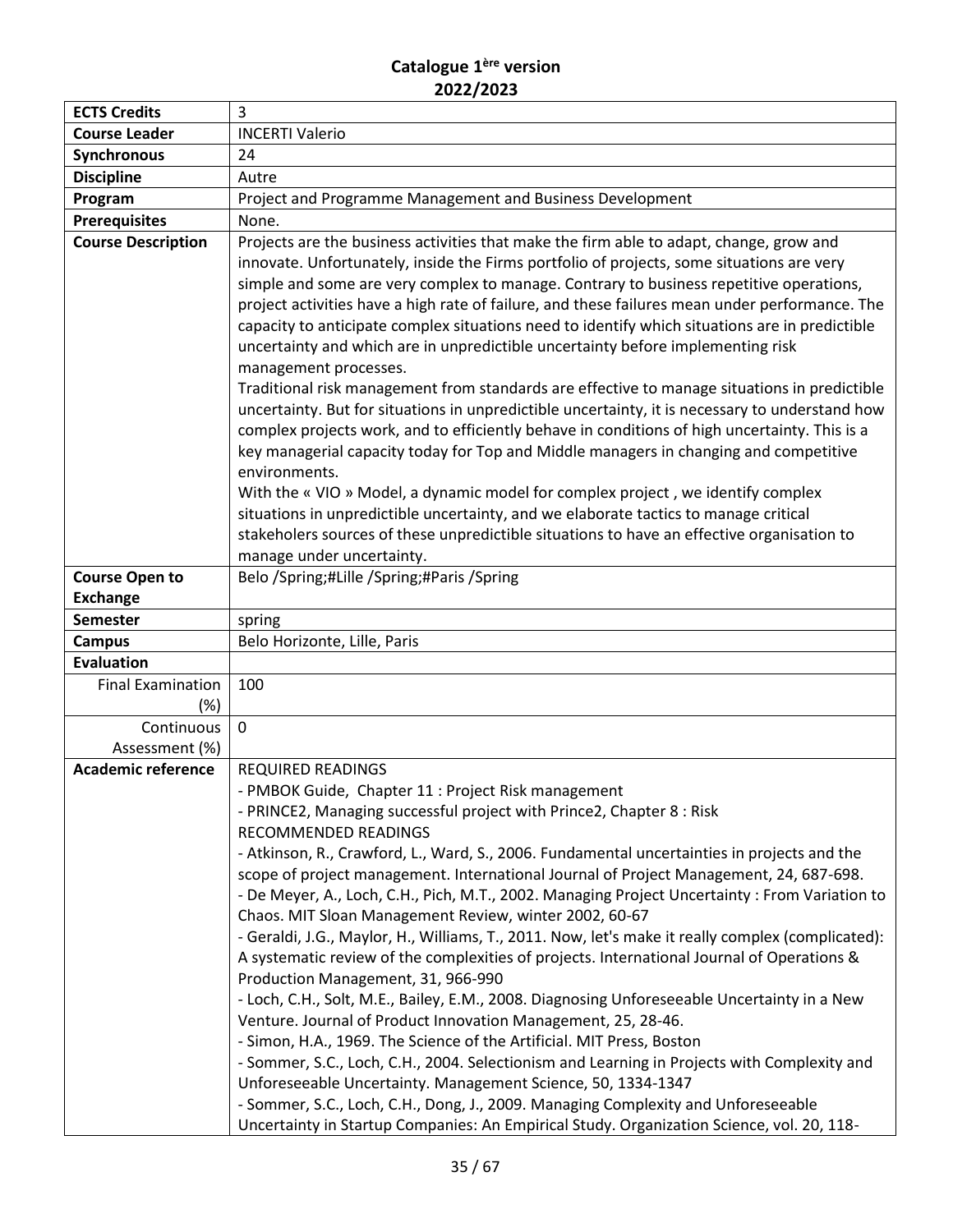|                 | 133.                                                                                         |
|-----------------|----------------------------------------------------------------------------------------------|
|                 | - White, D., Fortune, J., 2002. Current Practice in Project Management - An Empirical Study. |
|                 | International Journal of Project Management, 20, 1-11                                        |
| <b>Websites</b> | None.                                                                                        |

# <span id="page-35-0"></span>**ORGANIZATIONAL PERFORMANCE MANAGEMENT (EXTRA FEES)**

| MSC.PPMM2.PMCOR.0075                                                                                     |
|----------------------------------------------------------------------------------------------------------|
| 4                                                                                                        |
| <b>ELTIGANI Adil</b>                                                                                     |
| 24                                                                                                       |
| Autre                                                                                                    |
| Project and Programme Management and Business Development                                                |
| <b>Knowledge about strategy</b>                                                                          |
| Six Sigma training and certification = 178 euros plus TVA                                                |
|                                                                                                          |
| *The SKEMA International Office will contact students on the payment procedure once the                  |
| nomination period is complete (mid-November).                                                            |
| This course aims to introduce the concepts of organisational performance management. This                |
| includes approaches followed in strategy translation, cascade and alignment to ensure                    |
| execution and value creation.                                                                            |
| Belo /Spring;#Lille /Spring;#Paris /Spring                                                               |
|                                                                                                          |
| spring                                                                                                   |
| Belo Horizonte, Lille, Paris                                                                             |
|                                                                                                          |
| 50                                                                                                       |
|                                                                                                          |
| 50                                                                                                       |
|                                                                                                          |
| <b>REQUIRED READINGS</b>                                                                                 |
| 1. Project Management Institute, 2013. Organizational project management maturity model                  |
| (OPM3) knowledge foundation (3rd ed.). Newtown Square                                                    |
| 2. International Project Management Association (IPMA), 2016. Project Excellence Baseline                |
| for Achieving Excellence in Projects and Programmes. IPMA Global Standard                                |
| 3. Kerzner, H. 2005. Using the Project Management Maturity Model: Strategic Planning for                 |
| Project Management 2nd Edition, 2nd Ed. John Wiley & Sons Inc.                                           |
| 4. R. Kaplan and R. de Pinho (2014), Volkswagen do Brasil: Driving Strategy with the Balanced            |
| Scorecard, Harvard Business Review                                                                       |
| 5. KAPLAN, R. S. & NORTON, D. R. (1992) The Balanced Scorecard: Measures That Drive                      |
| Performance. Harvard Business Review, 71-79.                                                             |
| 6. Selected list of journal articles will be communicated to students before the start of the<br>course. |
| RECOMMENDED READINGS                                                                                     |
| 1. Kerzner, H. 2013. Project Management: A Systems Approach to Planning, Scheduling, and                 |
| Controlling, 11th Ed. John Wiley & Sons Inc. (available in the library in e-book format)                 |
|                                                                                                          |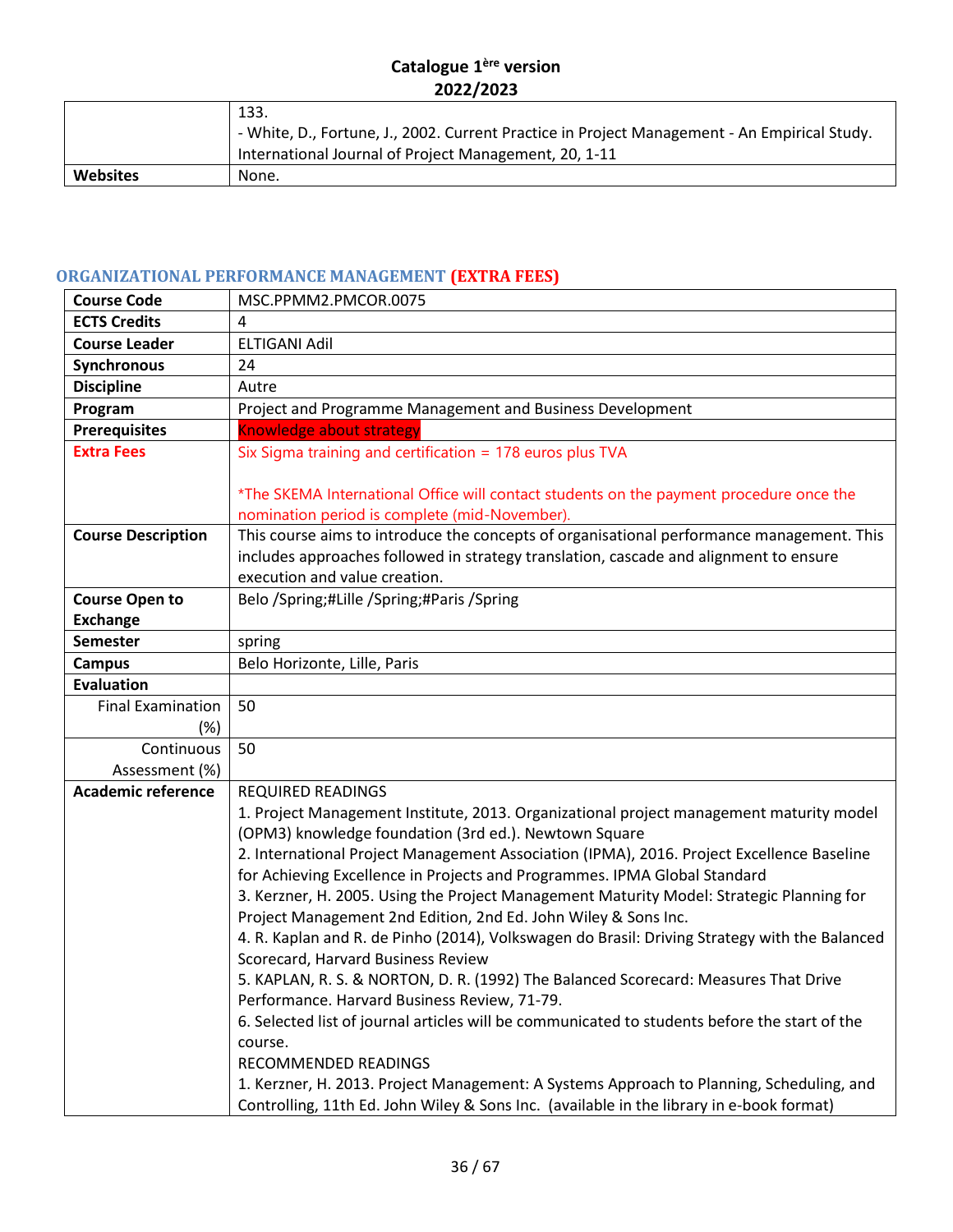|                 | 2. P. Niven (2006), Balanced scorecard step-by-step for government and non-profit agencies,<br>John Wiley |
|-----------------|-----------------------------------------------------------------------------------------------------------|
| <b>Websites</b> | http://www.ipma.world/<br>https://www.pmi.org/                                                            |

# <span id="page-36-0"></span>**PORTFOLIO MANAGEMENT AND PMO (EXTRA FEES)**

| <b>Course Code</b>        | MSC.PPMM2.PMCOR.0203                                                                                                                     |
|---------------------------|------------------------------------------------------------------------------------------------------------------------------------------|
| <b>ECTS Credits</b>       | 3                                                                                                                                        |
| <b>Course Leader</b>      | <b>GARDINER Paul</b>                                                                                                                     |
| Synchronous               | 0                                                                                                                                        |
| <b>Discipline</b>         | Autre                                                                                                                                    |
| Program                   | Project and Programme Management and Business Development                                                                                |
| <b>Prerequisites</b>      | None.                                                                                                                                    |
| <b>Extra Fees</b>         | Simultrain Portfolio Management simulation = 45 euros plus TVA*                                                                          |
|                           | *The SKEMA International Office will contact students on the payment procedure once the<br>nomination period is complete (mid-November). |
| <b>Course Description</b> | Fundamentals of portfolio management and PMO.                                                                                            |
| <b>Course Open to</b>     | Belo /Spring;#Lille /Spring;#Paris /Spring                                                                                               |
| <b>Exchange</b>           |                                                                                                                                          |
| <b>Semester</b>           | spring                                                                                                                                   |
| <b>Campus</b>             | Belo Horizonte, Lille, Paris                                                                                                             |
| <b>Evaluation</b>         |                                                                                                                                          |
| <b>Final Examination</b>  | 100                                                                                                                                      |
| (%)                       |                                                                                                                                          |
| Continuous                | $\Omega$                                                                                                                                 |
| Assessment (%)            |                                                                                                                                          |
| <b>Academic reference</b> |                                                                                                                                          |
| <b>Websites</b>           |                                                                                                                                          |

# <span id="page-36-1"></span>**PRINCIPLES AND PRACTICE OF PERFORMANCE IMPROVEMENT**

| <b>Course Code</b>        | MSC.PPMM2.PMCOR.0101                                                                                                                     |
|---------------------------|------------------------------------------------------------------------------------------------------------------------------------------|
| <b>ECTS Credits</b>       | 3                                                                                                                                        |
| <b>Course Leader</b>      | ELTIGANI Adil                                                                                                                            |
| Synchronous               | 18                                                                                                                                       |
| <b>Discipline</b>         | Autre                                                                                                                                    |
| Program                   | Project and Programme Management and Business Development                                                                                |
| <b>Prerequisites</b>      | None.                                                                                                                                    |
| <b>Course Description</b> | This course will introduce the basics of quality management tool, techniques and<br>methodologies and includes details of Lean Six Sigma |
| <b>Course Open to</b>     | Paris / Spring                                                                                                                           |
| <b>Exchange</b>           |                                                                                                                                          |
| <b>Semester</b>           | spring                                                                                                                                   |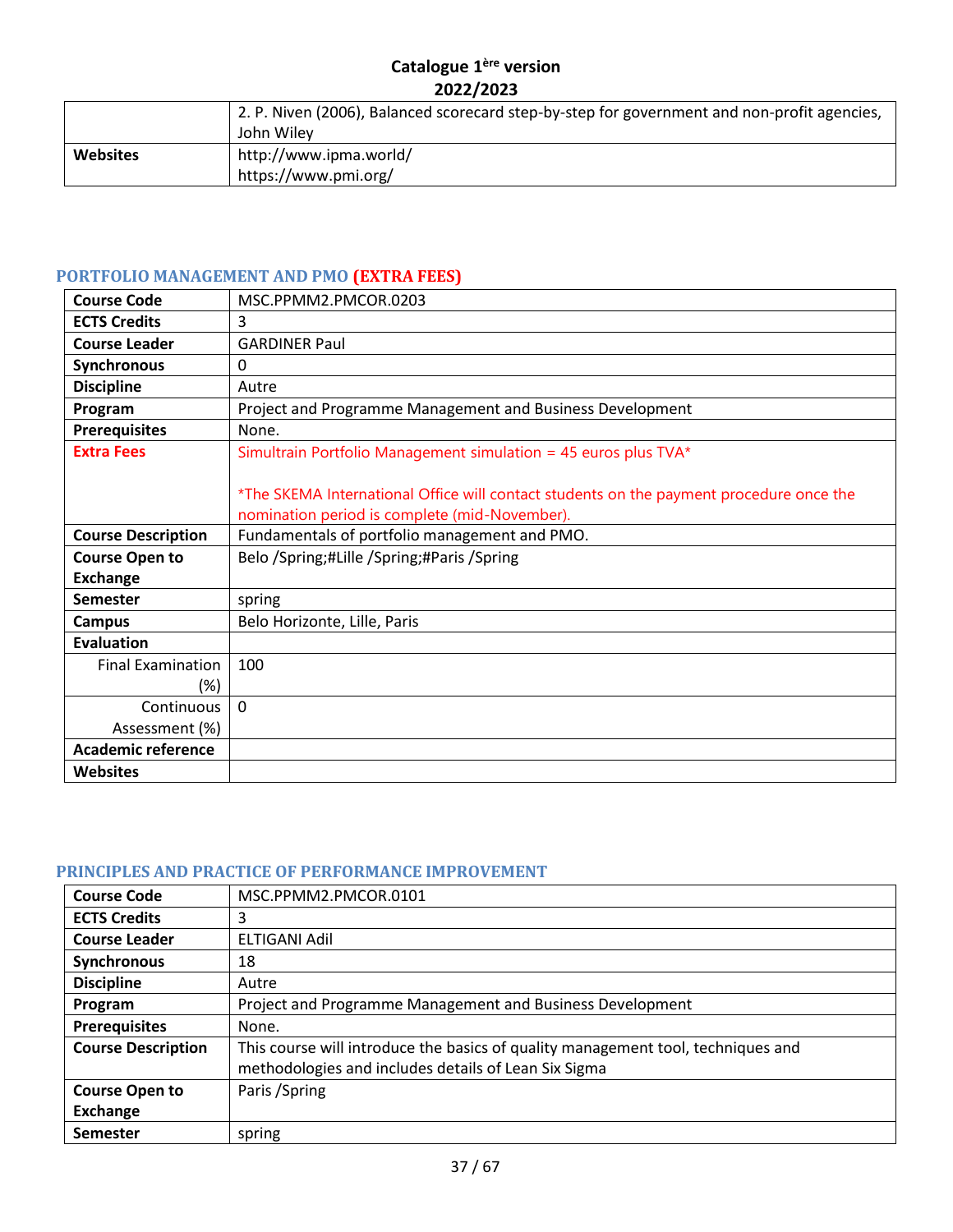| Campus                    | Paris |
|---------------------------|-------|
| Evaluation                |       |
| Final Examination   100   |       |
| (%)                       |       |
| Continuous 0              |       |
| Assessment (%)            |       |
| <b>Academic reference</b> |       |
| <b>Websites</b>           |       |

# <span id="page-37-0"></span>**PROJECT FINANCING**

| <b>Course Code</b>        | MSC.PPMM2.PMCOR.0204                                      |
|---------------------------|-----------------------------------------------------------|
| <b>ECTS Credits</b>       | 3                                                         |
| <b>Course Leader</b>      | BAJAJ, Deepak-EXT                                         |
| Synchronous               | 12                                                        |
| <b>Discipline</b>         | Autre                                                     |
| Program                   | Project and Programme Management and Business Development |
| <b>Prerequisites</b>      | None.                                                     |
| <b>Course Description</b> | Principles of project financing.                          |
| <b>Course Open to</b>     | Belo /Spring;#Lille /Spring;#Paris /Spring                |
| <b>Exchange</b>           |                                                           |
| <b>Semester</b>           | spring                                                    |
| Campus                    | Belo Horizonte, Lille, Paris                              |
| <b>Evaluation</b>         |                                                           |
| <b>Final Examination</b>  | 100                                                       |
| (%)                       |                                                           |
| Continuous                | $\Omega$                                                  |
| Assessment (%)            |                                                           |
| <b>Academic reference</b> |                                                           |
| <b>Websites</b>           |                                                           |

# <span id="page-37-1"></span>**PROJECT PRACTICE PORTFOLIO 2**

| <b>Course Code</b>        | MSC.PPMM2.PMOPT.0002                                                                                                                                                                                                                                                                                                         |
|---------------------------|------------------------------------------------------------------------------------------------------------------------------------------------------------------------------------------------------------------------------------------------------------------------------------------------------------------------------|
| <b>ECTS Credits</b>       | 3                                                                                                                                                                                                                                                                                                                            |
| <b>Course Leader</b>      | <b>GARDINER Paul</b>                                                                                                                                                                                                                                                                                                         |
| Synchronous               | 12                                                                                                                                                                                                                                                                                                                           |
| <b>Discipline</b>         | Autre                                                                                                                                                                                                                                                                                                                        |
| Program                   | Project and Programme Management and Business Development                                                                                                                                                                                                                                                                    |
| <b>Prerequisites</b>      | None.                                                                                                                                                                                                                                                                                                                        |
| <b>Course Description</b> | This course requires you to work in teams on real projects in a portfolio. You will be part of a<br>cell working on several projects and will develop your project management competences<br>through practice. Part 1 is focused on project generation and initiation activities up to and<br>including the project charter. |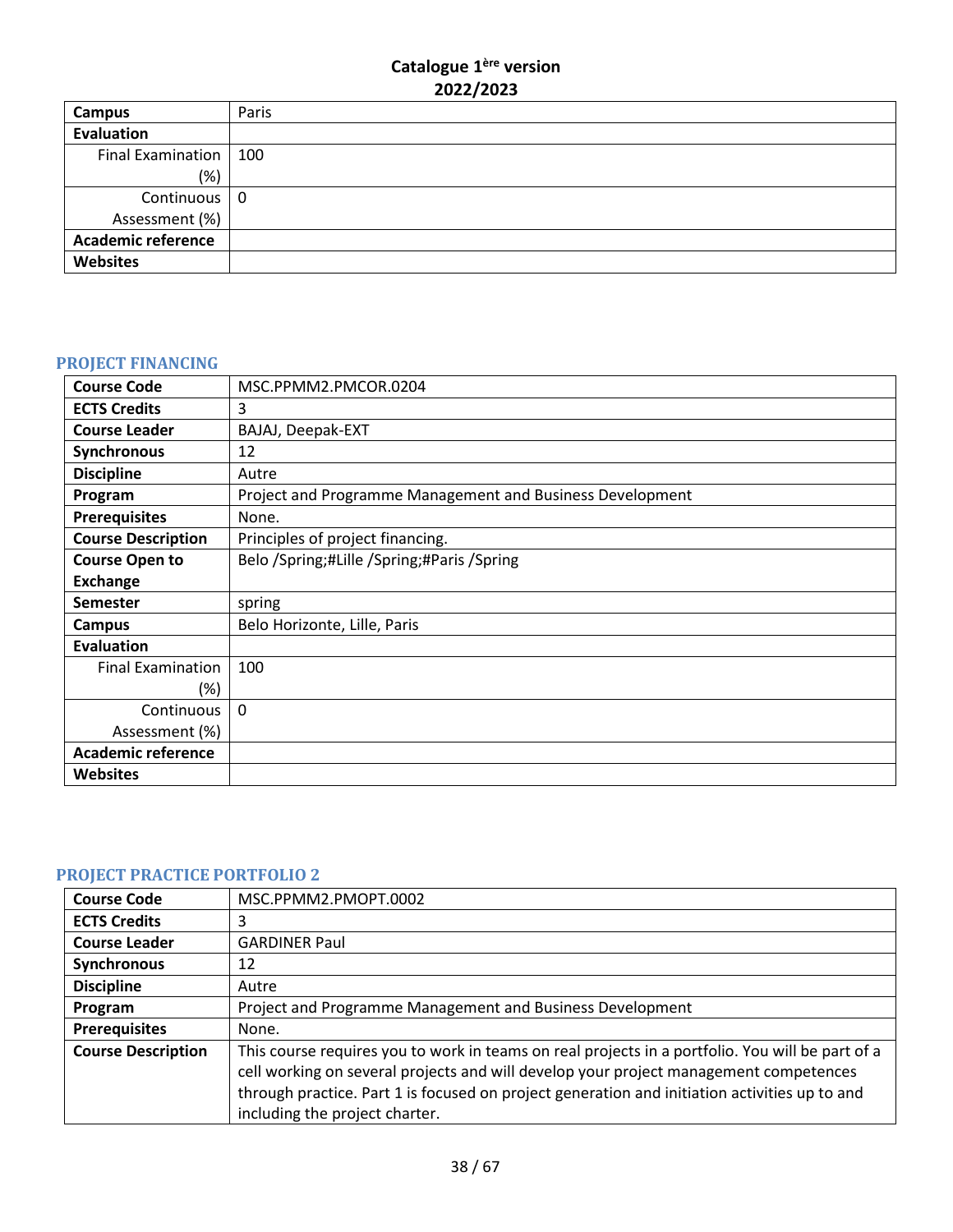|                           | Part 2 is focused on project development and delivery, quality management, audit and |
|---------------------------|--------------------------------------------------------------------------------------|
|                           | control.                                                                             |
| <b>Course Open to</b>     | Belo /Spring;#Lille /Spring;#Paris /Spring                                           |
| <b>Exchange</b>           |                                                                                      |
| <b>Semester</b>           | spring                                                                               |
| Campus                    | Belo Horizonte, Lille, Paris                                                         |
| Evaluation                |                                                                                      |
| <b>Final Examination</b>  | 100                                                                                  |
| (%)                       |                                                                                      |
| Continuous                | $\Omega$                                                                             |
| Assessment (%)            |                                                                                      |
| <b>Academic reference</b> | Required readings                                                                    |
|                           | (1) APM Competence Framework                                                         |
|                           | Recommended readings                                                                 |
|                           | 1. PMI PMBOK Guide                                                                   |
|                           | 2. APM Body of Knowledge                                                             |
|                           | 3. PRINCE2 guide                                                                     |
|                           | 4. AgilePM Guide                                                                     |
|                           | 5. GAPPS project manager and sponsor standards                                       |
| <b>Websites</b>           | Visit the websites of PMI, APM, GAPPS                                                |

# <span id="page-38-0"></span>**SUSTAINABLE AND ETHICAL PROJECT MANAGEMENT**

| <b>Course Code</b>        | MSC.PPMM2.PMCOR.0081                                                                                                                                                                                                                                                                                                                                                                                                                                                                                                                                                                                                         |
|---------------------------|------------------------------------------------------------------------------------------------------------------------------------------------------------------------------------------------------------------------------------------------------------------------------------------------------------------------------------------------------------------------------------------------------------------------------------------------------------------------------------------------------------------------------------------------------------------------------------------------------------------------------|
| <b>ECTS Credits</b>       | 3                                                                                                                                                                                                                                                                                                                                                                                                                                                                                                                                                                                                                            |
| <b>Course Leader</b>      | CARBONI, Joel-EXT                                                                                                                                                                                                                                                                                                                                                                                                                                                                                                                                                                                                            |
| Synchronous               | 12                                                                                                                                                                                                                                                                                                                                                                                                                                                                                                                                                                                                                           |
| <b>Discipline</b>         | Autre                                                                                                                                                                                                                                                                                                                                                                                                                                                                                                                                                                                                                        |
| Program                   | Project and Programme Management and Business Development                                                                                                                                                                                                                                                                                                                                                                                                                                                                                                                                                                    |
| <b>Prerequisites</b>      | None                                                                                                                                                                                                                                                                                                                                                                                                                                                                                                                                                                                                                         |
| <b>Course Description</b> | PRISM (Projects integrating Sustainable Methods) is a project management and sustainability<br>course that is designed to prepare individuals to improve the way they view, approach,<br>manage, and drive change. The course blends instruction with in-class case studies using real<br>world examples that bring project management to life in a manner that not only meets the<br>needs of business in todays economy but also accounts for the needs of society and the<br>environment by incorporating sustainable development goals through the GPM P5 Standard<br>and principles for sustainable project management. |
| <b>Course Open to</b>     | Belo /Spring;#Lille /Spring;#Paris /Spring                                                                                                                                                                                                                                                                                                                                                                                                                                                                                                                                                                                   |
| <b>Exchange</b>           |                                                                                                                                                                                                                                                                                                                                                                                                                                                                                                                                                                                                                              |
| <b>Semester</b>           | spring                                                                                                                                                                                                                                                                                                                                                                                                                                                                                                                                                                                                                       |
| <b>Campus</b>             | Belo Horizonte, Lille, Paris                                                                                                                                                                                                                                                                                                                                                                                                                                                                                                                                                                                                 |
| <b>Evaluation</b>         |                                                                                                                                                                                                                                                                                                                                                                                                                                                                                                                                                                                                                              |
| <b>Final Examination</b>  | 75                                                                                                                                                                                                                                                                                                                                                                                                                                                                                                                                                                                                                           |
| (%)                       |                                                                                                                                                                                                                                                                                                                                                                                                                                                                                                                                                                                                                              |
| Continuous                | 25                                                                                                                                                                                                                                                                                                                                                                                                                                                                                                                                                                                                                           |
| Assessment (%)            |                                                                                                                                                                                                                                                                                                                                                                                                                                                                                                                                                                                                                              |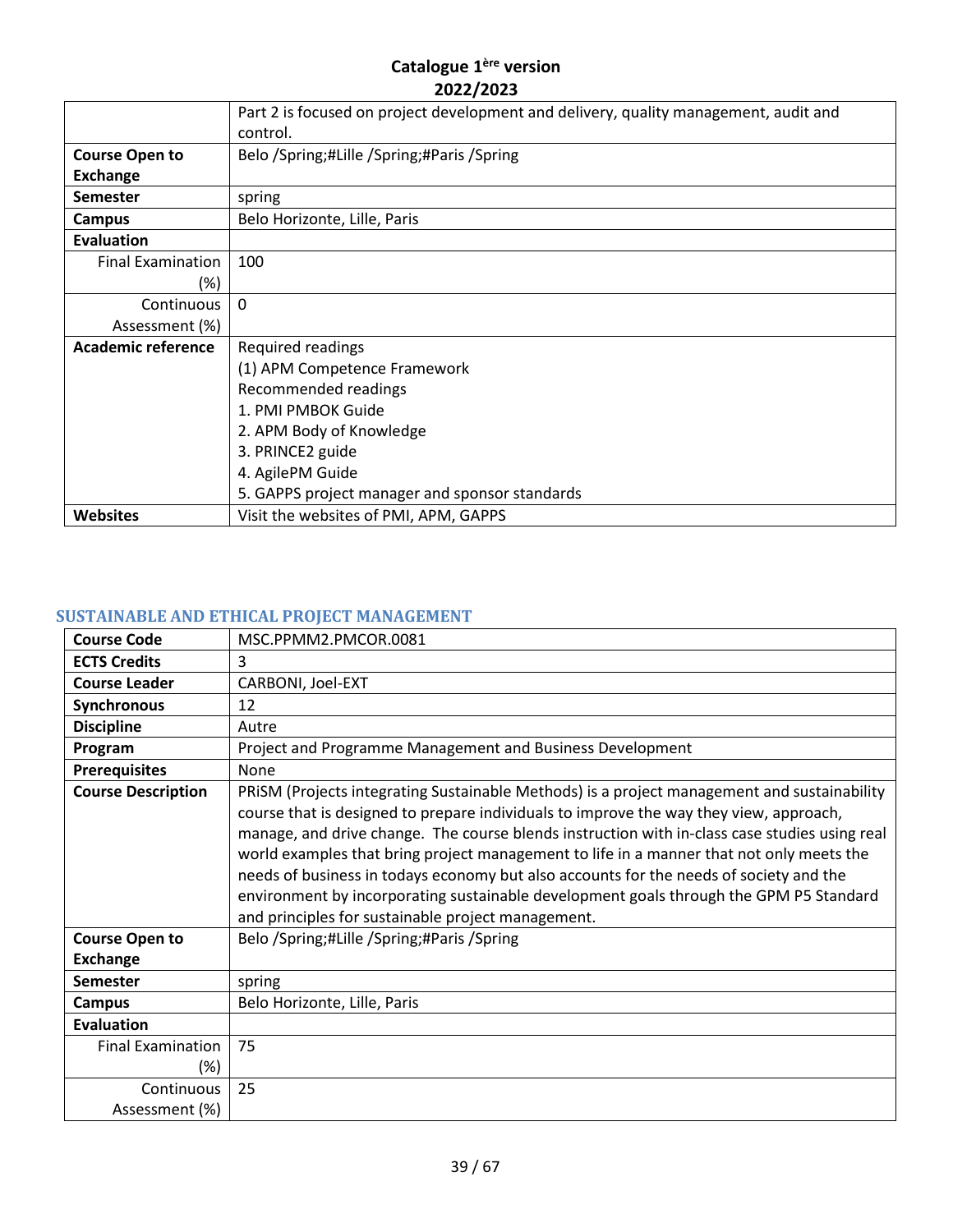| Academic reference | <b>REQUIRED READNGS</b>                                        |
|--------------------|----------------------------------------------------------------|
|                    | <b>BEFORE DAY 1</b>                                            |
|                    | The GPM PRISM Methodology for Project Management               |
|                    | The GPM P5 Standard for Sustainability Management.             |
|                    | RECOMMENDED READINGS                                           |
|                    | The Association for Project Management (APM) Body of Knowledge |
|                    | The UN Global Compact Ten Principles                           |
|                    | The GRI G4 Reporting Framework                                 |
|                    | The UN Post 2015 Business Engagement Architecture              |
|                    | The UN Global Compact SDG Compass                              |
|                    | ISO Standards from a project management perspective including: |
|                    | ISO 21500 Guidance on Project Management                       |
|                    | ISO 50001 The Energy Management Standard                       |
|                    | ISO 14001 The Environmental Management Standard                |
|                    | ISO 9001 Principles of Quality Management                      |
|                    | ISO 26000 Guidance on Social Responsibility                    |
|                    | ISO 55000 Asset Management                                     |
| <b>Websites</b>    | wwww.greenprojectmanagement.org                                |
|                    | blog.greenprojectmanagement.org                                |

# <span id="page-39-0"></span>**AI BUSINESS APPLICATIONS RELEVANT TO PROJECT MANAGEMENT**

| <b>Course Code</b>        | MSC.PPMM2.PMCOR.0100                                                                     |
|---------------------------|------------------------------------------------------------------------------------------|
| <b>ECTS Credits</b>       | 3                                                                                        |
| <b>Course Leader</b>      | ELTIGANI Adil                                                                            |
| Synchronous               | 18                                                                                       |
| <b>Discipline</b>         | Autre                                                                                    |
| Program                   | Project and Programme Management and Business Development                                |
| <b>Prerequisites</b>      | None                                                                                     |
| <b>Course Description</b> | This course introduces the latest technological developments in AI and their current and |
|                           | potential applications in business with focus on project, programme and portfolio        |
|                           | management                                                                               |
| <b>Course Open to</b>     | Belo /Spring;#Lille /Spring;#Paris /Spring                                               |
| <b>Exchange</b>           |                                                                                          |
| <b>Semester</b>           | spring                                                                                   |
| Campus                    | Belo Horizonte, Lille, Paris                                                             |
| <b>Evaluation</b>         |                                                                                          |
| <b>Final Examination</b>  | 100                                                                                      |
| (%)                       |                                                                                          |
| Continuous                | $\Omega$                                                                                 |
| Assessment (%)            |                                                                                          |
| <b>Academic reference</b> |                                                                                          |
| <b>Websites</b>           |                                                                                          |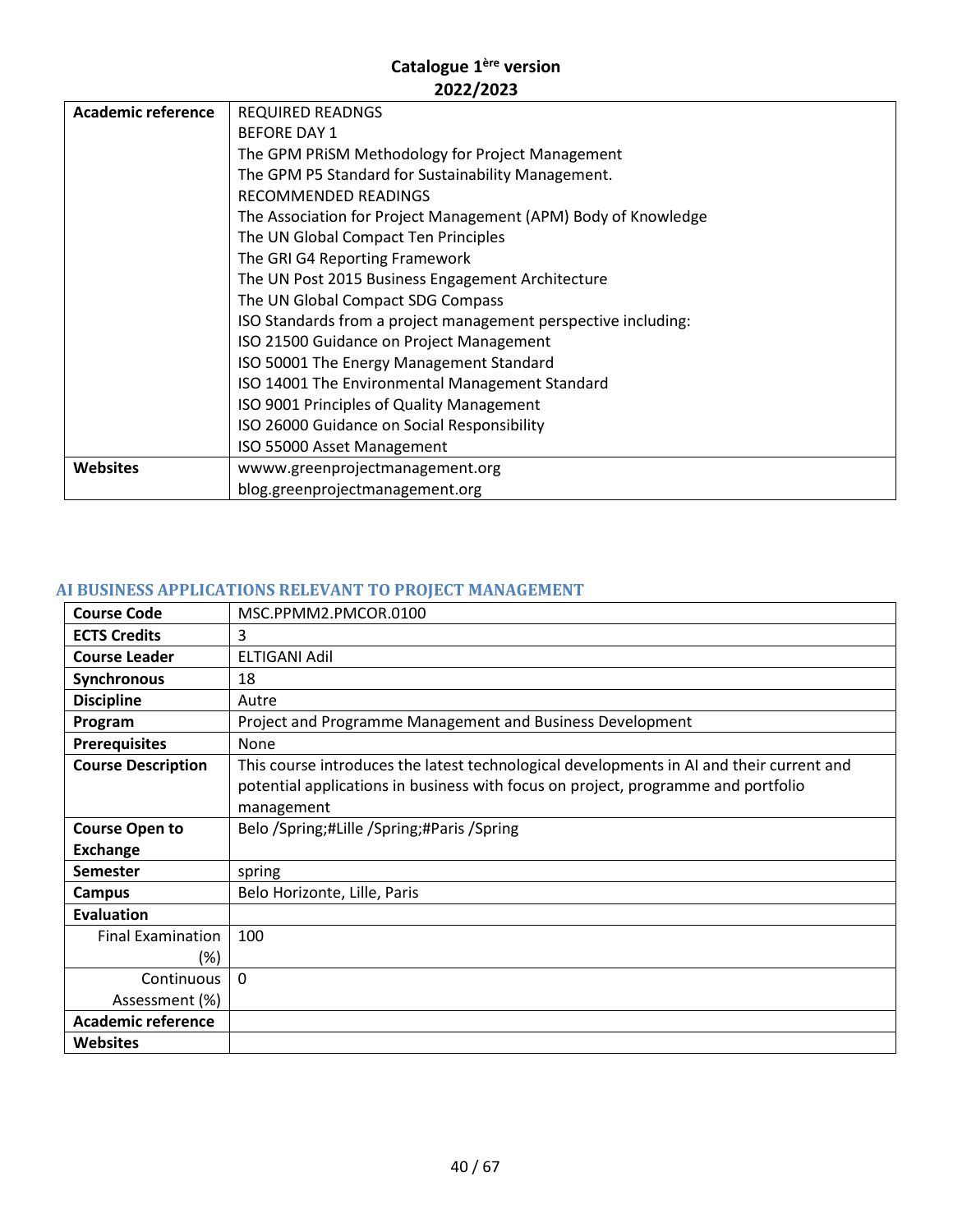# <span id="page-40-0"></span>**BUSINESS PLANS, MODELS AND SOCIAL ENTREPRENEURSHIP**

| <b>Course Code</b>        | MSC.PPMM2.PMCOR.0028                                                                                                                |
|---------------------------|-------------------------------------------------------------------------------------------------------------------------------------|
| <b>ECTS Credits</b>       | 3                                                                                                                                   |
| <b>Course Leader</b>      | <b>BREA SOLIS Humberto</b>                                                                                                          |
| Synchronous               | 18                                                                                                                                  |
| <b>Discipline</b>         | Autre                                                                                                                               |
| Program                   | Project and Programme Management and Business Development                                                                           |
| <b>Prerequisites</b>      | None.                                                                                                                               |
| <b>Course Description</b> | The course objectives for students are to know and master concepts that are used for                                                |
|                           | making business plans, and for developing and tuning business models.                                                               |
|                           | Tools and techniques used to issue these plans and models are explained.                                                            |
|                           | Examples and practice allow a full capacity. Lessons learned are exhibited.                                                         |
| <b>Course Open to</b>     | Lille /Spring;#Paris /Spring                                                                                                        |
| <b>Exchange</b>           |                                                                                                                                     |
| <b>Semester</b>           | spring                                                                                                                              |
| <b>Campus</b>             | Lille, Paris                                                                                                                        |
| <b>Evaluation</b>         |                                                                                                                                     |
| <b>Final Examination</b>  | $\mathbf 0$                                                                                                                         |
| (%)                       |                                                                                                                                     |
| Continuous                | 100                                                                                                                                 |
| Assessment (%)            |                                                                                                                                     |
| <b>Academic reference</b> | <b>REQUIRED READINGS</b>                                                                                                            |
|                           | <b>BEFORE DAY 1</b>                                                                                                                 |
|                           | - Wirtz, B. W., et al. (2016). "Business Models: Origin, Development and Future Research                                            |
|                           | Perspectives." Long Range Planning 49(1): 36-54.                                                                                    |
|                           | - DaSilva, C. M. and P. Trkman (2014). "Business Model: What It Is and What It Is Not." Long                                        |
|                           | Range Planning 47(6): 379-389                                                                                                       |
|                           | - Wikström, K., et al. (2010). "Business models in project business." International Journal of<br>Project Management 28(8): 832-841 |
|                           | - Achtenhagen, L., et al. (2013). "Dynamics of Business Models Strategizing, Critical                                               |
|                           | Capabilities and Activities for Sustained Value Creation." Long Range Planning 46(6): 427-442.                                      |
|                           | <b>BEFORE DAY 2</b>                                                                                                                 |
|                           | - Chen, X.-P., et al. (2009). "Entrepreneur Passion and Preparedness in Business Plan                                               |
|                           | Presentations: A Persuasion Analysis of Venture Capitalists' Funding Decisions." The Academy                                        |
|                           | of Management Journal 52(1): 199-214.                                                                                               |
|                           | - Kirsch, D., et al. (2009). "Form or Substance: The Role of Business Plans in Venture Capital                                      |
|                           | Decision Making." Strategic Management Journal 30(5): 487-515.                                                                      |
|                           | - Great products are not enough? Alexander Osterwalder, video on youtube                                                            |
|                           | <b>RECOMMENDED READINGS</b>                                                                                                         |
|                           | - Moingeon, B. and L. Lehmann-Ortega (2010). "Creation and Implementation of a New                                                  |
|                           | Business Model: a Disarming Case Study." M@n@gement 13: 266-297.                                                                    |
| Websites                  | None.                                                                                                                               |

#### <span id="page-40-1"></span>**INTERNATIONAL BUSINESS DEVELOPMENT : PROPOSALS, TENDERS & BIDS**

| <b>Course Code</b>                   | .PMCOR.0087<br>MSC.I<br>`PPMM2.r |
|--------------------------------------|----------------------------------|
| <b>FCTS</b><br><b>Credits</b><br>--- | . .                              |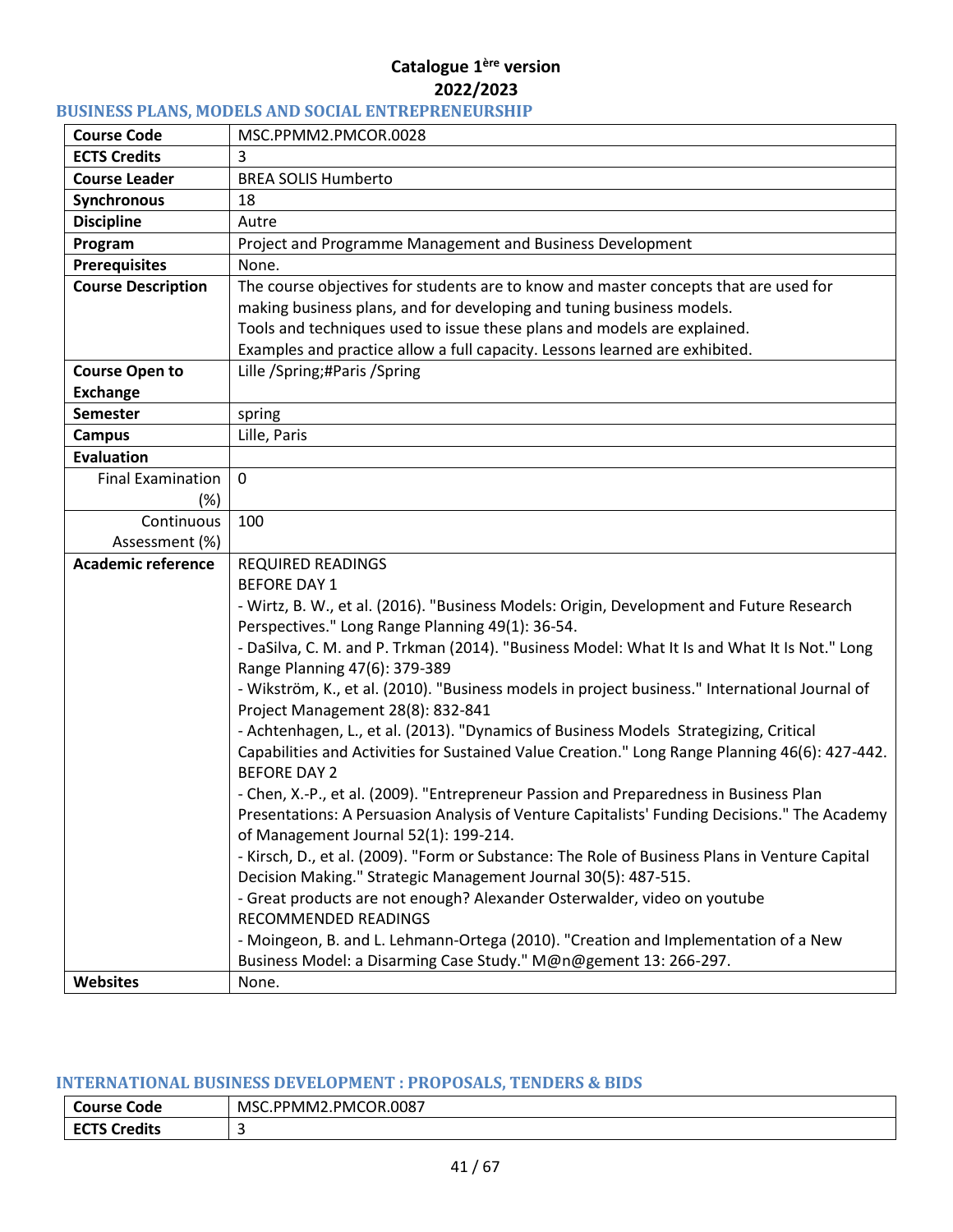| <b>Course Leader</b>      | HAINGLAISE, Jean-Charles                                                                    |
|---------------------------|---------------------------------------------------------------------------------------------|
| <b>Synchronous</b>        | 24                                                                                          |
| <b>Discipline</b>         | Autre                                                                                       |
| Program                   | Project and Programme Management and Business Development                                   |
| <b>Prerequisites</b>      | None.                                                                                       |
| <b>Course Description</b> | This course provides fundamentals and overall framework of what is bid management and       |
|                           | tendering.                                                                                  |
|                           | The purpose of this course is to explain how to organize and answer to calls for tender or  |
|                           | project.                                                                                    |
|                           | This course will present the main typologies of tenders and the key practices that helps to |
|                           | make a tender successfull.                                                                  |
|                           | A focus will be done on call for project through a case study to be run in team.            |
| <b>Course Open to</b>     | Lille /Spring;#Paris /Spring                                                                |
| <b>Exchange</b>           |                                                                                             |
| <b>Semester</b>           | spring                                                                                      |
| <b>Campus</b>             | Lille, Paris                                                                                |
| <b>Evaluation</b>         |                                                                                             |
| <b>Final Examination</b>  | 30                                                                                          |
| (%)                       |                                                                                             |
| Continuous                | 70                                                                                          |
| Assessment (%)            |                                                                                             |
| <b>Academic reference</b> | Aid Delivery Methods - Project Cycle Management Guidelines Vol 1, March 2014.               |
|                           | Project Management A strategic planning approach. Paul D. Gardiner.                         |
|                           | The PMBOK.                                                                                  |
| <b>Websites</b>           | http://ec.europa.eu/contracts_grants/contracts_en.htm                                       |
|                           | https://ec.europa.eu/europeaid/sites/devco/files/methodology-aid-delivery-methods-          |
|                           | project-cycle-management-200403_en_2.pdf                                                    |
|                           | https://en.wikipedia.org/wiki/Request_for_proposal                                          |
|                           | Http://www.project-management-knowhow.com/contract management.html                          |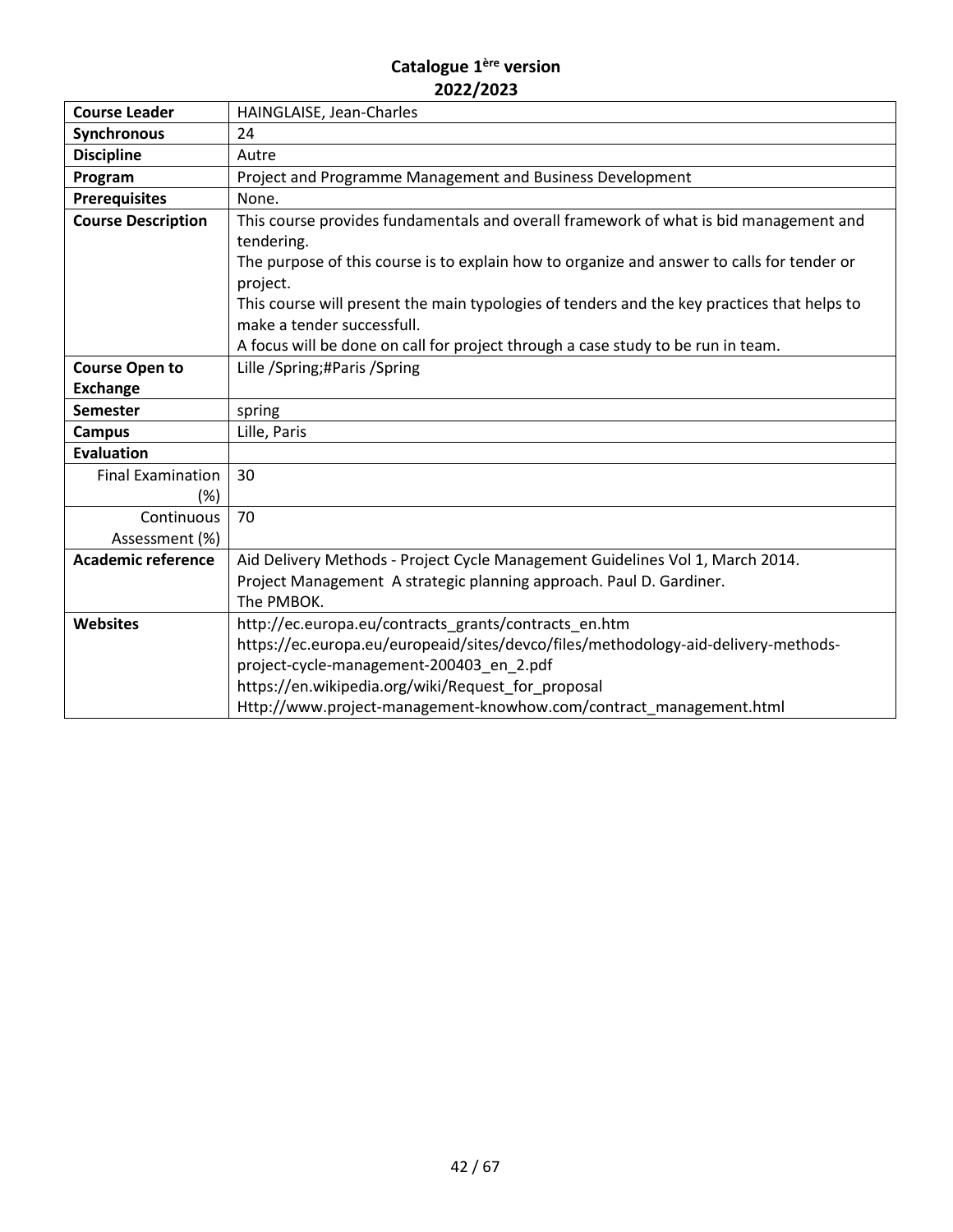# <span id="page-42-0"></span>**INTERNATIONAL STRATEGY AND INFLUENCE**

# <span id="page-42-1"></span>**AI FOR STRATEGY**

| <b>Course Code</b>                       | MSC.ISIM2.STCOR.0090                                                                                                                                                                                                                                                                                                                                                                                                                                                                                                                                                                                                                                                                                                                                                                                                                                                                                                                        |
|------------------------------------------|---------------------------------------------------------------------------------------------------------------------------------------------------------------------------------------------------------------------------------------------------------------------------------------------------------------------------------------------------------------------------------------------------------------------------------------------------------------------------------------------------------------------------------------------------------------------------------------------------------------------------------------------------------------------------------------------------------------------------------------------------------------------------------------------------------------------------------------------------------------------------------------------------------------------------------------------|
| <b>ECTS Credits</b>                      | 3                                                                                                                                                                                                                                                                                                                                                                                                                                                                                                                                                                                                                                                                                                                                                                                                                                                                                                                                           |
| <b>Course Leader</b>                     | BISSON, Christophe                                                                                                                                                                                                                                                                                                                                                                                                                                                                                                                                                                                                                                                                                                                                                                                                                                                                                                                          |
| <b>Synchronous</b>                       | 18                                                                                                                                                                                                                                                                                                                                                                                                                                                                                                                                                                                                                                                                                                                                                                                                                                                                                                                                          |
| <b>Discipline</b>                        | Autre                                                                                                                                                                                                                                                                                                                                                                                                                                                                                                                                                                                                                                                                                                                                                                                                                                                                                                                                       |
| Program                                  | International Strategy and Influence                                                                                                                                                                                                                                                                                                                                                                                                                                                                                                                                                                                                                                                                                                                                                                                                                                                                                                        |
| <b>Prerequisites</b>                     |                                                                                                                                                                                                                                                                                                                                                                                                                                                                                                                                                                                                                                                                                                                                                                                                                                                                                                                                             |
| <b>Course Description</b>                | -AI is increasingly an important force that shape entire industries and create value for firms.<br>Thus, it is important that business leaders understand the potential role of AI in helping<br>collecting and analyzing data/information to get intelligence about the market and<br>strengthen strategies. This course provides insights about AI and critically assesses how AI<br>can shape business strategy in firms. Students will also acquire knowledge of a low/ no code<br>platform (Microsoft) and practice to deliver augmented strategies for some economic<br>sectors. A focus will be made on understanding typical use cases of Low Code and how it can<br>provide insights.<br>In addition, students will appreciate the force and limitations of AI. Finally, by getting the<br>necessary knowledge about AI, they will be able to work with data scientists and<br>programmers in companies as AI will be demystified. |
| <b>Course Open to</b><br><b>Exchange</b> | Paris / Spring                                                                                                                                                                                                                                                                                                                                                                                                                                                                                                                                                                                                                                                                                                                                                                                                                                                                                                                              |
| <b>Semester</b>                          | spring                                                                                                                                                                                                                                                                                                                                                                                                                                                                                                                                                                                                                                                                                                                                                                                                                                                                                                                                      |
| <b>Campus</b>                            | Paris                                                                                                                                                                                                                                                                                                                                                                                                                                                                                                                                                                                                                                                                                                                                                                                                                                                                                                                                       |
| <b>Evaluation</b>                        |                                                                                                                                                                                                                                                                                                                                                                                                                                                                                                                                                                                                                                                                                                                                                                                                                                                                                                                                             |
| <b>Final Examination</b>                 | 100                                                                                                                                                                                                                                                                                                                                                                                                                                                                                                                                                                                                                                                                                                                                                                                                                                                                                                                                         |
| (%)                                      |                                                                                                                                                                                                                                                                                                                                                                                                                                                                                                                                                                                                                                                                                                                                                                                                                                                                                                                                             |
| Continuous                               | $\mathbf 0$                                                                                                                                                                                                                                                                                                                                                                                                                                                                                                                                                                                                                                                                                                                                                                                                                                                                                                                                 |
| Assessment (%)                           |                                                                                                                                                                                                                                                                                                                                                                                                                                                                                                                                                                                                                                                                                                                                                                                                                                                                                                                                             |
| <b>Academic reference</b>                | Textbook:                                                                                                                                                                                                                                                                                                                                                                                                                                                                                                                                                                                                                                                                                                                                                                                                                                                                                                                                   |
|                                          | Augmented Intelligence: The Business Power of Human-Machine Collaboration (2019). Judith                                                                                                                                                                                                                                                                                                                                                                                                                                                                                                                                                                                                                                                                                                                                                                                                                                                    |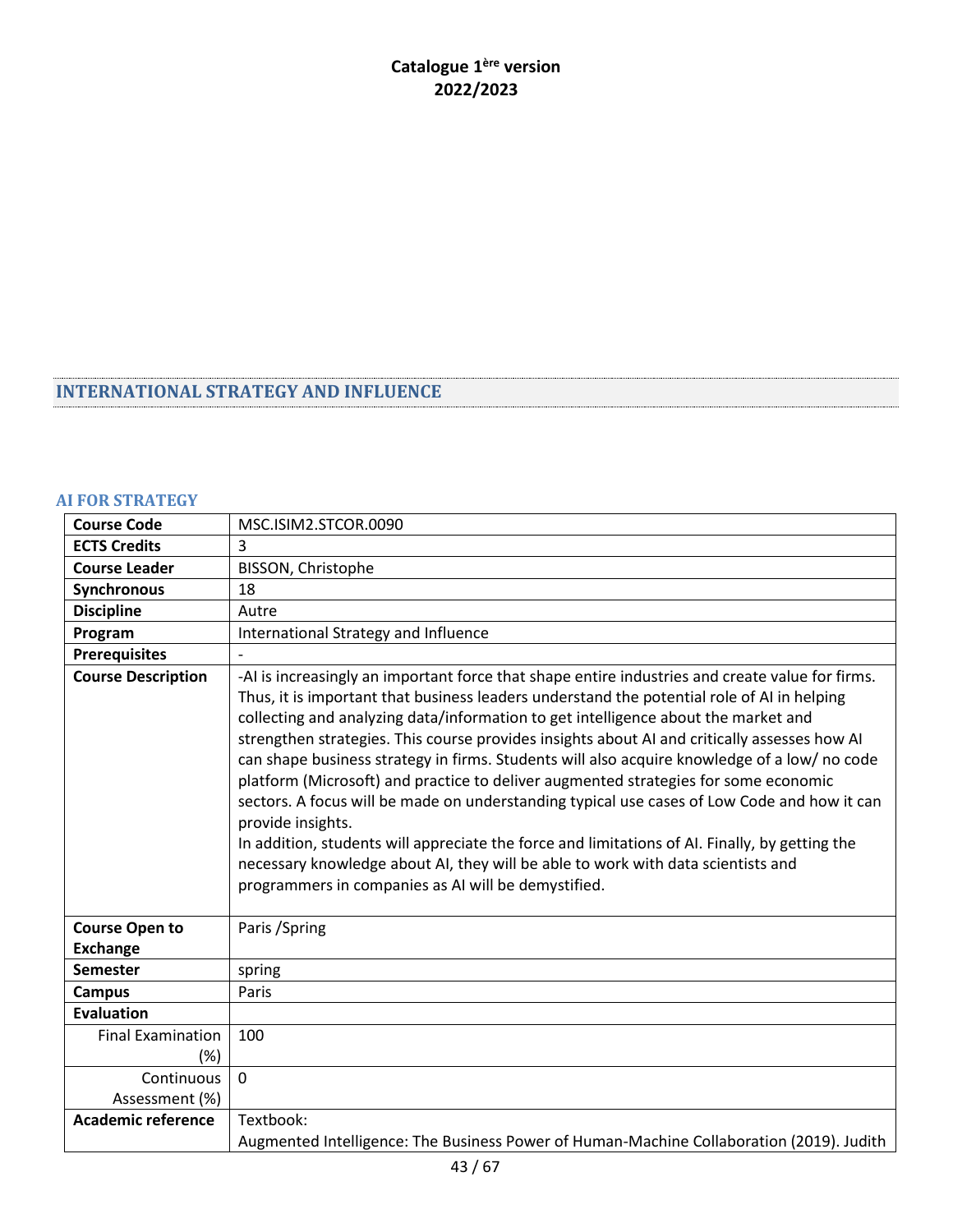|                 | Hurwitz, Henry Morris, Candace Sidner, Daniel Kirsch, CRC Press.                        |
|-----------------|-----------------------------------------------------------------------------------------|
|                 | Link: How Decision Intelligence Connects Data, Actions, and Outcomes for a Better World |
|                 | (2019). Lorien Pratt. Emerald                                                           |
|                 | Articles:                                                                               |
|                 | Bisson and Warin (2020). Data Science and Strategic Complexity. IEEE ICTMOD.            |
|                 | Williams and Dougherty (2018). Humans and AI are joining forces                         |
| <b>Websites</b> |                                                                                         |

#### <span id="page-43-0"></span>**CAREER MANAGEMENT 2**

| <b>Course Code</b>        | MSC.FMIM2.FICOR.0223                                                                                                                                                                                                                                                                                                                                                                                                                                                                                                                                                                                                                                                                                                                                                                                                                                                                                            |
|---------------------------|-----------------------------------------------------------------------------------------------------------------------------------------------------------------------------------------------------------------------------------------------------------------------------------------------------------------------------------------------------------------------------------------------------------------------------------------------------------------------------------------------------------------------------------------------------------------------------------------------------------------------------------------------------------------------------------------------------------------------------------------------------------------------------------------------------------------------------------------------------------------------------------------------------------------|
| <b>ECTS Credits</b>       | 1                                                                                                                                                                                                                                                                                                                                                                                                                                                                                                                                                                                                                                                                                                                                                                                                                                                                                                               |
| <b>Course Leader</b>      | <b>BEAUGRAND Audrey</b>                                                                                                                                                                                                                                                                                                                                                                                                                                                                                                                                                                                                                                                                                                                                                                                                                                                                                         |
| Synchronous               | 0                                                                                                                                                                                                                                                                                                                                                                                                                                                                                                                                                                                                                                                                                                                                                                                                                                                                                                               |
| <b>Discipline</b>         | Autre                                                                                                                                                                                                                                                                                                                                                                                                                                                                                                                                                                                                                                                                                                                                                                                                                                                                                                           |
| Program                   | International Strategy and Influence                                                                                                                                                                                                                                                                                                                                                                                                                                                                                                                                                                                                                                                                                                                                                                                                                                                                            |
| <b>Prerequisites</b>      | No prerequisites.                                                                                                                                                                                                                                                                                                                                                                                                                                                                                                                                                                                                                                                                                                                                                                                                                                                                                               |
| <b>Course Description</b> | This course is managed by the Talent & Careers Department. In order to validate this course,<br>students have to:<br>1 MANDATORY : take the questionnaire « Talents » PRADITUS (Personalities in the<br>workplace, Work relationships, Strengths and areas of improvement) + take 2 Mooc, one on<br>Personal Profile & Soft skills and a second on Salary Negotiation + EVALUATION<br>2 NOT MANDATORY : Attend Career Events during the semester organized by the Talent &<br>Careers team on your campus or by our partners companies<br>MAIN CONTACTS FOR YOUR PROGRAM:<br>LILLE: Audrey BEAUGRAND & Feryel HOUSSEIN<br>PARIS: Laura SINDONINO, Sophie Ripoche & Janice M'BENGO (for International students)<br>SOPHIA: Sylvie MARTINAUD, Anne DUFLOS (for International students)<br><b>SUZHOU : April YANG</b><br>RALEIGH : Amanda CHAMBERLAIN<br>BELO HORIZONTE : Geneviève POULINGUE & Ana Cristina BRAGA |
| <b>Course Open to</b>     | Belo /Spring;#Lille /Spring;#Paris /Spring;#Raleigh /Spring;#Sophia /Spring                                                                                                                                                                                                                                                                                                                                                                                                                                                                                                                                                                                                                                                                                                                                                                                                                                     |
| <b>Exchange</b>           |                                                                                                                                                                                                                                                                                                                                                                                                                                                                                                                                                                                                                                                                                                                                                                                                                                                                                                                 |
| <b>Semester</b>           | spring                                                                                                                                                                                                                                                                                                                                                                                                                                                                                                                                                                                                                                                                                                                                                                                                                                                                                                          |
| <b>Campus</b>             | Belo Horizonte, Paris, Sophia                                                                                                                                                                                                                                                                                                                                                                                                                                                                                                                                                                                                                                                                                                                                                                                                                                                                                   |
| <b>Evaluation</b>         |                                                                                                                                                                                                                                                                                                                                                                                                                                                                                                                                                                                                                                                                                                                                                                                                                                                                                                                 |
| <b>Final Examination</b>  | 50                                                                                                                                                                                                                                                                                                                                                                                                                                                                                                                                                                                                                                                                                                                                                                                                                                                                                                              |
| (%)                       |                                                                                                                                                                                                                                                                                                                                                                                                                                                                                                                                                                                                                                                                                                                                                                                                                                                                                                                 |
| Continuous                | 50                                                                                                                                                                                                                                                                                                                                                                                                                                                                                                                                                                                                                                                                                                                                                                                                                                                                                                              |
| Assessment (%)            |                                                                                                                                                                                                                                                                                                                                                                                                                                                                                                                                                                                                                                                                                                                                                                                                                                                                                                                 |
| <b>Academic reference</b> | Lectures obligatoires / Required readings:                                                                                                                                                                                                                                                                                                                                                                                                                                                                                                                                                                                                                                                                                                                                                                                                                                                                      |
|                           | Lectures Recommandées / Recommanded readings:                                                                                                                                                                                                                                                                                                                                                                                                                                                                                                                                                                                                                                                                                                                                                                                                                                                                   |
| <b>Websites</b>           | None.                                                                                                                                                                                                                                                                                                                                                                                                                                                                                                                                                                                                                                                                                                                                                                                                                                                                                                           |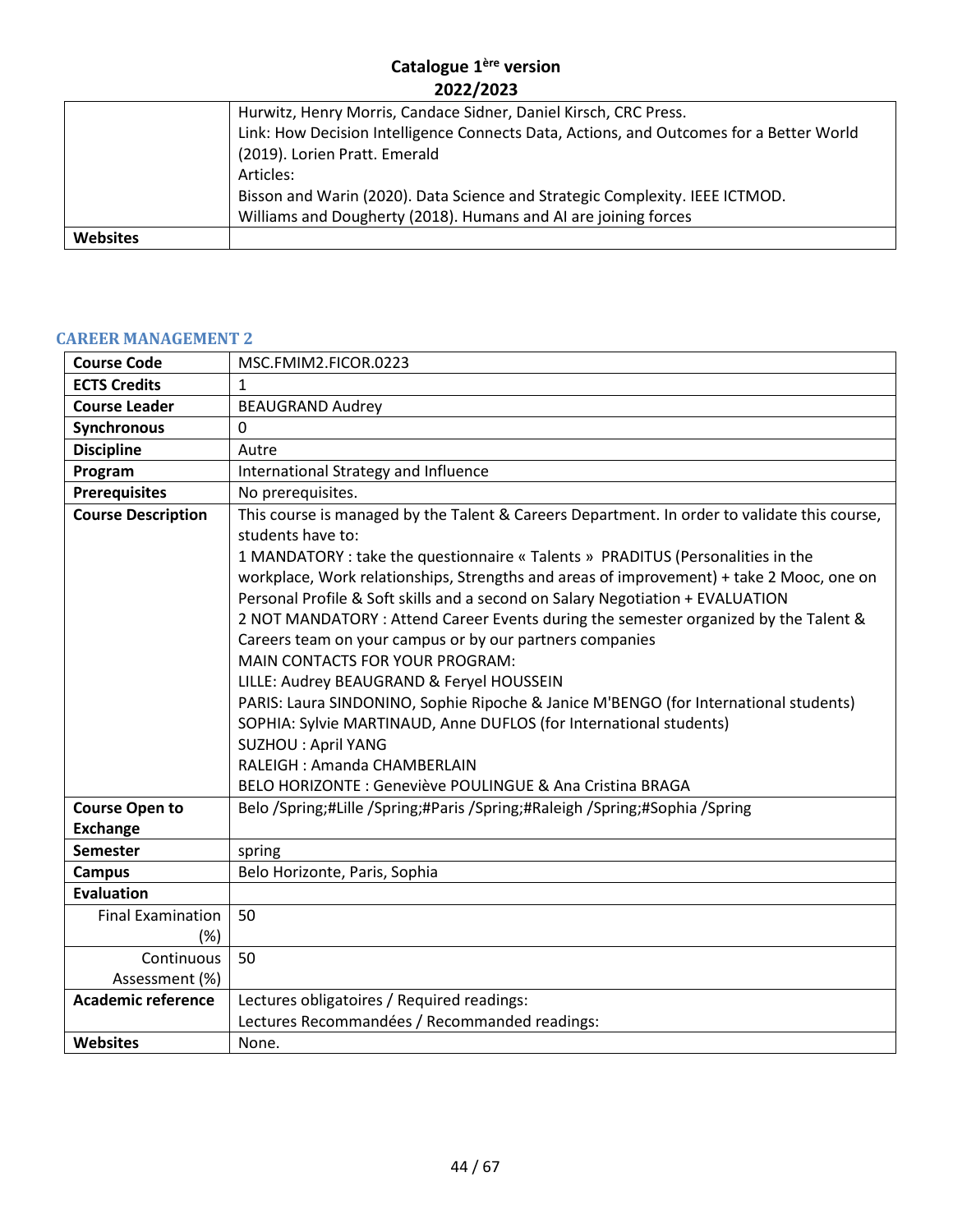# <span id="page-44-0"></span>**CONSULTING PROJECTS 2**

| <b>Course Code</b>        | MSC.ISIM2.STCOR.0082                                                                                                                                                                                                                                                                    |
|---------------------------|-----------------------------------------------------------------------------------------------------------------------------------------------------------------------------------------------------------------------------------------------------------------------------------------|
| <b>ECTS Credits</b>       | 4                                                                                                                                                                                                                                                                                       |
| <b>Course Leader</b>      | BISSON, Christophe                                                                                                                                                                                                                                                                      |
| Synchronous               | 24                                                                                                                                                                                                                                                                                      |
| <b>Discipline</b>         | Autre                                                                                                                                                                                                                                                                                   |
| Program                   | International Strategy and Influence                                                                                                                                                                                                                                                    |
| <b>Prerequisites</b>      | Consulting project (1): contracting - first semester                                                                                                                                                                                                                                    |
| <b>Course Description</b> | This project-based course consists in a professional training in consulting. It is taught by<br>consultants and is based on real missions issued by our partnering companies. It is designed<br>to provide students with professional and commercial skills in the field of consulting. |
| <b>Course Open to</b>     | Paris / Spring                                                                                                                                                                                                                                                                          |
| <b>Exchange</b>           |                                                                                                                                                                                                                                                                                         |
| <b>Semester</b>           | spring                                                                                                                                                                                                                                                                                  |
| <b>Campus</b>             | Paris                                                                                                                                                                                                                                                                                   |
| Evaluation                |                                                                                                                                                                                                                                                                                         |
| <b>Final Examination</b>  | 50                                                                                                                                                                                                                                                                                      |
| (%)                       |                                                                                                                                                                                                                                                                                         |
| Continuous                | 50                                                                                                                                                                                                                                                                                      |
| Assessment (%)            |                                                                                                                                                                                                                                                                                         |
| <b>Academic reference</b> |                                                                                                                                                                                                                                                                                         |
| <b>Websites</b>           |                                                                                                                                                                                                                                                                                         |

# <span id="page-44-1"></span>**GROWTH STRATEGY**

| <b>Course Code</b>        | MSC.ISIM2.STCOR.008                                                                                                                                                                                                                                                                                                                                                                                                                                                                                                                                                                                                    |
|---------------------------|------------------------------------------------------------------------------------------------------------------------------------------------------------------------------------------------------------------------------------------------------------------------------------------------------------------------------------------------------------------------------------------------------------------------------------------------------------------------------------------------------------------------------------------------------------------------------------------------------------------------|
| <b>ECTS Credits</b>       | 2                                                                                                                                                                                                                                                                                                                                                                                                                                                                                                                                                                                                                      |
| <b>Course Leader</b>      | BISSON, Christophe                                                                                                                                                                                                                                                                                                                                                                                                                                                                                                                                                                                                     |
| Synchronous               | 12                                                                                                                                                                                                                                                                                                                                                                                                                                                                                                                                                                                                                     |
| <b>Discipline</b>         | Autre                                                                                                                                                                                                                                                                                                                                                                                                                                                                                                                                                                                                                  |
| Program                   | International Strategy and Influence                                                                                                                                                                                                                                                                                                                                                                                                                                                                                                                                                                                   |
| <b>Prerequisites</b>      | <b>Basics in strategic management</b>                                                                                                                                                                                                                                                                                                                                                                                                                                                                                                                                                                                  |
| <b>Course Description</b> | Growth companies are the engine of value creation, and growing is one of the most common<br>objective of corporations Advanced strategy course aims at preparing students to recognize<br>and analyse growth opportunities and design growth strategy through the use of concepts,<br>methods and tools. of The course will focus on the following issues:<br>- How and why corporate growth matters?<br>- Strategic choices: formulation and evaluation?<br>- Innovation as a leverage for growth<br>- Platform strategies and two sided markets<br>- Growth options (Diversification, Spinoffs, M&A, joint ventures) |
| <b>Course Open to</b>     | Paris / Spring                                                                                                                                                                                                                                                                                                                                                                                                                                                                                                                                                                                                         |
| <b>Exchange</b>           |                                                                                                                                                                                                                                                                                                                                                                                                                                                                                                                                                                                                                        |
| Semester                  | spring                                                                                                                                                                                                                                                                                                                                                                                                                                                                                                                                                                                                                 |
| <b>Campus</b>             | Paris                                                                                                                                                                                                                                                                                                                                                                                                                                                                                                                                                                                                                  |
| <b>Evaluation</b>         |                                                                                                                                                                                                                                                                                                                                                                                                                                                                                                                                                                                                                        |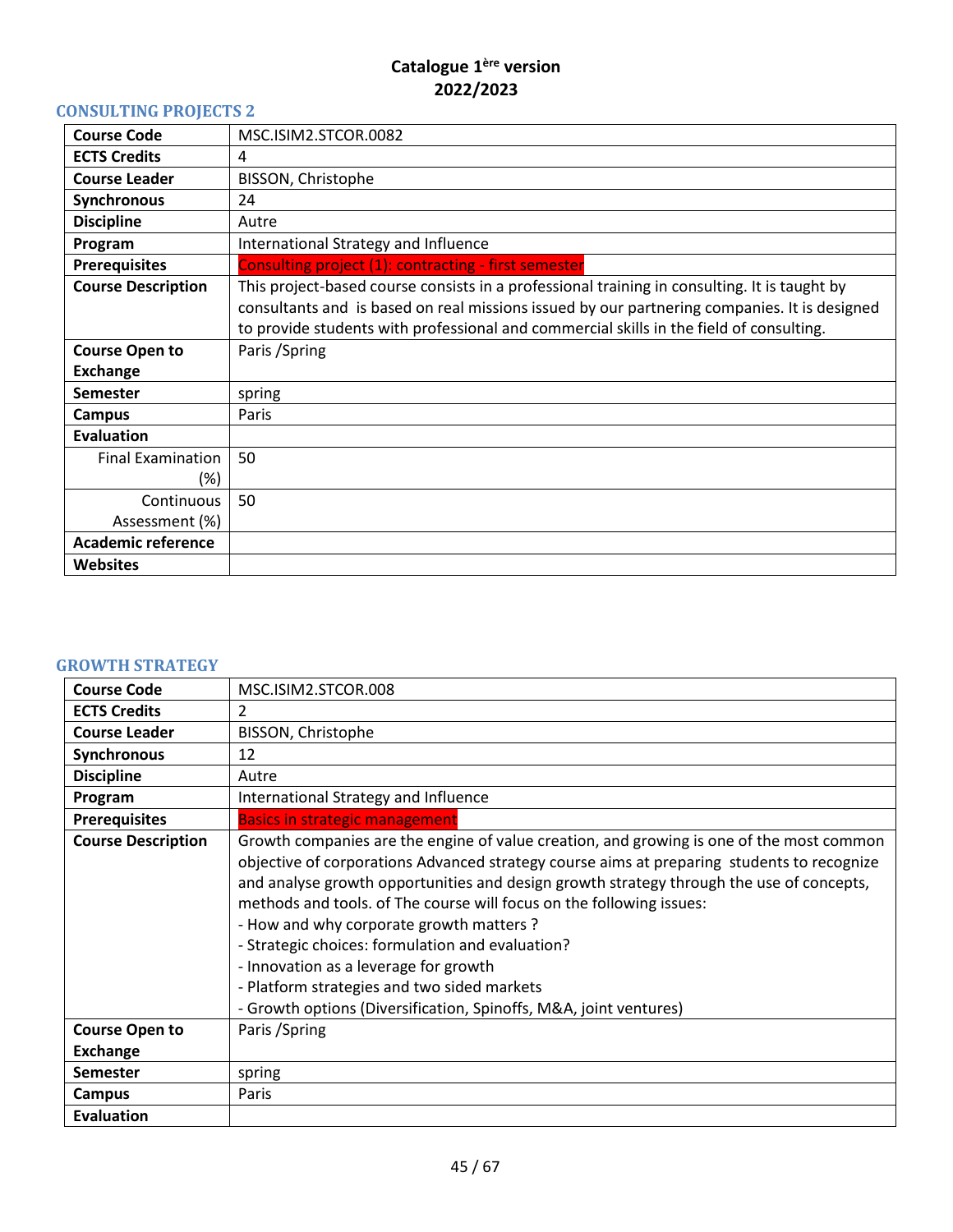| <b>Final Examination</b><br>(%) | 60                                                                                                                                                                        |
|---------------------------------|---------------------------------------------------------------------------------------------------------------------------------------------------------------------------|
| Continuous                      | 40                                                                                                                                                                        |
| Assessment (%)                  |                                                                                                                                                                           |
| <b>Academic reference</b>       | 1. Michael Porter (1987) From Competitive Advantage to Corporate Strategy, Harvard<br>Business Review 65, no. 3 (MayJune)                                                 |
|                                 | 2. Kutcher, E., O. Nottebohm, and K. Sprague (2014) Grow fast or die slow,<br>McKinsey&Company                                                                            |
|                                 | 3. Christensen, C. M. (1992). Exploring the limits of the technology Scurve. Part II:<br>Architectural technologies. Production and Operations Management, 1(4), 358-366. |
|                                 | 4. Christensen, C. M., M.E. Raynor, and R. McDonald (2015) What Is Disruptive Innovation? -<br><b>Harvard Business Review</b>                                             |
|                                 | 5. Van Alstyne, M. W., Parker, G. G., & Choudary, S. P. (2016). Pipelines, platforms, and the<br>new rules of strategy. Harvard Business Review, 94(4), 54-62.            |
|                                 | 6. Teece, D. J. (2010). Business models, business strategy and innovation. Long range<br>planning, 43(2), 172-194.                                                        |
|                                 | 7. Kutcher, E., O. Nottebohm, and K. Sprague (2014) Grow fast or die slow,                                                                                                |
|                                 | McKinsey&Company                                                                                                                                                          |
| <b>Websites</b>                 |                                                                                                                                                                           |

# <span id="page-45-0"></span>**INFLUENCE AND INTERNATIONAL NEGOTIATION**

| <b>Course Code</b>        | MSC.ISIM2.STCOR.0077                                                                                                                                                                                                                                                                                                                                                                                                                                                                                                                                                                                                                                                                                                                                                                                                                                                                                                                                                                                                                                                                                                                                                        |
|---------------------------|-----------------------------------------------------------------------------------------------------------------------------------------------------------------------------------------------------------------------------------------------------------------------------------------------------------------------------------------------------------------------------------------------------------------------------------------------------------------------------------------------------------------------------------------------------------------------------------------------------------------------------------------------------------------------------------------------------------------------------------------------------------------------------------------------------------------------------------------------------------------------------------------------------------------------------------------------------------------------------------------------------------------------------------------------------------------------------------------------------------------------------------------------------------------------------|
| <b>ECTS Credits</b>       | 3                                                                                                                                                                                                                                                                                                                                                                                                                                                                                                                                                                                                                                                                                                                                                                                                                                                                                                                                                                                                                                                                                                                                                                           |
| <b>Course Leader</b>      | BISSON, Christophe                                                                                                                                                                                                                                                                                                                                                                                                                                                                                                                                                                                                                                                                                                                                                                                                                                                                                                                                                                                                                                                                                                                                                          |
| Synchronous               | 18                                                                                                                                                                                                                                                                                                                                                                                                                                                                                                                                                                                                                                                                                                                                                                                                                                                                                                                                                                                                                                                                                                                                                                          |
| <b>Discipline</b>         | Autre                                                                                                                                                                                                                                                                                                                                                                                                                                                                                                                                                                                                                                                                                                                                                                                                                                                                                                                                                                                                                                                                                                                                                                       |
| Program                   | International Strategy and Influence                                                                                                                                                                                                                                                                                                                                                                                                                                                                                                                                                                                                                                                                                                                                                                                                                                                                                                                                                                                                                                                                                                                                        |
| <b>Prerequisites</b>      | Courses on competitive intelligence and strategic analysis (first semester)                                                                                                                                                                                                                                                                                                                                                                                                                                                                                                                                                                                                                                                                                                                                                                                                                                                                                                                                                                                                                                                                                                 |
| <b>Course Description</b> | The objective of the course aims at providing information on international organizations and<br>their role on the political scene when the international community is facing a crisis situation.<br>The course will focus on the relations between these organizations and the impact of<br>national concerns and political interests.<br>Students will be invited to play roles in these simulated organizations (EU, UN and NATO)<br>having to cope with an international crisis situation in the European Union neighborhood.<br>Simulations are a very efficient training tool: by experiencing themselves the difficulties of<br>the decision-making process, students get a hands-on knowledge of international influence,<br>policymaking, rules, and constraints.<br>In order for the students to learn as much as possible, the simulation will be constructed as<br>realistically as possible.<br>The students will all be given the role of a country. They will have to prepare their country's<br>position on an official agenda which will be sent to them beforehand; and will have to<br>negotiate their country's position during two day-long simulations |
| <b>Course Open to</b>     | Paris / Spring                                                                                                                                                                                                                                                                                                                                                                                                                                                                                                                                                                                                                                                                                                                                                                                                                                                                                                                                                                                                                                                                                                                                                              |
| <b>Exchange</b>           |                                                                                                                                                                                                                                                                                                                                                                                                                                                                                                                                                                                                                                                                                                                                                                                                                                                                                                                                                                                                                                                                                                                                                                             |
| <b>Semester</b>           | spring                                                                                                                                                                                                                                                                                                                                                                                                                                                                                                                                                                                                                                                                                                                                                                                                                                                                                                                                                                                                                                                                                                                                                                      |
| <b>Campus</b>             | Paris                                                                                                                                                                                                                                                                                                                                                                                                                                                                                                                                                                                                                                                                                                                                                                                                                                                                                                                                                                                                                                                                                                                                                                       |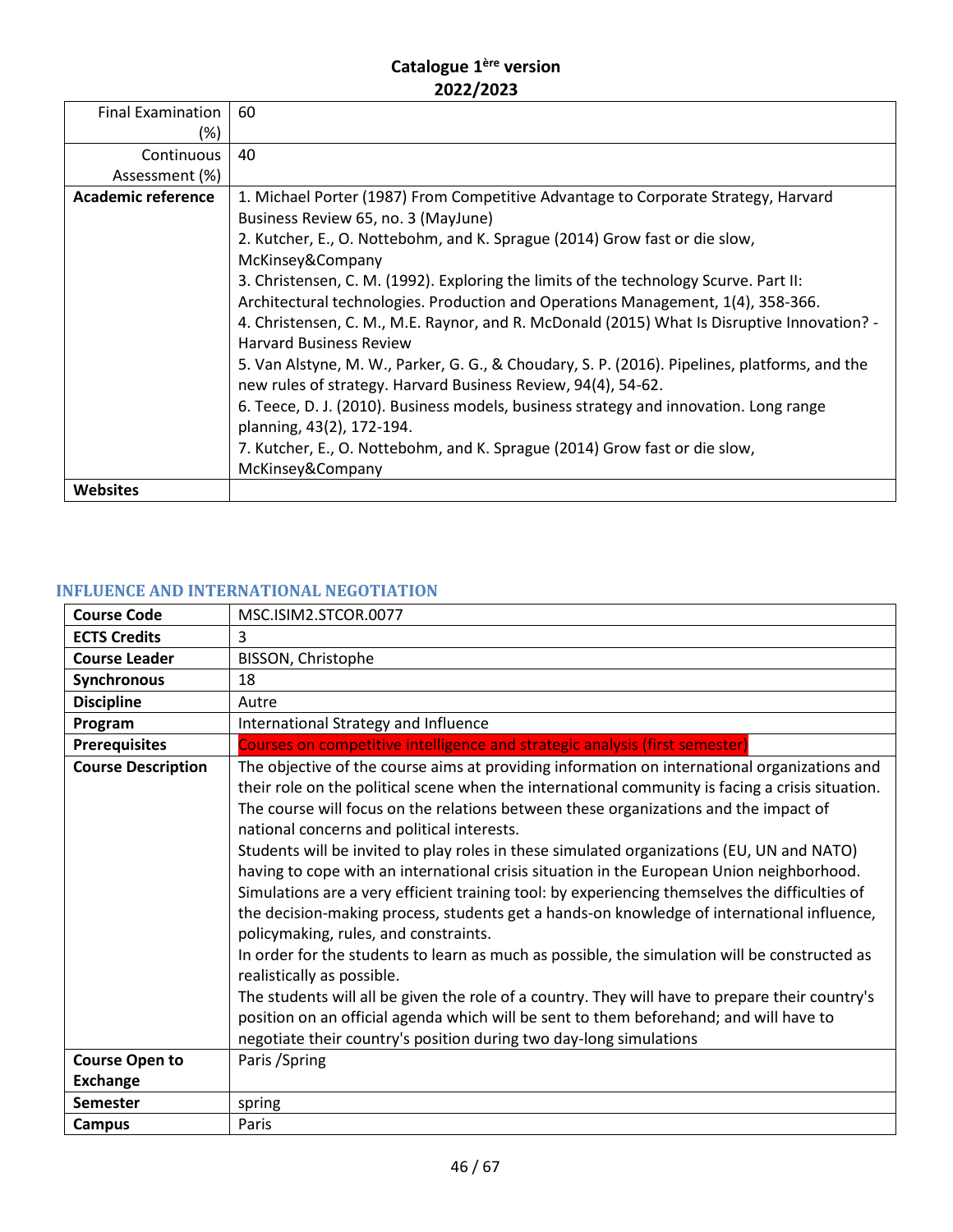| <b>Evaluation</b>         |                                                                                              |
|---------------------------|----------------------------------------------------------------------------------------------|
| <b>Final Examination</b>  | 50                                                                                           |
| (%)                       |                                                                                              |
| Continuous                | 50                                                                                           |
| Assessment (%)            |                                                                                              |
| <b>Academic reference</b> | French:<br>François, L. and                                                                  |
|                           | Zerbib, R. (2015) Inluentia, La référence des stratégies d'influence, Eds Lavauzelle. Revel, |
|                           | Claude (2012) La France, un pays sous influence? Vuibert<br>F.J.                             |
|                           | FARNEL, « Le lobbying : stratégies et techniques d'intervention », Éditions d'Organisation,  |
|                           | 1994                                                                                         |
|                           | B. GOSSELIN, « Le dictionnaire du lobbying » Editions EMS, 2003                              |
|                           | Viviane DE BEAUFORT, Lobbying, portraits croisés : pour en finir avec les idées reçues, Ed.  |
|                           | Autrement 2008                                                                               |
|                           | Stéphane DESSELAS, Un Lobbying professionnel à visage découvert : enquête sur l'influence    |
|                           | des Français à                                                                               |
|                           | 41                                                                                           |
|                           | Bruxelles - Ed. du Palio 2007                                                                |
|                           | Bernard LECHERBONNIER, Les Lobbies à l'assaut de l'Europe - Albin Michel 2006                |
|                           | Michel CLAMEN, Le Lobbying et ses secrets : guide des techniques d'influence Ed. Dunod       |
|                           | 2000                                                                                         |
|                           | Jean-François VIGIER, Une entreprise artisanale de lobbying Ed. Territorial éditions 2006    |
|                           | Xavier DELECROIX, Influencer la démocratie et démocratiser linfluence. Enjeux et             |
|                           | perspectives dun lobbying démysthithifié, Ed. AFCAP 2004                                     |
| Websites                  |                                                                                              |

# <span id="page-46-0"></span>**INTERNATIONAL MERGER & ACQUISITION**

| <b>Course Code</b>        | MSC.ISIM2.FICOR.0001                                                                                                                                                                                                                                                                                                                                                                                                                                                                         |
|---------------------------|----------------------------------------------------------------------------------------------------------------------------------------------------------------------------------------------------------------------------------------------------------------------------------------------------------------------------------------------------------------------------------------------------------------------------------------------------------------------------------------------|
| <b>ECTS Credits</b>       | 2                                                                                                                                                                                                                                                                                                                                                                                                                                                                                            |
| <b>Course Leader</b>      | <b>MESCHI Pierre Xavier</b>                                                                                                                                                                                                                                                                                                                                                                                                                                                                  |
| Synchronous               | 12                                                                                                                                                                                                                                                                                                                                                                                                                                                                                           |
| <b>Discipline</b>         | Autre                                                                                                                                                                                                                                                                                                                                                                                                                                                                                        |
| Program                   | International Strategy and Influence                                                                                                                                                                                                                                                                                                                                                                                                                                                         |
| <b>Prerequisites</b>      | Basics in corporate finance and accounting; basics in strategic management                                                                                                                                                                                                                                                                                                                                                                                                                   |
| <b>Course Description</b> | Why do so many M&A transactions fail? And what drives the success of those deals that are<br>consummated? M&A can be understood as a response by managers to forces of turbulence<br>in their environment. Despite the material failure rates of mergers and acquisitions, those<br>pulling the trigger on key strategic decisions can make them work if they spend great care<br>and rigor in the development of their M&A deals. The course try to highlight those factors<br>and drivers. |
| <b>Course Open to</b>     | Paris / Spring                                                                                                                                                                                                                                                                                                                                                                                                                                                                               |
| <b>Exchange</b>           |                                                                                                                                                                                                                                                                                                                                                                                                                                                                                              |
| <b>Semester</b>           | spring                                                                                                                                                                                                                                                                                                                                                                                                                                                                                       |
| Campus                    | Paris                                                                                                                                                                                                                                                                                                                                                                                                                                                                                        |
| <b>Evaluation</b>         |                                                                                                                                                                                                                                                                                                                                                                                                                                                                                              |
| <b>Final Examination</b>  | $\mathbf{0}$                                                                                                                                                                                                                                                                                                                                                                                                                                                                                 |
| (%)                       |                                                                                                                                                                                                                                                                                                                                                                                                                                                                                              |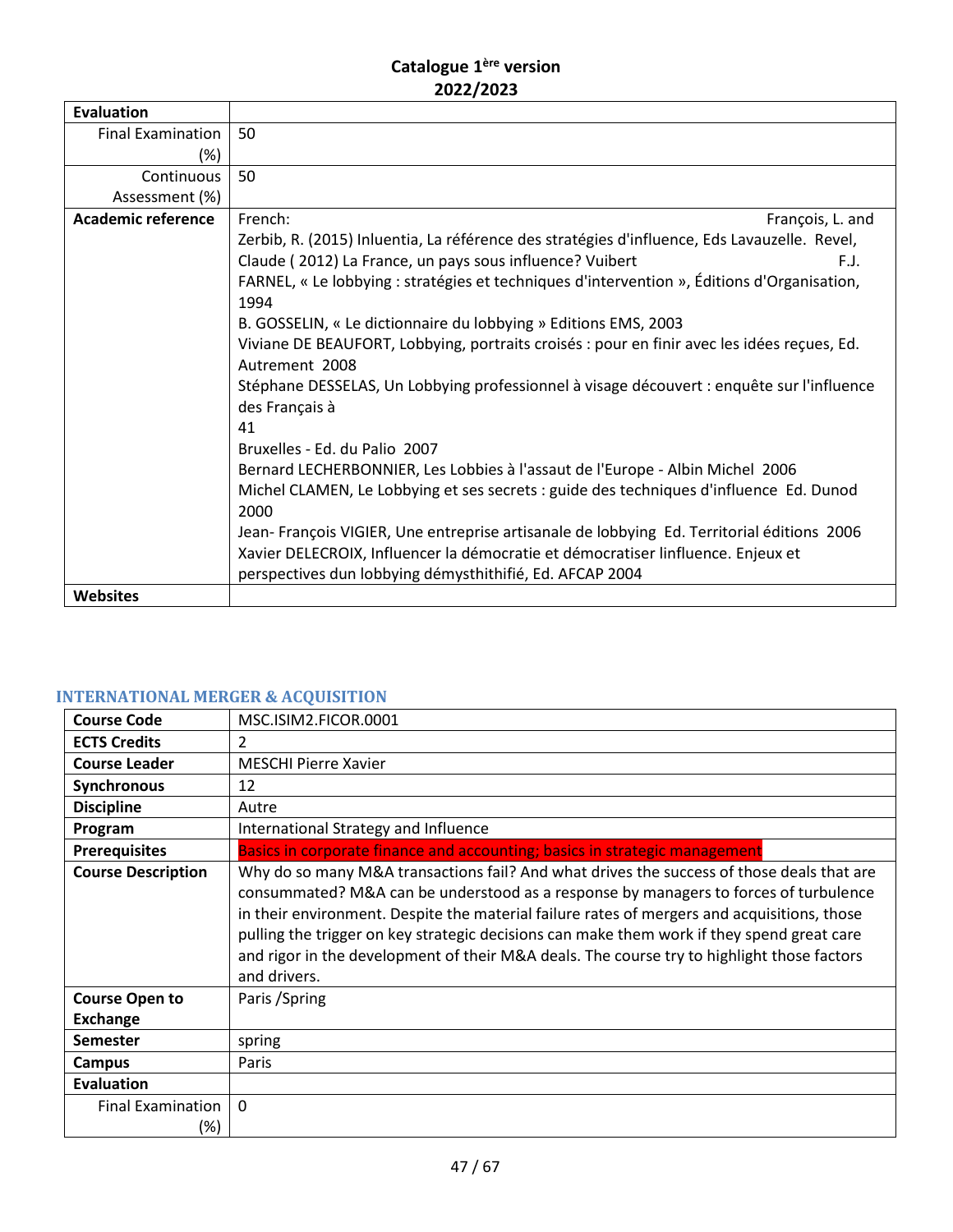| Continuous                | 100                                                                                   |
|---------------------------|---------------------------------------------------------------------------------------|
| Assessment (%)            |                                                                                       |
| <b>Academic reference</b> | Robert F. Bruner, Applied Merger and Acquisition. Wiley Finance                       |
|                           | Joshua Rosenbaum, Joshua Pearl. Investment Banking: Valuation, Leveraged Buyouts, and |
|                           | <b>Mergers and Acquisitions</b>                                                       |
| <b>Websites</b>           |                                                                                       |

# <span id="page-47-0"></span>**KNOWLEDGE & DATA ANALYSIS**

| <b>Course Code</b>              | MSC.ISIM2.OTCOR.0021                                                                                                                                                                                                                                                                                   |
|---------------------------------|--------------------------------------------------------------------------------------------------------------------------------------------------------------------------------------------------------------------------------------------------------------------------------------------------------|
| <b>ECTS Credits</b>             | 2                                                                                                                                                                                                                                                                                                      |
| <b>Course Leader</b>            | BISSON, Christophe                                                                                                                                                                                                                                                                                     |
| Synchronous                     | 12                                                                                                                                                                                                                                                                                                     |
| <b>Discipline</b>               | Autre                                                                                                                                                                                                                                                                                                  |
| Program                         | International Strategy and Influence                                                                                                                                                                                                                                                                   |
| <b>Prerequisites</b>            | Critical thinking and methods and Knowledge Management (first semester)                                                                                                                                                                                                                                |
| <b>Course Description</b>       | The aim of the course is to extend knowledge of the research process gained in semester 1,<br>notably through the acquisition of more qualitative and quantitative tools and methods for<br>strategic analysis. In the long term it is to prepare students to carry out complex technical<br>projects. |
| <b>Course Open to</b>           | Paris / Spring                                                                                                                                                                                                                                                                                         |
| <b>Exchange</b>                 |                                                                                                                                                                                                                                                                                                        |
| <b>Semester</b>                 | spring                                                                                                                                                                                                                                                                                                 |
| <b>Campus</b>                   | Paris                                                                                                                                                                                                                                                                                                  |
| <b>Evaluation</b>               |                                                                                                                                                                                                                                                                                                        |
| <b>Final Examination</b><br>(%) | 50                                                                                                                                                                                                                                                                                                     |
| Continuous                      | 50                                                                                                                                                                                                                                                                                                     |
| Assessment (%)                  |                                                                                                                                                                                                                                                                                                        |
| <b>Academic reference</b>       |                                                                                                                                                                                                                                                                                                        |
| <b>Websites</b>                 |                                                                                                                                                                                                                                                                                                        |

# <span id="page-47-1"></span>**STRATEGIC MANAGEMENT OF INNOVATION**

| <b>Course Code</b>        | MSC.ISIM2.STCOR.0065                                                                           |
|---------------------------|------------------------------------------------------------------------------------------------|
| <b>ECTS Credits</b>       | 3                                                                                              |
| <b>Course Leader</b>      | <b>MARINO Marianna</b>                                                                         |
| Synchronous               | 18                                                                                             |
| <b>Discipline</b>         | Autre                                                                                          |
| Program                   | International Strategy and Influence                                                           |
| <b>Prerequisites</b>      | <b>Good knowledge in strategy</b>                                                              |
| <b>Course Description</b> | The purpose of this course is to teach the rationales of innovation management from a          |
|                           | strategic perspective, considering that innovation is one of the essential means for a firm to |
|                           | achieve strategic goals. Strategy-innovation fit will be analysed from both innovation         |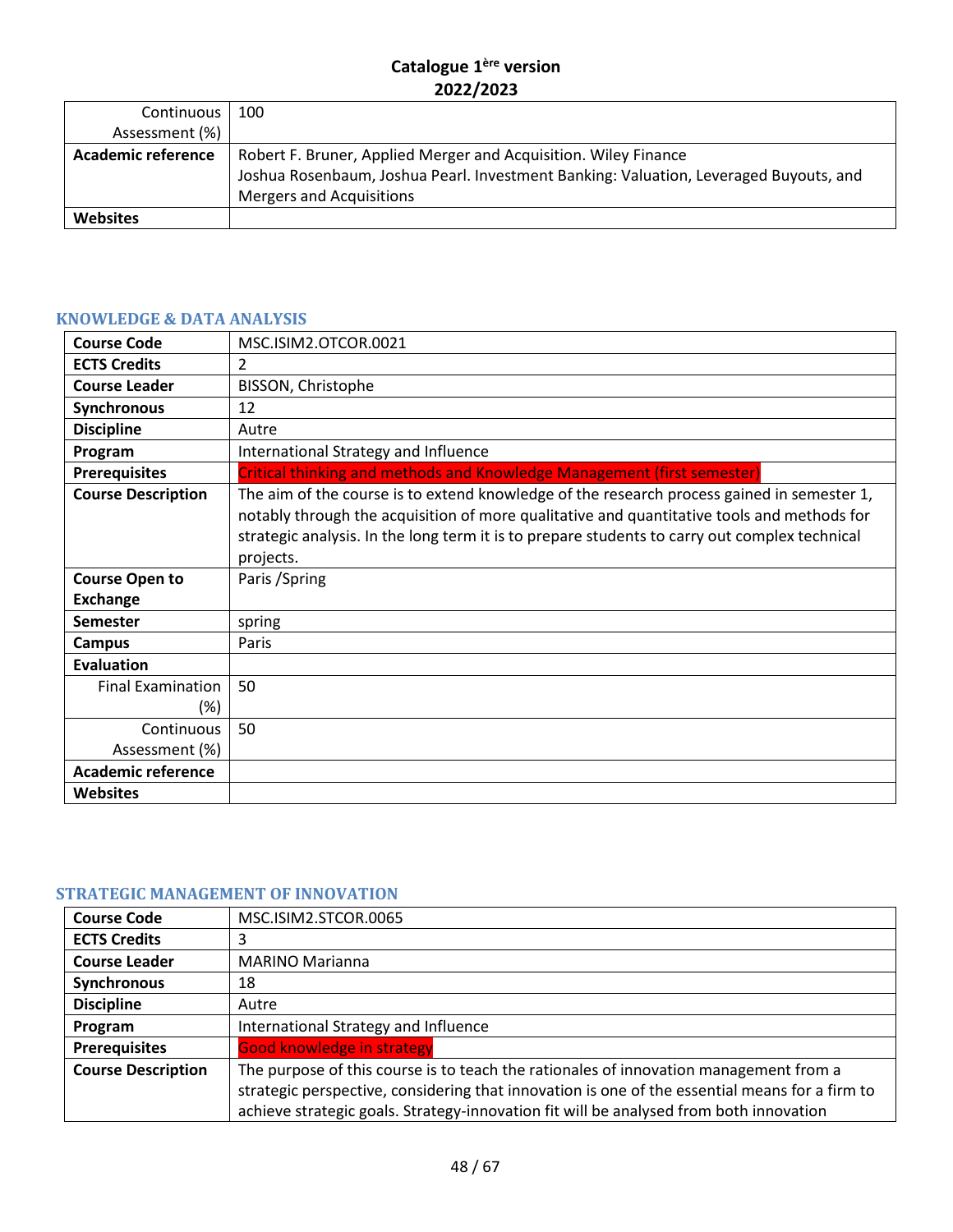|                           | performance and financial performance insights. Critical thinking and controversy using<br>research papers and practical case studies will be encouraged. |
|---------------------------|-----------------------------------------------------------------------------------------------------------------------------------------------------------|
|                           |                                                                                                                                                           |
| <b>Course Open to</b>     | Paris / Spring                                                                                                                                            |
| <b>Exchange</b>           |                                                                                                                                                           |
| <b>Semester</b>           | spring                                                                                                                                                    |
| Campus                    | Paris                                                                                                                                                     |
| <b>Evaluation</b>         |                                                                                                                                                           |
| <b>Final Examination</b>  | 50                                                                                                                                                        |
| (%)                       |                                                                                                                                                           |
| Continuous                | 50                                                                                                                                                        |
| Assessment (%)            |                                                                                                                                                           |
| <b>Academic reference</b> | Lectures obligatoires / Required readings :                                                                                                               |
|                           | Reaserch papers will be provided to students prior the elective.                                                                                          |
|                           | Lectures Recommandées / Recommanded readings :                                                                                                            |
|                           | Porter, M.E. (1996) - What Is Strategy? - Harvard Business Review, November-December                                                                      |
|                           | issue, p. 61-78                                                                                                                                           |
|                           | Ketchen (2003) - An interview with Raymond E. Miles and Charles C. Snow Academy of                                                                        |
|                           | Management Executive Vol. 17(4)                                                                                                                           |
| <b>Websites</b>           |                                                                                                                                                           |

# <span id="page-48-0"></span>**WEB 3.0 : INTERNET : MENACES OU ATOUTS ?**

| <b>Course Code</b>              | MSC.ISIM2.STELE.0072                                                                                                                                                                                                                                                                                                                                                                                                                                                                                                                                                                                                                                                                                                                                                                                                                                |
|---------------------------------|-----------------------------------------------------------------------------------------------------------------------------------------------------------------------------------------------------------------------------------------------------------------------------------------------------------------------------------------------------------------------------------------------------------------------------------------------------------------------------------------------------------------------------------------------------------------------------------------------------------------------------------------------------------------------------------------------------------------------------------------------------------------------------------------------------------------------------------------------------|
| <b>ECTS Credits</b>             | 3                                                                                                                                                                                                                                                                                                                                                                                                                                                                                                                                                                                                                                                                                                                                                                                                                                                   |
| <b>Course Leader</b>            | BISSON, Christophe                                                                                                                                                                                                                                                                                                                                                                                                                                                                                                                                                                                                                                                                                                                                                                                                                                  |
| Synchronous                     | 18                                                                                                                                                                                                                                                                                                                                                                                                                                                                                                                                                                                                                                                                                                                                                                                                                                                  |
| <b>Discipline</b>               | Autre                                                                                                                                                                                                                                                                                                                                                                                                                                                                                                                                                                                                                                                                                                                                                                                                                                               |
| Program                         | International Strategy and Influence                                                                                                                                                                                                                                                                                                                                                                                                                                                                                                                                                                                                                                                                                                                                                                                                                |
| <b>Prerequisites</b>            | Pas de prérequis                                                                                                                                                                                                                                                                                                                                                                                                                                                                                                                                                                                                                                                                                                                                                                                                                                    |
| <b>Course Description</b>       | La cybersécurité est un enjeu majeur pour lentreprise qui est la cible privilégiée dattaques en<br>tout genre afin de sapproprier linformation (fichiers clients, savoir-faire, etc), bloquer laccès<br>au site, etcMême si lutilisateur constitue la première des failles en matière de sécurité<br>numérique, lentreprise doit aujourdhui développer une véritable culture de cybersécurité qui<br>passe notamment par de bonnes connaissances juridiques des dispositifs quelle peut mettre<br>en uvre. Dans une société de linformation où tous les citoyens peuvent être des acteurs<br>actifs, via les réseaux sociaux, lentreprise doit être en veille permanente et savoir réagir<br>immédiatement à toute attaque. Auprès des entreprises, les services de lEtat contribuent au<br>dispositif général de lutte contre la cybercriminalité. |
| <b>Course Open to</b>           | Paris / Spring                                                                                                                                                                                                                                                                                                                                                                                                                                                                                                                                                                                                                                                                                                                                                                                                                                      |
| <b>Exchange</b>                 |                                                                                                                                                                                                                                                                                                                                                                                                                                                                                                                                                                                                                                                                                                                                                                                                                                                     |
| <b>Semester</b>                 | spring                                                                                                                                                                                                                                                                                                                                                                                                                                                                                                                                                                                                                                                                                                                                                                                                                                              |
| Campus                          | Paris                                                                                                                                                                                                                                                                                                                                                                                                                                                                                                                                                                                                                                                                                                                                                                                                                                               |
| <b>Evaluation</b>               |                                                                                                                                                                                                                                                                                                                                                                                                                                                                                                                                                                                                                                                                                                                                                                                                                                                     |
| <b>Final Examination</b><br>(%) | 100                                                                                                                                                                                                                                                                                                                                                                                                                                                                                                                                                                                                                                                                                                                                                                                                                                                 |
| Continuous<br>Assessment (%)    | $\Omega$                                                                                                                                                                                                                                                                                                                                                                                                                                                                                                                                                                                                                                                                                                                                                                                                                                            |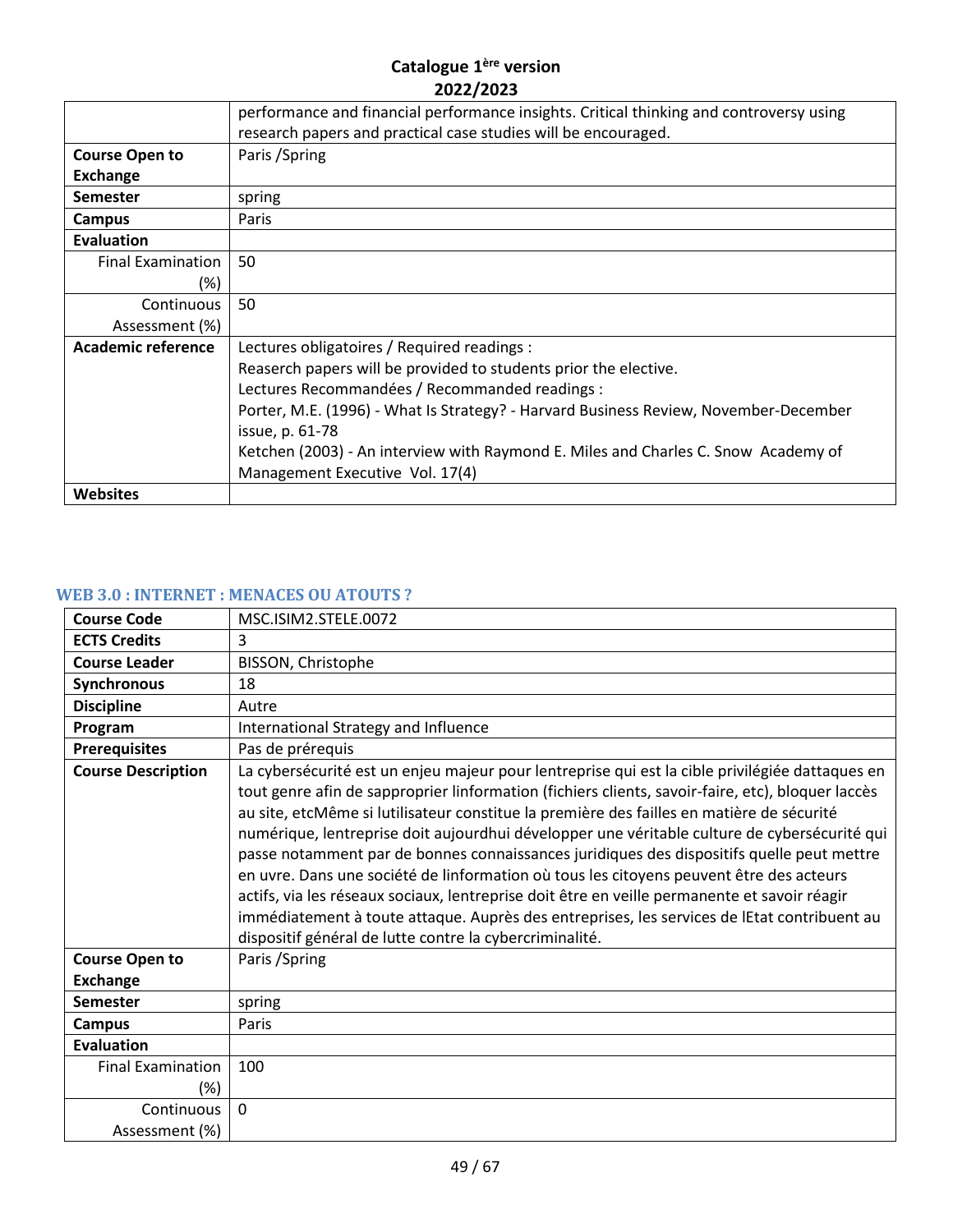| <b>Academic reference</b> | Lectures obligatoires / Required readings :                                           |
|---------------------------|---------------------------------------------------------------------------------------|
|                           | Lectures Recommandées / Recommanded readings :                                        |
|                           | Bouchet Michel-Henry et Guilhon Le Fraper du Hellen Alice, Intelligence économique et |
|                           | gestion des risques, Pearson, Paris, 2007.                                            |
|                           | Delbecque Eric et Harbulot Christian, La guerre économique, PUF, Paris, 2010.         |
| <b>Websites</b>           | http://www.inhesj.fr/                                                                 |

# <span id="page-49-0"></span>**ADVANCED STRATEGIC MODELS**

| <b>Course Code</b>                       | MSC.ISIM2.STELE.0066                                                                                                                                                                                                                                                                                                                                                                                                                                                                                                                                                                                                                                                                                                                                                                                                                                                                     |
|------------------------------------------|------------------------------------------------------------------------------------------------------------------------------------------------------------------------------------------------------------------------------------------------------------------------------------------------------------------------------------------------------------------------------------------------------------------------------------------------------------------------------------------------------------------------------------------------------------------------------------------------------------------------------------------------------------------------------------------------------------------------------------------------------------------------------------------------------------------------------------------------------------------------------------------|
| <b>ECTS Credits</b>                      | 3                                                                                                                                                                                                                                                                                                                                                                                                                                                                                                                                                                                                                                                                                                                                                                                                                                                                                        |
| <b>Course Leader</b>                     | <b>MESCHI Pierre Xavier</b>                                                                                                                                                                                                                                                                                                                                                                                                                                                                                                                                                                                                                                                                                                                                                                                                                                                              |
| <b>Synchronous</b>                       | 18                                                                                                                                                                                                                                                                                                                                                                                                                                                                                                                                                                                                                                                                                                                                                                                                                                                                                       |
| <b>Discipline</b>                        | Autre                                                                                                                                                                                                                                                                                                                                                                                                                                                                                                                                                                                                                                                                                                                                                                                                                                                                                    |
| Program                                  | International Strategy and Influence                                                                                                                                                                                                                                                                                                                                                                                                                                                                                                                                                                                                                                                                                                                                                                                                                                                     |
| <b>Prerequisites</b>                     | Basics in strategy; complementary to the course Advanced Strategy                                                                                                                                                                                                                                                                                                                                                                                                                                                                                                                                                                                                                                                                                                                                                                                                                        |
| <b>Course Description</b>                | Le cours de « modèles stratégiques avancés » a pour objectif de présenter les outils du<br>conseil stratégique de lentreprise en se focalisant sur leurs méthodologies dutilisation. Dans<br>cette optique, ce cours se concentre sur deux grandes missions de conseil en stratégie. Ces<br>missions correspondent à des enjeux de diagnostic, de repositionnement et de croissance<br>auxquels tout dirigeant est confronté à un stade ou un autre du cycle de vie de son<br>entreprise.<br>Advanced strategic models course aims at presenting the strategic consulting tools by<br>focusing on their methodologies. In this perspective, this course concentrates on two main<br>strategic consulting missions. These missions pertain to company analysis, repositioning, and<br>growth, which any CEOs will have to face at one stage or the other of his/her company<br>lifecycle. |
| <b>Course Open to</b><br><b>Exchange</b> | Paris / Spring                                                                                                                                                                                                                                                                                                                                                                                                                                                                                                                                                                                                                                                                                                                                                                                                                                                                           |
| <b>Semester</b>                          | spring                                                                                                                                                                                                                                                                                                                                                                                                                                                                                                                                                                                                                                                                                                                                                                                                                                                                                   |
| <b>Campus</b>                            | Paris                                                                                                                                                                                                                                                                                                                                                                                                                                                                                                                                                                                                                                                                                                                                                                                                                                                                                    |
| <b>Evaluation</b>                        |                                                                                                                                                                                                                                                                                                                                                                                                                                                                                                                                                                                                                                                                                                                                                                                                                                                                                          |
| <b>Final Examination</b><br>$(\%)$       | $\mathbf 0$                                                                                                                                                                                                                                                                                                                                                                                                                                                                                                                                                                                                                                                                                                                                                                                                                                                                              |
| Continuous<br>Assessment (%)             | 100                                                                                                                                                                                                                                                                                                                                                                                                                                                                                                                                                                                                                                                                                                                                                                                                                                                                                      |
| <b>Academic reference</b>                | Philippe Chereau & Pierre-Xavier Meschi (2014). Le Conseil Stratégique pour lEntreprise,<br>Pearson, Paris.                                                                                                                                                                                                                                                                                                                                                                                                                                                                                                                                                                                                                                                                                                                                                                              |
| <b>Websites</b>                          |                                                                                                                                                                                                                                                                                                                                                                                                                                                                                                                                                                                                                                                                                                                                                                                                                                                                                          |

#### <span id="page-49-1"></span>**GESTION DE CRISE**

| Course Code         | MSC.ISIM2.STELE.0073 |
|---------------------|----------------------|
| <b>ECTS Credits</b> |                      |
| Course Leader       | BISSON, Christophe   |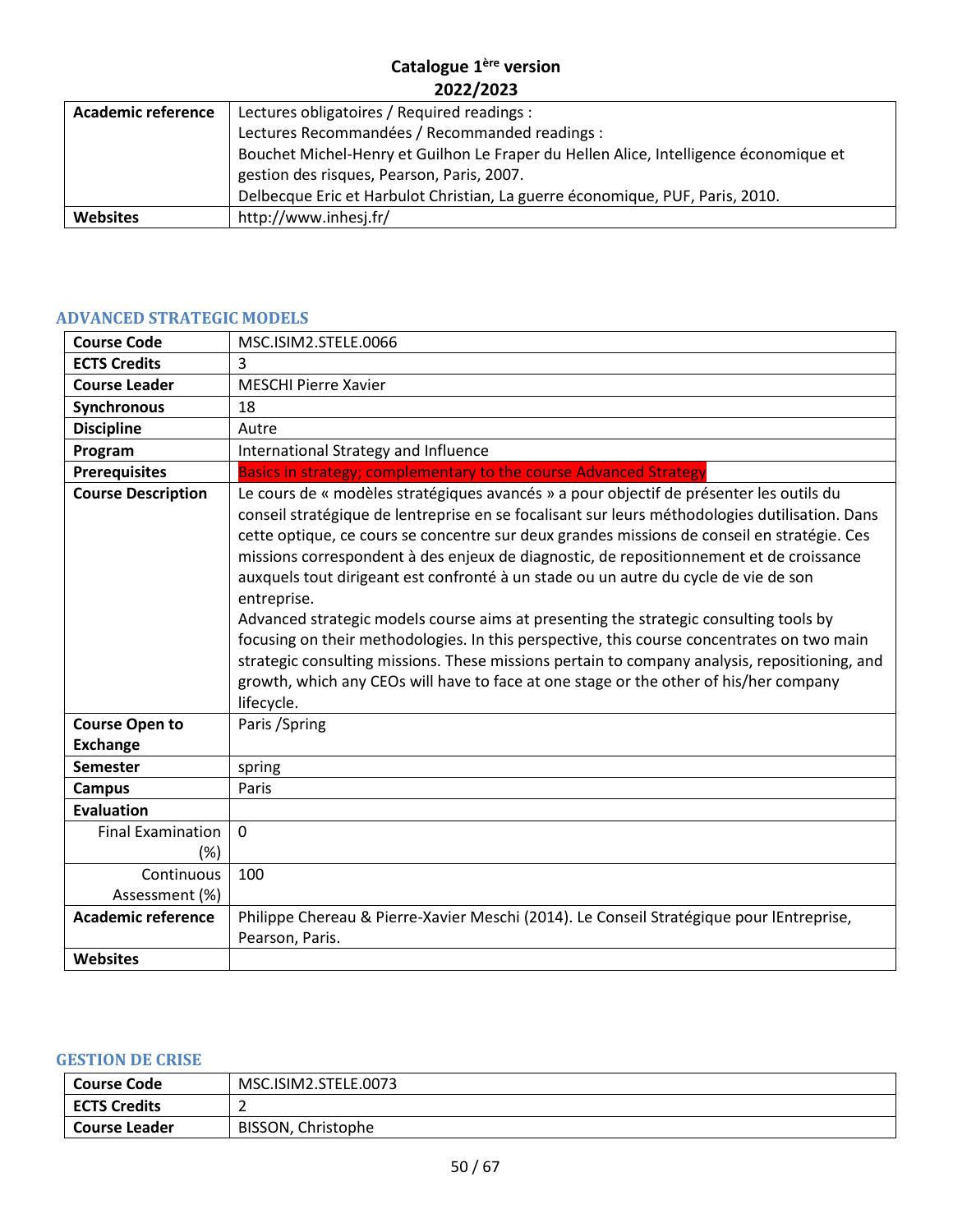| <b>Synchronous</b>        | 12                                                                                                                                                                                                                                                                                                                                                                                                                                                                                                                                                                                                                                                                                                                                      |
|---------------------------|-----------------------------------------------------------------------------------------------------------------------------------------------------------------------------------------------------------------------------------------------------------------------------------------------------------------------------------------------------------------------------------------------------------------------------------------------------------------------------------------------------------------------------------------------------------------------------------------------------------------------------------------------------------------------------------------------------------------------------------------|
| <b>Discipline</b>         | Autre                                                                                                                                                                                                                                                                                                                                                                                                                                                                                                                                                                                                                                                                                                                                   |
| Program                   | International Strategy and Influence                                                                                                                                                                                                                                                                                                                                                                                                                                                                                                                                                                                                                                                                                                    |
| <b>Prerequisites</b>      | Pas de prérequis                                                                                                                                                                                                                                                                                                                                                                                                                                                                                                                                                                                                                                                                                                                        |
| <b>Course Description</b> | Pour lentreprise la question nest pas de savoir si elle sera impactée par une crise mais plutôt<br>quand elle le sera. Elle doit donc se préparer à cette échéance inévitable aujourdhui. Encore<br>doit-elle au préalable avoir défini ce qui pourrait pour elle constituer une crise. Cette étape<br>franchie, elle aura ainsi une vision claire de ses fonctions vitales à préserver impérativement<br>dans le cadre dun plan de continuité dactivité. Mais la crise, cest aussi une communication<br>maîtrisée qui ne laisse aucun doute sur la capacité de lentreprise à surmonter les difficultés<br>rencontrées. Létude de cas pratiques apporte une vision opérationnelle de la gestion de crise<br>sur des événements majeurs. |
| <b>Course Open to</b>     | Paris / Spring                                                                                                                                                                                                                                                                                                                                                                                                                                                                                                                                                                                                                                                                                                                          |
| <b>Exchange</b>           |                                                                                                                                                                                                                                                                                                                                                                                                                                                                                                                                                                                                                                                                                                                                         |
| <b>Semester</b>           | spring                                                                                                                                                                                                                                                                                                                                                                                                                                                                                                                                                                                                                                                                                                                                  |
| <b>Campus</b>             | Paris                                                                                                                                                                                                                                                                                                                                                                                                                                                                                                                                                                                                                                                                                                                                   |
| <b>Evaluation</b>         |                                                                                                                                                                                                                                                                                                                                                                                                                                                                                                                                                                                                                                                                                                                                         |
| <b>Final Examination</b>  | 100                                                                                                                                                                                                                                                                                                                                                                                                                                                                                                                                                                                                                                                                                                                                     |
| (%)                       |                                                                                                                                                                                                                                                                                                                                                                                                                                                                                                                                                                                                                                                                                                                                         |
| Continuous                | $\Omega$                                                                                                                                                                                                                                                                                                                                                                                                                                                                                                                                                                                                                                                                                                                                |
| Assessment (%)            |                                                                                                                                                                                                                                                                                                                                                                                                                                                                                                                                                                                                                                                                                                                                         |
| <b>Academic reference</b> | Lectures obligatoires / Required readings :                                                                                                                                                                                                                                                                                                                                                                                                                                                                                                                                                                                                                                                                                             |
|                           | Lectures Recommandées / Recommanded readings :                                                                                                                                                                                                                                                                                                                                                                                                                                                                                                                                                                                                                                                                                          |
|                           | Bouchet Michel-Henry et Guilhon Le Fraper du Hellen Alice, Intelligence économique et                                                                                                                                                                                                                                                                                                                                                                                                                                                                                                                                                                                                                                                   |
|                           | gestion des risques, Pearson, Paris, 2007.                                                                                                                                                                                                                                                                                                                                                                                                                                                                                                                                                                                                                                                                                              |
|                           | Delbecque Eric et Harbulot Christian, La guerre économique, PUF, Paris, 2010.                                                                                                                                                                                                                                                                                                                                                                                                                                                                                                                                                                                                                                                           |
|                           | Lecarpentier Fanny et Linardos Dimitri, Business en milieu hostile. La sûreté des entreprises                                                                                                                                                                                                                                                                                                                                                                                                                                                                                                                                                                                                                                           |
|                           | à l'international, Vuibert, Paris, 2010.                                                                                                                                                                                                                                                                                                                                                                                                                                                                                                                                                                                                                                                                                                |
| <b>Websites</b>           | http://www.inhesj.fr/                                                                                                                                                                                                                                                                                                                                                                                                                                                                                                                                                                                                                                                                                                                   |

# <span id="page-50-0"></span>**NOUVEAUX RISQUES ET NOUVEAUX DÉFIS**

| <b>Course Code</b>        | MSC.ISIM2.STELE.0070                                                                              |
|---------------------------|---------------------------------------------------------------------------------------------------|
| <b>ECTS Credits</b>       |                                                                                                   |
| <b>Course Leader</b>      | BISSON, Christophe                                                                                |
| <b>Synchronous</b>        | 12                                                                                                |
| <b>Discipline</b>         | Autre                                                                                             |
| Program                   | International Strategy and Influence                                                              |
| <b>Prerequisites</b>      | Pas de prérequis                                                                                  |
| <b>Course Description</b> | Ce module vise à positionner la sécurité économique dans le contexte mondial                      |
|                           | dhypercurrence et de montrer aux étudiants que les stratégies de puissance des Etats se           |
|                           | centralisent aujourdhui sur la conquête de marché et de puissance économique. LEurope et          |
|                           | la France sont loin davoir pris toute la mesure de ces enjeux. Notre pays en a-t-il la volonté et |
|                           | les moyens dans un contexte budgétaire toujours contraint qui loblige à penser la Sécurité        |
|                           | non plus seulement comme une mission régalienne de lEtat mais aussi comme une exigence            |
|                           | pour toutes les organisations ?                                                                   |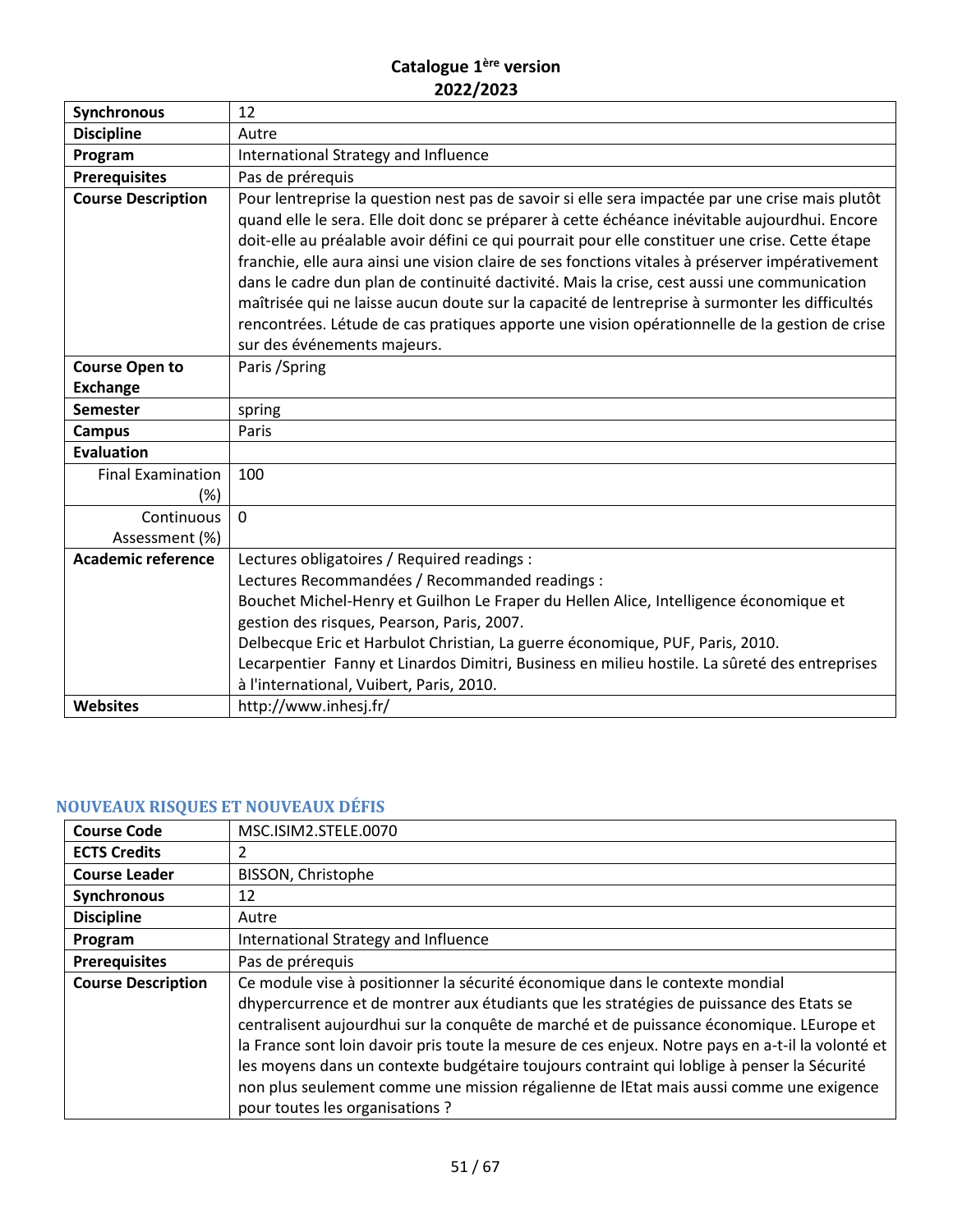| <b>Course Open to</b>     | Paris / Spring                                                                                |
|---------------------------|-----------------------------------------------------------------------------------------------|
| <b>Exchange</b>           |                                                                                               |
| <b>Semester</b>           | spring                                                                                        |
| Campus                    | Paris                                                                                         |
| Evaluation                |                                                                                               |
| <b>Final Examination</b>  | 100                                                                                           |
| (%)                       |                                                                                               |
| Continuous                | $\Omega$                                                                                      |
| Assessment (%)            |                                                                                               |
| <b>Academic reference</b> | Lectures obligatoires / Required readings :                                                   |
|                           | Lectures Recommandées / Recommanded readings :                                                |
|                           | Delbecque Eric, L'intelligence économique. Une nouvelle culture pour un nouveau monde,        |
|                           | PUF, Paris, 2006.                                                                             |
|                           | Delbecque Eric et Harbulot Christian, La guerre économique, PUF, Paris, 2010.                 |
|                           | Lecarpentier Fanny et Linardos Dimitri, Business en milieu hostile. La sûreté des entreprises |
|                           | à l'international, Vuibert, Paris, 2010.                                                      |
|                           | Revel Claude, La France. Un pays sous influence?, Vuibert, Paris, 2012.                       |
| <b>Websites</b>           | http://www.inhesj.fr/                                                                         |

# <span id="page-51-0"></span>**PREPARING FOR CONSULTING JOBS 2**

| <b>Course Code</b>                 | MSC.ISIM2.STELE.0068                                                                                                                                                                                                                                                                                                       |
|------------------------------------|----------------------------------------------------------------------------------------------------------------------------------------------------------------------------------------------------------------------------------------------------------------------------------------------------------------------------|
| <b>ECTS Credits</b>                | $\mathcal{P}$                                                                                                                                                                                                                                                                                                              |
| <b>Course Leader</b>               | BISSON, Christophe                                                                                                                                                                                                                                                                                                         |
| Synchronous                        | 12                                                                                                                                                                                                                                                                                                                         |
| <b>Discipline</b>                  | Autre                                                                                                                                                                                                                                                                                                                      |
| Program                            | International Strategy and Influence                                                                                                                                                                                                                                                                                       |
| <b>Prerequisites</b>               | <b>Strategic analysis essentials</b>                                                                                                                                                                                                                                                                                       |
| <b>Course Description</b>          | This course is dedicated to introduce, through testimonials and best practices transfer from<br>professionals to students, the value chain of strategic consulting with a focus on two key<br>dimensions:<br>- the multifaceted dimension of consulting jobs and careers<br>- the preparation to consulting job interviews |
| <b>Course Open to</b>              | Paris / Spring                                                                                                                                                                                                                                                                                                             |
| <b>Exchange</b>                    |                                                                                                                                                                                                                                                                                                                            |
| <b>Semester</b>                    | spring                                                                                                                                                                                                                                                                                                                     |
| <b>Campus</b>                      | Paris                                                                                                                                                                                                                                                                                                                      |
| Evaluation                         |                                                                                                                                                                                                                                                                                                                            |
| <b>Final Examination</b><br>$(\%)$ | $\mathbf 0$                                                                                                                                                                                                                                                                                                                |
| Continuous<br>Assessment (%)       | 100                                                                                                                                                                                                                                                                                                                        |
| <b>Academic reference</b>          | Lectures obligatoires / Required readings :<br>Philippe Chereau & Pierre-Xavier Meschi (2014). Le Conseil Stratégique pour lEntreprise,<br>Pearson, Paris.<br>Lectures Recommandées / Recommanded readings :<br>Laurence Lehmann Frédéric Leroy, Bernard Garrette, Pierre Dussauge, Rodolphe Durand                        |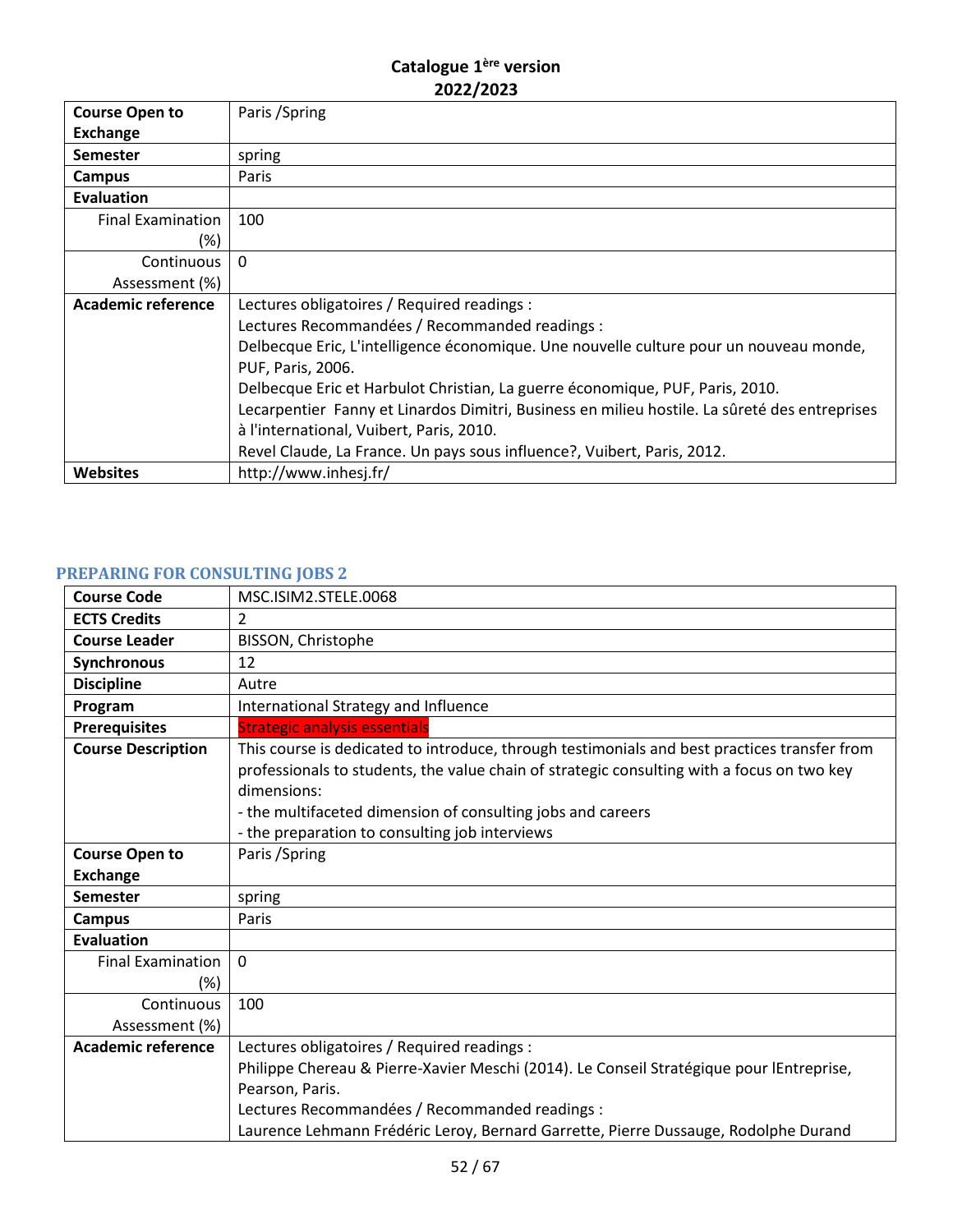|                 | (2013 edition) "Strategor --Toute la stratégie d'entreprise" 6ème édition, Dunod (In French)<br>Barbara Pinto (2008) "The Pyramid Principle: Logic in Writing and Thinking", Financial Times<br><b>Prentice Hall</b> |
|-----------------|----------------------------------------------------------------------------------------------------------------------------------------------------------------------------------------------------------------------|
|                 | Carl Stern, Michael Deimler, (2006) "The Boston Consulting Group on Strategy: Classic<br>Concepts and New Perspectives", John Wiley & Sons                                                                           |
|                 | Ethan M. Rasiel and Paul N. Friga (2002), The McKinsey Mind: Understanding and<br>Implementing the Problem-Solving Tools and Management Techniques of the World's Top<br>Strategic Consulting Firm, Mc Graw Hill     |
| <b>Websites</b> | www.bcgperspectives.com<br>http://www.capgemini.com/<br>www.hbr.org                                                                                                                                                  |

#### <span id="page-52-0"></span>**RISK ANALYSIS**

| <b>Course Code</b>        | MSC.ISIM2.STELE.0069                                                                                                                                                                                                                                                                                                                                                                                                                                                                                                          |
|---------------------------|-------------------------------------------------------------------------------------------------------------------------------------------------------------------------------------------------------------------------------------------------------------------------------------------------------------------------------------------------------------------------------------------------------------------------------------------------------------------------------------------------------------------------------|
| <b>ECTS Credits</b>       | $\overline{2}$                                                                                                                                                                                                                                                                                                                                                                                                                                                                                                                |
| <b>Course Leader</b>      | CHAFTAR, Jamil-EXT                                                                                                                                                                                                                                                                                                                                                                                                                                                                                                            |
| Synchronous               | 12                                                                                                                                                                                                                                                                                                                                                                                                                                                                                                                            |
| <b>Discipline</b>         | Autre                                                                                                                                                                                                                                                                                                                                                                                                                                                                                                                         |
| Program                   | International Strategy and Influence                                                                                                                                                                                                                                                                                                                                                                                                                                                                                          |
| <b>Prerequisites</b>      | None                                                                                                                                                                                                                                                                                                                                                                                                                                                                                                                          |
| <b>Course Description</b> | The courses key objective is to provide students with a personalized academic environment<br>to obtain a solid understanding of Financial risks, financial Information and International<br>finance. It is opened to no-specialists and gives a clear understanding between international<br>banking forces, risk, information, regulation and financial instability in globalized economy.<br>The course will assess the impact of financial deregulation as well as structural reforms upon<br>the banking business models. |
| <b>Course Open to</b>     | Paris / Spring                                                                                                                                                                                                                                                                                                                                                                                                                                                                                                                |
| <b>Exchange</b>           |                                                                                                                                                                                                                                                                                                                                                                                                                                                                                                                               |
| <b>Semester</b>           | spring                                                                                                                                                                                                                                                                                                                                                                                                                                                                                                                        |
| <b>Campus</b>             | Paris                                                                                                                                                                                                                                                                                                                                                                                                                                                                                                                         |
| <b>Evaluation</b>         |                                                                                                                                                                                                                                                                                                                                                                                                                                                                                                                               |
| <b>Final Examination</b>  | 0                                                                                                                                                                                                                                                                                                                                                                                                                                                                                                                             |
| (%)                       |                                                                                                                                                                                                                                                                                                                                                                                                                                                                                                                               |
| Continuous                | 100                                                                                                                                                                                                                                                                                                                                                                                                                                                                                                                           |
| Assessment (%)            |                                                                                                                                                                                                                                                                                                                                                                                                                                                                                                                               |
| <b>Academic reference</b> | Colquitt J. (2007), Credit risk management: How to Avoid Lending Disasters and Maximize                                                                                                                                                                                                                                                                                                                                                                                                                                       |
|                           | Earnings, Mercy College.                                                                                                                                                                                                                                                                                                                                                                                                                                                                                                      |
|                           | Fight A. (2004), Credit Risk Management, Elsevier.                                                                                                                                                                                                                                                                                                                                                                                                                                                                            |
|                           | Reports                                                                                                                                                                                                                                                                                                                                                                                                                                                                                                                       |
|                           | Annual Report of the Bank for International Settlements (BIS)                                                                                                                                                                                                                                                                                                                                                                                                                                                                 |
|                           | Annual Report of the European Central Bank (ECB)                                                                                                                                                                                                                                                                                                                                                                                                                                                                              |
|                           | Bank for International Settlements, « Report on Consolidation in The Financial Sector ».                                                                                                                                                                                                                                                                                                                                                                                                                                      |
|                           | Group of Ten, 2001.                                                                                                                                                                                                                                                                                                                                                                                                                                                                                                           |
|                           | Banking Annual Reports (see banks Website).<br>European Central Bank,                                                                                                                                                                                                                                                                                                                                                                                                                                                         |
|                           |                                                                                                                                                                                                                                                                                                                                                                                                                                                                                                                               |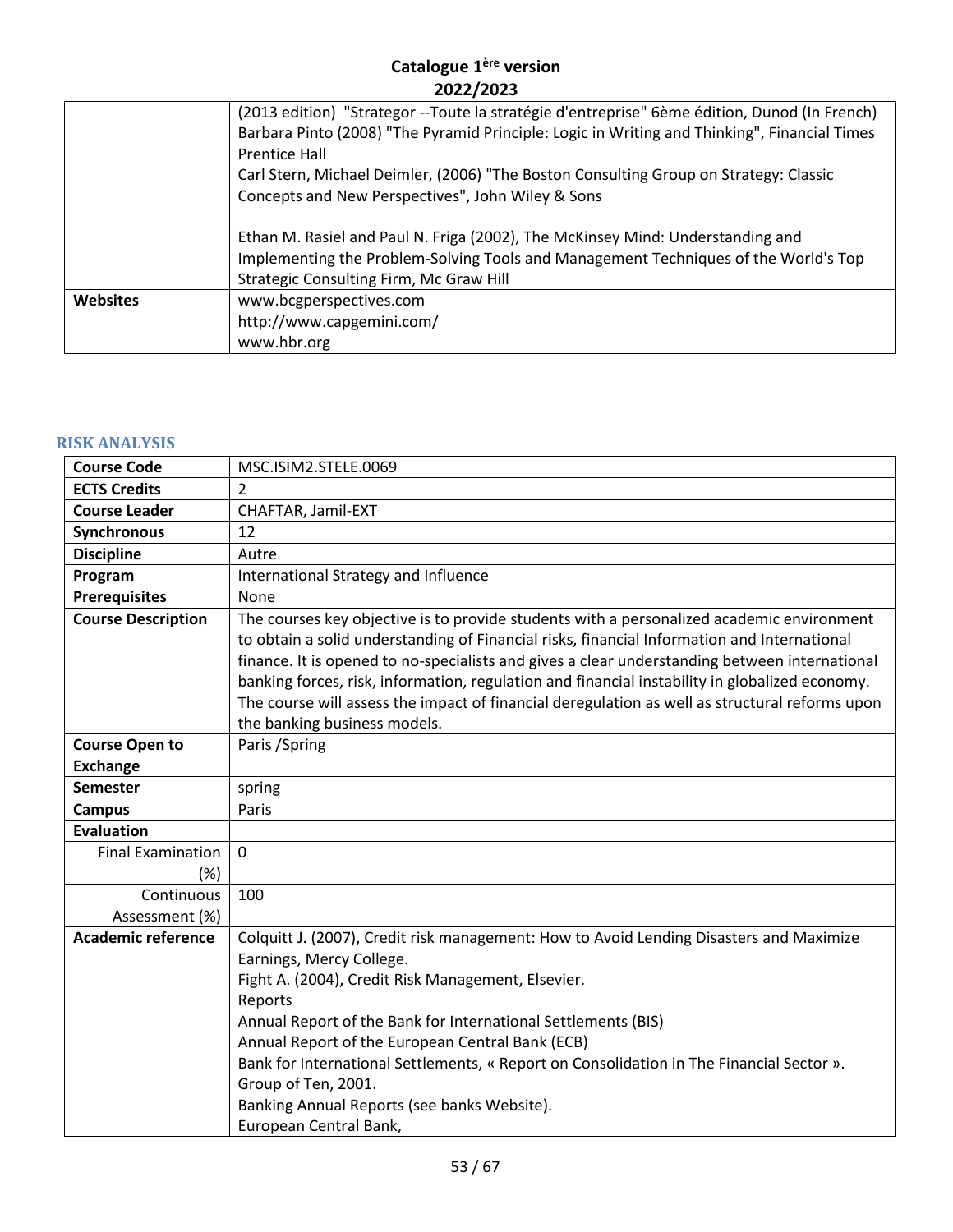| <b>Websites</b> | Website                                                      |
|-----------------|--------------------------------------------------------------|
|                 | European Central Bank: http://www.ecb.int/                   |
|                 | Bank for International Settlements: http://www.bis.org/      |
|                 | Datamonitor: http://www.datamonitor.com                      |
|                 | International Data Corporation (IDC) : http://www.idc.com/   |
|                 | Federal Deposit Insurance Corporation : http://www.fdic.gov  |
|                 | The Bond Market Association : http://www.bondmarkets.com     |
|                 | Federal Reserve System, http://www.federalreserve.gov        |
|                 | Forbes, Global 2000 Leading Compagnie, http://www.forbes.com |

# <span id="page-53-0"></span>**SÉCURITÉ ÉCONOMIQUE**

| <b>Course Code</b>        | MSC.ISIM2.STELE.0071                                                                                                                                                                                                                                                                                                                                                                                                                                                                                                             |
|---------------------------|----------------------------------------------------------------------------------------------------------------------------------------------------------------------------------------------------------------------------------------------------------------------------------------------------------------------------------------------------------------------------------------------------------------------------------------------------------------------------------------------------------------------------------|
| <b>ECTS Credits</b>       | 3                                                                                                                                                                                                                                                                                                                                                                                                                                                                                                                                |
| <b>Course Leader</b>      | BISSON, Christophe                                                                                                                                                                                                                                                                                                                                                                                                                                                                                                               |
| Synchronous               | 18                                                                                                                                                                                                                                                                                                                                                                                                                                                                                                                               |
| <b>Discipline</b>         | Autre                                                                                                                                                                                                                                                                                                                                                                                                                                                                                                                            |
| Program                   | International Strategy and Influence                                                                                                                                                                                                                                                                                                                                                                                                                                                                                             |
| <b>Prerequisites</b>      | Pas de prérequis                                                                                                                                                                                                                                                                                                                                                                                                                                                                                                                 |
| <b>Course Description</b> | Ce module permet aux étudiants dacquérir les connaissances fondamentales sur le dispositif<br>public de sécurité économique. Il aborde également sous un angle opérationnel les risques<br>auxquels lentreprise peut aujourdhui être confrontée tout en apportant les solutions et<br>parades préconisées par lEtat pour en réduire les impacts. Le témoignage dun directeur<br>sûreté dun grand groupe du CAC40 complète dun point de vue très pratique et pragmatique<br>les connaissances théoriques abordées dans ce module. |
| <b>Course Open to</b>     | Paris / Spring                                                                                                                                                                                                                                                                                                                                                                                                                                                                                                                   |
| <b>Exchange</b>           |                                                                                                                                                                                                                                                                                                                                                                                                                                                                                                                                  |
| <b>Semester</b>           | spring                                                                                                                                                                                                                                                                                                                                                                                                                                                                                                                           |
| <b>Campus</b>             | Paris                                                                                                                                                                                                                                                                                                                                                                                                                                                                                                                            |
| <b>Evaluation</b>         |                                                                                                                                                                                                                                                                                                                                                                                                                                                                                                                                  |
| <b>Final Examination</b>  | 100                                                                                                                                                                                                                                                                                                                                                                                                                                                                                                                              |
| (%)                       |                                                                                                                                                                                                                                                                                                                                                                                                                                                                                                                                  |
| Continuous                | $\mathbf 0$                                                                                                                                                                                                                                                                                                                                                                                                                                                                                                                      |
| Assessment (%)            |                                                                                                                                                                                                                                                                                                                                                                                                                                                                                                                                  |
| <b>Academic reference</b> | Lectures obligatoires / Required readings :                                                                                                                                                                                                                                                                                                                                                                                                                                                                                      |
|                           | Lectures Recommandées / Recommanded readings :                                                                                                                                                                                                                                                                                                                                                                                                                                                                                   |
|                           | Delbecque Eric, L'intelligence économique. Une nouvelle culture pour un nouveau monde,                                                                                                                                                                                                                                                                                                                                                                                                                                           |
|                           | PUF, Paris, 2006.                                                                                                                                                                                                                                                                                                                                                                                                                                                                                                                |
|                           | Delbecque Eric et Harbulot Christian, La guerre économique, PUF, Paris, 2010.                                                                                                                                                                                                                                                                                                                                                                                                                                                    |
|                           | Lecarpentier Fanny et Linardos Dimitri, Business en milieu hostile. La sûreté des entreprises                                                                                                                                                                                                                                                                                                                                                                                                                                    |
|                           | à l'international, Vuibert, Paris, 2010.                                                                                                                                                                                                                                                                                                                                                                                                                                                                                         |
|                           | Revel Claude, La France. Un pays sous influence?, Vuibert, Paris, 2012.                                                                                                                                                                                                                                                                                                                                                                                                                                                          |
| Websites                  | http://www.inhesj.fr/                                                                                                                                                                                                                                                                                                                                                                                                                                                                                                            |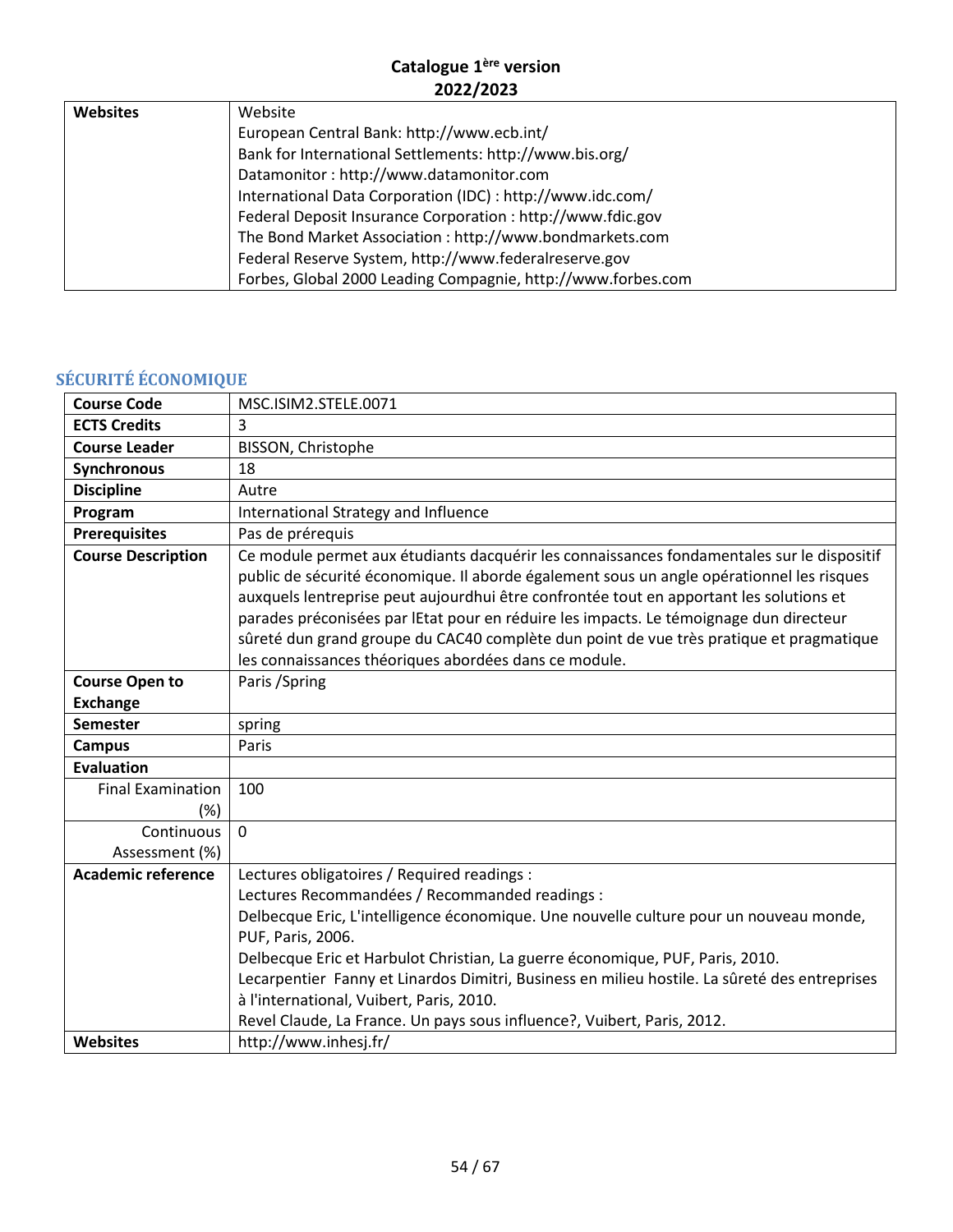#### <span id="page-54-0"></span>**STRATEGIC CONSULTING**

| <b>Course Code</b>        | MSC.ISIM2.STELE.0067                                                                            |
|---------------------------|-------------------------------------------------------------------------------------------------|
| <b>ECTS Credits</b>       | 3                                                                                               |
| <b>Course Leader</b>      | BISSON, Christophe                                                                              |
| <b>Synchronous</b>        | 18                                                                                              |
| <b>Discipline</b>         | Autre                                                                                           |
| Program                   | International Strategy and Influence                                                            |
| <b>Prerequisites</b>      | <b>Essentials of strategic management</b>                                                       |
| <b>Course Description</b> | This course is dedicated to transferring methods and tools of Executive Consulting in the field |
|                           | of strategy and organization management. Methods are based on a robust understanding of         |
|                           | strategic and organizational management theories transposed into consulting and change          |
|                           | management best practices.                                                                      |
| <b>Course Open to</b>     | Paris / Spring                                                                                  |
| <b>Exchange</b>           |                                                                                                 |
| <b>Semester</b>           | spring                                                                                          |
| <b>Campus</b>             | Paris                                                                                           |
| Evaluation                |                                                                                                 |
| <b>Final Examination</b>  | 100                                                                                             |
| $(\%)$                    |                                                                                                 |
| Continuous                | $\Omega$                                                                                        |
| Assessment (%)            |                                                                                                 |
| <b>Academic reference</b> | Lectures obligatoires / Required readings : Chereau & Meschi (2017) Strategic Consulting:       |
|                           | tools and methods for successful strategy missions                                              |
|                           | Lectures Recommandées / Recommanded readings :                                                  |
|                           | Le Conseil Stratégique pour l'Entreprise - Chereau & Meschi - PEARSON, 2014                     |
| <b>Websites</b>           |                                                                                                 |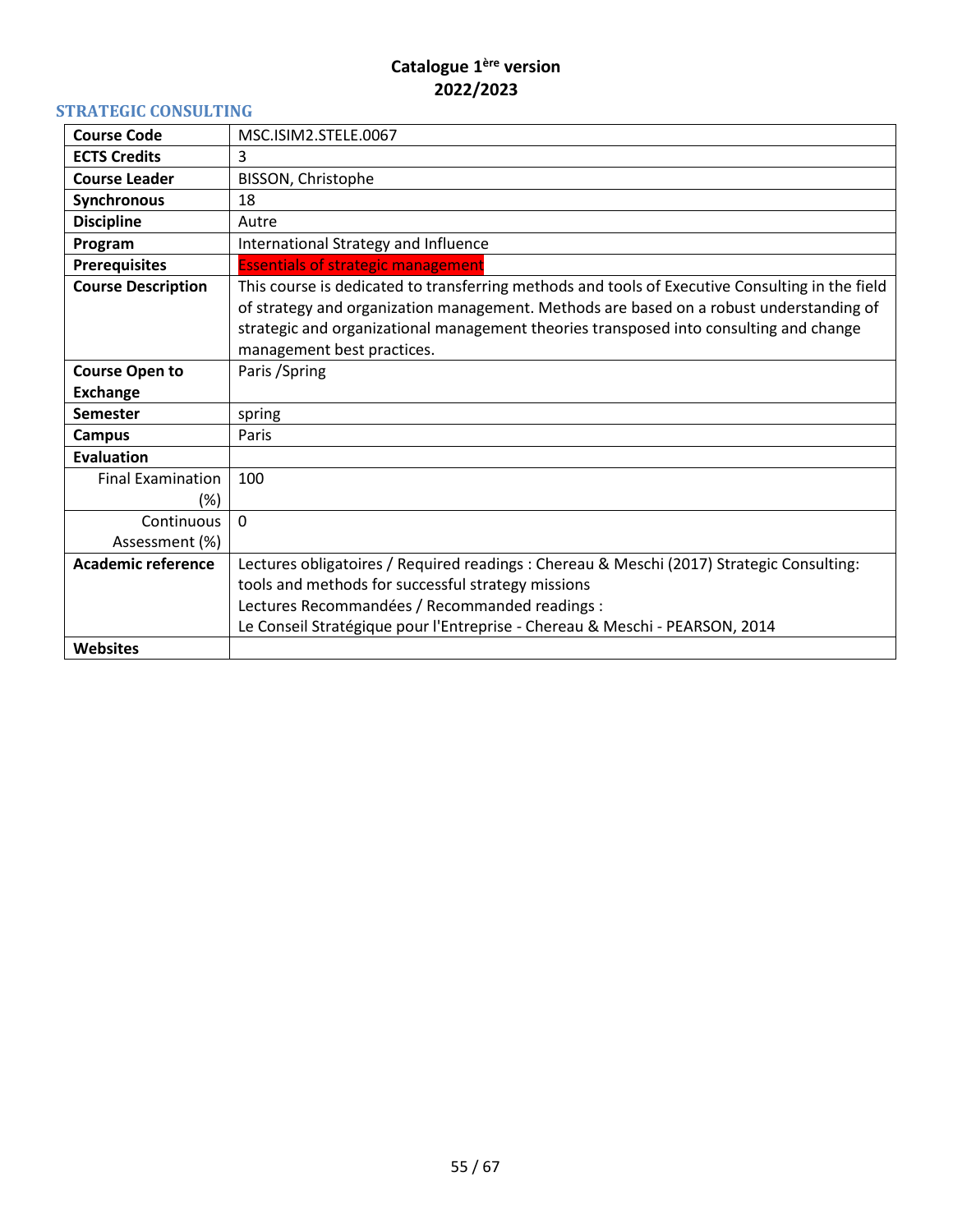#### <span id="page-55-0"></span>**SUSTAINABLE FINANCE AND FINTECH**

# <span id="page-55-1"></span>**ASSET MANAGEMENT, GREEN BONDS & ESG INTEGRATION**

| <b>Course Code</b>        | MSC.CFMM2.FICOR.0172                                                                                                                                                                                                                                                                                                                                                                                                                                                                                                                                                                                                                                                                                                                                                                                                                                                                                                                                                                                                                                                                                                                                                                                                                                                                                                                                                                                                                                                                  |
|---------------------------|---------------------------------------------------------------------------------------------------------------------------------------------------------------------------------------------------------------------------------------------------------------------------------------------------------------------------------------------------------------------------------------------------------------------------------------------------------------------------------------------------------------------------------------------------------------------------------------------------------------------------------------------------------------------------------------------------------------------------------------------------------------------------------------------------------------------------------------------------------------------------------------------------------------------------------------------------------------------------------------------------------------------------------------------------------------------------------------------------------------------------------------------------------------------------------------------------------------------------------------------------------------------------------------------------------------------------------------------------------------------------------------------------------------------------------------------------------------------------------------|
| <b>ECTS Credits</b>       | 4                                                                                                                                                                                                                                                                                                                                                                                                                                                                                                                                                                                                                                                                                                                                                                                                                                                                                                                                                                                                                                                                                                                                                                                                                                                                                                                                                                                                                                                                                     |
| <b>Course Leader</b>      | <b>SAIDANE Dhafer</b>                                                                                                                                                                                                                                                                                                                                                                                                                                                                                                                                                                                                                                                                                                                                                                                                                                                                                                                                                                                                                                                                                                                                                                                                                                                                                                                                                                                                                                                                 |
| Synchronous               | $\mathbf{0}$                                                                                                                                                                                                                                                                                                                                                                                                                                                                                                                                                                                                                                                                                                                                                                                                                                                                                                                                                                                                                                                                                                                                                                                                                                                                                                                                                                                                                                                                          |
| <b>Discipline</b>         | Autre                                                                                                                                                                                                                                                                                                                                                                                                                                                                                                                                                                                                                                                                                                                                                                                                                                                                                                                                                                                                                                                                                                                                                                                                                                                                                                                                                                                                                                                                                 |
| Program                   | Sustainable Finance and Fintech                                                                                                                                                                                                                                                                                                                                                                                                                                                                                                                                                                                                                                                                                                                                                                                                                                                                                                                                                                                                                                                                                                                                                                                                                                                                                                                                                                                                                                                       |
| <b>Prerequisites</b>      | <b>Financial Analysis</b><br><b>Firm valuation</b><br><b>Financial modelling</b><br><b>Corporate Finance</b><br><b>Strategic analysis</b><br><b>Fixed income investment</b><br><b>Portfolio construction</b>                                                                                                                                                                                                                                                                                                                                                                                                                                                                                                                                                                                                                                                                                                                                                                                                                                                                                                                                                                                                                                                                                                                                                                                                                                                                          |
| <b>Course Description</b> | In 1990 was launched the first ESG index (MSCI KLD 400 Social Index). Before then, ESG<br>investing was relegated to the province of values-investing and had remained at the fringes<br>of investments management for a couple of decades.<br>In 2020, amounts of new investments in sustainable assets through mutual funds and ETFs<br>increased 96% vs. 2019 to stand at \$288 bn globally (source: Blackrock). It is now estimated<br>that the total amount of assets invested according to explicit criteria for Environmental,<br>Social and Governance factors represent app. 30% of total invested assets. As demand for<br>sustainable assets keeps increasing, professional practices and regulations improve, growth<br>in ESG assets is expected to continue to grow rapidly at the expense of more traditional<br>assets.<br>While ESG investing considered at best as a risk management tool, it now encompasses many<br>different approaches, notably as a source of value-creation opportunities. This trend forces<br>the assets-managers to entirely rethink their role and responsibility towards the greater<br>society, and how they can navigate the sometimes contradictory demands of their clients,<br>their regulators, their employees and the firms they invest in.<br>After decades of decision-making predicated on hard-data supported also by more<br>qualitative judgements usually limited to only the business aspects of a firm or a sector, the |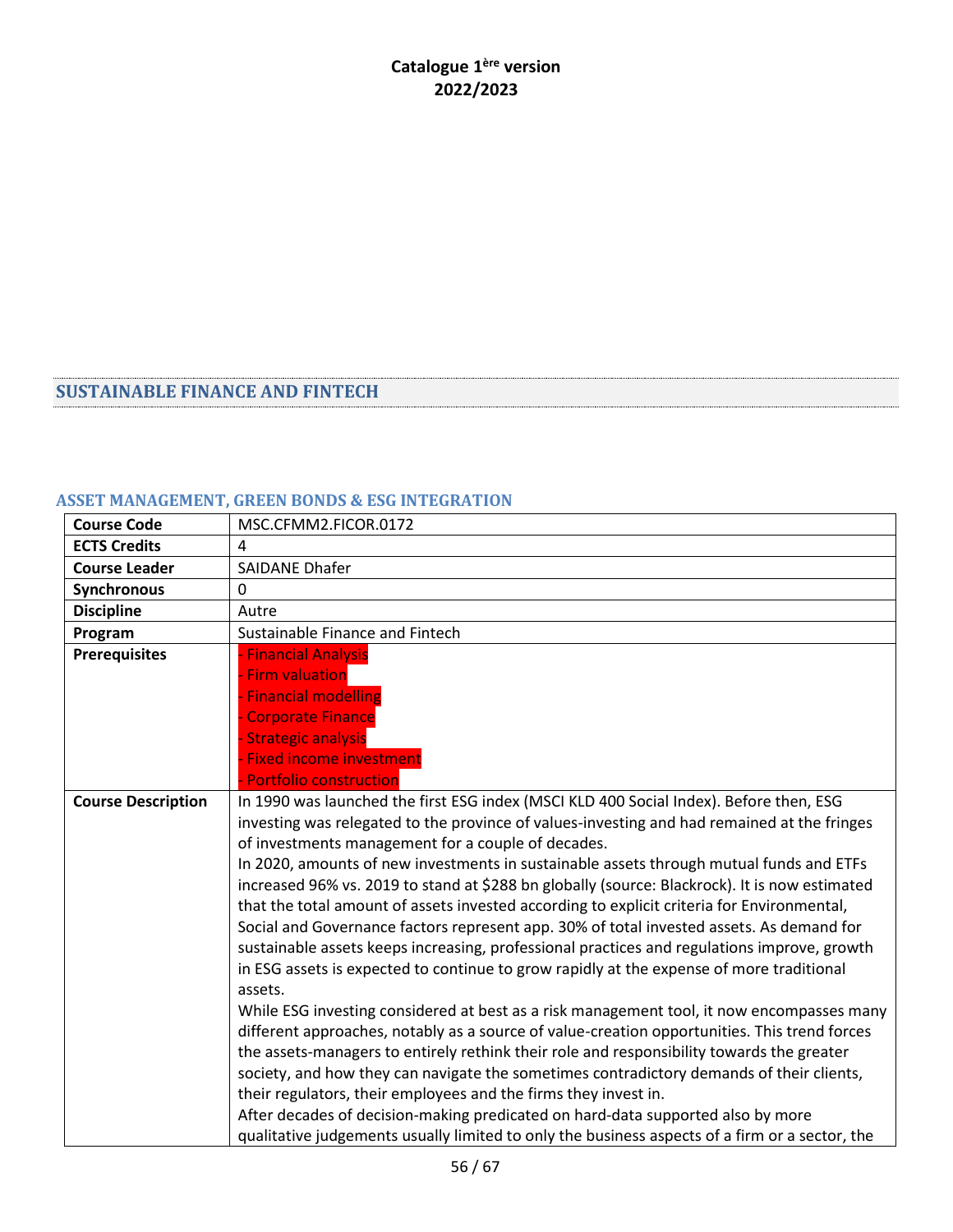|                           | assets management industry is facing a set of unique challenges to integrate ESG              |
|---------------------------|-----------------------------------------------------------------------------------------------|
|                           | consideration to meet the demand of its clients and deliver superior risk-adjusted returns to |
|                           | their clients.                                                                                |
|                           | No area of the assets management sector is left untouched by this long-term fundamental       |
|                           | evolution. The management of publicly listed instruments is primarily concerned, principally  |
|                           | equities and also increasingly fixed-income products with the rapid rise of issuance of Green |
|                           | bonds. This evolution touches also the realm of private investments (eg. Private Equity,      |
|                           | Venture-Capital, Real-estate) and brings to the fore important strategic decisions about      |
|                           | which investments to support or not.                                                          |
|                           | This course will explore the practical dimensions of integrating ESG considerations into the  |
|                           | investment -decision process of assets managers. The academic underpinnings of ESG            |
|                           | investing will also be discussed, as they have an impact on strategic decisions taken by      |
|                           | investors in the way they allocate capital to enrich, foster the integration of ESG in their  |
|                           | investment process.                                                                           |
| <b>Course Open to</b>     | Paris / Spring                                                                                |
| <b>Exchange</b>           |                                                                                               |
| <b>Semester</b>           | spring                                                                                        |
| <b>Campus</b>             | Paris                                                                                         |
| <b>Evaluation</b>         |                                                                                               |
| <b>Final Examination</b>  | 70                                                                                            |
| (%)                       |                                                                                               |
| Continuous                | 30                                                                                            |
| Assessment (%)            |                                                                                               |
| <b>Academic reference</b> |                                                                                               |
| <b>Websites</b>           | https://www.unpri.org/                                                                        |
|                           | https://www.sasb.org/                                                                         |
|                           | https://www.globalreporting.org/                                                              |
|                           | https://vigeo-eiris.com/                                                                      |
|                           | https://www.oecd.org/fr/finances/esg-investing.htm                                            |

#### <span id="page-56-0"></span>**CAREER MANAGEMENT 2**

| <b>Course Code</b>        | MSC.FMIM2.FICOR.0223                                                                         |
|---------------------------|----------------------------------------------------------------------------------------------|
| <b>ECTS Credits</b>       |                                                                                              |
| <b>Course Leader</b>      | <b>BEAUGRAND Audrey</b>                                                                      |
| Synchronous               | 0                                                                                            |
| <b>Discipline</b>         | Autre                                                                                        |
| Program                   | Sustainable Finance and Fintech                                                              |
| <b>Prerequisites</b>      | No prerequisites.                                                                            |
| <b>Course Description</b> | This course is managed by the Talent & Careers Department. In order to validate this course, |
|                           | students have to:                                                                            |
|                           | 1 MANDATORY : take the questionnaire « Talents » PRADITUS (Personalities in the              |
|                           | workplace, Work relationships, Strengths and areas of improvement) + take 2 Mooc, one on     |
|                           | Personal Profile & Soft skills and a second on Salary Negotiation + EVALUATION               |
|                           | 2 NOT MANDATORY : Attend Career Events during the semester organized by the Talent &         |
|                           | Careers team on your campus or by our partners companies                                     |
|                           | <b>MAIN CONTACTS FOR YOUR PROGRAM:</b>                                                       |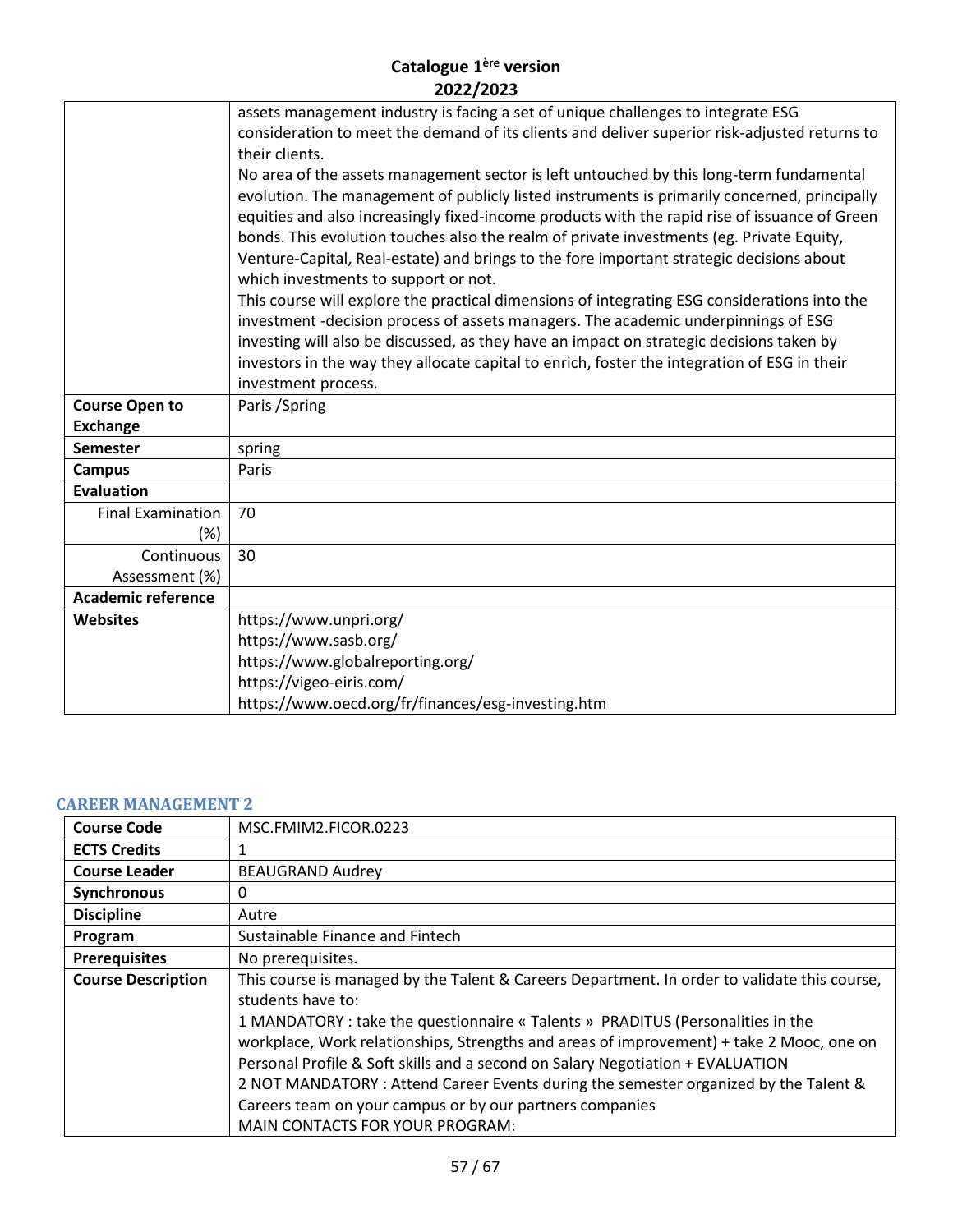|                           | LILLE: Audrey BEAUGRAND & Feryel HOUSSEIN                                            |
|---------------------------|--------------------------------------------------------------------------------------|
|                           | PARIS: Laura SINDONINO, Sophie Ripoche & Janice M'BENGO (for International students) |
|                           | SOPHIA: Sylvie MARTINAUD, Anne DUFLOS (for International students)                   |
|                           | <b>SUZHOU: April YANG</b>                                                            |
|                           | RALEIGH: Amanda CHAMBERLAIN                                                          |
|                           | BELO HORIZONTE: Geneviève POULINGUE & Ana Cristina BRAGA                             |
| <b>Course Open to</b>     | Belo /Spring;#Lille /Spring;#Paris /Spring;#Raleigh /Spring;#Sophia /Spring          |
| <b>Exchange</b>           |                                                                                      |
| <b>Semester</b>           | spring                                                                               |
| Campus                    | Belo Horizonte, Paris, Sophia                                                        |
| <b>Evaluation</b>         |                                                                                      |
| <b>Final Examination</b>  | 50                                                                                   |
| (%)                       |                                                                                      |
| Continuous                | 50                                                                                   |
| Assessment (%)            |                                                                                      |
| <b>Academic reference</b> | Lectures obligatoires / Required readings:                                           |
|                           | Lectures Recommandées / Recommanded readings:                                        |
| <b>Websites</b>           | None.                                                                                |
|                           |                                                                                      |

# <span id="page-57-0"></span>**CLIMATE CHANGE RISK AND NET ZERO TRANSITION**

| <b>Course Code</b>        | MSC.CFMM2.FICOR.0171                                                                          |
|---------------------------|-----------------------------------------------------------------------------------------------|
| <b>ECTS Credits</b>       | 3                                                                                             |
| <b>Course Leader</b>      | <b>SAIDANE Dhafer</b>                                                                         |
| Synchronous               | 18                                                                                            |
| <b>Discipline</b>         | Autre                                                                                         |
| Program                   | Sustainable Finance and Fintech                                                               |
| <b>Prerequisites</b>      | An understanding of the basic concepts of corporate financing accounting principles is        |
|                           | required. A basic understanding of programming languages or excel spreadsheet is also         |
|                           | suggested, although not strongly required.                                                    |
| <b>Course Description</b> | The objective of the course is to provide students with relevant sustainable finance tools    |
|                           | used by practitioners and policy makers in taking decisions about climate change risk and net |
|                           | zero transition. The course will also provide the foundations about theories, policies and    |
|                           | regulations to allow students to understand and participate in the climate leadership debate. |
| <b>Course Open to</b>     | Paris / Spring                                                                                |
| <b>Exchange</b>           |                                                                                               |
| <b>Semester</b>           | spring                                                                                        |
| <b>Campus</b>             | Paris                                                                                         |
| Evaluation                |                                                                                               |
| <b>Final Examination</b>  | 50                                                                                            |
| (%)                       |                                                                                               |
| Continuous                | 50                                                                                            |
| Assessment (%)            |                                                                                               |
| <b>Academic reference</b> |                                                                                               |
| <b>Websites</b>           |                                                                                               |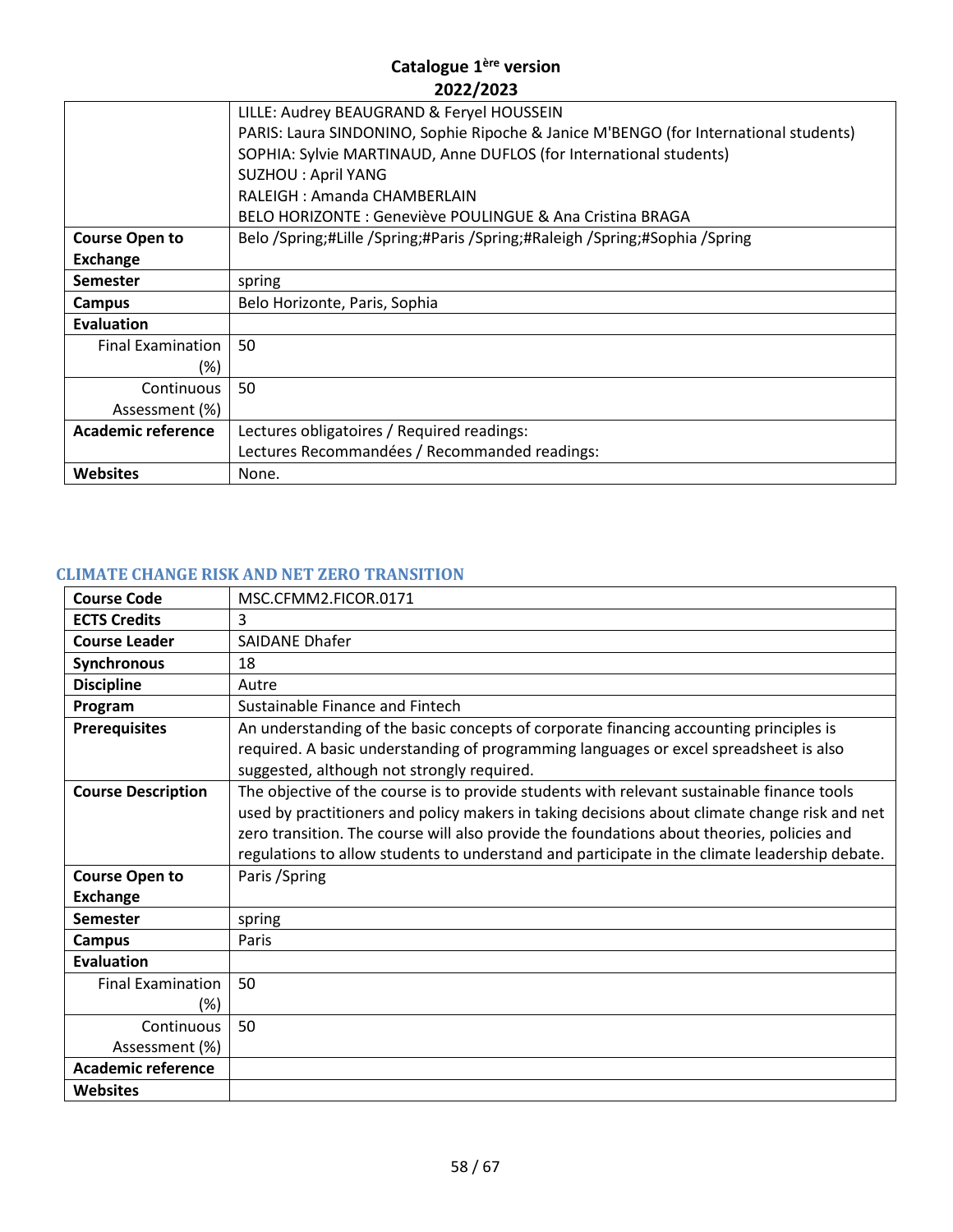# <span id="page-58-0"></span>**CORPORATE INTEGRATED REPORTING**

| <b>Course Code</b>        | MSC.CFMM2.FICOR.0173            |
|---------------------------|---------------------------------|
| <b>ECTS Credits</b>       | 3                               |
| <b>Course Leader</b>      | ROSZAK Sabrina                  |
| Synchronous               | 0                               |
| <b>Discipline</b>         | Autre                           |
| Program                   | Sustainable Finance and Fintech |
| <b>Prerequisites</b>      | -to complete                    |
| <b>Course Description</b> |                                 |
| <b>Course Open to</b>     | Paris / Spring                  |
| <b>Exchange</b>           |                                 |
| <b>Semester</b>           | spring                          |
| Campus                    | Paris                           |
| <b>Evaluation</b>         |                                 |
| <b>Final Examination</b>  | 100                             |
| $(\%)$                    |                                 |
| Continuous                | $\Omega$                        |
| Assessment (%)            |                                 |
| <b>Academic reference</b> |                                 |
| <b>Websites</b>           |                                 |

# <span id="page-58-1"></span>**DIGITALIZATION, M&A AND CORPORATE RESTRUCTURING STRATEGY**

| <b>Course Code</b>        | MSC.CFMM2.FICOR.0174                                                                                                                                                                                                                                                                                                                                                                                                                                                                                                                                                                                                                                                                                                                                                                                                                                 |
|---------------------------|------------------------------------------------------------------------------------------------------------------------------------------------------------------------------------------------------------------------------------------------------------------------------------------------------------------------------------------------------------------------------------------------------------------------------------------------------------------------------------------------------------------------------------------------------------------------------------------------------------------------------------------------------------------------------------------------------------------------------------------------------------------------------------------------------------------------------------------------------|
| <b>ECTS Credits</b>       | 3                                                                                                                                                                                                                                                                                                                                                                                                                                                                                                                                                                                                                                                                                                                                                                                                                                                    |
| <b>Course Leader</b>      | <b>AHMAD Muhammad Farooq</b>                                                                                                                                                                                                                                                                                                                                                                                                                                                                                                                                                                                                                                                                                                                                                                                                                         |
| Synchronous               | 0                                                                                                                                                                                                                                                                                                                                                                                                                                                                                                                                                                                                                                                                                                                                                                                                                                                    |
| <b>Discipline</b>         | Autre                                                                                                                                                                                                                                                                                                                                                                                                                                                                                                                                                                                                                                                                                                                                                                                                                                                |
| Program                   | Sustainable Finance and Fintech                                                                                                                                                                                                                                                                                                                                                                                                                                                                                                                                                                                                                                                                                                                                                                                                                      |
| <b>Prerequisites</b>      | Irrespective of your career path, whether you are Chief Executive Officer of a company, an<br>investment banker, financial advisor, engineer, lawyer, an academic, there are the chances<br>that you will encounter mergers and acquisitions deal in one way or the other. Thus, the<br>course mainly targets a large base of students from different disciplines. Therefore, there are<br>no formal pre-requisites for this course. However, part of this course covers the valuation<br>techniques used to evaluate the M&A transaction, I yet recommend taking a firm valuation<br>course prior to starting this course.                                                                                                                                                                                                                          |
| <b>Course Description</b> | During the last three decades, we have witnessed a massive increase in mergers and<br>acquisitions (M&A) activity both in the United States and the rest of the world. The<br>development of the Fintech M&A market is a recent phenomenon and has contributed to<br>changing financial institutions' landscape. Corporate finance theory proposes that mergers<br>and acquisitions can be used as a strategic tool by the traditional corporations as well as the<br>financial institutions while responding to the change in the economic environment and<br>ultimately creating value for their shareholders. The course covers the main aspects of<br>mergers and acquisitions activity with the main focus on Fintech M&A. The course starts by<br>explaining the motives and strategic aspects of mergers and acquisitions, the role of agency |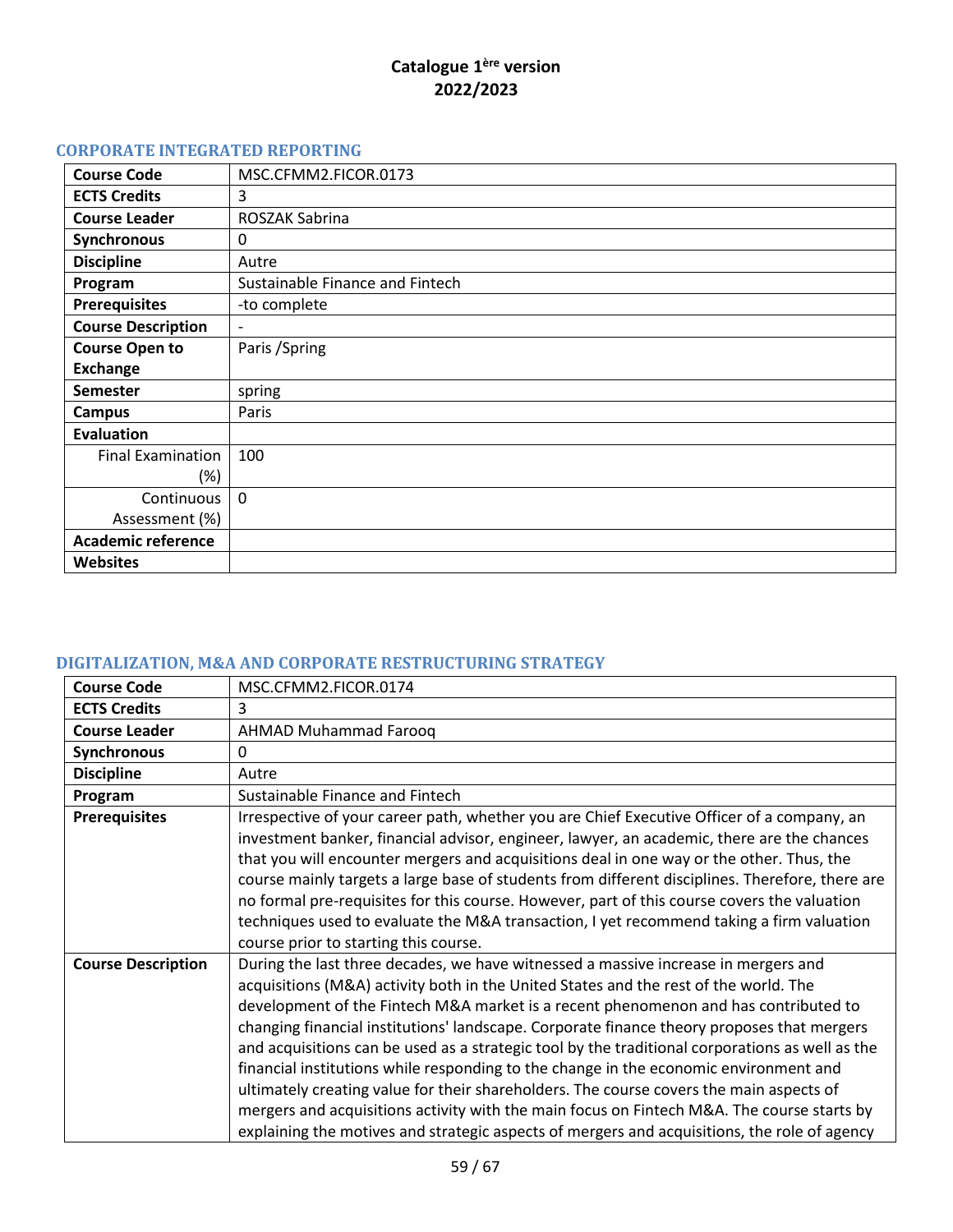|                                    | problems (between management and shareholders of a company) in mergers, the tactics,            |
|------------------------------------|-------------------------------------------------------------------------------------------------|
|                                    | and defenses used by the entrenched managers, the effects of mergers and acquisitions on        |
|                                    | shareholders value and spillover effects of mergers and acquisitions for peer firms. We will    |
|                                    | then learn about the most common valuation techniques used in mergers and acquisitions          |
|                                    | for both public and private companies. We will discuss the sources of value creation in         |
|                                    | Fintech mergers and acquisitions and introduce the event study technique to study the           |
|                                    | shareholders market reaction to announced M&A transactions. Next to discussing the factors      |
|                                    | associated with both domestic and cross-border mergers, the course will highlight the           |
|                                    | additional factors that are only relevant for cross-border M&A transactions which include       |
|                                    | cultural differences, corporate governance motives, currency valuations in cross-border         |
|                                    | deals, the role of industry specialization, stock market valuation differences, labor laws, and |
|                                    | international trade affecting the cross-border mergers activity. These contents would be        |
|                                    | covered using both anecdotal evidences and support them using the relevant theories.            |
|                                    |                                                                                                 |
| <b>Course Open to</b>              | Paris / Spring                                                                                  |
| <b>Exchange</b>                    |                                                                                                 |
| <b>Semester</b>                    | spring                                                                                          |
| <b>Campus</b><br><b>Evaluation</b> | Paris                                                                                           |
| <b>Final Examination</b>           | 100                                                                                             |
|                                    |                                                                                                 |
| (%)                                | $\mathbf 0$                                                                                     |
| Continuous                         |                                                                                                 |
| Assessment (%)                     |                                                                                                 |
| <b>Academic reference</b>          | Ahern, Kenneth, Daniele Daminelli, and Cesare Fracassi, (2015). Lost in Translation? The        |
|                                    | Effect of Cultural Values on Mergers around the World, Journal of Financial Economics 117,      |
|                                    | 165189.                                                                                         |
|                                    | Ahmad, Muhammad Farooq, de bodt, Eric and Jarrad Harford (2021). International Trade and        |
|                                    | the propagation of Mergers Waves. Review of Financial Studies.                                  |
|                                    | Ahmad, Muhammad Farooq, de bodt, Eric and Jarrad Harford (2021). The Innovation Arms            |
|                                    | Race. SSRN Working Paper.                                                                       |
|                                    | Erel, Isil, Rose Liao, and Michael Weisbach, 2012, Determinants of Cross-Border Mergers and     |
|                                    | Acquisitions, Journal of Finance 67, 10311043.                                                  |
|                                    | Dessaint, Olivier, Andrey Golubov, and Paolo Volpin, (2017), Employment Protection and          |
|                                    | Takeovers, Journal of Financial Economics, 125, 369-388.                                        |
|                                    | Harford, Jarrad, Mark, Humphery-Jenner and Ronan Powell (2012). The sources of value            |
|                                    | destruction in acquisitions by entrenched managers, Journal of Financial Economics, 106,        |
|                                    | 247-261.                                                                                        |
|                                    | Masulis, R., Wang, C. and Xie, F., (2007). Corporate Governance and Acquirer Returns.           |
|                                    | Journal of Finance 62, 18511889.                                                                |
|                                    | Moeller, B. Sara, Frederik, P. Schlingemann. and Stulz, Rene. (2005). Wealth destruction on     |
|                                    | a massive scale: A study of acquiring firm. Journal of Finance, 60, 757-782.                    |
|                                    | Servaes, Henri and Ane Tamayo. (2014). How Do Industry Peers Respond to Control Threats?        |
|                                    | Management Science, 60, 265-540.                                                                |
| Websites                           |                                                                                                 |

# <span id="page-59-0"></span>**EXTRA FINANCIAL PERFORMANCE & REFINITIV EIKON DATASTREAM**

| <b>Course</b><br>Code                 | <b>FICOR.0175</b><br>THMM2.1<br>MSC.CF |
|---------------------------------------|----------------------------------------|
| <b>TS Credits</b><br>ECT <sup>'</sup> |                                        |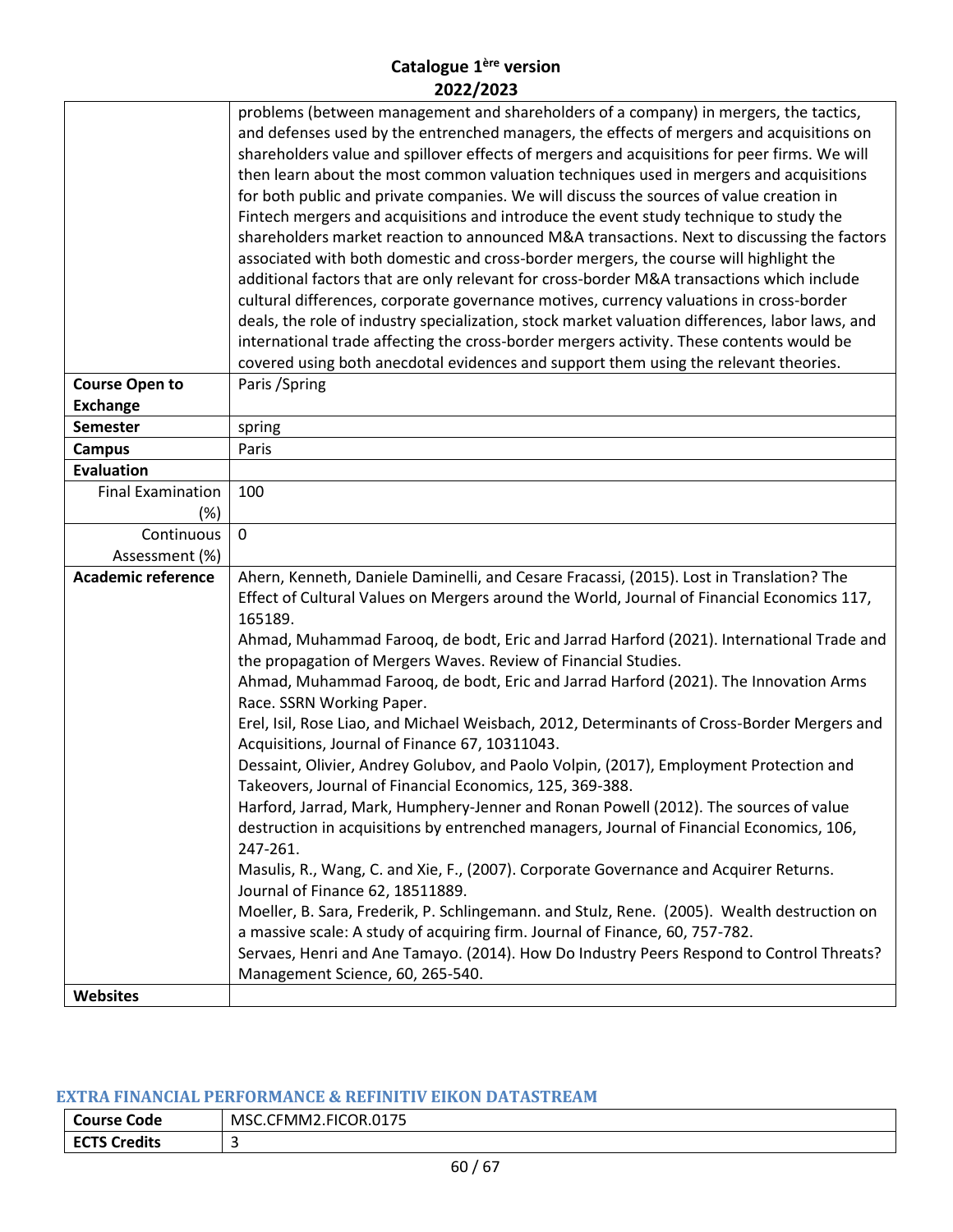| <b>Course Leader</b>                     | <b>SAIDANE Dhafer</b>                                                                                                                                                                                                                                                                                                                                                                                                                                                                                                                                                                                                                                                                       |
|------------------------------------------|---------------------------------------------------------------------------------------------------------------------------------------------------------------------------------------------------------------------------------------------------------------------------------------------------------------------------------------------------------------------------------------------------------------------------------------------------------------------------------------------------------------------------------------------------------------------------------------------------------------------------------------------------------------------------------------------|
| <b>Synchronous</b>                       | 0                                                                                                                                                                                                                                                                                                                                                                                                                                                                                                                                                                                                                                                                                           |
| <b>Discipline</b>                        | Autre                                                                                                                                                                                                                                                                                                                                                                                                                                                                                                                                                                                                                                                                                       |
| Program                                  | Sustainable Finance and Fintech                                                                                                                                                                                                                                                                                                                                                                                                                                                                                                                                                                                                                                                             |
| <b>Prerequisites</b>                     | -Students should have basic knowledge in sustainable finance.                                                                                                                                                                                                                                                                                                                                                                                                                                                                                                                                                                                                                               |
| <b>Course Description</b>                | -The objective of this course is to provide students with an overview of integrated thinking. It<br>focuses on case studies. The course will provide academic and practical information on the<br>challenges of aligning benefits with social and environmental value.<br>-Through this course, we question the traditional performance approaches of the firm. We<br>will be particularly interested in both financial and extra financial performance<br>(environmental, social and governance objectives).<br>-This course is also based on practical cases using the Refinitiv database<br>-The idea is to show that the integration of environmental and social issues is an essential |
|                                          | prerequisite and that economic value should not be created at the expense of environmental                                                                                                                                                                                                                                                                                                                                                                                                                                                                                                                                                                                                  |
|                                          | and social impacts.                                                                                                                                                                                                                                                                                                                                                                                                                                                                                                                                                                                                                                                                         |
| <b>Course Open to</b><br><b>Exchange</b> | Paris / Spring                                                                                                                                                                                                                                                                                                                                                                                                                                                                                                                                                                                                                                                                              |
| <b>Semester</b>                          | spring                                                                                                                                                                                                                                                                                                                                                                                                                                                                                                                                                                                                                                                                                      |
| <b>Campus</b>                            | Paris                                                                                                                                                                                                                                                                                                                                                                                                                                                                                                                                                                                                                                                                                       |
| <b>Evaluation</b>                        |                                                                                                                                                                                                                                                                                                                                                                                                                                                                                                                                                                                                                                                                                             |
| <b>Final Examination</b>                 | 100                                                                                                                                                                                                                                                                                                                                                                                                                                                                                                                                                                                                                                                                                         |
| (%)                                      |                                                                                                                                                                                                                                                                                                                                                                                                                                                                                                                                                                                                                                                                                             |
| Continuous                               | $\mathbf 0$                                                                                                                                                                                                                                                                                                                                                                                                                                                                                                                                                                                                                                                                                 |
| Assessment (%)                           |                                                                                                                                                                                                                                                                                                                                                                                                                                                                                                                                                                                                                                                                                             |
| <b>Academic</b>                          | 1- Alan S. Gutterman (2021). Sustainable Finance and Impact Investing. Business Expert Press,                                                                                                                                                                                                                                                                                                                                                                                                                                                                                                                                                                                               |
| reference                                | <b>LLC</b>                                                                                                                                                                                                                                                                                                                                                                                                                                                                                                                                                                                                                                                                                  |
|                                          | 2- Alex Nicholls (2021). Impact Measurement and Management in Sustainable Finance. Report<br>Asian Development Outlook 2021: Financing a Green and Inclusive Recovery.                                                                                                                                                                                                                                                                                                                                                                                                                                                                                                                      |
|                                          | 3- Ben Abdallah. S., Saïdane. D., & Ben Slama. M. (2020). CSR and banking soundness: A causal<br>perspective. Business Ethics: A European Review.                                                                                                                                                                                                                                                                                                                                                                                                                                                                                                                                           |
|                                          | https://onlinelibrary.wiley.com/doi/abs/10.1111/beer.12294)                                                                                                                                                                                                                                                                                                                                                                                                                                                                                                                                                                                                                                 |
|                                          | 4- Ben Abdallah. S., Ben Slama. M., Fdhila. I., & Saïdane. D.(2018). Mesure de la performance<br>durable des banques européennes : vers un reporting intégré.Revue d'économie financière.                                                                                                                                                                                                                                                                                                                                                                                                                                                                                                   |
|                                          | https://www.cairn.info/revue-d-economie-financiere-2018-1-page-269.htm                                                                                                                                                                                                                                                                                                                                                                                                                                                                                                                                                                                                                      |
|                                          | 5- Daniel Cash (2021). Sustainability Rating Agencies vs Credit Rating Agencies: The Battle to                                                                                                                                                                                                                                                                                                                                                                                                                                                                                                                                                                                              |
|                                          | Serve the Mainstream Investor. Palgrave Studies in Impact Finance                                                                                                                                                                                                                                                                                                                                                                                                                                                                                                                                                                                                                           |
|                                          | 6- Judith Rodin and Margot Brandenburg (2014). THE POWER OF IMPACT INVESTING: Putting                                                                                                                                                                                                                                                                                                                                                                                                                                                                                                                                                                                                       |
|                                          | Markets to Work for Profit and Global Good. The Rockefeller Foundation                                                                                                                                                                                                                                                                                                                                                                                                                                                                                                                                                                                                                      |
|                                          | 7- Keith Allman and Ximena Escobar de Nogales (2015). Impact Investment: A Practical Guide                                                                                                                                                                                                                                                                                                                                                                                                                                                                                                                                                                                                  |
|                                          | to Investment Process and Social Impact Analysis + Website, Wiley<br>8- Mario La Torre (2017). Impact Investing: Instruments, Mechanisms and Actors. Palgrave                                                                                                                                                                                                                                                                                                                                                                                                                                                                                                                               |
|                                          | Studies in Impact Finance.                                                                                                                                                                                                                                                                                                                                                                                                                                                                                                                                                                                                                                                                  |
|                                          | 9- MSCI (2021). MSCI ESG ratings methodology: Executive Summary. MSCI ESG Research,                                                                                                                                                                                                                                                                                                                                                                                                                                                                                                                                                                                                         |
|                                          | December 2020                                                                                                                                                                                                                                                                                                                                                                                                                                                                                                                                                                                                                                                                               |
|                                          | 10- Refinitiv (2021). Environmental, social and governance (esg) scores from refinitiv, April                                                                                                                                                                                                                                                                                                                                                                                                                                                                                                                                                                                               |
|                                          | 2021                                                                                                                                                                                                                                                                                                                                                                                                                                                                                                                                                                                                                                                                                        |
|                                          | 11- Sustainabilitics (2021). The ESG risk rating: frequently asked questions for companies,<br>August 2020                                                                                                                                                                                                                                                                                                                                                                                                                                                                                                                                                                                  |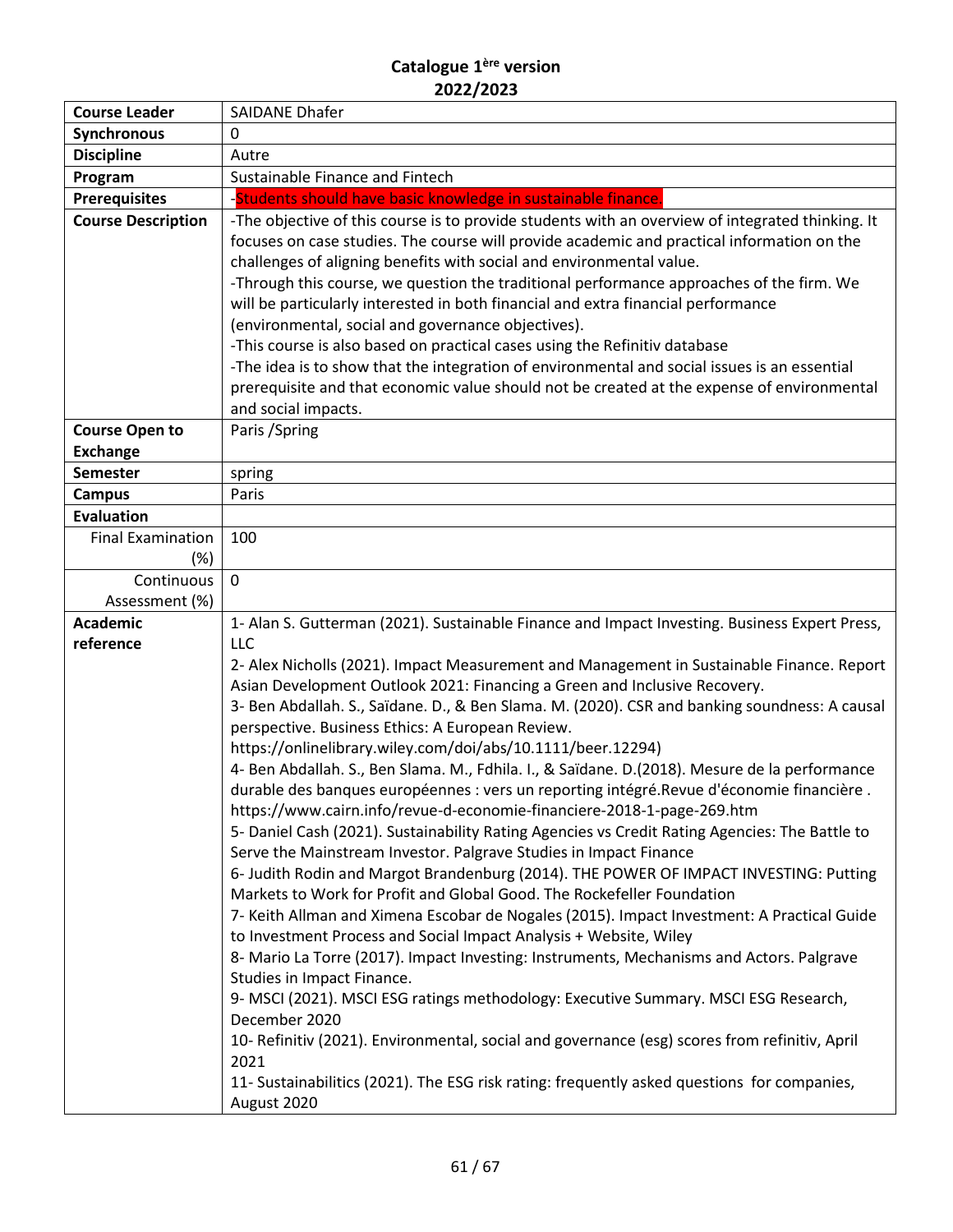| <b>Websites</b> | 1- Refinitiv ESG company scores: https://www.refinitiv.com/en/sustainable-finance/esg- |
|-----------------|----------------------------------------------------------------------------------------|
|                 | scores                                                                                 |
|                 | 2- ESG scores methodology - Refinitiv:                                                 |
|                 | https://www.refinitiv.com/content/dam/marketing/en_us/documents/methodology/refinitiv- |
|                 | esg-scores-methodology.pdf                                                             |
|                 | 3- Overview of sustainable finance (European Commission):                              |
|                 | https://ec.europa.eu/info/business-economy-euro/banking-and-finance/sustainable-       |
|                 | finance/overview-sustainable-finance en.                                               |

# <span id="page-61-0"></span>**FINANCIAL MODELING II (EXCEL + VBA)**

| <b>Course Code</b>        | MSC.CFMM2.FICOR.0179            |
|---------------------------|---------------------------------|
| <b>ECTS Credits</b>       | 2                               |
| <b>Course Leader</b>      | ROSZAK Sabrina                  |
| Synchronous               | 0                               |
| <b>Discipline</b>         | Autre                           |
| Program                   | Sustainable Finance and Fintech |
| <b>Prerequisites</b>      | -to complete                    |
| <b>Course Description</b> | $\overline{a}$                  |
| <b>Course Open to</b>     | Paris / Spring                  |
| <b>Exchange</b>           |                                 |
| <b>Semester</b>           | spring                          |
| Campus                    | Paris                           |
| <b>Evaluation</b>         |                                 |
| <b>Final Examination</b>  | 100                             |
| $(\%)$                    |                                 |
| Continuous                | $\mathbf 0$                     |
| Assessment (%)            |                                 |
| <b>Academic reference</b> |                                 |
| <b>Websites</b>           |                                 |

# <span id="page-61-1"></span>**GOVERNANCE, REGULATION & ETHICS**

| <b>Course Code</b>        | MSC.CFMM2.FICOR.0176                                                                           |
|---------------------------|------------------------------------------------------------------------------------------------|
| <b>ECTS Credits</b>       | 3                                                                                              |
| <b>Course Leader</b>      | <b>GOETHALS Samentha</b>                                                                       |
| <b>Synchronous</b>        | 18                                                                                             |
| <b>Discipline</b>         | Autre                                                                                          |
| Program                   | Sustainable Finance and Fintech                                                                |
| <b>Prerequisites</b>      | -to complete                                                                                   |
| <b>Course Description</b> | -Society and the markets require that companies abide by ethical and comprehensive             |
|                           | principles that avoid bad practices and that integrate and manage social, environmental and    |
|                           | financial risks. This 18h course is divided in three parts covering the need and development,  |
|                           | current benchmarks and uses, and the future of Environmental, Social and Governance            |
|                           | standards and practices towards sustainable finance. The first four 3h sessions will combine a |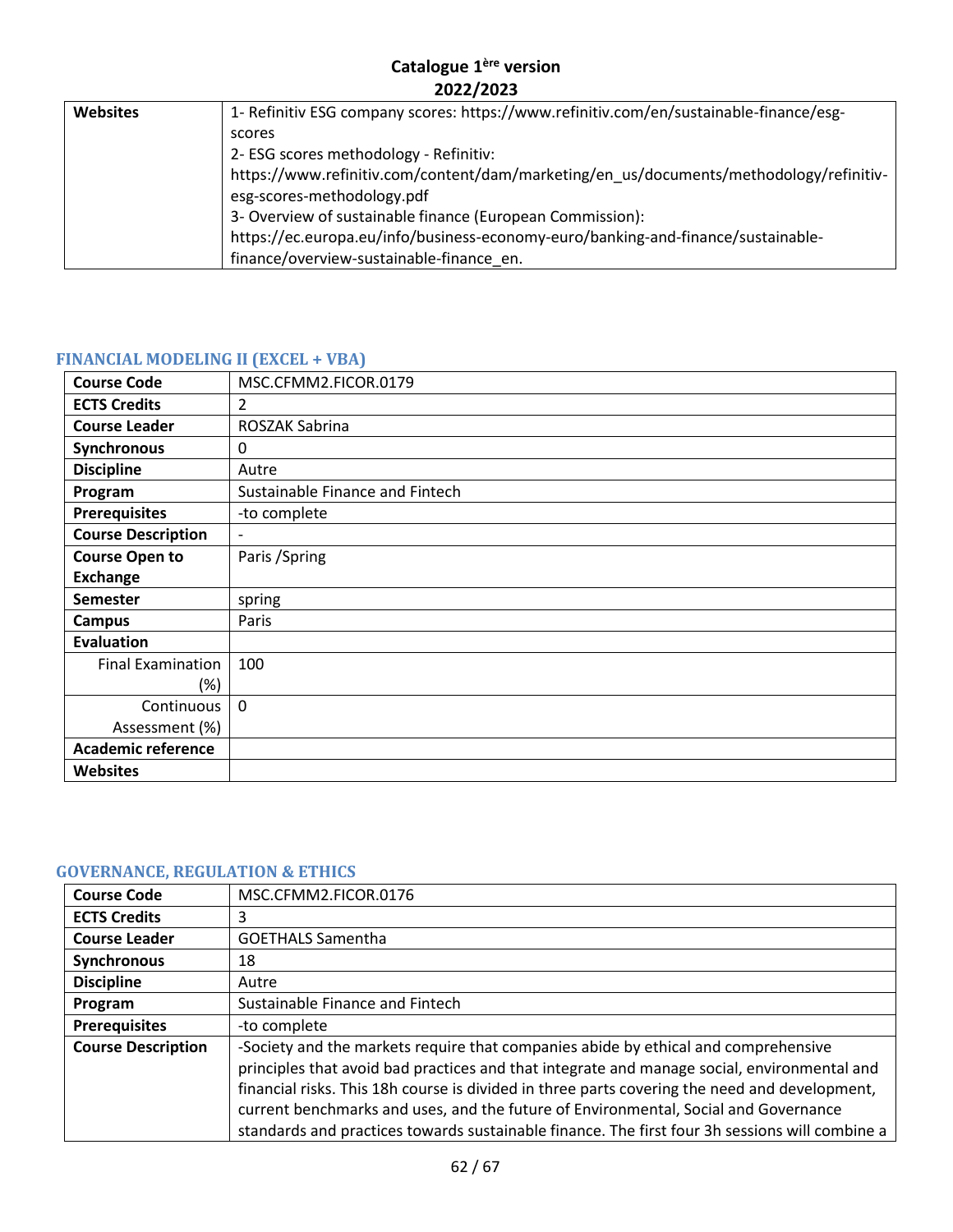|                           | mix of lectures, case studies and class discussions taking you through the historical     |
|---------------------------|-------------------------------------------------------------------------------------------|
|                           | foundations and contemporary uses and developments of each of the distinct but            |
|                           | interlocking E, S and G standards. The last two 3h sessions will explore the future of    |
|                           | sustainable finance on the basis of ESG and will be led by the students Using a scenario- |
|                           | based approach and building on knowledge acquired in this course and other courses that   |
|                           | you have read in your MSc, you will work in groups to present a vision of finance towards |
|                           | sustainability in different sectors of the economy in 2030.                               |
| <b>Course Open to</b>     | Paris / Spring                                                                            |
| <b>Exchange</b>           |                                                                                           |
| <b>Semester</b>           | spring                                                                                    |
| Campus                    | Paris                                                                                     |
| <b>Evaluation</b>         |                                                                                           |
| <b>Final Examination</b>  | 40                                                                                        |
| (%)                       |                                                                                           |
| Continuous                | 60                                                                                        |
| Assessment (%)            |                                                                                           |
| <b>Academic reference</b> | See course plan                                                                           |
| <b>Websites</b>           | see course plan                                                                           |
|                           |                                                                                           |

# <span id="page-62-0"></span>**INTEGRATED THINKING & IMPACT INVESTMENT**

| <b>Course Code</b>        | MSC.CFMM2.FICOR.0162                                                                                                                                                                                                                                                                                                                                                                                                                                                                                                                                                                                 |
|---------------------------|------------------------------------------------------------------------------------------------------------------------------------------------------------------------------------------------------------------------------------------------------------------------------------------------------------------------------------------------------------------------------------------------------------------------------------------------------------------------------------------------------------------------------------------------------------------------------------------------------|
| <b>ECTS Credits</b>       | 4                                                                                                                                                                                                                                                                                                                                                                                                                                                                                                                                                                                                    |
| <b>Course Leader</b>      | <b>SAIDANE Dhafer</b>                                                                                                                                                                                                                                                                                                                                                                                                                                                                                                                                                                                |
| Synchronous               | $\mathbf{0}$                                                                                                                                                                                                                                                                                                                                                                                                                                                                                                                                                                                         |
| <b>Discipline</b>         | Autre                                                                                                                                                                                                                                                                                                                                                                                                                                                                                                                                                                                                |
| Program                   | Sustainable Finance and Fintech                                                                                                                                                                                                                                                                                                                                                                                                                                                                                                                                                                      |
| <b>Prerequisites</b>      | Study of Integrated Thinking and Impact Investing implies from the student previous<br>financial background like Innovation and Financial Analysis. Plus, students are expected to<br>actively contribute and participate in class discussions and exercises.<br>Some suggested readings to better catch the seminar:<br>- Antimanuel d'économie Tomes 1 & 2 - Bernard Maris (French) ;<br>- L'ordre de l'argent - Critique de l'économie (French) ;<br>David Graeber - Debt: The First 5000 Years (English)                                                                                         |
| <b>Course Description</b> | This course introduces the fundamental concepts of Social Economy and Impact Investing.<br>We will use a combination of lectures and a team project to explore and apply theoretical<br>frameworks (old vs new economy) and methodologies in different industries and companies<br>situations. After a quick recap of economic theories and its evolutions, we will work from<br>professional perspective with both listed companies and private equity environments to<br>catch the stakes of Impact Investing and Integrated Thinking as tools for the current<br>transition among financial world |
| <b>Course Open to</b>     | Paris / Spring                                                                                                                                                                                                                                                                                                                                                                                                                                                                                                                                                                                       |
| <b>Exchange</b>           |                                                                                                                                                                                                                                                                                                                                                                                                                                                                                                                                                                                                      |
| <b>Semester</b>           | spring                                                                                                                                                                                                                                                                                                                                                                                                                                                                                                                                                                                               |
| <b>Campus</b>             | Paris                                                                                                                                                                                                                                                                                                                                                                                                                                                                                                                                                                                                |
| Evaluation                |                                                                                                                                                                                                                                                                                                                                                                                                                                                                                                                                                                                                      |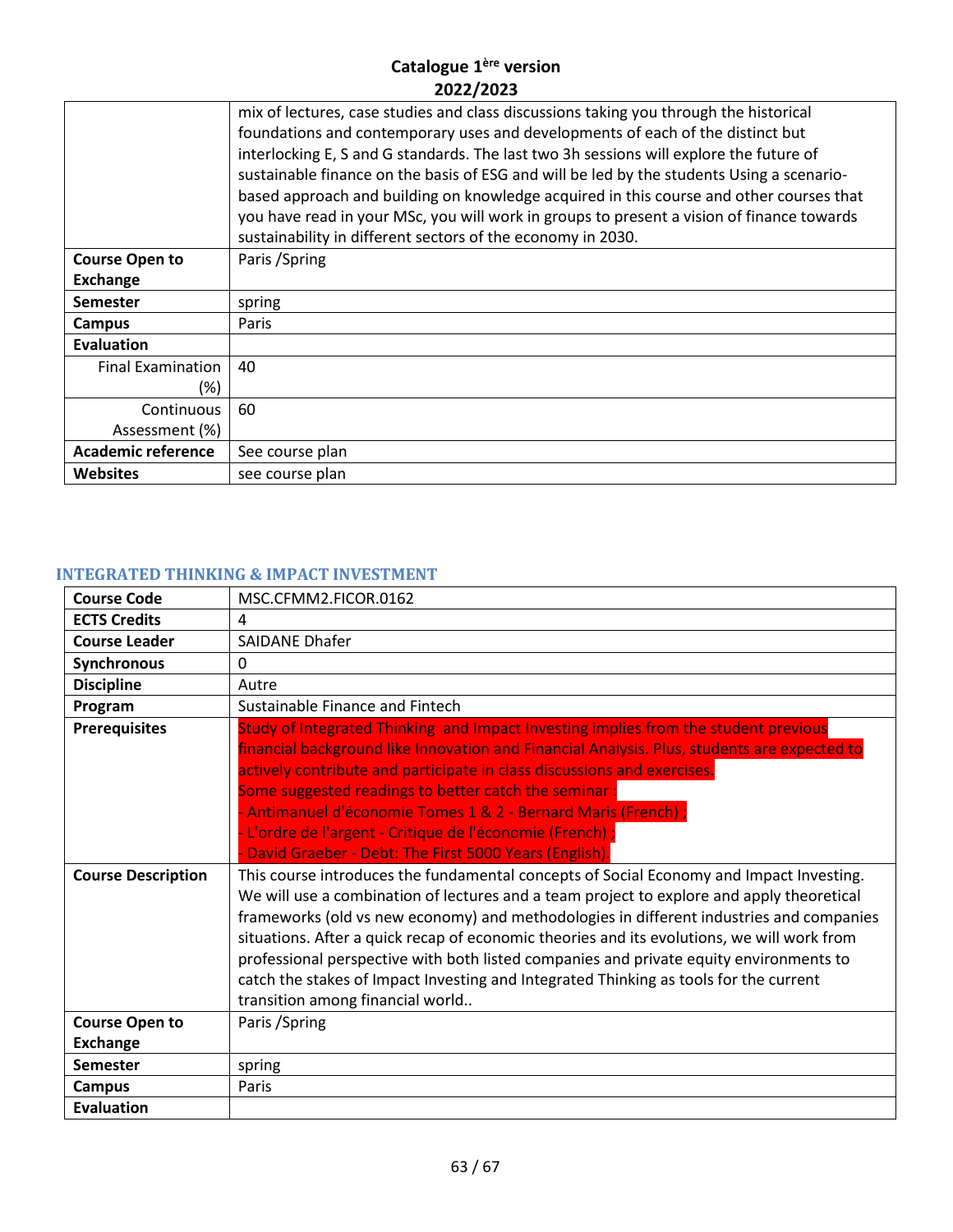| Final Examination   70    |  |
|---------------------------|--|
| (% )                      |  |
| Continuous   30           |  |
| Assessment (%)            |  |
| <b>Academic reference</b> |  |
| <b>Websites</b>           |  |

# <span id="page-63-0"></span>**SUSTAINABLE AND DIGITAL JOB MARKET OPPORTUNITIES**

| <b>Course Code</b>        | MSC.CFMM2.FICOR.0180                                                                          |
|---------------------------|-----------------------------------------------------------------------------------------------|
| <b>ECTS Credits</b>       | $\mathbf{1}$                                                                                  |
| <b>Course Leader</b>      | <b>SAIDANE Dhafer</b>                                                                         |
| Synchronous               | $\Omega$                                                                                      |
| <b>Discipline</b>         | Autre                                                                                         |
| Program                   | Sustainable Finance and Fintech                                                               |
| <b>Prerequisites</b>      | <b>Employability career</b>                                                                   |
| <b>Course Description</b> | Training for the job market                                                                   |
|                           | Part 1. The selection of candidates                                                           |
|                           | The students work in group of 3 as a recruiter team                                           |
|                           | They have to select 3 candidates for an offer that they have to staff                         |
|                           | They have to complete a form for each received application. The quality and relevancy of the  |
|                           | written comments will be included in the assessment.                                          |
|                           | The students work individually as a candidate                                                 |
|                           | They have to apply to the offers they are interested in, and to send their application to the |
|                           | concerned recruiter teams                                                                     |
|                           | The offers have been sent by experts in the field who will assist to the interview part.      |
|                           | Part 2: The interviews                                                                        |
|                           | The recruiter teams interview each of the 3 selected candidates.                              |
|                           | They have to complete a form for each interviewed candidate.                                  |
|                           | The students have one interview as a candidate                                                |
|                           | Some experts in the field assist to the interviews and give a constructive feedback to the    |
|                           | students                                                                                      |
|                           | They also fill an assessment grill that will be taken into account for the grade              |
| <b>Course Open to</b>     | Paris / Spring                                                                                |
| <b>Exchange</b>           |                                                                                               |
| Semester                  | spring                                                                                        |
| <b>Campus</b>             | Paris                                                                                         |
| <b>Evaluation</b>         |                                                                                               |
| <b>Final Examination</b>  | 100                                                                                           |
| $(\%)$                    |                                                                                               |
| Continuous                | $\Omega$                                                                                      |
| Assessment (%)            |                                                                                               |
| <b>Academic reference</b> |                                                                                               |
| <b>Websites</b>           |                                                                                               |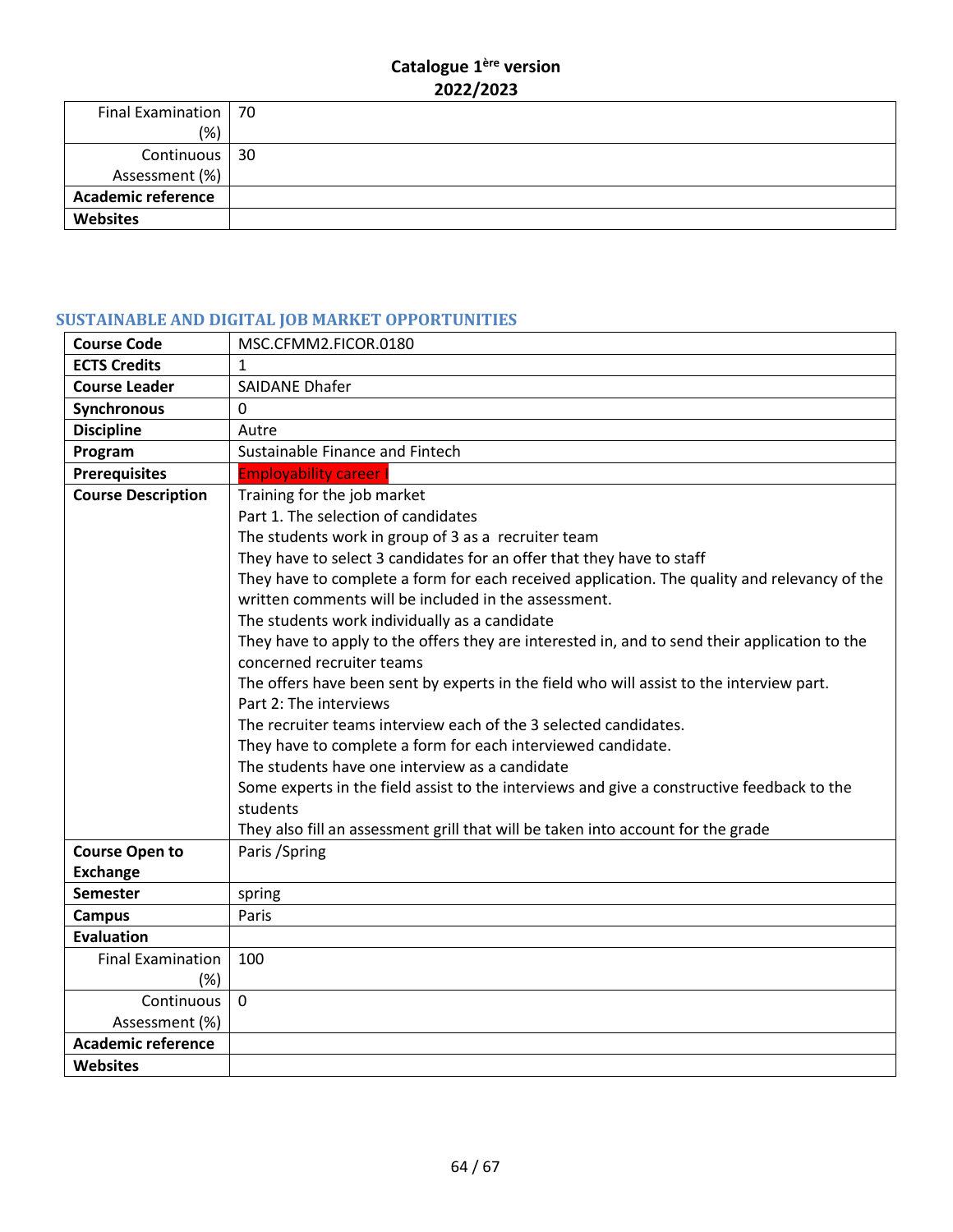#### <span id="page-64-0"></span>**CSR AND TAX**

| <b>Course Code</b>        | MSC.CFMM2.FICOR.0161            |
|---------------------------|---------------------------------|
| <b>ECTS Credits</b>       | 0                               |
| <b>Course Leader</b>      | <b>SAIDANE Dhafer</b>           |
| Synchronous               | 0                               |
| <b>Discipline</b>         | Autre                           |
| Program                   | Sustainable Finance and Fintech |
| <b>Prerequisites</b>      | CSR & Tax                       |
| <b>Course Description</b> | CSR & Tax                       |
| <b>Course Open to</b>     | Paris / Spring                  |
| <b>Exchange</b>           |                                 |
| <b>Semester</b>           | spring                          |
| Campus                    | Paris                           |
| <b>Evaluation</b>         |                                 |
| <b>Final Examination</b>  | 100                             |
| (%)                       |                                 |
| Continuous                | $\mathbf{0}$                    |
| Assessment (%)            |                                 |
| <b>Academic reference</b> |                                 |
| <b>Websites</b>           |                                 |

# <span id="page-64-1"></span>**PROGRAMMING WITH PYTHON II**

| <b>Course Code</b>        | MSC.CFMM2.FICOR.0178            |
|---------------------------|---------------------------------|
| <b>ECTS Credits</b>       | 3                               |
| <b>Course Leader</b>      | PETRECZKY, Mihaly-EXT           |
| Synchronous               | 0                               |
| <b>Department</b>         | Dept. Accounting and Finance    |
| Program                   | Sustainable Finance and Fintech |
| <b>Prerequisites</b>      | -to complete                    |
| <b>Course Description</b> | -                               |
| <b>Course Open to</b>     | Paris / Spring                  |
| <b>Exchange</b>           |                                 |
| <b>Semester</b>           | spring                          |
| <b>Campus</b>             | Paris                           |
| <b>Evaluation</b>         |                                 |
| <b>Final Examination</b>  | 100                             |
| (%)                       |                                 |
| Continuous                | $\mathbf{0}$                    |
| Assessment (%)            |                                 |
| <b>Academic reference</b> |                                 |
| <b>Websites</b>           |                                 |

#### <span id="page-64-2"></span>**FUNDAMENTALS OF FINANCE**

| <b>Course</b><br>Code       | LE.0146<br><b>EMM7</b><br><b>EIEL</b><br><b>MSC</b> |
|-----------------------------|-----------------------------------------------------|
| <b>ECTS Credits</b><br>EUIJ |                                                     |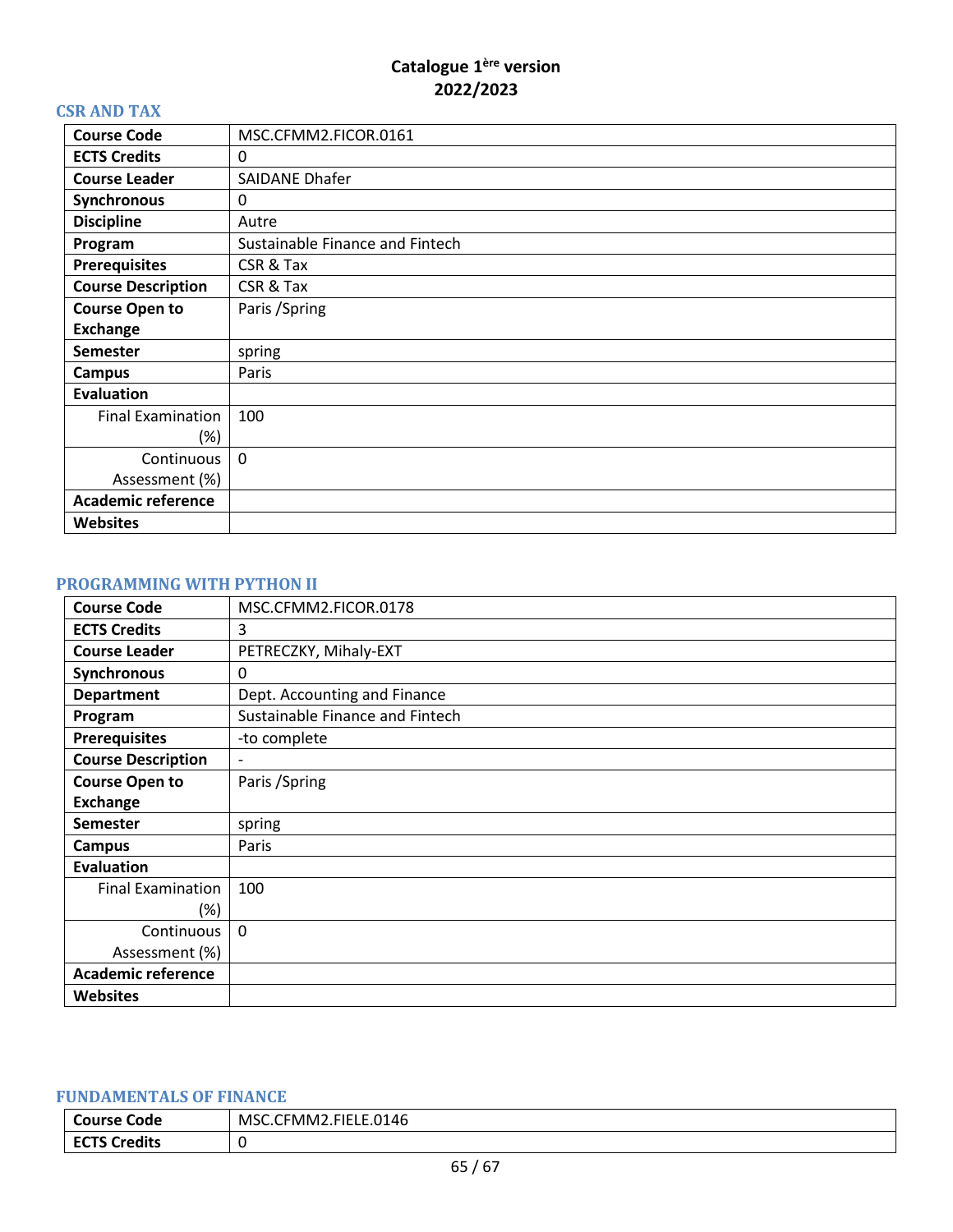| <b>Course Leader</b>      | RAKOTOVOLOLONA, Heritiana-EXT                                                                 |
|---------------------------|-----------------------------------------------------------------------------------------------|
| Synchronous               | 0                                                                                             |
| <b>Discipline</b>         | Autre                                                                                         |
| Program                   | Sustainable Finance and Fintech                                                               |
| <b>Prerequisites</b>      | This module is a fundamental course for students having a first level or limited knowledge in |
|                           | finance. It enables                                                                           |
|                           | them to focus on the core principles of finance such as financial management, investment or   |
|                           | capital markets.                                                                              |
| <b>Course Description</b> | This module is customized for students entering postgraduate level studies, without a         |
|                           | substantial accounting                                                                        |
|                           | and financial background and emphasizes on the practice of financial management. It is a      |
|                           | foundation course for students                                                                |
|                           | who want to gain a stronger understanding of finance but lack a business background. At the   |
|                           | end of this module, students                                                                  |
|                           | are expected to have a general understanding of financial management and risk analysis for    |
|                           | decision-making.                                                                              |
| <b>Course Open to</b>     | Paris / Spring                                                                                |
| <b>Exchange</b>           |                                                                                               |
| <b>Semester</b>           | spring                                                                                        |
| <b>Campus</b>             | Paris                                                                                         |
| <b>Evaluation</b>         |                                                                                               |
| <b>Final Examination</b>  | 100                                                                                           |
| (%)                       |                                                                                               |
| Continuous                | $\mathbf 0$                                                                                   |
| Assessment (%)            |                                                                                               |
| <b>Academic reference</b> |                                                                                               |
| <b>Websites</b>           |                                                                                               |

# <span id="page-65-0"></span>**PROGRAMMING WITH PYTHON I**

| <b>Course Code</b>        | MSC.CFMM2.FIELE.0140                                                                                                                                                                                                                                                                                                                                                                                                                                                                                                                                                                                                                                                                                                                                   |
|---------------------------|--------------------------------------------------------------------------------------------------------------------------------------------------------------------------------------------------------------------------------------------------------------------------------------------------------------------------------------------------------------------------------------------------------------------------------------------------------------------------------------------------------------------------------------------------------------------------------------------------------------------------------------------------------------------------------------------------------------------------------------------------------|
| <b>ECTS Credits</b>       | 0                                                                                                                                                                                                                                                                                                                                                                                                                                                                                                                                                                                                                                                                                                                                                      |
| <b>Course Leader</b>      | SAIDANE Dhafer                                                                                                                                                                                                                                                                                                                                                                                                                                                                                                                                                                                                                                                                                                                                         |
| Synchronous               | 0                                                                                                                                                                                                                                                                                                                                                                                                                                                                                                                                                                                                                                                                                                                                                      |
| <b>Discipline</b>         | Autre                                                                                                                                                                                                                                                                                                                                                                                                                                                                                                                                                                                                                                                                                                                                                  |
| Program                   | Sustainable Finance and Fintech                                                                                                                                                                                                                                                                                                                                                                                                                                                                                                                                                                                                                                                                                                                        |
| <b>Prerequisites</b>      | There are no prerequisites, no prior knowledge of programming is assumed.                                                                                                                                                                                                                                                                                                                                                                                                                                                                                                                                                                                                                                                                              |
| <b>Course Description</b> | Python is a versatile programming language, which is becoming increasingly popular in<br>finance applications, especially in applications involving statistics, optimization and data<br>science. In fact, Python is the workhorse of modern machine learning/artificial intelligence.<br>The goal of the course is to get a basic working knowledge of coding in general and the<br>Python programming language in particular. The goal is to train students to become<br>proficient in using Python: they should be able to write simple Python programs and to use<br>and adapt existing programs written in Python. The course will be practice oriented, the<br>students will be expected to do exercises and to write simple programs in Python. |
| <b>Course Open to</b>     | Belo /Spring                                                                                                                                                                                                                                                                                                                                                                                                                                                                                                                                                                                                                                                                                                                                           |
| <b>Exchange</b>           |                                                                                                                                                                                                                                                                                                                                                                                                                                                                                                                                                                                                                                                                                                                                                        |